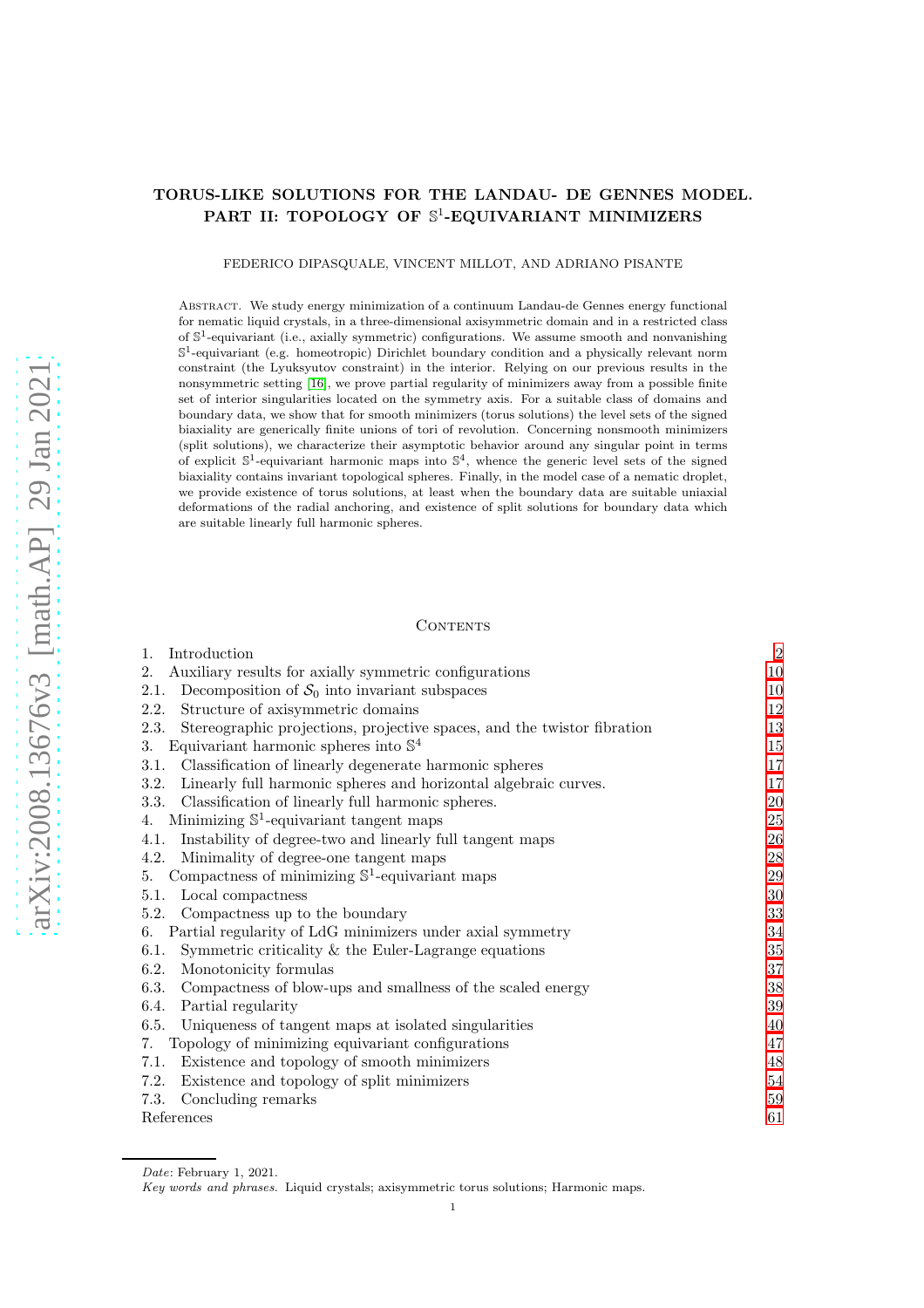### 1. INTRODUCTION

<span id="page-1-0"></span>In this second part of our series [\[16\]](#page-60-0)-[\[17\]](#page-60-2), we focus on the regularity and topological properties of minimizers of the Landau-de Gennes (LdG) energy under the norm constraint considered in [\[16\]](#page-60-0) and a further symmetry constraint. We consider minimizers of the energy functional over a restricted class of axisymmetric (more precisely,  $\mathbb{S}^1$ -equivariant) configurations which are subject to a smooth axisymmetric Dirichlet boundary condition. Before entering into a detailed discussion, let us briefly review for convenience the mathematical aspects of the LdG model under investigation, notations, and basic terminology from our first part [\[16\]](#page-60-0).

The Landau-de Gennes theory is a continuum theory aimed to describe macroscopic configurations of nematic liquid crystals. The order parameter used to represent a given configuration is a family of second order tensors usually called Q-tensors. Denoting by  $\mathscr{M}_{3\times 3}(\mathbb{R})$  the vector space made of  $3 \times 3$ -matrices with real entries, Q-tensors are the elements of the 5-dimensional subspace

$$
S_0 := \left\{ Q = (Q_{ij}) \in M_{3 \times 3}(\mathbb{R}) : Q = Q^{\mathsf{t}}, \text{ tr}(Q) = 0 \right\},\
$$

where  $Q^t$  denotes the transpose of Q, and  $tr(Q)$  the trace of Q. The space  $S_0$  is endowed with the Hilbertian structure given by the usual (Frobenius) inner product. By symmetry of the admissible matrices, the inner product and the induced norm reduce to  $P: Q := \sum_{i,j=1}^{3} P_{ij}Q_{ij} = \text{tr}(PQ)$  and  $|Q|^2 = \text{tr}(Q^2)$ . Choosing an orthonormal basis,  $S_0$  is identified with the Euclidean  $\mathbb{R}^5$ , and then  $\{Q \in \mathcal{S}_0 : |Q| = 1\} = \mathbb{S}^4$  is the 4-dimensional sphere.

Within the configuration space  $S_0$ , one can distinguish three mutually distinct phases: *(i)* the isotropic phase,  $Q = 0$ ; (ii) the uniaxial phase, Q has exactly one double eigenvalue; (iii) the biaxial phase, Q has three distinct eigenvalues. Following [\[16\]](#page-60-0), we shall measure biaxiality through the *signed biaxiality parameter*  $\tilde{\beta}$  defined for  $Q \in \mathcal{S}_0 \setminus \{0\}$  by

<span id="page-1-2"></span>
$$
\widetilde{\beta}(Q) := \sqrt{6} \frac{\text{tr}(Q^3)}{|Q|^3} \in [-1, 1].
$$
\n(1.1)

If  $Q \in \mathcal{S}_0$  has spectrum  $\sigma(Q) = {\lambda_1, \lambda_2, \lambda_3} \subseteq \mathbb{R}$  with eigenvalues in increasing order, then  $\tilde{\beta}(Q) = \pm 1$  iff the minimal/maximal eigenvalue is double (purely positive/negative uniaxial phase),  $\beta(Q) = 0$  iff  $\lambda_2 = 0$  and  $\lambda_1 = -\lambda_3 \neq 0$  (maximally biaxial phase), and  $Q = 0$  iff  $\lambda_1 = \lambda_2 = \lambda_3$ (isotropic phase). Given a continuous configuration map  $\mathbf{Q}: \Omega \to \mathcal{S}_0$  defined on a closed domain  $\overline{\Omega} \subseteq \mathbb{R}^3$ , we have shown in [\[16\]](#page-60-0) how the topology and the geometry of **Q** can be studied by means of  $\tilde{\beta}$ , or more precisely through the *biaxiality regions*, i.e., the closed subsets of  $\Omega$  of the form

<span id="page-1-3"></span>
$$
\{\beta \leqslant t\} := \left\{x \in \overline{\Omega} : \widetilde{\beta} \circ \mathbf{Q}(x) \leqslant t\right\} \text{ and } \{\beta \geqslant t\} := \left\{x \in \overline{\Omega} : \widetilde{\beta} \circ \mathbf{Q}(x) \geqslant t\right\}, \quad t \in [-1, 1], \quad (1.2)
$$

and the corresponding *biaxial surfaces*  $\{\beta = t\} := \{x \in \overline{\Omega} : \widetilde{\beta} \circ \mathbf{Q}(x) = t\}.$ 

For a bounded open set  $\Omega \subseteq \mathbb{R}^3$  with smooth boundary, the Landau-de Gennes energy of a configuration  $\mathbf{Q} \in W^{1,2}(\Omega; \mathcal{S}_0)$  we consider is of the form

$$
\mathcal{F}_{\text{LG}}(\mathbf{Q}) = \int_{\Omega} \frac{L}{2} |\nabla \mathbf{Q}|^2 + F_{\text{B}}(\mathbf{Q}) dx, \qquad (1.3)
$$

i.e., with the one-constant approximation for the elastic energy density and parameter  $L > 0$ . The bulk potential  $F<sub>B</sub>$  is the quartic polynomial

$$
F_{\rm B}(\mathbf{Q}) := -\frac{a^2}{2} \text{tr}(\mathbf{Q}^2) - \frac{b^2}{3} \text{tr}(\mathbf{Q}^3) + \frac{c^2}{4} \left( \text{tr}(\mathbf{Q}^2) \right)^2, \tag{1.4}
$$

where  $a, b$  and c are non zero material-dependent constants. As usual, we can subtract-off an additive constant and introduce the modified bulk potential

<span id="page-1-1"></span>
$$
\widetilde{F}_{\mathcal{B}}(\mathbf{Q}) := F_{\mathcal{B}}(\mathbf{Q}) - \min_{\mathcal{S}_0} F_{\mathcal{B}}\,,\tag{1.5}
$$

which is nonnegative and has 0 as minimum value. The minimum is achieved when the signed biaxiality is maximal and  $\tilde{F}_{\text{B}}(\mathbf{Q}) = 0$  iff  $\mathbf{Q} \in \mathcal{Q}_{\text{min}}$ , i.e., **Q** belongs to the vacuum-manifold of positive uniaxial matrices

<span id="page-1-4"></span>
$$
\mathcal{Q}_{\min} = \left\{ \mathbf{Q} \in \mathcal{S}_0 : \mathbf{Q} = s_+ \left( n \otimes n - \frac{1}{3} I \right) , \quad n \in \mathbb{S}^2 \right\},\tag{1.6}
$$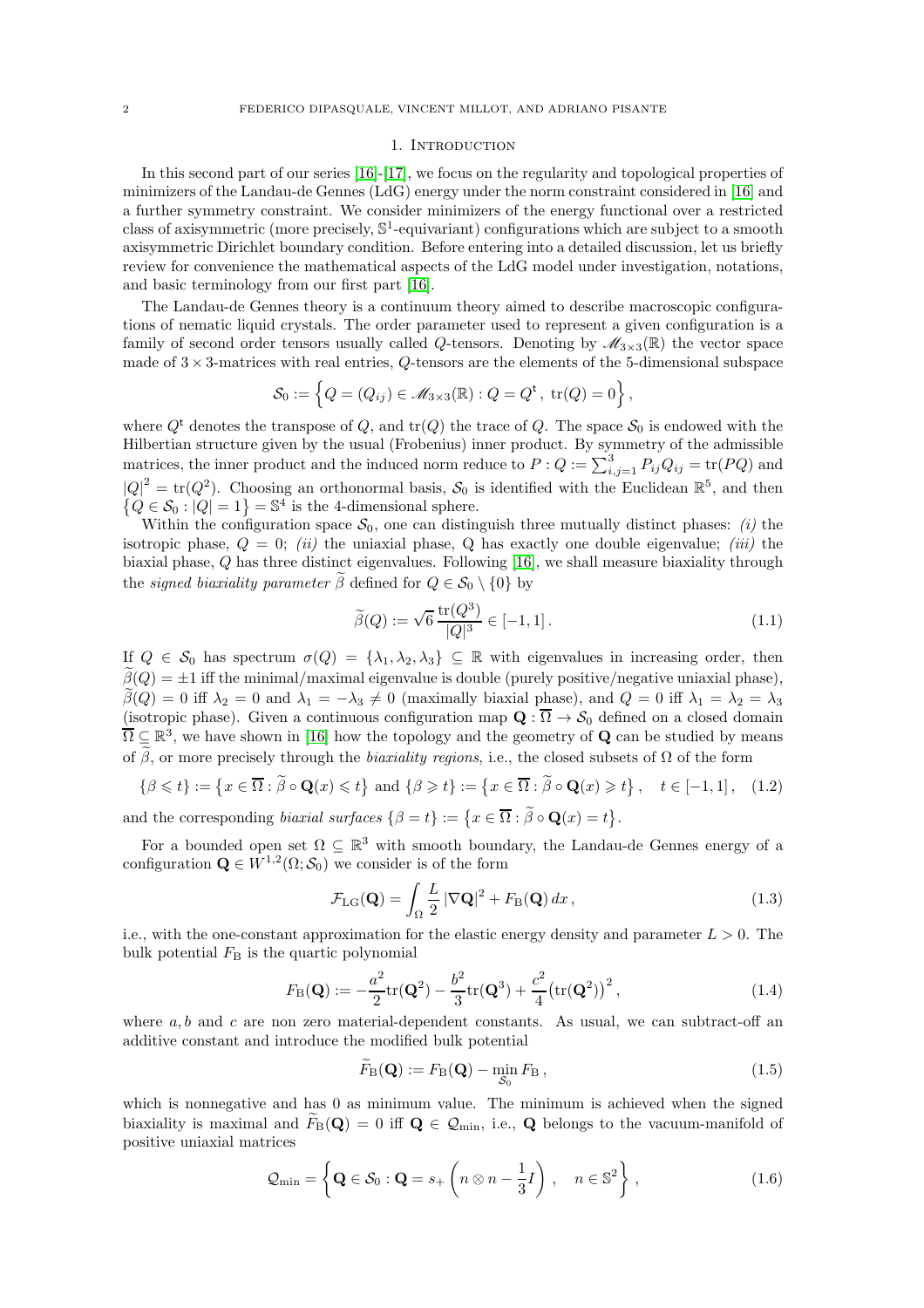where

$$
s_{+} := \frac{b^2 + \sqrt{b^4 + 24a^2c^2}}{4c^2}
$$

is the positive root of the equation  $2c^2t^2 - b^2t - 3a^2 = 0$ . The new energy functional corresponding to the modified bulk potential [\(1.5\)](#page-1-1) is

$$
\widetilde{\mathcal{F}}_{\text{LG}}(\mathbf{Q}) := \int_{\Omega} \frac{L}{2} |\nabla \mathbf{Q}|^2 + \widetilde{F}_{\text{B}}(\mathbf{Q}) \, dx \,, \tag{1.7}
$$

so that it is the sum of two nonnegative terms penalizing both spatial variations and deviations from the vacuum manifold  $\mathcal{Q}_{\min}$ . Observe that  $\mathcal{Q}_{\min} \simeq \mathbb{R}P^2 \subseteq \mathbb{S}^4$ , and as a consequence,  $\mathcal{Q}_{\min}$  has nontrivial topology. Both the homotopy groups  $\pi_2(\mathcal{Q}_{\text{min}}) = \mathbb{Z}$  and  $\pi_1(\mathcal{Q}_{\text{min}}) = \mathbb{Z}_2$  play a role in the presence of defects, especially when minimizing the energy in the restricted class of axisymmetric configurations introduced below.

In continuation to [\[16\]](#page-60-0), we still assume in this article that the norm of admissible configurations is prescribed to be the constant value proper of the vacuum manifold [\[45\]](#page-61-0) (see also [\[16\]](#page-60-0) and the references therein), i.e.,

<span id="page-2-4"></span>
$$
|\mathbf{Q}(x)| \equiv \sqrt{\frac{2}{3}} s_+ \qquad \text{(Lyuksyutov constraint)}\,. \tag{1.8}
$$

Following [\[16\]](#page-60-0), we rescale any configuration as  $\mathbf{Q} = s_+ \sqrt{\frac{2}{3}}Q$ , and under the Lyuksyutov constraint the energy functional takes the form

$$
\widetilde{\mathcal{F}}_{\text{LG}}(\mathbf{Q}) = \frac{2}{3}s_+^2 L \mathcal{E}_{\lambda}(Q)
$$

where now  $Q \in W^{1,2}(\Omega; \mathbb{S}^4)$ ,

<span id="page-2-1"></span>
$$
\mathcal{E}_{\lambda}(Q) := \int_{\Omega} \frac{1}{2} |\nabla Q|^2 + \lambda W(Q) \, dx \,, \tag{1.9}
$$

and  $\lambda := \sqrt{\frac{2}{3}} \frac{b^2}{L}$  $\frac{b^2}{L}s_+ > 0$ . In turn, the reduced potential  $W : \mathbb{S}^4 \to \mathbb{R}$  is given by

<span id="page-2-3"></span>
$$
W(Q) = \frac{1}{3\sqrt{6}} \left( 1 - \tilde{\beta}(Q) \right) \qquad \forall Q \in \mathbb{S}^4.
$$
 (1.10)

By [\(1.1\)](#page-1-2), W is nonnegative and it vanishes precisely on  $\mathbb{R}P^2$ , i.e.,  $\{W=0\} = \mathbb{R}P^2$ .

A critical point  $Q_{\lambda} \in W^{1,2}(\Omega; \mathbb{S}^4)$  of  $\mathcal{E}_{\lambda}$  among  $\mathbb{S}^4$ -valued maps is a weak solution of the Euler-Lagrange equation

<span id="page-2-0"></span>
$$
\Delta Q_{\lambda} + |\nabla Q_{\lambda}|^2 Q_{\lambda} = -\lambda \nabla_{\tan} W(Q_{\lambda}) \quad \text{in } \Omega \,. \tag{1.11}
$$

The tangential gradient of W along  $\mathbb{S}^4 \subseteq \mathcal{S}_0$  is given by

$$
\nabla_{\tan} W(Q_{\lambda}) = -\left(Q_{\lambda}^2 - \frac{1}{3}I - \text{tr}(Q_{\lambda}^3)Q_{\lambda}\right),
$$

and the left hand side in [\(1.11\)](#page-2-0) is the tension field of the  $\mathbb{S}^4$ -valued map  $Q_\lambda$  as in the theory of harmonic maps. In fact, when  $\lambda = 0$ , the energy  $\mathcal{E}_0$  is the Dirichlet energy

$$
\mathcal{E}_0(Q) = \int_{\Omega} \frac{1}{2} |\nabla Q|^2 dx,
$$

and [\(1.11\)](#page-2-0) is exactly the harmonic map equation for maps from  $\Omega$  into  $\mathbb{S}^4$ .

In this article, we are interested in  $\mathbb{S}^4$ -valued maps minimizing the energy functional  $\mathcal{E}_{\lambda}$  over a class of  $\mathbb{S}^1$ -equivariant configurations. Our interest arises from the fact that the symmetry of configurations yields symmetry properties of their biaxiality sets, and this allows us to describe such sets in an even more details than in [\[16\]](#page-60-0). Symmetry ansätze have been considered in several recent papers, e.g. [\[32,](#page-61-1) [33,](#page-61-2) [1,](#page-60-3) [34,](#page-61-3) [60,](#page-62-0) [2\]](#page-60-4), in two and three dimensional Landau-de Gennes models. Here  $\mathbb{S}^1$ -equivariance is meant in a sense of axial symmetry. To be more precise, let us define the action of  $\mathbb{S}^1$  on the space  $\mathcal{S}_0$  we are considering. First, we identify the group  $\mathbb{S}^1$  with the subgroup of SO(3) made of all rotations around the vertical axis of  $\mathbb{R}^3$ . A matrix  $R \in M_{3\times 3}(\mathbb{R})$  represents a rotation of angle  $\alpha$  around the vertical axis if it writes

<span id="page-2-2"></span>
$$
R = \begin{pmatrix} \widetilde{R} & 0 \\ 0 & 1 \end{pmatrix} \quad \text{with} \quad \widetilde{R} := \begin{pmatrix} \cos \alpha & -\sin \alpha \\ \sin \alpha & \cos \alpha \end{pmatrix} . \tag{1.12}
$$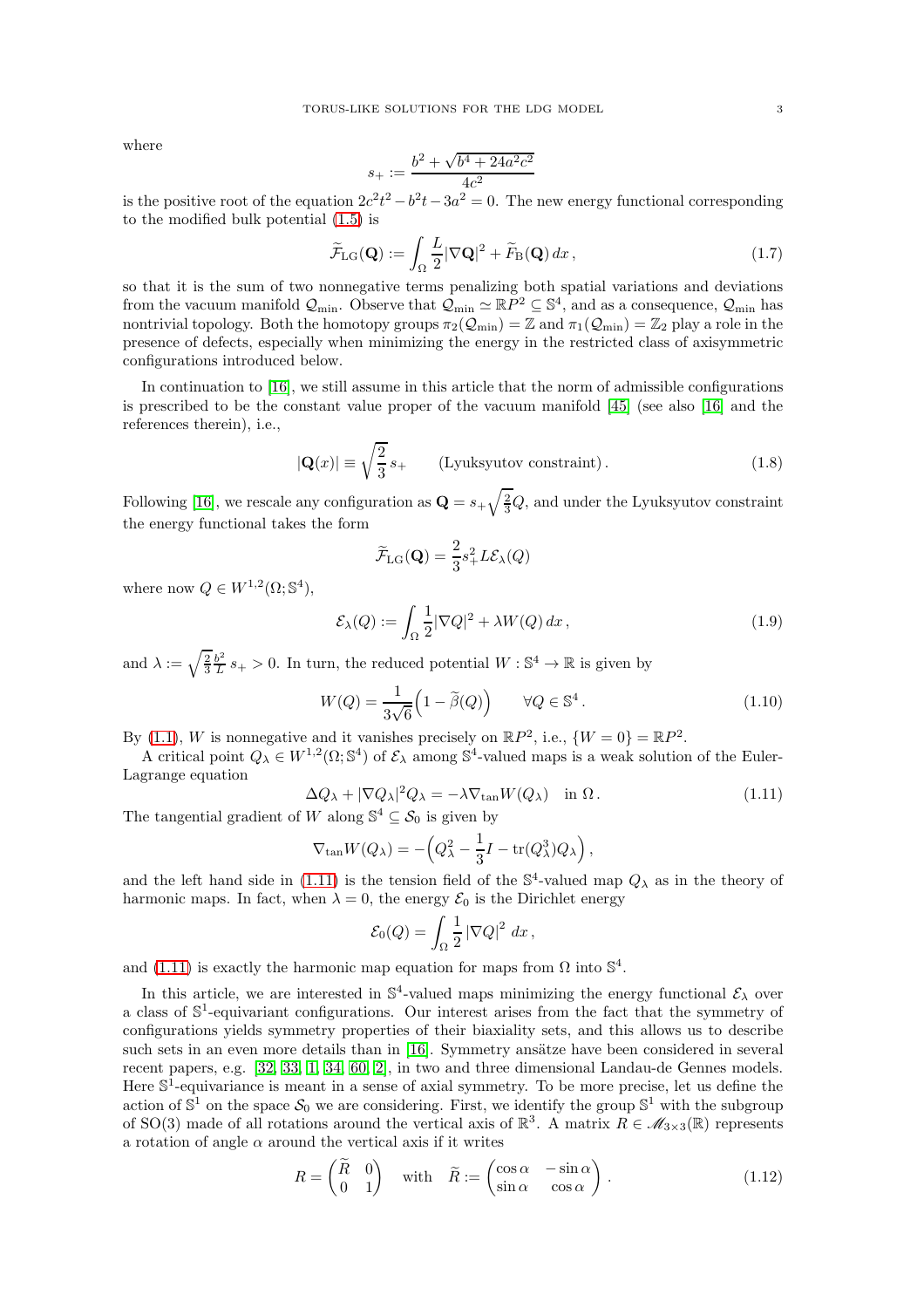A rotation of angle  $\alpha$  around the vertical axis is uniquely determined by  $e^{i\alpha} \in \mathbb{S}^1$  and we will often employ the notation  $R_{\alpha} \in \mathbb{S}^1$  to specify its rotation angle  $\alpha$ . The  $\mathbb{S}^1$ -action by rotations on  $\mathbb{R}^3$ yields an induced isometric action on  $S_0$  given by

<span id="page-3-0"></span>
$$
S_0 \ni A \mapsto R \cdot A := R A R^{\mathsf{t}} \in S_0 \,. \tag{1.13}
$$

Assuming that the domain  $\Omega \subseteq \mathbb{R}^3$  is axially symmetric (S<sup>1</sup>-invariant), i.e.,  $R \cdot \Omega = \Omega$  for every  $R \in \mathbb{S}^1$ , we shall say that a map  $Q: \Omega \to \mathcal{S}_0$  is  $\mathbb{S}^1$ -equivariant if

<span id="page-3-6"></span>
$$
Q(Rx) = R \cdot Q(x) = RQ(x)R^{\dagger} \quad \text{a.e. } x \in \Omega \,, \quad \forall R \in \mathbb{S}^{1} \,, \tag{1.14}
$$

with the obvious analogue definition for maps defined on the boundary. This notion of  $\mathbb{S}^1$ equivariance is well-defined in the continuous, Lipschitz, or  $W^{1,2}$ -regularity class. Here we are interested in the space of  $\mathbb{S}^1$ -equivariant Sobolev maps

<span id="page-3-1"></span>
$$
W^{1,2}_{sym}(\Omega; \mathbb{S}^4) := \left\{ Q \in W^{1,2}(\Omega; \mathbb{S}^4) : Q \text{ is } \mathbb{S}^1\text{-equivariant} \right\}.
$$
 (1.15)

Note that the action [\(1.13\)](#page-3-0) being isometric,  $\mathbb{S}^4 \subseteq \mathcal{S}_0$  is invariant and this space is well-defined.

Given a smooth boundary data  $Q_{\rm b}$ :  $\partial\Omega \to \mathbb{S}^4$  which is  $\mathbb{S}^1$ -equivariant, we set

<span id="page-3-2"></span>
$$
\mathcal{A}_{Q_{\mathbf{b}}}^{\text{sym}}(\Omega) := \left\{ Q \in W_{\text{sym}}^{1,2}(\Omega; \mathbb{S}^4) : \, Q_{|\partial \Omega} = Q_{\mathbf{b}} \right\},\tag{1.16}
$$

and we aim to minimize the energy  $\mathcal{E}_{\lambda}$  over  $\mathcal{A}_{Q_{\rm b}}^{\rm sym}(\Omega)$ . As shown in Proposition [6.1,](#page-34-1) the set  $\mathcal{A}_{Q_{\rm b}}^{\rm sym}(\Omega)$  is always not empty whenever  $Q_{\rm b}$  is a Lipschitz map, so that the minimization problem is well-defined. The symmetry constraint  $(1.15)$  and the boundary condition in  $(1.16)$  being  $W^{1,2}$ weakly closed, the direct method in the Calculus of Variations easily yields existence of minimizers. Concerning regularity, and in contrast with [\[16\]](#page-60-0), we do not expect full regularity, but only partial regularity. Indeed,  $Q_{\rm b}$  could have no  $\mathbb{S}^4$ -valued continuous extension to  $\overline{\Omega}$  since  $\mathbb{S}^1$ -equivariance implies that  $Q(0, 0, x_3) = \pm \mathbf{e}_0$  along  $\Omega \cap \{x_3$ -axis}, with

$$
\mathbf{e}_0 := \frac{1}{\sqrt{6}} \begin{pmatrix} -1 & 0 & 0 \\ 0 & -1 & 0 \\ 0 & 0 & 2 \end{pmatrix}, \tag{1.17}
$$

 $\pm \mathbf{e}_0$  being the unique unit norm elements of  $\mathcal{S}_0$  which are fixed by the  $\mathbb{S}^1$ -action. In particular, if  $\Omega$  is the unit ball and  $Q_b(0, 0, \pm 1) = \pm \mathbf{e}_0$ , then the class  $\mathcal{A}_{Q_b}^{\text{sym}}(\Omega)$  contains no map continuous in  $\overline{\Omega}$ , and thus minimizers must have singularities.

Our first main result provides the partial regularity of minimizers of  $\mathcal{E}_{\lambda}$  in the  $\mathbb{S}^{1}$ -equivariant class with a general Dirichlet boundary condition.

<span id="page-3-3"></span>**Theorem 1.1.** Let  $\Omega \subseteq \mathbb{R}^3$  be a bounded and axisymmetric open set with boundary of class  $C^3$ , and let  $Q_{\rm b} \in C^{1,1}(\partial\Omega; \mathbb{S}^4)$  be an  $\mathbb{S}^1$ -equivariant map. If  $Q_{\lambda}$  is a minimizer of  $\mathcal{E}_{\lambda}$  in the class  $\mathcal{A}_{Q_{\rm b}}^{\rm sym}(\Omega)$ , then  $Q_{\lambda} \in C^{\omega}(\Omega \setminus \Sigma) \cap C^{1,\delta}(\overline{\Omega} \setminus \Sigma)$  for every  $\delta \in (0,1)$ , where  $\Sigma$  is a finite subset of  $\Omega \cap \{x_3\text{-axis}\}$  (possibly empty). Moreover,

- (1) if  $Q_{\rm b} \in C^{2,\delta}(\partial\Omega)$  for some  $\delta > 0$ , then  $Q_{\lambda} \in C^{2,\delta}(\overline{\Omega} \setminus \Sigma)$ ;
- (2) if  $\partial\Omega$  is analytic and  $Q_{\text{b}} \in C^{\omega}(\partial\Omega)$ , then  $Q_{\lambda} \in C^{\omega}(\overline{\Omega} \setminus \Sigma)$ .

In addition, for each singular point  $\bar{x} \in \Sigma$ , there exist a map  $Q_* \in {\pm Q^{(\alpha)}}_{\alpha \in \mathbb{R}}$  and  $\nu > 0$  such that

<span id="page-3-4"></span>
$$
\|Q_{\lambda}^{\bar{x},r} - Q_{*}\|_{C^{2}(\overline{B_{2}} \setminus B_{1})} = O(r^{\nu}) \quad \text{as } r \to 0,
$$
\n(1.18)

<span id="page-3-5"></span>where  $Q_{\lambda}^{\bar{x},r}(x) := Q_{\lambda}(\bar{x} + rx)$  and for a given rotation  $R_{\alpha} \in \mathbb{S}^1$  acting on  $\mathcal{S}_0$  as in [\(1.13\)](#page-3-0),

$$
Q^{(\alpha)}(x) := R_{\alpha} \cdot \frac{1}{\sqrt{6}} \frac{1}{|x|} \begin{pmatrix} -x_3 & 0 & \sqrt{3}x_1 \\ 0 & -x_3 & \sqrt{3}x_2 \\ \sqrt{3}x_1 & \sqrt{3}x_2 & 2x_3 \end{pmatrix}, \quad x = (x_1, x_2, x_3) \in \mathbb{R}^3 \setminus \{0\}.
$$
 (1.19)

In establishing Theorem [1.1,](#page-3-3) the starting point is to realize that minimizers of  $\mathcal{E}_{\lambda}$  over the symmetric class  $\mathcal{A}_{Q_b}^{sym}(\Omega)$  essentially satisfy Palais' Symmetric Criticality Principle (although neither the functional is C<sup>1</sup>-differentiable, nor the space  $W^{1,2}(\Omega; \mathbb{S}^4)$  has a Banach manifold structure), see Proposition [6.2.](#page-35-0) They are therefore true critical points of  $\mathcal{E}_{\lambda}$ , and hence weak solutions of [\(1.11\)](#page-2-0). As a consequence, the regularity results from our first part [\[16\]](#page-60-0) apply, and we prove that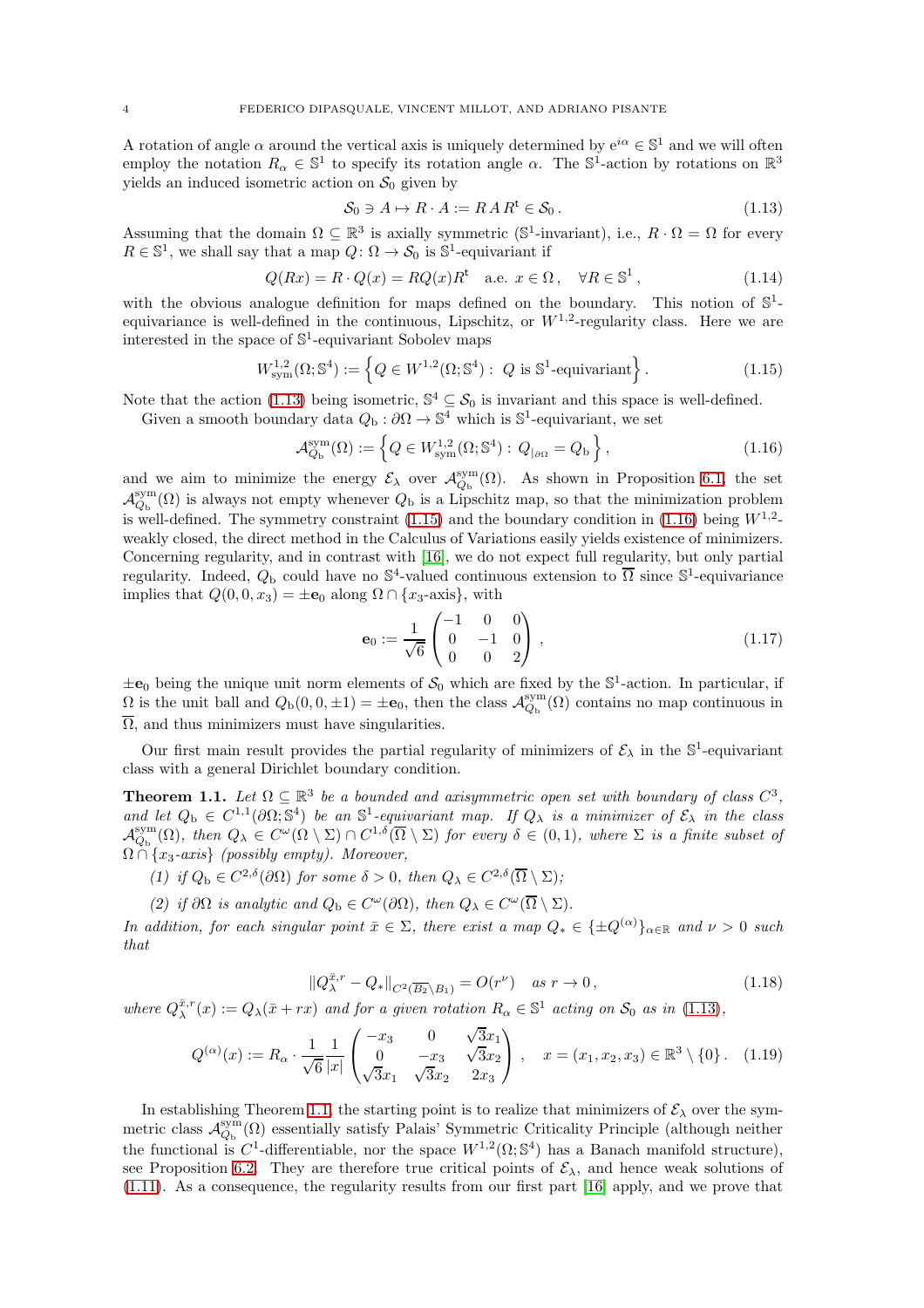the smallness of the scaled energy  $\frac{1}{r}\mathcal{E}_{\lambda}(Q_{\lambda}, \Omega \cap B_r(x))$  implies the regularity of  $Q_{\lambda}$  in a neighborhood of  $x \in \overline{\Omega}$ . Hence, to obtain partial regularity, we employ the strategy introduced in the pioneering papers [\[49,](#page-61-4) [50,](#page-61-5) [51\]](#page-61-6) and already adopted in [\[16\]](#page-60-0). It is based on three main ingredients: 1) monotonicity formulas; 2) strong compactness of blow-ups; 3) constancy of blow-up limits (Liouville property). Compared to the classical case, energy minimality only holds in the restricted class  $\mathcal{A}_{Q_b}^{sym}(\Omega)$  of equivariant configurations, and these three fundamental ingredients have to be reworked out carefully, as we comment in more detail at the beginning of Section [6.](#page-33-0) The crucial difference with [\[16\]](#page-60-0) is that singularities can not be excluded here (as already noticed), which means that the Liouville property does not hold. However, constancy of blow-ups holds at the boundary as in [\[16\]](#page-60-0), it still holds away from the symmetry axis, and it can only fail at finitely many interior points on the axis (the singular points) by a classical argument. In Section [4,](#page-24-0) we identify all possible nonconstant blow-up limits and prove that they form a one-parameter family of nonconstant 0-homogeneous  $\mathbb{S}^1$ -equivariant harmonic (tangent) maps  $\{\pm Q^{(\alpha)}\}_{\alpha \in \mathbb{R}}$ . Those tangent maps are smooth away from the origin and minimize the Dirichlet energy among all compactly supported  $\mathbb{S}^1$ -equivariant perturbations. In Theorem [1.1,](#page-3-3) [\(1.18\)](#page-3-4) completely characterizes the asymptotic behavior of a minimizer near a singular point, and it shows in particular uniqueness of the blow-up limit. To prove [\(1.18\)](#page-3-4), we make use of the Simon-Lojasiewicz inequality (see [\[53\]](#page-61-7)) for the Dirichlet energy on  $C^3(\mathbb{S}^2;\mathbb{S}^4)$ , adapting the simplified argument in [\[55\]](#page-61-8) to our perturbed Dirichlet energy [\(1.9\)](#page-2-1). As detailed in Section [6.5,](#page-39-0) the set of all possible tangent maps is contained in a smooth manifold, so that the Simon-Lojasiewicz inequality holds with optimal exponent, which implies the power-type decay in [\(1.18\)](#page-3-4).

The family  $\{\pm Q^{(\alpha)}\}_{\alpha \in \mathbb{R}}$  is determined through a stability/instability analysis of 0-homogeneous equivariant harmonic maps. To this purpose, we first classify all  $\mathbb{S}^1$ -equivariant harmonic spheres  $\omega \in C^{\infty}(\mathbb{S}^2; \mathbb{S}^4)$ , see Theorem [3.19.](#page-23-0) Identifying  $S_0$  with  $\mathbb{R} \oplus \mathbb{C} \oplus \mathbb{C}$ , the  $\mathbb{S}^1$ -action on  $S_0$  rewrites in terms of complex numbers as  $R_{\alpha} \cdot (t, \zeta_1, \zeta_2) = (t, e^{i\alpha} \zeta_1, e^{i2\alpha} \zeta_2)$ . In this way, and by a classical result due to E. Calabi [\[11\]](#page-60-5),  $\mathbb{S}^4$ -valued equivariant harmonic spheres are either  $\mathbb{S}^2$ -valued maps (*linearly* degenerate) of the form

$$
\boldsymbol{\omega}^{(1)}(x) = (\boldsymbol{\omega}_0(x), \boldsymbol{\omega}_1(x), 0), \qquad \text{or} \qquad \boldsymbol{\omega}^{(2)}(x) = (\boldsymbol{\omega}_0(x), 0, \boldsymbol{\omega}_2(x)),
$$

or *linearly full* (the image spans the whole space  $S_0$ ).

In the linearly degenerate case, we show that, up to the application of the antipodal map  $\mathbb{S}^4 \ni a \mapsto -a \in \mathbb{S}^4,$ 

<span id="page-4-3"></span>
$$
\boldsymbol{\omega}^{(k)}(x) = \boldsymbol{\sigma}_2^{-1}\left(\mu_k\left(\boldsymbol{\sigma}_2(x)\right)^k\right), \quad \mu_k \in \mathbb{C}^*, \quad k = 1, 2, \tag{1.20}
$$

where  $\sigma_2: \mathbb{S}^2 \to \mathbb{C} \cup \{\infty\}$  is the stereographic projection from the south pole.

To describe linearly full harmonic spheres into  $\mathbb{S}^4$ , we follow [\[11\]](#page-60-5) (see also [\[9,](#page-60-6) [39,](#page-61-9) [59,](#page-62-1) [4\]](#page-60-7), and Section [3\)](#page-14-0). Identifying  $\mathbb{S}^2$  with  $\mathbb{C}P^1$  $\mathbb{C}P^1$ , we study their *canonical lift* to  $\mathbb{C}P^3$ , the twistor space<sup>1</sup> of S 4 . Up to the application of the antipodal map and up to the postcomposition with the twistor fibration  $\tau : \mathbb{C}P^3 \to \mathbb{S}^4$ , one has a one-to-one correspondence between harmonic spheres into  $\mathbb{S}^4$  and horizontal algebraic curves  $\tilde{\omega}$ :  $\mathbb{C}P^1 \to \mathbb{C}P^3$  corresponding to their twistor lift<sup>[2](#page-4-1)</sup>. The commutative diagram

$$
\begin{array}{ccc}\n\mathbb{C}P^3 & & (1.21) \\
& \tilde{\omega} & \downarrow \tau & \\
\mathbb{S}^2 = \mathbb{C}P^1 \xrightarrow{\omega} \mathbb{S}^4 & & \n\end{array}
$$

reflects the fact that  $\omega = \tau \circ \tilde{\omega}$ . Lifting the  $\mathbb{S}^1$ -action to  $\mathbb{C}P^3$  and specializing to the equivariant maps allows to classify all the possible canonical lifts that can be written in homogeneous coordinates  $[z_0, z_1] \in \mathbb{C}P^1$  as

<span id="page-4-2"></span>
$$
\widetilde{\boldsymbol{\omega}}([z_0, z_1]) = \left[z_0^3, \mu_1 z_0^2 z_1, \mu_2 z_0 z_1^2, -\frac{\mu_1 \mu_2}{3} z_1^3\right] \in \mathbb{C}P^3, \qquad (\mu_1, \mu_2) \in \mathbb{C}^* \times \mathbb{C}^*.
$$
 (1.22)

<sup>&</sup>lt;sup>1</sup>As detailed, for instance, in [\[4,](#page-60-7) Chapter 7], the twistor space of  $\mathbb{S}^4$  is SO(5)/U(2); however, it is elementary but not obvious to identify it with  $\mathbb{C}P^3$  (see e.g. [\[18\]](#page-60-8) for details on this identification).

<span id="page-4-1"></span><span id="page-4-0"></span> ${}^{2}$ For a precise definition of the twistor lift, we refer to Proposition [3.15,](#page-22-0) Remark [3.18,](#page-23-1) and Theorem [3.19.](#page-23-0)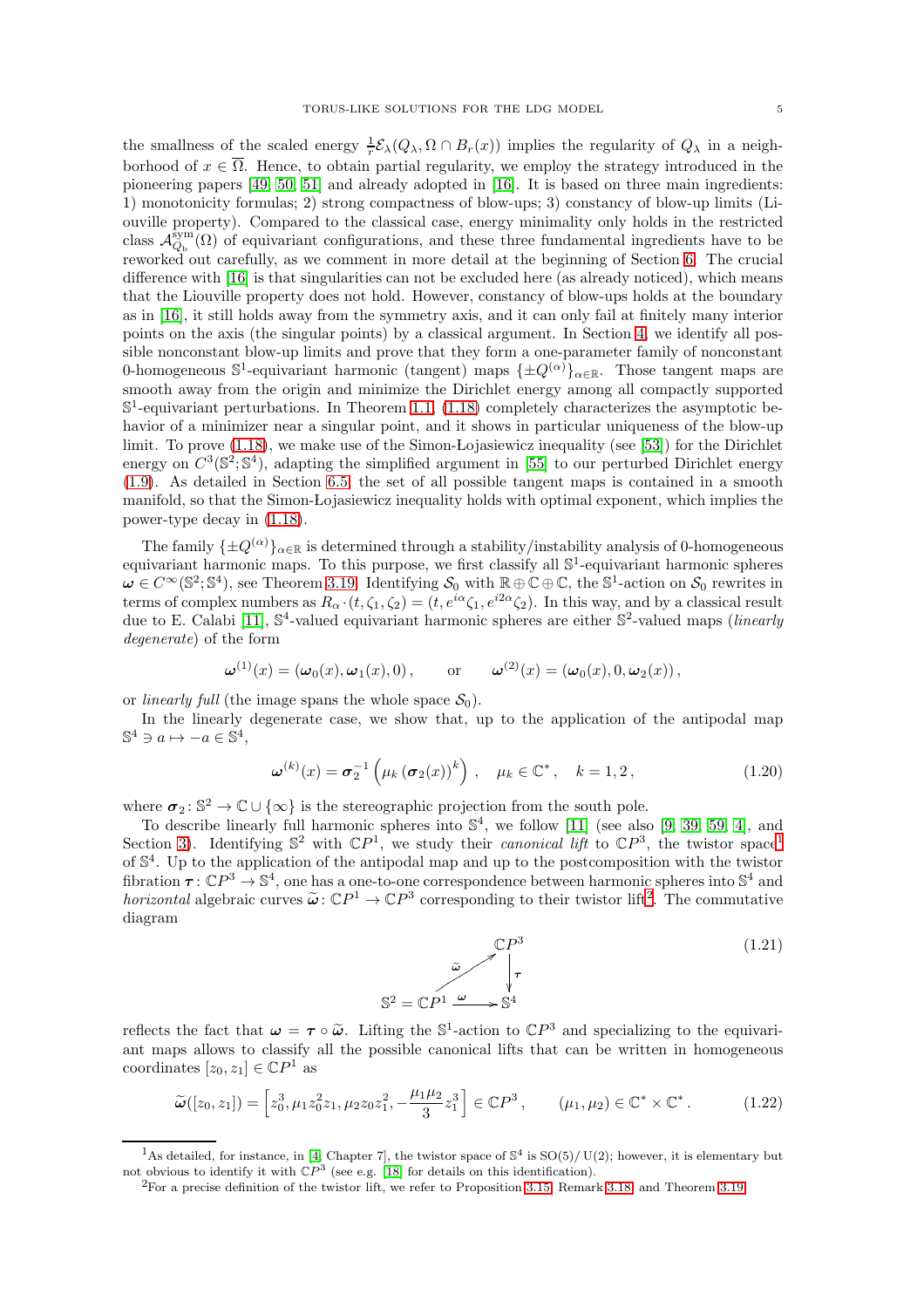Any 0-homogeneous harmonic map into  $\mathbb{S}^4$  is of the form  $Q(x) = \omega(x/|x|)$  for some harmonic sphere  $\omega$ . A tricky but elementary argument shows that such a map is unstable within the equivariant class as soon as the last component  $\omega_2$  does not vanish identically. Therefore, both  $\omega^{(2)}(x/|x|)$ and all 0-homogeneous extensions of linearly full harmonic spheres  $\omega = \tau \circ \tilde{\omega}$  corresponding to [\(1.22\)](#page-4-2) are unstable. On the other hand, stability holds for  $\omega^{(1)}(x/|x|)$  if and only if  $|\mu_1| = 1$ in [\(1.20\)](#page-4-3). Setting  $\mu_1 = e^{i\alpha}$  with  $\alpha \in \mathbb{R}$ , we obtain the family  $\{Q^{(\alpha)}\}_{\alpha \in \mathbb{R}}$  defined in [\(1.19\)](#page-3-5), and we prove that each  $Q^{(\alpha)}$  is in fact locally minimizing the Dirichlet energy among all equivariant configurations.

Given a minimizer  $Q_{\lambda}$  of the energy  $\mathcal{E}_{\lambda}$  in the equivariant class, existence or nonexistence of singularities turns out to be a subtle issue, depending on the nature of the boundary data  $Q<sub>b</sub>$ , as well as on the topology and the geometry of the domain  $\Omega$ . Our third part [\[17\]](#page-60-2) is dedicated to a detailed analysis on this problem. In this article, we want to emphasize that both cases can occur, providing some natural and topologically nontrivial data  $Q<sub>b</sub>$  leading to either smoothness or singularities in the case where  $\Omega$  is a nematic droplet (i.e.,  $\Omega = B_1$  the unit ball). Beyond the question of existence of singularities, we are also interested in the topological properties of the biaxial surfaces  $\{\beta = t\},\$  $t \in (-1, 1)$ , as they encode the topology and the geometry of a configuration. Natural boundary data to consider are smooth maps with values in  $\mathbb{R}P^2$  exploiting the nontrivial topology of  $\mathbb{R}P^2$ . Boundary data with low regularity, namely maps in  $W^{1/2,2}(\partial\Omega;\mathbb{R}P^2)$  with point singularities representing the nontrivial element in  $\pi_1(\mathbb{R}P^2) = \mathbb{Z}_2$ , are also of interest as they lead, at least in nonsymmetric settings, to topological defects touching the boundary, see [\[12,](#page-60-9) [13\]](#page-60-10). They are not considered here, and  $Q<sub>b</sub>$  is always assumed to be smooth.

As recalled in [\[16\]](#page-60-0), if the domain  $\Omega$  is simply connected, then the same holds for  $\partial\Omega$ , and any map  $Q_{\text{b}} \in C^1(\partial \Omega; \mathbb{R}P^2)$  can be written in the form

<span id="page-5-0"></span>
$$
Q_{\mathbf{b}}(x) = \sqrt{\frac{3}{2}} \left( v(x) \otimes v(x) - \frac{1}{3}I \right) \qquad \text{for all } x \in \partial\Omega, \quad v \in C^1(\partial\Omega; \mathbb{S}^2). \tag{1.23}
$$

If  $\partial\Omega$  is of class  $C^2$  and  $v(x)$  in [\(1.23\)](#page-5-0) is the outer unit normal  $\vec{n}(x)$ , we obtain the so-called homeotropic boundary condition (or radial anchoring). When  $\Omega$  is axially symmetric, such  $Q_{\rm b}$  is  $\mathbb{S}^1$ -equivariant if and only if v is  $\mathbb{S}^1$ -equivariant (with respect to the obvious action of  $\mathbb{S}^1$  on  $\mathbb{S}^2 \subseteq \mathbb{R}^3$ by rotations around the vertical axis). In particular, if  $\Omega$  is axially symmetric and  $v(x) = \vec{n}(x)$ , then  $Q_{\rm b}$  as in [\(1.23\)](#page-5-0) is  $\mathbb{S}^1$ -equivariant.

To motivate and illustrate our discussion, we now consider the important case where  $\Omega$  is a nematic droplet, that is  $\Omega = B_1$  the unit ball, and  $v(x) = \overrightarrow{n}(x) = \frac{x}{|x|}$  in [\(1.23\)](#page-5-0). Then  $Q_{\text{b}}(x) = \overline{H}(x)$ for  $x \in \partial B_1$ , where  $\overline{H}$  is the constant-norm hedgehog

<span id="page-5-1"></span>
$$
\overline{H}(x) = \sqrt{\frac{3}{2}} \left( \frac{x}{|x|} \otimes \frac{x}{|x|} - \frac{1}{3}I \right).
$$
 (1.24)

Notice that  $\overline{H}$  is equivariant with respect to the full orthogonal group O(3), and it turns out that  $\overline{H}$  is the unique O(3)-equivariant critical point of  $\mathcal{E}_{\lambda}$  with homeotropic boundary condition. We have shown in [\[16\]](#page-60-0) that  $\overline{H}$  is unstable with respect to  $\mathbb{S}^1$ -equivariant perturbations, so that it is not a minimizer of  $\mathcal{E}_{\lambda}$ , neither globally nor among the  $\mathbb{S}^1$ -equivariant class. Therefore, O(3)-symmetry breaking occurs. Concerning minimizers  $Q_{\lambda}$  of  $\mathcal{E}_{\lambda}$  in the class  $\mathcal{A}_{\overline{H}}^{\text{sym}}$  $\frac{\text{sym}}{H}(B_1)$ , we expect them to be smooth, although this remains a major open problem. In addition to smoothness, and as already discussed in [\[16\]](#page-60-0) in the nonsymmetric context, the corresponding biaxiality regions  $\{\beta < t\}$  at regular values  $t \in (-1, 1)$  (see [\(1.2\)](#page-1-3)) should form an increasing family of axially symmetric solid tori. In turn, their complements  $\{\beta \geq t\}$  should be kind of distance neighborhoods from the boundary  $\partial B_1$  with cylindrical neighborhoods of the vertical axis added. When  $t = -1$ , the set  $\{\beta = -1\}$  should be a disclination line, i.e., a horizontal circle Γ where exchange of the two smallest eigenvalues of  $Q_\lambda$  occurs. Finally, the set  $\{\beta = 1\}$  should be the union of  $\partial B_1$  with the vertical diameter I. In this picture, sub- and superlevel sets of the biaxiality function are mutually linked in the sense of [\[16\]](#page-60-0) (i.e., each set is not contractible in the complement of the other) because the subsets Γ and  $\partial \Omega \cup I$  are. There is a wide numerical evidence for these symmetry properties to hold. Indeed, this conjectural description has been already investigated, first in [\[52,](#page-61-10) [48,](#page-61-11) [35\]](#page-61-12), and then in [\[56,](#page-61-13) [37,](#page-61-14) [19,](#page-60-11) [36\]](#page-61-15), where authors refer to such an equilibrium configuration as the "torus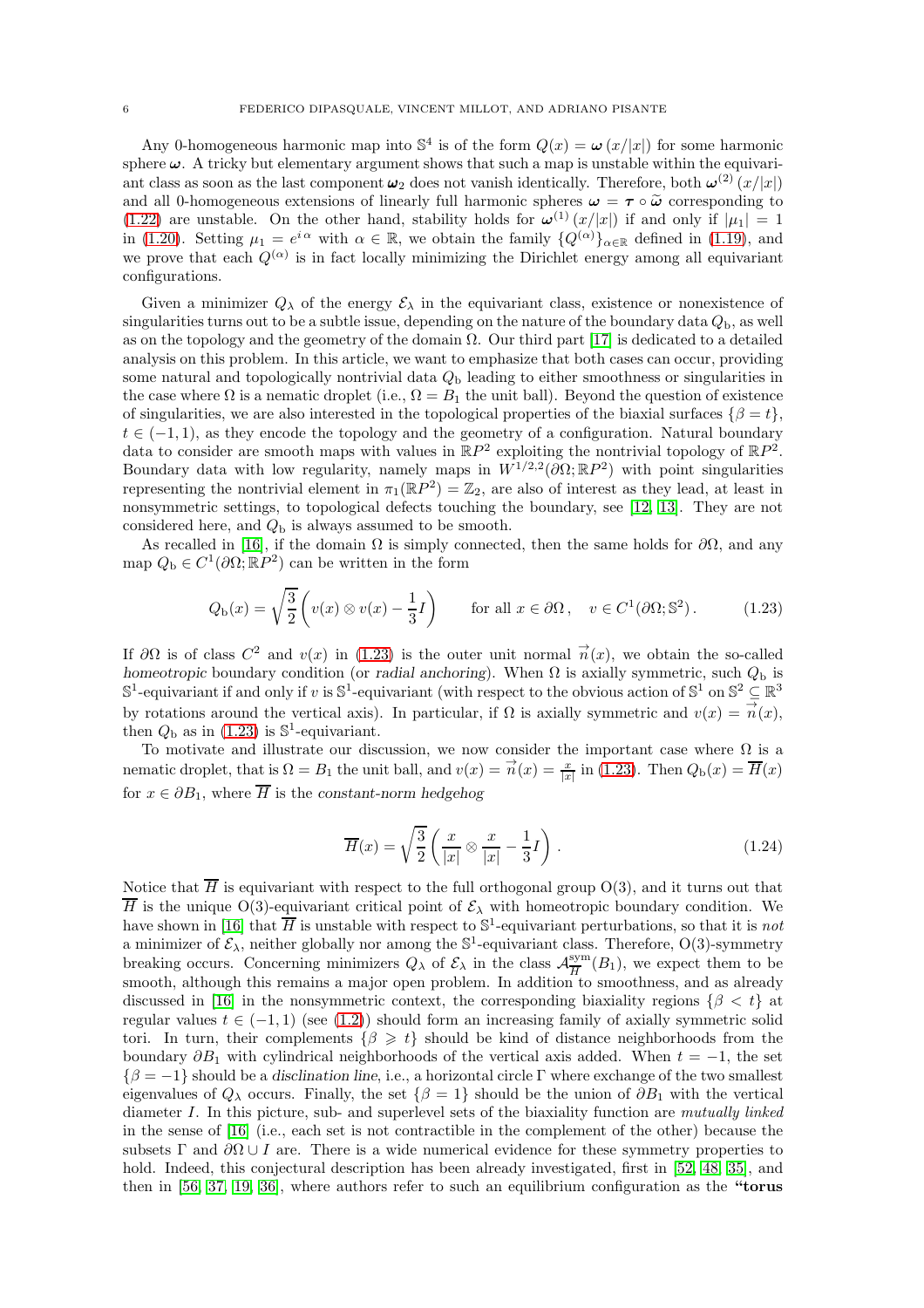solution" of the Landau-de Gennes model (see also [\[14,](#page-60-12) [38,](#page-61-16) [29\]](#page-61-17) for further numerical results in this direction).

In the attempt to validate partially this aforementioned picture, we provide in the next theorem the first existence result of torus solutions to [\(1.11\)](#page-2-0) in the case of a nematic droplet and suitable deformations of the radial anchoring  $\overline{H}$  as boundary data.

<span id="page-6-0"></span>**Theorem 1.2.** Assume that  $\Omega = B_1$ , and let  $\vec{n}$  be the outer unit normal field on  $\partial B_1$ . There exists a sequence of  $\mathbb{S}^1$ -equivariant maps  $\{v_j\} \subseteq C^\infty(\partial B_1; \mathbb{S}^2)$  which are equivariantly homotopic to  $\vec{n}$  and satisfying  $\vec{n} \cdot v_j > 0$  on  $\partial B_1$  for all j, such that for the following holds. For each j, let  $Q_{\rm b}^j \in C_{\rm sym}^{\infty}(\partial B_1; \mathbb{R}P^2)$  be as in [\(1.23\)](#page-5-0) with  $v \equiv v_j$ , and  $Q^j$  any minimizer of  $\mathcal{E}_{\lambda}$  over  $\mathcal{A}_{Q_i^j}^{\rm sym}$  $Q_{\rm b}^{j}$  $(B_1)$ . Then,

- (1) the sequence  ${Q_b^j}$  is bounded in  $W^{1/2,2}(\partial B_1; \mathbb{S}^4)$ ;
- (2)  $Q^j \rightharpoonup \mathbf{e}_0$  weakly in  $W^{1,2}(\Omega; \mathbb{S}^4)$  as  $j \to \infty$ ;
- (3) up to a subsequence,  $|\nabla Q^j|^2 dx \stackrel{*}{\rightharpoonup} c\mathcal{H}^1 \rightharpoonup \mathcal{C}$  weakly- $*$  as measures on  $\overline{B}_1$  as  $j \to \infty$ , where  $\mathcal{C} = \partial \Omega \cap \{x_3 = 0\}$  and  $c > 0$  is a constant.

As a consequence, for j large enough and setting  $\beta_j := \beta \circ Q^j$ ,

- (4)  $Q^j$  is smooth in  $\overline{\Omega}$ ;
- (5) the negative uniaxial set  $\{\beta_j = -1\}$  is not empty and contains an  $\mathbb{S}^1$ -invariant circle  $\Gamma_j \subseteq B_1 \setminus I$  with  $I := B_1 \cap \{x_3\text{-axis}\}\$ , while the positive uniaxial set  $\{\beta_j = 1\}$ contains  $\partial\Omega \cup I$ , and in particular  $\{\beta_j = 1\}$  and  $\{\beta_j = -1\}$  are mutually linked;
- (6) for every  $0 < \rho < 1$  and  $t \in [-1,1)$ , we have  $\{\beta_j \leq t\} \subseteq \{x \in \Omega : \text{dist}(\mathcal{C},x) < \rho\}$  for j large enough (depending on  $\rho$  and t);
- (7) any regular biaxial surface  $\{\beta_i = t\}$ ,  $t \in (-1,1)$ , is a finite union of axially symmetric tori.

The proof of the theorem will be presented in Section [7,](#page-46-0) and here we outline its main ideas in order to illustrate how suitable topologically nontrivial boundary data yields the emergence of disclination lines and in turn of biaxial tori. In view of  $(1.23)$ , the boundary data  $Q_{\text{b}}^{j}$  is uniaxial with simple eigenvalue  $\lambda_3 \equiv \frac{2}{\sqrt{2}}$  $\frac{b}{6}$ . In addition, the map  $v_j$  orients the corresponding eigenspace map  $V_{\text{max}}^j$ , which can actually be identified with  $Q_{\text{b}}^j$  because of [\(1.23\)](#page-5-0). Setting  $\mathcal{O}_{\rho} := \{x \in \Omega : \text{dist}(\mathcal{C}, x) < \rho\},\$ we construct  $v_j$  as a deformation of  $\vec{n}$  in such a way that  $Q_{\text{b}}^j \equiv \mathbf{e}_0$  in  $\partial\Omega \setminus \overline{\mathcal{O}_{\rho}}$  for j large enough. Extending  $V_{\text{max}}^j$  to the segment I as  $\mathbf{e}_0$ , for each vertical open half-disc  $\mathcal{D}^+$  with  $\partial \mathcal{D}^+ \subseteq \partial \Omega \cup I$ , we have a well-defined continuous map

<span id="page-6-1"></span>
$$
\gamma^{j} \colon \partial \mathcal{D}^{+} \to \mathbb{R}P^{2}, \qquad \gamma^{j}(x) := V_{\max}^{j}(x). \tag{1.25}
$$

Then  $[\gamma^j] \neq 0$  in  $\pi_1(\mathbb{R}P^2)$  since  $v_j$  and  $\vec{n}$  are (equivariantly) homotopic. Hence, the boundary data  $Q_{\rm b}^j$  is topologically nontrivial. By construction, the sequence  $\{Q^j\}$  converges weakly to the constant map  $e_0$  (i.e, claim (1) holds), exhibiting on each meridian a  $W^{1/2,2}$ -bubbling of the nontrivial element of  $\pi_1(\mathbb{R}P^2)$  (see Remark [7.3\)](#page-51-0). By the compactness property of minimizers, we show that the weak convergence of  ${Q<sup>j</sup>}$  improves to strong convergence away from the set C toward a limiting minimizing map. This limiting map is constant because of its constant trace, which proves claim (2). Applying the  $\varepsilon$ -regularity theorem from [\[16\]](#page-60-0) near the vertical axis for j large enough, we infer that each map  $Q^j$  must be smooth up to the boundary, and  $W^{1,2}$ -boundedness easily yields claim (3). Since  $[\gamma^j] \neq 0$  in  $\pi_1(\mathbb{R}P^2)$  and  $Q^j$  is smooth, the set  $\{\beta_j = -1\} \cap \mathcal{D}^+$  contains at least one point (otherwise the loop  $\gamma^j$  would be contractible). Thus  $\{\beta_j = -1\}$  contains an invariant circle  $\Gamma_j \subseteq \Omega \setminus I$ , and  $\partial \Omega \cup I \subseteq {\beta_j = 1}$  by regularity. As a consequence, any pair of biaxial sets  $\{\beta_j \leq t_1\}$  and  $\{\beta_j \geq t_2\}$  with  $-1 \leq t_1 < t_2 \leq 1$  are mutually linked (for j large enough), and any regular surface  $\{\beta_i = t\} \subseteq \Omega, t \in (-1, 1)$ , is a finite union of axially symmetric tori, in agreement with the discussion above. At this stage, we do not know whether or not the "disclination line"  $\Gamma_i$  is unique, or if the biaxial surfaces  $\{\beta_i = t\}$  are connected and provide a regular foliation of  $\Omega \setminus (I \cup \Gamma_i)$  by tori as t runs from −1 to 1. These questions seem to be quite difficult and remain open problems.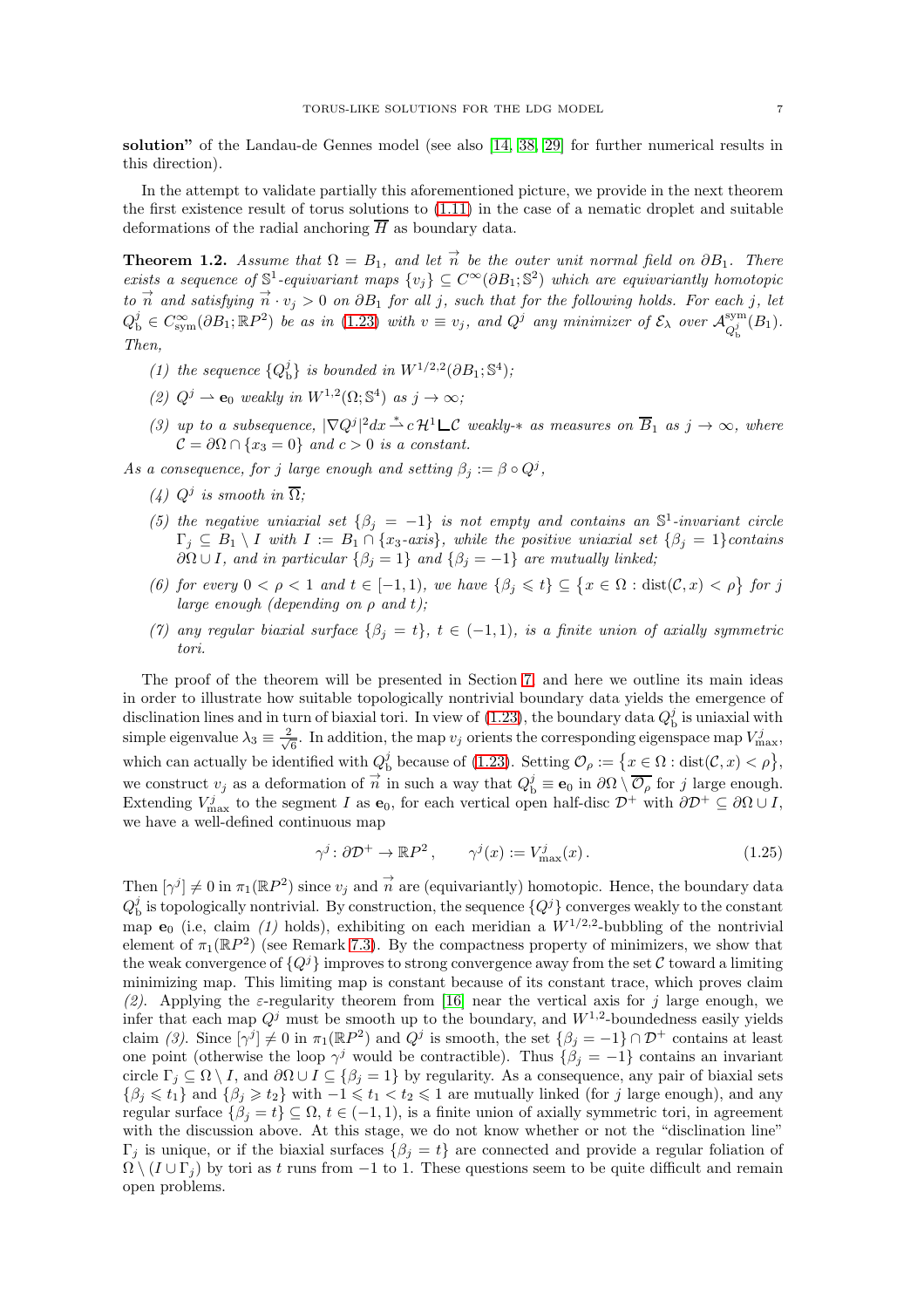Still in the case of a nematic droplet, we provide in our next result examples of boundary data leading to singular minimizers with an even number of singularities (split minimizers, according to Definition [7.11\)](#page-53-1).

<span id="page-7-0"></span>**Theorem 1.3.** Assume that  $\Omega = B_1$  and set  $Q_b^* := Q^{(0)}$  where  $Q^{(0)}$  is given by [\(1.19\)](#page-3-5) (with  $\alpha = 0$ ). There exists a sequence of  $\mathbb{S}^1$ -equivariant boundary conditions  $\{Q_{\rm b}^j\} \subseteq C^{1,1}(\partial B_1;\mathbb{S}^4)$  such that, for any minimizer  $Q^j$  of  $\mathcal{E}_{\lambda}$  over  $\mathcal{A}_{Q_i^j}^{\text{sym}}$  $Q_b^{\rm sym}(B_1)$ , the following properties hold:

- (1) for each j, the maximal eigenvalue  $\lambda_{\max}^j(x)$  of  $Q_b^j$  is simple for every  $x \in \partial B_1$ , and the corresponding eigenspace map  $V_{\text{max}}^j : \partial B_1 \to \mathbb{R}P^2$  is equivariantly homotopic to the radial anchoring  $\overline{H}$  in [\(1.24\)](#page-5-1);
- (2)  $Q_{\rm b}^j \rightharpoonup Q_{\rm b}^*$  weakly in  $W^{1,2}(\partial B_1; \mathbb{S}^4)$  as  $j \to \infty$ ;
- (3) up to a subsequence,  $Q^j \to Q^*$  strongly in  $W^{1,2}(B_1; S^4)$  as  $j \to \infty$ , where  $Q^*$  is a singular energy minimizer of  $\mathcal{E}_{\lambda}$  over  $\mathcal{A}_{Q_b^*}^{\text{sym}}(B_1)$ .

As a consequence, for j large enough,  $Q^j$  is a (singular) split minimizer of  $\mathcal{E}_\lambda$  in the sense of Definition [7.11.](#page-53-1)

The proof is based on an argument similar to the one used for torus-like minimizers in Theorem [1.2.](#page-6-0) It still relies on the compactness and regularity properties of minimizers combined with a suitable choice of linearly full harmonic spheres as boundary data, i.e.,  $Q_{\rm b} = \tau \circ \tilde{\omega}$  for well-chosen values of the parameters  $(\mu_1, \mu_2) \in \mathbb{C}^* \times \mathbb{C}^*$  in [\(1.22\)](#page-4-2). An important point is that, in connection with Remark [7.10,](#page-53-2) such boundary data could in principle allow for smooth minimizers but they actually *do not*. In particular, this proves that singularities may show up for energetic reasons, in analogy with the gap phenomenon for  $\mathbb{S}^2$ -valued harmonic maps (see [\[3,](#page-60-13) [23\]](#page-61-18), and also [\[25,](#page-61-19) [24\]](#page-61-20) for similar results in a related axially symmetric context). Finally, as an interesting consequence of the existence of singular minimizers in the class  $\mathcal{A}_{Q_b}^{sym}(\Omega)$  and the regularity of global minimizers in [\[16\]](#page-60-0), we conclude symmetry breaking results for global minimizers under equivariant boundary conditions with or without norm constraint (see Corollaries [7.15](#page-55-0) and [7.16](#page-56-0) for precise statements). As already announced in [\[16\]](#page-60-0), such phenomena are already known from [\[3\]](#page-60-13) for minimizers of the Frank-Oseen energy. Our results are the natural counterpart for minimizers of the Landau-de Gennes energy, in agreement with the numerical simulations in [\[14\]](#page-60-12) in the case of cylindrical domains and radial anchoring.

The final part of the paper is dedicated to topological properties of equivariant minimizers under more general assumptions on the domains and the boundary data, in analogy with the results obtained in [\[16,](#page-60-0) Theorem 1.6] where no symmetry constraint is considered. As it will be apparent in Sec. [7.1,](#page-47-0) the conclusions actually do not depend on energy minimality but just on the few properties below. Besides axial symmetry, we follow [\[16\]](#page-60-0) and we assume that  $\Omega$  and a configuration Q satisfy

- $(HP_0) \ Q \in C^1(\overline{\Omega}; \mathbb{S}^4) \cap C^{\omega}(\Omega; \mathbb{S}^4);$
- $(HP_1)$   $\bar{\beta} := \min_{x \in \partial \Omega} \tilde{\beta} \circ Q(x) > -1;$
- $(HP_2)$  Ω is connected and simply connected;
- $(HP_3) \deg(v, \partial \Omega) = \sum_{i=1}^{M} \deg(v, S_i)$  is odd;

where the  $S_i$ 's denote the connected components of  $\partial\Omega$ .

In view of  $(HP_0)$  and  $(HP_1)$ , the maximal eigenvalue  $\lambda_{\max}(x)$  of  $Q(x)$  is simple and smooth on the boundary  $\partial\Omega$ , so there is a well-defined and smooth eigenspace map  $V_{\text{max}} : \partial\Omega \to \mathbb{R}P^2$ . Since the boundary  $\partial\Omega$  is a finite union of topological spheres due to  $(HP_2)$ , the map  $V_{\text{max}}$  has a (nonunique) smooth lifting  $v : \partial\Omega \to \mathbb{S}^2$  which is required to satisfy  $(HP_3)$ . Because of assumption  $(HP<sub>2</sub>)$ , any axisymmetric (smooth) domain is topologically an axially symmetric ball with finitely many disjoint closed balls removed from its interior and having centers on the symmetry axis. If the trace of Q at the boundary is the radial anchoring, then  $(HP_3)$  implies that an even number of balls are removed (possibly none).

For smooth minimizers  $Q_{\lambda} \in A_{Q_{\rm b}}^{\rm sym}(\Omega)$  like those constructed in Theorem [1.2,](#page-6-0) we have the following topological result. We point out that, as in [\[16\]](#page-60-0), the unit norm constraint in assumption  $(HP_0)$  could be relaxed to  $Q(x) \neq 0$  in  $\overline{\Omega}$  without affecting the conclusions below.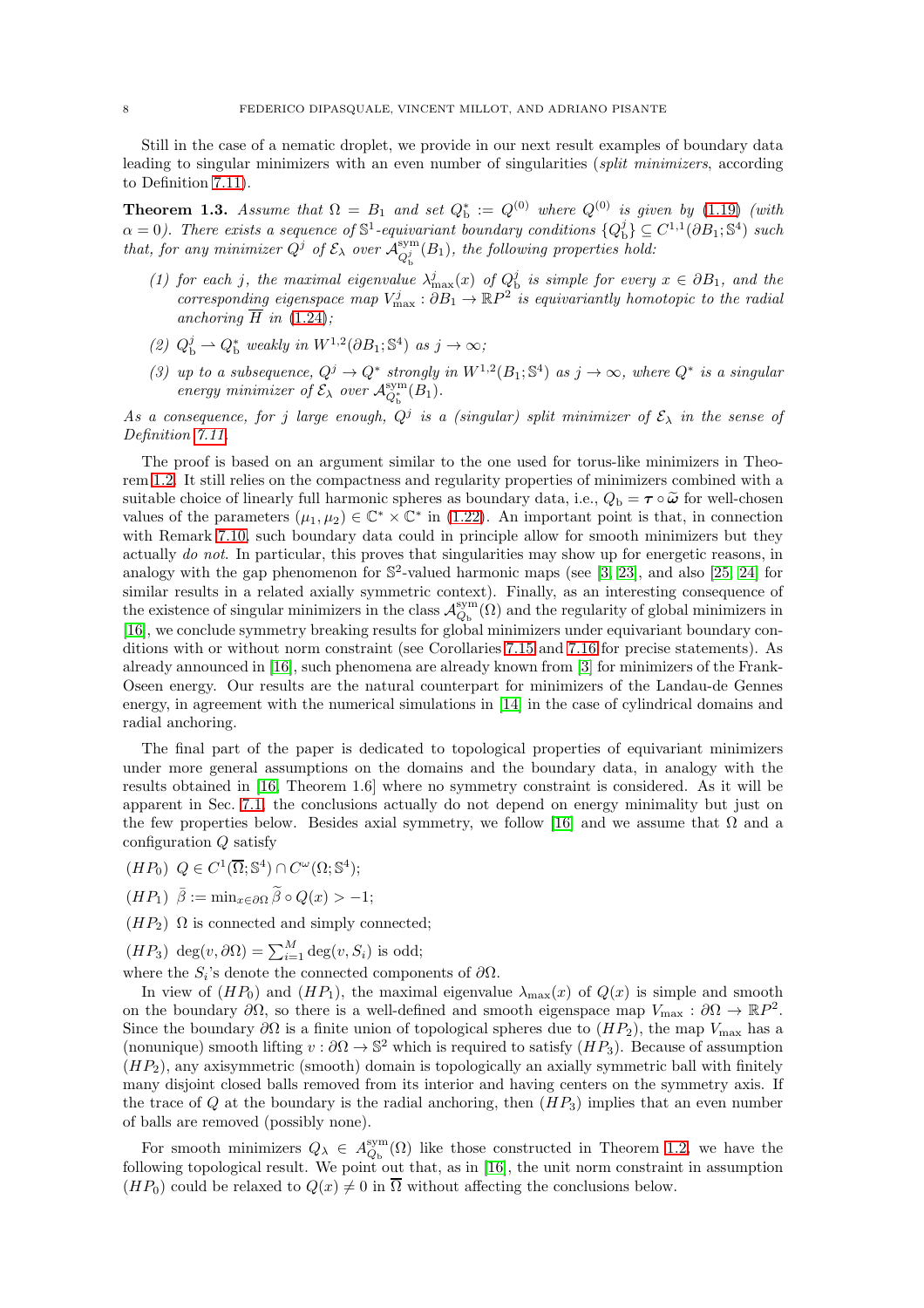<span id="page-8-0"></span>**Theorem 1.4.** Let  $\Omega \subseteq \mathbb{R}^3$  be a bounded and axisymmetric open set with boundary of class  $C^3$ , and let  $Q_{\rm b} \in C^{1,1}(\partial \Omega;\mathbb{S}^4)$  be an  $\mathbb{S}^1$ -equivariant map. Assume that  $Q := Q_{\lambda}$  is a smooth minimizer of  $\mathcal{E}_\lambda$  in the class  $\mathcal{A}_{Q_b}^{sym}(\Omega)$  and that  $(HP_1)$ - $(HP_3)$  hold. Then the biaxiality regions associated with Q are nonempty  $\mathbb{S}^1$ -invariant closed subset of  $\overline{\Omega}$ , and setting  $\beta := \widetilde{\beta} \circ Q$ , the following holds.

- (1) The set of singular values of  $\beta$  in  $[-1, \bar{\beta}]$  is at most countable, possibly accumulating only at  $\bar{\beta}$ . Moreover, for any regular value  $t \in (-1, \bar{\beta})$ , the set  $\{\beta = t\}$  is the disjoint union of finitely many (at least one) revolution tori contained in  $\Omega$ . For any regular value  $t \in [\bar{\beta}, 1)$ , the set  $\{\beta = t\}$  is the disjoint union of finitely many connected sets which are either revolution tori,  $\mathbb{S}^1$ -invariant strips touching the boundary, or circles lying on the boundary.
- (2) The set  $\{\beta = -1\}$  contains an invariant circle  $\Gamma \subseteq \Omega \setminus I$  and the set  $\{\beta \geq \overline{\beta}\}\$  contains  $\partial\Omega \cup I$ , where  $I = \Omega \cap \{x_3 \text{-axis}\}\$ is a finite union of open segments. As a consequence, Γ and  $\partial Ω ∪ I$  are nonempty, compact, non simply connected and mutually linked. Given  $-1 \leq t_1 < t_2 \leq \bar{\beta}$ , the same hold for the sets  $\{\beta \leq t_1\}$  and  $\{\beta \geq t_2\}$ .

The proof of this result is somehow similar to the proof of [\[16,](#page-60-0) Theorem 1.6]. However, thanks to the symmetry constraint, we can use here a more direct argument leading to more precise conclusions. Concerning claim (1), all the smooth biaxial surfaces contained in  $\Omega$  must have genus one and must be tori of revolution by axial symmetry. In this simplified setting, we can even discuss biaxial surfaces for regular values  $t \in [\bar{\beta}, +1)$ . Since  $\bar{I} \subseteq {\beta = 1}$ , such values of the biaxiality are all attained on the boundary by continuity. The corresponding biaxial surfaces, which are of course  $\mathbb{S}^1$ -invariant, thus have connected components with boundary on  $\partial\Omega$ .

Another very interesting feature appears in connection with claim 2), as a far-reaching extension of what we already observed in Theorem [1.2.](#page-6-0) As discussed in Section [2.2,](#page-11-0) we can consider the half slice  $\mathcal{D}_{\Omega}^+ := \Omega \cap \{x_2 = 0, x_1 > 0\}$ , and reconstruct  $\Omega$  from it by axial symmetry. More precisely, inside the plane  $\{x_2 = 0\}$  the set  $\mathcal{D}_{\Omega}^+$  is open, connected, simply connected and with piecewise smooth boundary. Regarding the boundary and the closure of  $\mathcal{D}_{\Omega}^{+}$  relative to  $\{x_2 = 0\}$ , we have

<span id="page-8-2"></span>
$$
\Omega \setminus I = \mathbb{S}^1 \cdot \mathcal{D}_{\Omega}^+, \qquad \partial \Omega \cup I = \mathbb{S}^1 \cdot \partial \mathcal{D}_{\Omega}^+, \qquad \overline{\Omega} = \mathbb{S}^1 \cdot \overline{\mathcal{D}_{\Omega}^+}. \tag{1.26}
$$

In view of  $(HP_1)$ , the eigenspace map  $V_{\text{max}}$ :  $\partial \Omega \to \mathbb{R}P^2$  is well-defined and smooth. Extending  $V_{\text{max}}$  by continuity and invariance to be  $\mathbf{e}_0 \in \mathbb{R}P^2 \subseteq \mathbb{S}^4$  on I, and then restricting it to  $\partial \mathcal{D}_{\Omega}^+$ , we obtain a well-defined continuous map  $\gamma: \partial \mathcal{D}_{\Omega}^{+} \to \mathbb{R}P^{2}$  as defined in [\(1.25\)](#page-6-1). A simple argument based essentially on  $(HP_3)$  shows that  $[\gamma] \neq 0$  in  $\pi_1(\mathbb{R}P^2)$ , which leads to the existence of an invariant circle  $\Gamma \subseteq {\beta = -1} \subseteq \Omega \setminus I$  (see Proposition [7.1](#page-47-1) for more details). Then the linking properties claimed in (2) are straightforward consequences of the linking properties between the "disclination line" Γ and  $\partial \mathcal{D}_{\Omega}^+$  inside  $\overline{\Omega}$ . Even in the more general context of Theorem [1.4,](#page-8-0) we refer to the solutions to  $(1.11)$  coming from smooth minimizers  $Q_{\lambda}$  of  $\mathcal{E}_{\lambda}$  over  $\mathcal{A}_{Q_{\rm b}}^{\rm sym}(\Omega)$  as torus solutions of the Landau-de Gennes model (with Lyuksyutov constraint).

Finally we discuss the topology of biaxial regions corresponding to singular configurations which are assumed to satisfy conditions  $(HP_1)-(HP_3)$  and  $(HP_0)$ , the latter except on a finite set Sing  $Q \subseteq \Omega \cap \{x_3$ -axis}. For simplicity we consider only energy minimizers and the model examples are those constructed in Theorem [1.3,](#page-7-0) for which  $(HP_1)-(HP_3)$  hold because of Theo-rem [1.1](#page-3-3) and properties iv) and v) in the proof of Theorem [1.3.](#page-7-0) Due to  $(HP_1)$  and axial symmetry,  $Q_{\rm b}(x) = e_0$  for any  $x \in \partial\Omega \cap \{x_3$ -axis} and  $Q_{\lambda}(x) = \pm e_0$  for  $x \in \Omega \cap \{x_3$ -axis} \ Sing  $Q_{\lambda}$ , therefore singularities come in finitely many pairs which are the endpoints of the vertical segments in  $\Omega \cap \{x_3$ -axis} where  $Q_\lambda(x) = -\mathbf{e}_0$ . In addition each singularity carries a sign in the obvious way. We will refer to the solutions to  $(1.11)$  coming from these axially symmetric singular minimizers as the split solutions of the Landau-de Gennes model (with Lyuksyutov constraint).

<span id="page-8-1"></span>**Theorem 1.5.** Let  $\Omega \subseteq \mathbb{R}^3$  be a bounded and axisymmetric open set with boundary of class  $C^3$ , and let  $Q_{\rm b} \in C^{1,1}(\partial\Omega; \mathbb{S}^4)$  be an  $\mathbb{S}^1$ -equivariant map. Assume that  $Q := Q_{\lambda}$  is a singular minimizer of  $\mathcal{E}_{\lambda}$  in the class  $\mathcal{A}_{Q_{\rm b}}^{\rm sym}(\Omega)$  and that  $(HP_1)-(HP_3)$  hold. Then the biaxiality regions associated with  $Q$ , as subsets of  $\overline{\Omega} \setminus \text{Sing } Q$ , are nonempty and  $\mathbb{S}^1$ -invariant. Setting  $|\text{Sing } Q| =: 2N > 0$  and  $\beta := \tilde{\beta} \circ Q$ , the following holds.

(1) The set of singular values of  $\beta$  in  $[-1, \bar{\beta}]$  is at most countable, and it can accumulate only at  $\overline{\beta}$  or -1. For any regular value  $t \in (-1, \overline{\beta})$ , the closure of  $\{\beta = t\} \subseteq \Omega$  in  $\overline{\Omega}$  contains N mutually disjoint topological spheres  $S_j^t$  (smooth if  $t = 0$ , and smooth with corners on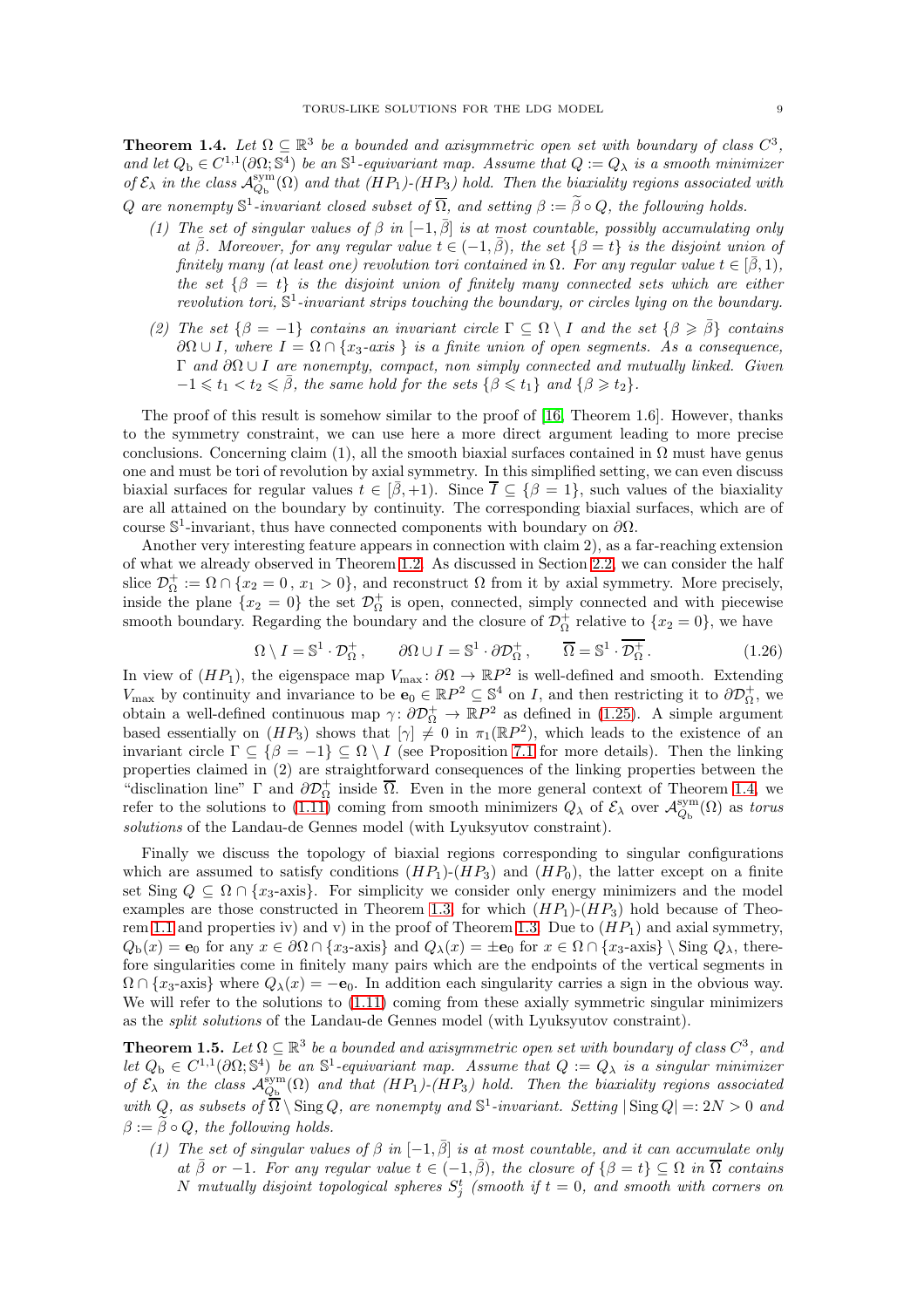the x<sub>3</sub>-axis otherwise), each of them obtained by adding to a component of  $\{\beta = t\}$  the corresponding pair of singular points. The set  $\{\beta = t\} \setminus \cup_{j=1}^N S_j^t$  is either a finite union of disjoint revolution tori or empty.

- (2) For any regular value  $t \in (\beta, 1)$ , besides possible disjoint tori and at most N axisymmetric spheres as above, the set  $\{\beta = t\} \subseteq \overline{\Omega} \setminus \text{Sing } Q$  may contain finitely many strips touching the boundary, finitely many topological discs touching the boundary with puncture at the singularities, and finitely many circles lying on the boundary.
- (3) For any pair of regular values  $t_1$ ,  $t_2$  in  $(-1,\bar{\beta})$  with  $t_1 < t_2$ , the closure of  $\{\beta \geq t_2\} \subseteq \Omega$ in  $\Omega$  is not contractible in the complement of  $\{\beta \leq t_1\}$  in  $\Omega$ .

From this theorem, the topological structure of the biaxial regions in the smooth and the singular case appears to be quite different. For singular minimizers, the emergence of topological spheres inside  $\{\beta = t\}$  (at least for any regular value t below  $\overline{\beta}$ ) can be understood by looking at their intersection with the vertical slice  $\mathcal{D}_{\Omega}^+$ , first very close to the symmetry axis and then far away from it. Far away from the singularities of  $Q_{\lambda}$ , such surfaces cannot touch the axis, where indeed  $Q_{\lambda}(x) \in {\{\pm \mathbf{e}_0\}}$ , i.e., it is uniaxial. In view of the asymptotic expansion in Theorem [1.1,](#page-3-3) the biaxial surfaces of  $Q_{\lambda}$  touch the  $x_3$ -axis precisely at each singular point with a cone-like behavior. Indeed, these surfaces are exactly cones for the tangent maps  $Q^{(\alpha)}$  with opening angle depending on t (see Proposition [7.17\)](#page-56-1). Moreover, they can be extended away from  $\text{Sing }Q_\lambda$ , but they are trapped inside the domain, at least for  $-1 < t < \beta$ . On the other hand, two leaves of  $\{\beta = t\}$ corresponding to different singularities cannot intersect transversally if  $t$  is a regular value. Hence each leaf has to end into another singularity, giving a topological sphere. Of course such spheres are compatible with the presence of extra tori (but also with other subsets, as in claim (2)). The first appearance of split solutions in numerical studies seems to be in [\[19\]](#page-60-11). They were lately found in other numerical papers, such as [\[29\]](#page-61-17) (in particular, Fig. 8 in [\[29\]](#page-61-17) contains a schematic picture of split solutions that can be helpful to visualize the first conclusion of Theorem [1.5\)](#page-8-1).

In the last article of our series [\[17\]](#page-60-2), we further analyse existence and even coexistence of torus and split  $\mathbb{S}^1$ -equivariant minimizers under radial anchoring at the boundary. The results obtained in [\[17\]](#page-60-2) are perturbative in nature and depend in a subtle way on the geometry of the domain  $\Omega$ . Unfortunately, they do not cover the case of a nematic droplet with radial anchoring. In the recent paper [\[60\]](#page-62-0), results somehow related to ours, both here and in [\[17\]](#page-60-2), are presented in the case of a nematic droplet with homeotropic boundary data. In [\[60\]](#page-62-0), the coexistence property is shown by a clever minimization argument for the energy functional in a class of  $O(2) \times \mathbb{Z}_2$ -equivariant constant-norm configurations (the extra  $\mathbb{Z}_2$ -action being induced by reflection across the plane  ${x_3 = 0}$ ). Since the class considered in [\[60\]](#page-62-0) is strictly smaller than the class  $\mathcal{A}_{Q_b}^{sym}(B_1)$  (see the discussion in Section [7.3\)](#page-58-0), it is not known (at present) whether the minimizers of  $\mathcal{E}_{\lambda}$  in the class  $\mathcal{A}_{Q_{\rm b}}^{\rm sym}(B_1)$  with homeotropic boundary values are smooth, singular, or if smooth and singular minimizers may coexist. Numerical simulations from [\[19,](#page-60-11) [29\]](#page-61-17) in some range of parameters for the LdG theory without norm constraint suggest that the torus solution should be energetically more convenient. However, at present no rigorous result in this direction is available.

Acknowledgements. The research in this paper grew out of material in the Ph.D. thesis of F.D. . F.D. would like to express his deepest gratitude to his supervisor A.P. and to V.M. for continuous support during these years and for having involved him into this project.

### 2. Auxiliary results for axially symmetric configurations

<span id="page-9-1"></span><span id="page-9-0"></span>2.1. Decomposition of  $S_0$  into invariant subspaces. In this subsection, we provide a decomposition of  $S_0$  into a direct sum of (linear) subspaces which are invariant under the action of  $\mathbb{S}^1$ . This decomposition will allow identifications with the complex plane (see Lemma [2.2\)](#page-10-0) and in turn the use of methods from complex geometry in the classification of the harmonic spheres contained in the next section.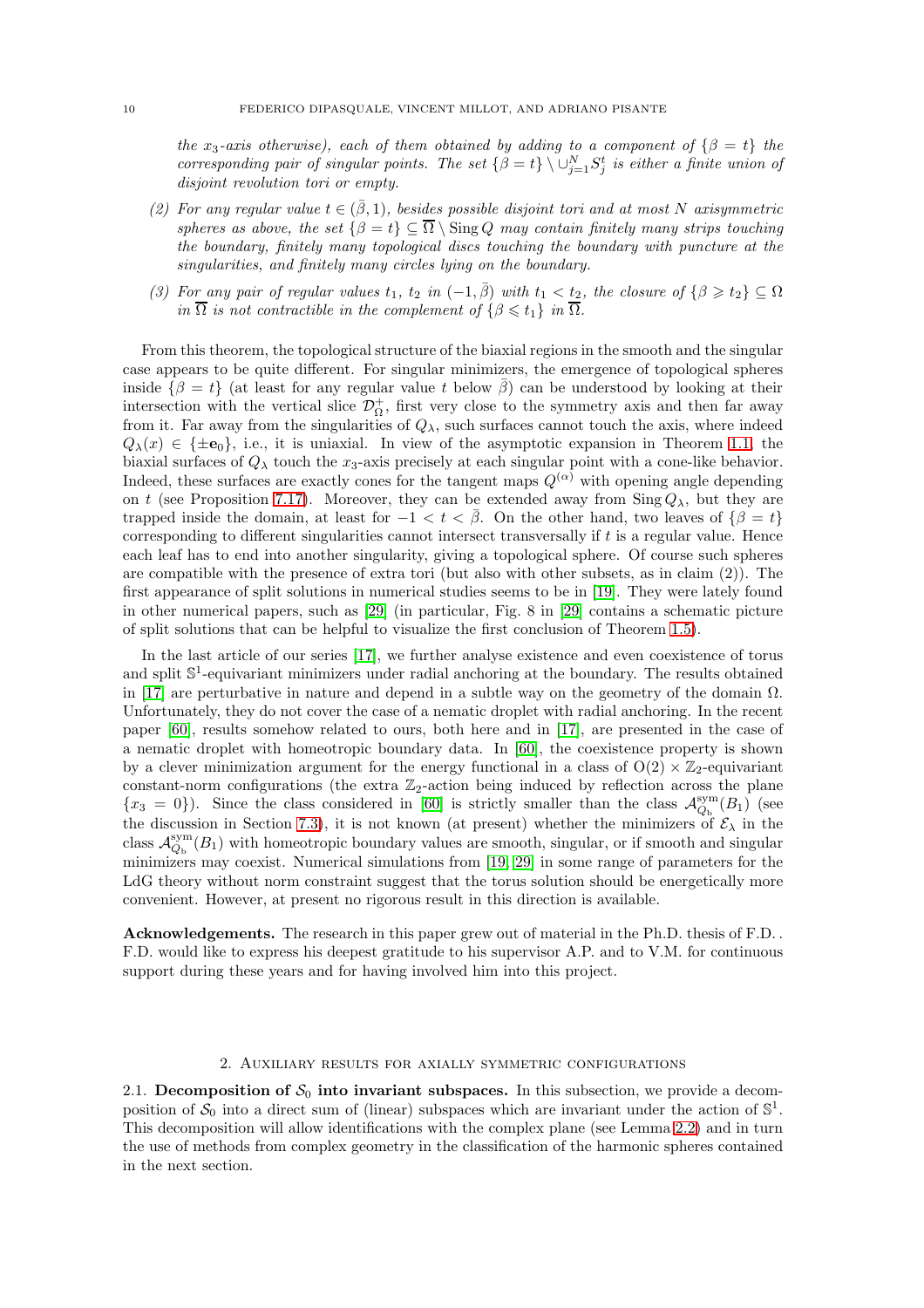**Lemma 2.1** (Decomposition of  $S_0$  into invariant subspaces). There is a distinguished orthonormal basis  $\{e_0, e_1^{(1)}, e_2^{(1)}, e_1^{(2)}, e_2^{(2)}\}$  of  $S_0$  given by

$$
\mathbf{e}_0 := \frac{1}{\sqrt{6}} \begin{pmatrix} -1 & 0 & 0 \\ 0 & -1 & 0 \\ 0 & 0 & 2 \end{pmatrix}, \ \mathbf{e}_1^{(1)} := \frac{1}{\sqrt{2}} \begin{pmatrix} 0 & 0 & 1 \\ 0 & 0 & 0 \\ 1 & 0 & 0 \end{pmatrix}, \ \mathbf{e}_2^{(1)} := \frac{1}{\sqrt{2}} \begin{pmatrix} 0 & 0 & 0 \\ 0 & 0 & 1 \\ 0 & 1 & 0 \end{pmatrix},
$$

$$
\mathbf{e}_1^{(2)} := \frac{1}{\sqrt{2}} \begin{pmatrix} 1 & 0 & 0 \\ 0 & -1 & 0 \\ 0 & 0 & 0 \end{pmatrix}, \ \mathbf{e}_2^{(2)} := \frac{1}{\sqrt{2}} \begin{pmatrix} 0 & 1 & 0 \\ 1 & 0 & 0 \\ 0 & 0 & 0 \end{pmatrix}, \tag{2.1}
$$

such that the subspaces

$$
L_0 := \mathbb{R} \mathbf{e}_0 \,, \quad L_1 := \mathbb{R} \mathbf{e}_1^{(1)} \oplus \mathbb{R} \mathbf{e}_2^{(1)} \,, \quad L_2 := \mathbb{R} \mathbf{e}_1^{(2)} \oplus \mathbb{R} \mathbf{e}_2^{(2)} \,,
$$

are invariant under the action of  $\mathbb{S}^1$  defined in [\(1.13\)](#page-3-0), and

$$
S_0 = L_0 \oplus L_1 \oplus L_2. \tag{2.2}
$$

*Proof.* For elements in  $S_0$ , let us use the notation

$$
A =: \begin{pmatrix} \widetilde{A} - \frac{a_0}{2}I & \mathbf{a} \\ \mathbf{a}^{\mathbf{t}} & a_0 \end{pmatrix},
$$

where  $a_0 \in \mathbb{R}$ ,  $\mathbf{a} \in \mathcal{M}_{2\times1}(\mathbb{R}) \simeq \mathbb{R}^2_{\geq 0}$  and  $\widetilde{A} \in \mathcal{M}_{2\times2}(\mathbb{R})$  has zero trace. In this way, for a rotation around the  $x_3$ -axis  $R \in \mathbb{S}^1$ , and  $\widetilde{R} \in SO(2)$  the corresponding rotation in the  $(x_1, x_2)$ -plane, we have

<span id="page-10-2"></span>
$$
RAR^{\mathsf{t}} = \begin{pmatrix} \widetilde{R}\widetilde{A}\widetilde{R}^{\mathsf{t}} - \frac{a_0}{2}I & \widetilde{R}\mathbf{a} \\ (\widetilde{R}\mathbf{a})^{\mathsf{t}} & a_0 \end{pmatrix}.
$$
 (2.3)

The key observation is that each block is invariant under the  $\mathbb{S}^1$ -action. Therefore, to determine the desired basis, it is enough to determine an orthonormal basis of symmetric traceless matrices for each block. Clearly,  $\{\mathbf{e}_0\}$ ,  $\{\mathbf{e}_1^{(1)}, \mathbf{e}_2^{(1)}\}$ , and  $\{\mathbf{e}_1^{(2)}, \mathbf{e}_2^{(2)}\}$  provide such basis.

In the next result we explain in which sense the  $\mathbb{S}^1$ -action is diagonalized by our decomposition of the space  $S_0$ .

<span id="page-10-0"></span>Lemma 2.2. We have the following isometric isomorphisms:

- (0)  $L_0 \simeq \mathbb{R}$  via  $\iota_0 : A \in L_0 \mapsto (A : \mathbf{e}_0) \in \mathbb{R}$ ;
- (1)  $L_1 \simeq \mathbb{C}$  via  $\iota_1 : A \in L_1 \mapsto (A : e_1^{(1)}) + i(A : e_2^{(1)}) \in \mathbb{C}$ ;
- (2)  $L_2 \simeq \mathbb{C}$  via  $\iota_2 : A \in L_2 \mapsto (A : \mathbf{e}_1^{(2)}) + i(A : \mathbf{e}_2^{(2)}) \in \mathbb{C}$ .

Moreover, the  $\mathbb{S}^1$ -action on  $\mathcal{S}_0$  corresponds on each  $L_k$  to an  $\mathbb{S}^1$ -action by rotations of degree k. In other words, we have for  $k = 0, 1, 2$ ,

<span id="page-10-1"></span>
$$
\iota_k(R_\alpha AR_\alpha^{\mathsf{t}}) = e^{ik\alpha} \iota_k(A) \quad \forall A \in L_k, \ \forall R_\alpha \in \mathbb{S}^1 \,. \tag{2.4}
$$

*Proof.* The statements (0), (1), and (2) are elementary. Identity [\(2.4\)](#page-10-1) for  $k = 0$  is obvious, while it follows from  $(2.3)$  for  $k = 1$  in view of the simple identities

$$
R_{\alpha} \mathbf{e}_{1}^{(1)} R_{\alpha}^{\mathbf{t}} = \cos \alpha \ \mathbf{e}_{1}^{(1)} + \sin \alpha \ \mathbf{e}_{2}^{(1)}, \qquad R_{\alpha} \mathbf{e}_{2}^{(1)} R_{\alpha}^{\mathbf{t}} = -\sin \alpha \ \mathbf{e}_{1}^{(1)} + \cos \alpha \ \mathbf{e}_{2}^{(1)}.
$$

It then remains to check [\(2.4\)](#page-10-1) for  $k = 2$ . For this purpose, let us consider the  $2 \times 2$  diagonal matrix  $J := diag(1, -1)$ . Using the notation in [\(2.3\)](#page-10-2), we observe that for  $A \in L_2$  and  $R_\alpha \in \mathbb{S}^1$ ,

$$
\widetilde{R}_\alpha \widetilde{A} \widetilde{R}^{\text{t}}_\alpha = \widetilde{R}_\alpha J^2 \widetilde{A} \widetilde{R}_{-\alpha} = \widetilde{R}_\alpha J \widetilde{R}_{-\alpha} J \widetilde{A} = \widetilde{R}_\alpha \widetilde{R}_\alpha \widetilde{A} = \widetilde{R}_{2\alpha} \widetilde{A} \, ,
$$

so that

$$
R_{\alpha} \mathbf{e}_{1}^{(2)} R_{\alpha}^{\mathbf{t}} = \cos 2\alpha \ \mathbf{e}_{1}^{(2)} + \sin 2\alpha \ \mathbf{e}_{2}^{(2)}, \qquad R_{\alpha} \mathbf{e}_{2}^{(2)} R_{\alpha}^{\mathbf{t}} = -\sin 2\alpha \ \mathbf{e}_{1}^{(2)} + \cos 2\alpha \ \mathbf{e}_{2}^{(2)}.
$$

Thus, writing  $A = c \mathbf{e}_1^{(2)} + d \mathbf{e}_2^{(2)}$  we have  $z := c + id = \iota_2(A)$  and  $\iota_2(R_\alpha AR_\alpha^{\mathbf{t}}) = e^{2i\alpha}z$ , hence the conclusion follows.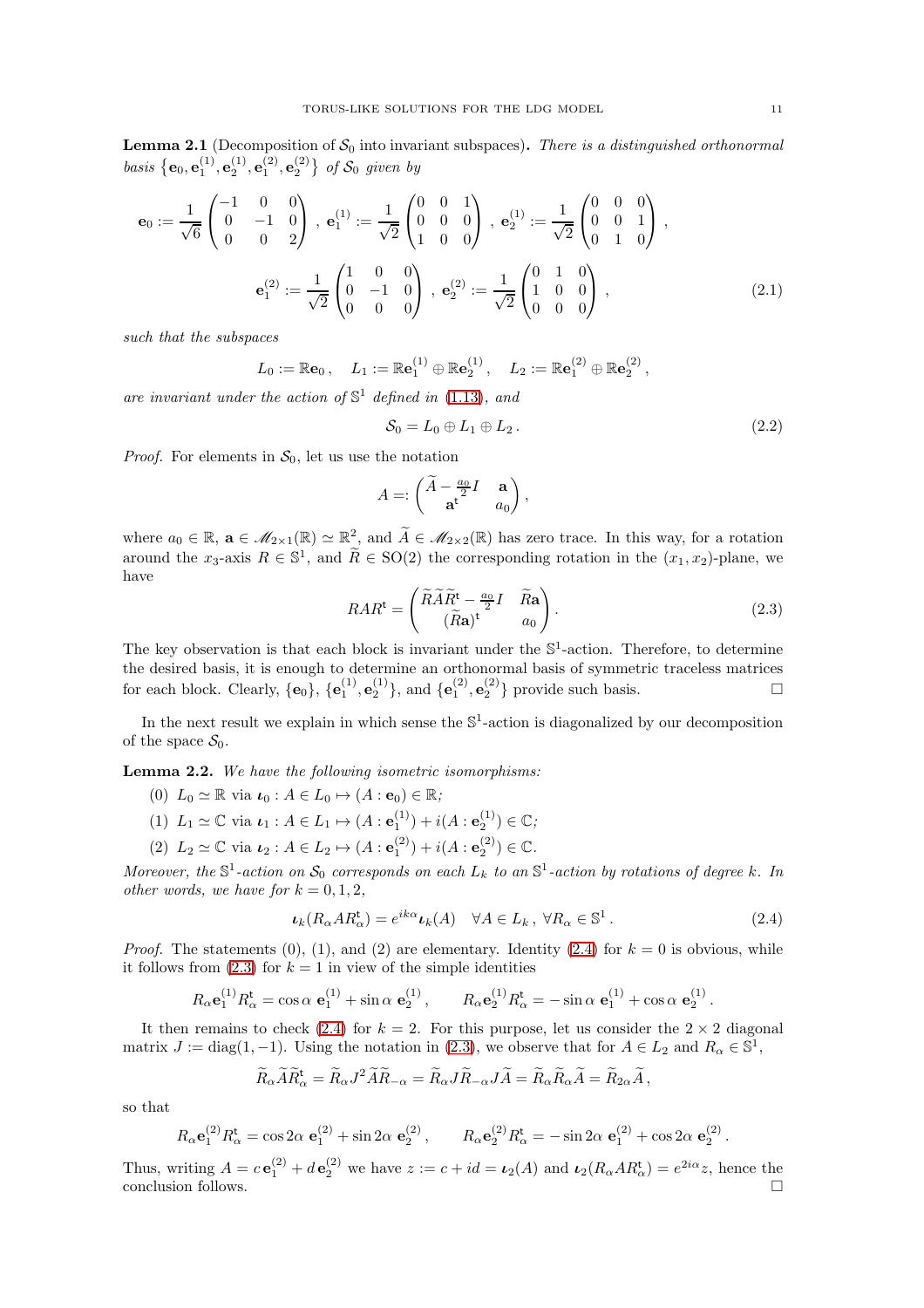<span id="page-11-6"></span>**Remark 2.3.** By Lemma [2.2,](#page-10-0)  $S_0 = L_0 \oplus L_1 \oplus L_2$  is isometrically isomorphic to  $\mathbb{R} \oplus \mathbb{C} \oplus \mathbb{C}$  through the mapping  $\iota_* : \mathcal{S}_0 \to \mathbb{R} \oplus \mathbb{C} \oplus \mathbb{C}$  defined by

<span id="page-11-5"></span>
$$
\iota_*(A) := \big(\iota_0(A), \iota_1(A), \iota_2(A)\big) \,. \tag{2.5}
$$

In addition, when considering on  $\mathbb{R} \oplus \mathbb{C} \oplus \mathbb{C}$  the  $\mathbb{S}^1\text{-action}$ 

<span id="page-11-1"></span>
$$
R_{\alpha} \cdot (t, \zeta_1, \zeta_2) := (t, e^{i\alpha} \zeta_1, e^{2i\alpha} \zeta_2) \qquad \forall R_{\alpha} \in \mathbb{S}^1,
$$
\n
$$
(2.6)
$$

the map  $\iota_*$  is  $\mathbb{S}^1$ -equivariant. In the next two sections we will rely on this identification of  $\mathcal{S}_0$  with  $\mathbb{R} \oplus \mathbb{C} \oplus \mathbb{C}$  and we will always consider on the latter the diagonal action given by [\(2.6\)](#page-11-1). Clearly, since this action is isometric,  $\mathbb{S}^1$  also acts on the unit sphere of  $\mathbb{R} \oplus \mathbb{C} \oplus \mathbb{C}$ .

<span id="page-11-4"></span>Remark 2.4. In view of the previous remark it is obvious that the only 1d vector subspace fixed by the action is  $L_0$ . In addition, the only 3-dimensional invariant linear subspaces  $V < S_0$  are  $V = L_0 \oplus L_1$  and  $V = L_0 \oplus L_2$ . To see this, first note that any invariant odd-dimensional subspace must contain a vector v s.t.  $Rv = v$  for all  $R \in \mathbb{S}^1$ . This implies  $L_0$  is a linear subspace of any such invariant subspace of  $S_0$ . Thus, if  $V < S_0$  is invariant, then  $V = L_0 \oplus (L_0^{\perp} \cap V)$ . Let  $W = L_0^{\perp} \cap V$ . Therefore,  $W < L_1 \oplus L_2$  and it is invariant. Moreover, if dim  $V = 3$ , then dim  $W = 2$ . Notice that vectors in W cannot have components both along  $L_1$  and along  $L_2$ , otherwise W would be equivariantly isomorphic both to  $L_1$  and to  $L_2$  under the projection maps, which is impossible because  $\mathbb{S}^1$  acts with different degrees on  $L_1$  and  $L_2$ . Hence, W must be either  $L_1$  or  $L_2$ .

<span id="page-11-0"></span>2.2. Structure of axisymmetric domains. The purpose of this subsection is to collect some geometric properties of axisymmetric domains of  $\mathbb{R}^3$  that we shall use in the next sections. We start recalling the following auxiliary result characterizing the simple connectivity of a bounded domain  $\Omega \subseteq \mathbb{R}^3$  with smooth boundary. We will always suppose  $\Omega$  to be  $C^1$ -smooth in this section, although to be able to prove boundary regularity as in [\[16\]](#page-60-0), we will require  $\partial\Omega$  of class  $C^3$  when necessary in the paper.

<span id="page-11-2"></span>**Lemma 2.5.** [\[5,](#page-60-14) Theorem 3.2 and Corollary 3.5] Let  $\Omega \subseteq \mathbb{R}^3$  be a bounded and connected open set with  $C^1$ -boundary. Then  $\Omega$  is simply connected if and only if  $\partial \Omega = \cup_{i=0}^M S_i$  and each surface  $S_i$  is diffeomorphic to the standard sphere  $\mathbb{S}^2 \subseteq \mathbb{R}^3$ .

Let us now recall that we identify  $\mathbb{S}^1$  with the subgroup of  $SO(3)$  made of all rotations around the vertical  $x_3$ -axis (see [\(1.12\)](#page-2-2)), and that we define axisymmetry accordingly.

<span id="page-11-7"></span>**Definition 2.6.** A set  $\Omega \subseteq \mathbb{R}^3$  is said to be axisymmetric (or  $\mathbb{S}^1$ -invariant, or rotationally sym*metric*) if it is invariant under the action of  $\mathbb{S}^1$ , i.e.,  $R \cdot \Omega = \Omega$  for every  $R \in \mathbb{S}^1$ . Equivalently,  $\Omega$ is axisymmetric if

$$
\Omega = \bigcup_{R \in \mathbb{S}^1} R \cdot \mathcal{D}_{\Omega} \quad \text{where} \quad \mathcal{D}_{\Omega} := \Omega \cap \{x_2 = 0\} \,.
$$

In case of an axisymmetric domain, the geometric description in Lemma [2.5](#page-11-2) can be made more precise. Starting from this lemma and the structure of bounded multiply connected smooth domain in the plane we have the following Corollary [2.7,](#page-11-3) the proof of which is elementary and left to the reader.

<span id="page-11-3"></span>**Corollary 2.7.** Let  $\Omega \subseteq \mathbb{R}^3$  be a bounded and connected open set with boundary of class  $C^1$ . If  $\Omega$ is axisymmetric and simply connected, then the following holds.

- (i)  $\mathcal{D}_{\Omega}$  is a bounded and connected (relatively) open subset with  $C^1$ -boundary of the vertical plane  $\{x_2 = 0\}$ , and  $R_\pi \mathcal{D}_\Omega = \mathcal{D}_\Omega$  (i.e.,  $\mathcal{D}_\Omega$  is symmetric with respect to the  $x_3$ -axis).
- (ii) There is a connected and simply connected (relatively) open subset  $\mathcal T$  of the vertical plane  ${x_2 = 0}$  satisfying  $R_{\pi} \mathcal{T} = \mathcal{T}$  such that either  $\mathcal{D}_{\Omega} = \mathcal{T}$ , or  $\mathcal{D}_{\Omega} = \mathcal{T} \setminus \bigcup_{i=1}^{M} H_i$  where the  $H_i$ 's are connected and simply connected (relatively) closed subset of  ${x_2 = 0}$ . In addition, the "holes"  $H_i \subseteq \mathcal{T}$  are mutually disjoint,  $R_{\pi}H_i = H_i$  and  $\partial \mathcal{D}_{\Omega} = \partial \mathcal{T} \cup (\cup_{i=1}^{\tilde{M}} \partial H_i)$ .
- (iii) The (relatively) open subsets  $\mathcal{D}_{\Omega}^+ := \mathcal{D}_{\Omega} \cap \{x_1 > 0\}$  and  $\mathcal{D}_{\Omega}^- := \mathcal{D}_{\Omega} \cap \{x_1 < 0\}$  of the vertical plane  $\{x_2 = 0\}$  are connected and simply connected, and  $R_{\pi} \mathcal{D}_{\Omega}^{\pm} = \mathcal{D}_{\Omega}^{\pm}$ . Moreover, if  $I = \Omega \cap \{x_3 \text{-axis}\}\$  then identities [\(1.26\)](#page-8-2) hold.

When discussing topological properties of minimizers we will suppose  $\Omega$  satisfies the hypotheses of Lemma [2.5.](#page-11-2) Thus, unless otherwise stated, from now on  $\Omega$  will be a bounded open connected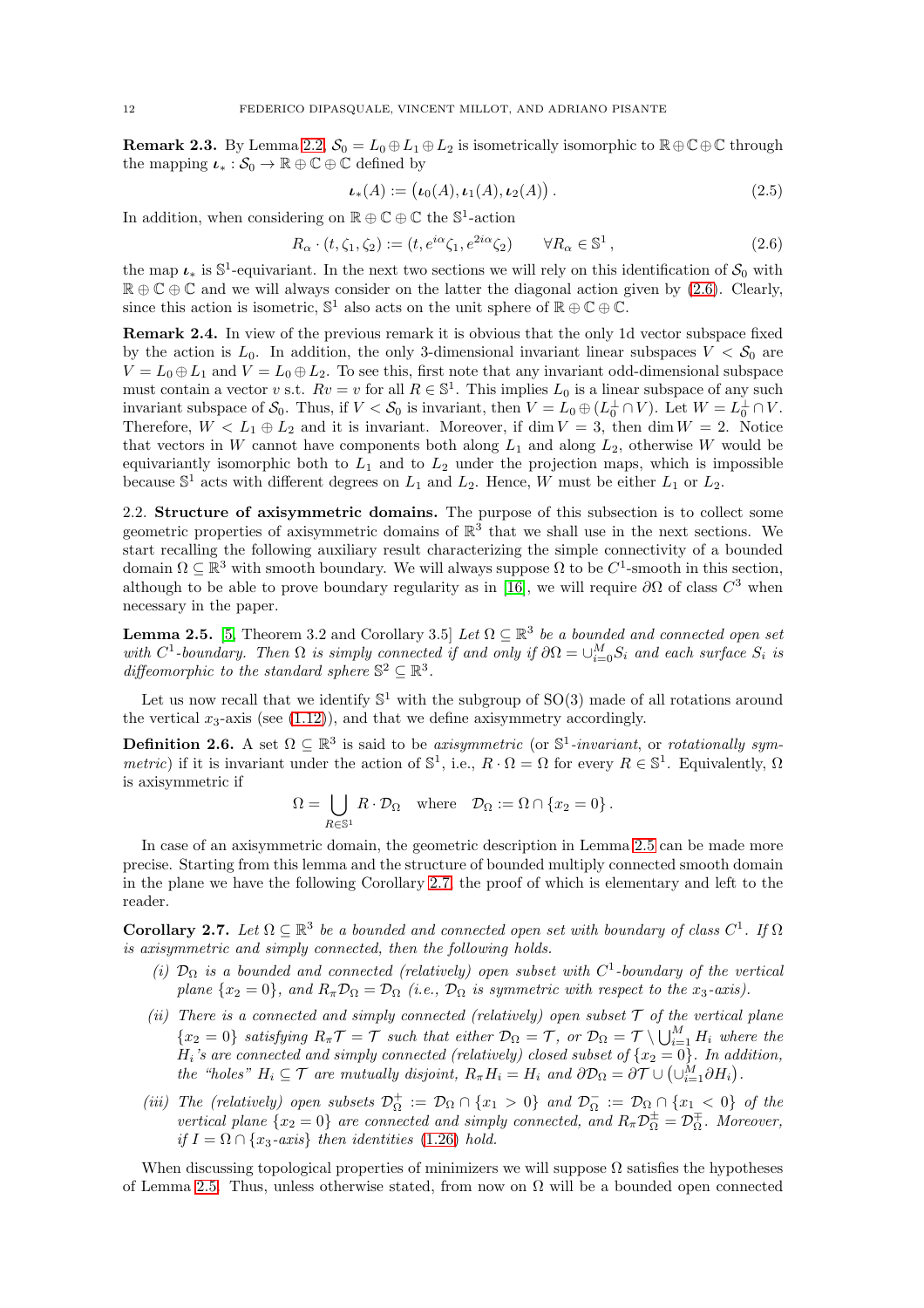simply connected axisymmetric set in  $\mathbb{R}^3$  with  $C^1$ -smooth boundary that can be reconstructed from its vertical slices  $\mathcal{D}_{\Omega}$  and  $\mathcal{D}_{\Omega}^{+}$  according to Corollary [2.7.](#page-11-3)

Observe that any such  $\Omega$  is obtained as follows: fix arbitrarily a vertical plane  $\Pi$  through the  $x_3$ -axis and let T be a bounded region in  $\Pi$ , symmetric with respect to the  $x_3$ -axis, whose boundary  $\partial \mathcal{T}$  is a simple closed curve, so that  $\mathcal{T}$  is simply connected. Create in  $\mathcal{T}$  a finite number  $M \geq 0$ of symmetric disjoint hollows  $H_i \subseteq \mathcal{T}$  (we set  $H_0 = \emptyset$  for convenience), each one diffeomorphic to the closed unit disc, whose boundaries  $\partial H_i$  are simple closed curves. Let

$$
\mathcal{D} = \mathcal{T} \setminus \cup_{i=0}^{M} H_i. \tag{2.7}
$$

Note that, unless  $M = 0$ ,  $\mathcal{D}$  is not simply connected. Rotating  $\mathcal D$  of an angle  $\pi$  around the  $x_3$ -axis, we obtain a domain  $\Omega$  with the desired properties. Conversely, given  $\Omega$  as in the above,  $\Omega \cap \Pi$  is a planar domain D as in the above. Notice that  $I := \Omega \cap \{x_3$ -axis =  $D \cap \{x_3$ -axis }, hence we can write

<span id="page-12-4"></span>
$$
\mathcal{D} = \mathcal{D}^+ \cup I \cup \mathcal{D}^-, \tag{2.8}
$$

where  $\mathcal{D}^+ = \mathcal{D} \cap \{x_1 > 0\}$  and  $\mathcal{D}^- = \mathcal{D} \cap \{x_1 < 0\}$  (of course,  $\mathcal{D}^+$  and  $\mathcal{D}^-$  are congruent by symmetry). In contrast to  $\mathcal{D}, \mathcal{D}^{\pm}$  are simply connected. Clearly, one can also re-obtain  $\Omega$  by rotating, say,  $\mathcal{D}^+ \cup I$  around the x<sub>3</sub>-axis of an angle  $2\pi$ . Notice that  $\partial \mathcal{D}^+$  is given by a unique simple piecewise smooth closed curve that can be thought of as a parametrized curve embedding  $\mathbb{S}^1$  into  $\overline{\Omega}$ . For instance, if  $\Omega = B_1$ , then  $\mathcal D$  is a disc,  $\mathcal D^+$  a semidisc and  $\partial \mathcal D^+$  the boundary of such semidisc in the vertical plane  $\Pi$  with flat part on the  $x_3$ -axis.

From the above it follows that the x<sub>3</sub>-axis intersects  $\partial\Omega$  exactly  $(2M + 2)$ -times and that  $I = \Omega \cap \{x_3\text{-axis}\}\$ is the union of  $M + 1$  segments  $\ell_k$ :

<span id="page-12-1"></span>
$$
I = \Omega \cap \{x_3 - \text{axis}\} = \bigcup_{k=1}^{M+1} \ell_k.
$$
\n(2.9)

Of course,  $\bigcup_{k=1}^{M+1} \ell^k$  is also the flat part of  $\partial \mathcal{D}^+$  on the x<sub>3</sub>-axis in the plane  $\Pi$ . We also denote

<span id="page-12-2"></span>
$$
\mathcal{B} := \partial I = \partial \Omega \cap \{x_3 - \lambda \text{ axis}\} = \{b_1, b_2, \dots, b_{2M+2}\},\tag{2.10}
$$

where the boundary is taken in the  $x_3$ -axis. We label such points increasingly with their  $x_3$ coordinate. Thus,  $b_1$  is the lowest point of  $\overline{\Omega}$  along the x<sub>3</sub>-axis and  $b_{2M+2}$  the highest. Finally, notice that the validity of [\(2.9\)](#page-12-1) and [\(2.10\)](#page-12-2) actually relies only on the smoothness  $\partial\Omega$ , hence they hold true for every  $\mathbb{S}^1$ -invariant bounded open set  $\Omega$  with Lipschitz boundary, independently of its connectedness properties.

**Remark 2.8.** We observe that if  $\Omega$  is  $\mathbb{S}^1$ -invariant then the same holds for the function  $\tilde{d}$  giving the signed distance from its boundary, hence its gradient is  $\mathbb{S}^1$ -equivariant and in particular the outer normal field  $\vec{n}(x)$  along  $\partial\Omega$  is equivariant. As a consequence we see that the corresponding radial anchoring  $Q_{b}(x)$  given by [\(1.23\)](#page-5-0) is equivariant. In addition, as  $\vec{n}(b_j) = (0, 0, (-1)^j)$  for  $j = 1, \ldots, 2M + 2$ , for such data we obtain  $Q_{b}(b_{i}) = e_{0}$  for each  $x \in \mathcal{B}$ .

<span id="page-12-3"></span>**Remark 2.9.** More generally, for any boundary map  $Q_b \in \text{Lip}_{sym}(\partial \Omega; \mathbb{S}^4)$  the equivariance prop-erty [\(1.14\)](#page-3-6) together with Remark [2.4](#page-11-4) yield  $Q_{b}(b_j) = \pm \mathbf{e}_0$  for any  $x \in \mathcal{B} = \partial I$ . Analogous property holds for an admissible configuration  $Q \in \mathcal{A}_{Q_b}^{sym}(\Omega)$  at each point  $x \in I$  whenever the restriction to the  $x_3$ -axis makes sense.

<span id="page-12-0"></span>2.3. Stereographic projections, projective spaces, and the twistor fibration. In the following sections, we shall consider  $\mathbb{S}^1$ -equivariant maps from the standard 2-sphere  $\mathbb{S}^2 \subseteq \mathbb{R}^3$  into  $\mathbb{S}^4$ , the unit sphere of  $S_0$ . To describe those maps, it will be useful to make use of stereographic projections. Although these notions are elementary, to fix the notations and for the reader's convenience we collect them in this subsection.

The stereographic projection of  $\mathbb{S}^2$ . Let  $S^{(2)} := (0, 0, -1)$  be the south pole of  $\mathbb{S}^2 \subseteq \mathbb{R}^3$ . We write  $x = (x_1, x_2, x_3)$  for a point in  $\mathbb{S}^2$ , and  $y = (y_1, y_2)$  a point in  $\mathbb{R}^2$ . The stereographic projection of  $\mathbb{S}^2$  from the south pole is the map  $\sigma_2 : \mathbb{S}^2 \setminus \{S^{(2)}\} \to \mathbb{R}^2$  given by

$$
\sigma_2(x) := \left(\frac{x_1}{1+x_3}, \frac{x_2}{1+x_3}\right) ,
$$

which is a diffeomorphism whose inverse map is given by

$$
\sigma_2^{-1}(y) = \left(\frac{2y_1}{1+|y|^2}, \frac{2y_2}{1+|y|^2}, \frac{1-|y|^2}{1+|y|^2}\right).
$$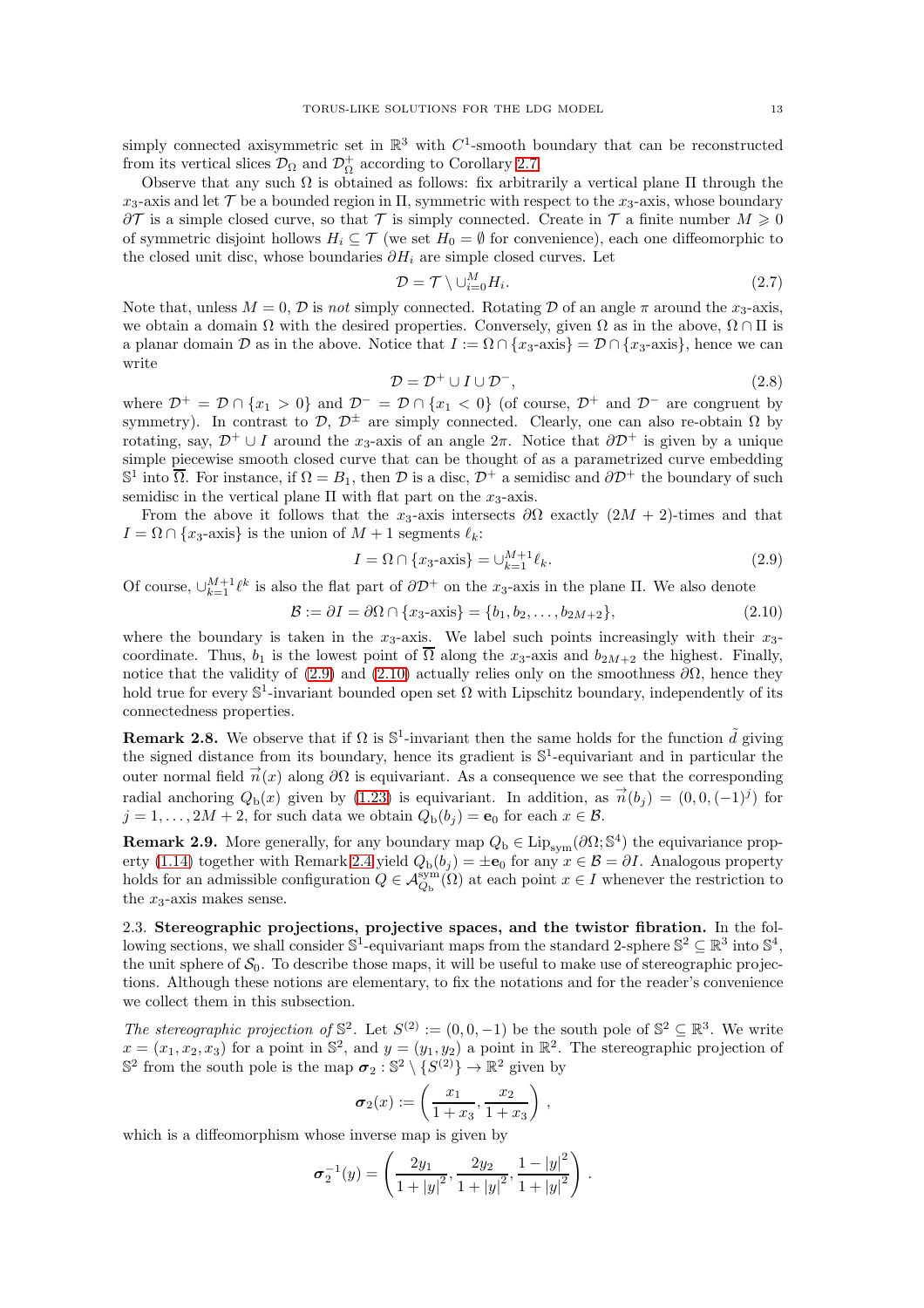Identifying  $\mathbb{R}^2$  with  $\mathbb{C}$ ,  $\sigma_2$  can be seen as a map from  $\mathbb{S}^2 \setminus \{S^{(2)}\}$  into  $\mathbb{C}$ , and

$$
\sigma_2(x) = \frac{x_1 + ix_2}{1 + x_3}.
$$

It then follows that

<span id="page-13-0"></span>
$$
\sigma_2(R_\alpha x) = e^{i\alpha} \sigma_2(x) \qquad \forall R_\alpha \in \mathbb{S}^1. \tag{2.11}
$$

In terms of spherical coordinates on  $\mathbb{S}^2$ , i.e.,

<span id="page-13-2"></span>
$$
x = (\cos \phi \sin \theta, \sin \phi \sin \theta, \cos \theta) \tag{2.12}
$$

with  $\theta \in [0, \pi]$  (the *latitude*) and  $\phi \in [0, 2\pi)$  (the *colatitude*), we have

<span id="page-13-3"></span>
$$
\sigma_2(x) = \tan(\theta/2)e^{i\phi} \quad \text{and} \quad |\sigma_2(x)| = \tan(\theta/2). \tag{2.13}
$$

Writing  $z = y_1 + iy_2$ , the complex version of the formula for the inverse map  $\sigma_2^{-1}$  reads

<span id="page-13-4"></span>
$$
\sigma_2^{-1}(z) = \left(\frac{2z}{1+|z|^2}, \frac{1-|z|^2}{1+|z|^2}\right). \tag{2.14}
$$

Let us now recall that the projective complex line  $\mathbb{C}P^1$  is the smooth manifold made of all complex lines through the origin in  $\mathbb{C}^2$ , i.e.,  $\mathbb{C}P^1 = (\mathbb{C} \times \mathbb{C} \setminus \{(0,0)\})/\mathbb{C}^*$ . We denote by  $[z_0, z_1]$ ,  $(z_0, z_1) \neq (0, 0)$ , the homogeneous coordinates for a point in  $\mathbb{C}P^1$ . In other words, if  $z_0 \in \mathbb{C}^*$ , then  $[z_0, z_1]$  is the complex line  $\{(\zeta_0, \zeta_1) \in \mathbb{C}^2 : \zeta_1 - (z_0^{-1}z_1)\zeta_0 = 0\}$ , while  $[0, 1]$  is the line (at infinity)  $\{(0,\zeta_1)\in\mathbb{C}^2,\zeta_1\in\mathbb{C}\}\.$  We refer to as an inhomogeneous coordinate on  $\mathbb{C}P^1$  the complex number  $z = z_0^{-1}z_1$ , and the mapping  $[z_0, z_1] \mapsto z$  allows to identify  $\mathbb{C}P^1$  with  $\mathbb{C} \cup \{\infty\}$ , agreeing that  $[0,1] \in \mathbb{C}P^1$  is mapped to  $\infty$  (the point at infinity). With the convention that  $\sigma_2$  maps the south pole  $S^{(2)}$  to  $\infty$ , the stereographic projection  $\sigma_2$  can be then seen as a bijective map from  $\mathbb{S}^2$ into  $\mathbb{C} \cup \{\infty\}$  and in turn to  $\mathbb{C}P^1$ . This map turns out to be a diffeomorphism. In terms of the inverse map  $\sigma_2^{-1} : \mathbb{C}P^1 \to \mathbb{S}^2$ , we have

$$
\boldsymbol{\sigma}_2^{-1}([z_0,z_1]) = \boldsymbol{\sigma}_2^{-1}(z_0^{-1}z_1).
$$

In view of [\(2.11\)](#page-13-0), considering the following  $\mathbb{S}^1$ -action on  $\mathbb{C}P^1$ :

<span id="page-13-7"></span>
$$
e^{i\alpha} \cdot [z_0, z_1] := [z_0, e^{i\alpha} z_1], \qquad (2.15)
$$

the map  $\sigma_2 : \mathbb{S}^2 \to \mathbb{C}P^1$  is equivariant with respect to the  $\mathbb{S}^1$ -action, i.e.,

$$
\sigma_2(R_\alpha x) = e^{i\alpha} \cdot \sigma_2(x) \qquad \forall R_\alpha \in \mathbb{S}^1. \tag{2.16}
$$

The stereographic projection of  $\mathbb{S}^4$ . By means of the isometric isomorphism  $\iota_*$  between  $\mathcal{S}_0$  and  $\mathbb{R} \oplus \mathbb{C} \oplus \mathbb{C}$  (see [\(2.5\)](#page-11-5)), we identify  $\mathbb{S}^4$  with unit sphere of  $\mathbb{R} \oplus \mathbb{C} \oplus \mathbb{C}$ . Setting  $S^{(4)} := (-1,0,0) \in \mathbb{S}^4$ , the stereographic projection  $\sigma_4 : \mathbb{S}^4 \setminus \{S^{(4)}\} \to \mathbb{C}^2$  from the south pole  $S^{(4)}$  and its inverse are given by

$$
\boldsymbol{\sigma}_4(p) := \left(\frac{\zeta_1}{1+t}, \frac{\zeta_2}{1+t}\right), \qquad \boldsymbol{\sigma}_4^{-1}(\eta_1, \eta_2) = \frac{1}{1+|\eta_1|^2+|\eta_2|^2} \left(1-|\eta_1|^2-|\eta_2|^2, 2\eta_1, 2\eta_2\right)
$$

where  $p = (t, \zeta_1, \zeta_2) \in \mathbb{S}^4 \setminus \{S^{(4)}\} \subseteq \mathbb{R} \oplus \mathbb{C} \oplus \mathbb{C}$  and  $(\eta_1, \eta_2) \in \mathbb{C}^2$ . Adding a point at infinity to  $\mathbb{C}^2$  and sending  $\{S^{(4)}\}$  to it,  $\sigma_4$  induces a diffeomorphism between  $\mathbb{S}^4$  and  $\mathbb{C}^2 \cup \{\infty\}$ . Note that, according to [\(2.6\)](#page-11-1), we have for the extended map the equivariance property (fixing  $S^{(4)}$  and  $\infty$ ), namely

<span id="page-13-1"></span>
$$
\boldsymbol{\sigma}_4(R_\alpha \cdot p) = \left(\frac{e^{i\alpha} \zeta_1}{1+t}, \frac{e^{2i\alpha} \zeta_2}{1+t}\right) \qquad \forall R_\alpha \in \mathbb{S}^1. \tag{2.17}
$$

Let us now denote by  $\mathbb{S}^2_{(1)} \subseteq L_0 \oplus L_1$  the unit sphere of  $\mathbb{R} \oplus \mathbb{C} \oplus \{0\}$  and by  $\mathbb{S}^2_{(2)} \subseteq L_0 \oplus L_2$ the unit sphere of  $\mathbb{R} \oplus \{0\} \oplus \mathbb{C}$  (which are equatorial 2-spheres of  $\mathbb{S}^4$ ). We notice that  $\sigma_4$  maps  $\mathbb{S}^2_{(1)} \setminus \{S^{(4)}\}$  and  $\mathbb{S}^2_{(2)} \setminus \{S^{(4)}\}$  into  $\mathbb{C} \times \{0\}$  and  $\{0\} \times \mathbb{C}$  respectively. Moreover, its restrictions give the mappings  $\sigma_2^{(1)} : \mathbb{S}_{(1)}^2 \setminus \{S^{(4)}\} \to \mathbb{C}$  and  $\sigma_2^{(2)} : \mathbb{S}_{(2)}^2 \setminus \{S^{(4)}\} \to \mathbb{C}$  defined by

<span id="page-13-5"></span>
$$
\sigma_2^{(1)}(t,\zeta_1,0) := \frac{\zeta_1}{1+t} \quad \text{and} \quad \sigma_2^{(2)}(t,0,\zeta_2) := \frac{\zeta_2}{1+t},\tag{2.18}
$$

which are stereographic projections, and in view of  $(2.17)$  they satisfy

<span id="page-13-6"></span>
$$
\sigma_2^{(1)}(R_\alpha \cdot (t,\zeta_1,0)) = e^{i\alpha} \sigma_2^{(1)}(t,\zeta_1,0) \text{ and } \sigma_2^{(2)}(R_\alpha \cdot (t,0,\zeta_2)) = e^{2i\alpha} \sigma_2^{(2)}(t,0,\zeta_2) \quad (2.19)
$$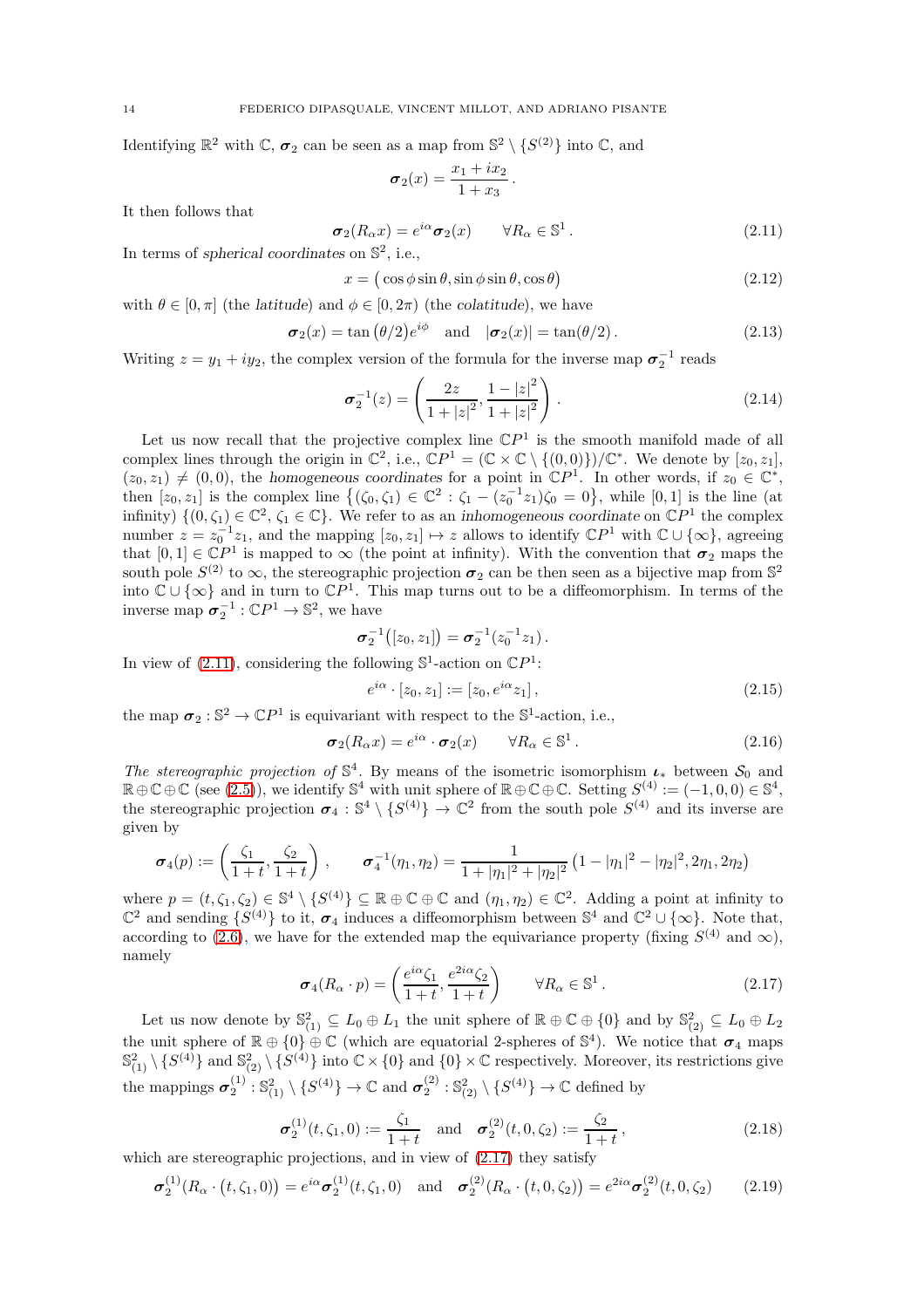for every  $R_{\alpha} \in \mathbb{S}^1$ .

The twistor fibration  $\mathbb{C}P^3 \to \mathbb{S}^4$ . The complex projective 3-space  $\mathbb{C}P^3$  is the smooth (complex) manifold made of all complex lines through the origin in  $\mathbb{C}^4$ , i.e.,  $\mathbb{C}P^3 = (\mathbb{C}^4 \setminus \{0\})/\mathbb{C}^*$ . If we denote by  $[w_0, w_1, w_2, w_3]$ , with  $(w_0, w_1, w_2, w_3) \in \mathbb{C}^4 \setminus \{0\}$ , the homogeneous coordinates of a point in  $\mathbb{C}P^3$ , then  $[w_0, w_1, w_2, w_3]$  represents the complex line  $\{(\zeta_0, \zeta_1, \zeta_2, \zeta_3) \in \mathbb{C}^4 : w_\ell \zeta_m - w_m \zeta_\ell =$ 0,  $1 \leq i < j \leq 4$  (i.e., the  $w_{\ell}$ 's and the  $\zeta_{\ell}$ 's differ by a common nonzero factor).

Considering  $\mathbb{S}^4$  as the unit sphere of  $\mathbb{R} \oplus \mathbb{C} \oplus \mathbb{C}$ , the twistor fibration  $\tau : \mathbb{C}P^3 \to \mathbb{S}^4$  is the map given by

<span id="page-14-1"></span>
$$
\boldsymbol{\tau}([w_0, w_1, w_2, w_3]) := \frac{(|w_0|^2 + |w_3|^2 - |w_1|^2 - |w_2|^2, 2(\overline{w_0}w_1 + \overline{w_2}w_3), 2(\overline{w_0}w_2 - \overline{w_1}w_3))}{|w_0|^2 + |w_1|^2 + |w_2|^2 + |w_3|^2}, \tag{2.20}
$$

see [\[6,](#page-60-15) [7,](#page-60-16) [8,](#page-60-17) [41\]](#page-61-21). Considering the  $\mathbb{S}^1$ -action on  $\mathbb{C}P^3$  defined by

<span id="page-14-2"></span> $R_{\alpha} \cdot [w_0, w_1, w_2, w_3] := [w_0, e^{i\alpha} w_1, e^{2i\alpha} w_2, e^{3i\alpha} w_3]$  $\forall R_{\alpha} \in \mathbb{S}^1$ .  $(2.21)$ 

and the (induced)  $\mathbb{S}^1$ -action on  $\mathbb{S}^4 \subseteq \mathbb{R} \oplus \mathbb{C} \oplus \mathbb{C}$  given by [\(2.6\)](#page-11-1) (see Remark [2.3\)](#page-11-6), the twistor map  $\tau$  turns out to be equivariant. We state this property in the following lemma, whose proof is a straightforward consequence of formulas [\(2.6\)](#page-11-1), [\(2.20\)](#page-14-1), and [\(2.21\)](#page-14-2), hence it is left to the reader.

<span id="page-14-4"></span>**Lemma 2.10.** The twistor fibration  $\tau : \mathbb{C}P^3 \to \mathbb{S}^4$  is equivariant with respect to the  $\mathbb{S}^1$ -actions on  $\mathbb{C}P^3$  and  $\mathbb{S}^4$  given in [\(2.21\)](#page-14-2) and [\(2.6\)](#page-11-1). In other words,

$$
\tau(R_{\alpha} \cdot [w_0, w_1, w_2, w_3]) = R_{\alpha} \cdot \tau([w_0, w_1, w_2, w_3])
$$
\n(2.22)

for every  $R_{\alpha} \in \mathbb{S}^1$  and every  $[w_0, w_1, w_2, w_3] \in \mathbb{C}P^3$ .

Remark 2.11. A simple way to get some insight in the formula [\(2.20\)](#page-14-1) for the twistor fibration is to interpret it in terms of quaternions. We recall that quaternions may be thought of as a set H of ordered pairs of complex numbers endowed with a noncommutative multiplication. We identify  $\mathbb{C}^2$ with  $\mathbb{H}$  via  $(\zeta_1, \zeta_2) \mapsto \zeta_1 + \zeta_2 j$  (here j is the second imaginary unit of quaternions anticommuting with *i*, whence noncommutativity of the multiplication), and we also identify  $\mathbb{C}^4$  with  $\mathbb{H}^2$  by the  $\text{map}^3 (\zeta_0, \zeta_1, \zeta_2, \zeta_3) \mapsto (\zeta_0 + \zeta_3 j, \zeta_1 + \zeta_2 j).$  $\text{map}^3 (\zeta_0, \zeta_1, \zeta_2, \zeta_3) \mapsto (\zeta_0 + \zeta_3 j, \zeta_1 + \zeta_2 j).$  $\text{map}^3 (\zeta_0, \zeta_1, \zeta_2, \zeta_3) \mapsto (\zeta_0 + \zeta_3 j, \zeta_1 + \zeta_2 j).$  The quaternionic projective space  $\mathbb{H}P^1$  is the quotient of  $\mathbb{H}^2$  by the left action by  $\mathbb{H} \setminus \{0\}$ . As recalled above for  $\mathbb{C}P^1$ , we can identify  $\mathbb{H}P^1$  with  $\mathbb{H} \cup \{\infty\}$ via  $[q_1, q_2] \mapsto q_1^{-1}q_2$  using the inhomogeneous quaternionic coordinate  $q_1^{-1}q_2$  for  $q_1 \neq 0$  (extended sending  $[0,1] \mapsto \infty$ ), and in turn with  $\mathbb{C}^2 \cup {\infty}$  writing  $q_1^{-1}q_2 = \eta_1 + \eta_2 j$ ,  $\eta_1, \eta_2 \in \mathbb{C}$ . This way (i.e., considering the composite map) we can see the stereographic projection  $\sigma_4$  as a map identifying  $\mathbb{H}P^1$  with  $\mathbb{S}^4$  through  $\mathbb{C}^2 \cup {\infty}$ , namely

$$
\mathbb{H}P^1 \ni [q_1, q_2] \quad \stackrel{\sigma_4^{-1}}{\longrightarrow} \quad \left( \frac{|q_1|^2 - |q_2|^2}{|q_1|^2 + |q_2|^2}, 2q_1^{-1}q_2 \right) \in \mathbb{S}^4 \subseteq \mathbb{R} \oplus \mathbb{H}.
$$

As a consequence one can check that the map  $\tau$  in [\(2.20\)](#page-14-1) is exactly the composition of the Hopf map  $\rho: \mathbb{C}P^3 \to \mathbb{H}P^1$ , taking complex lines in  $\mathbb{C}^4 \simeq \mathbb{H}^2$  to their quaternionic envelope in  $\mathbb{H}^2$  (i.e.,  $\rho([w_0, w_1, w_2, w_3]) = [w_0 + w_3 j, w_1 + w_2 j]$ , with the inverse of  $\sigma_4$ .

# 3. EQUIVARIANT HARMONIC SPHERES INTO  $\mathbb{S}^4$

<span id="page-14-0"></span>The auxiliary results contained in this section will be used later in the present paper, when discussing the asymptotic behavior of LdG minimizers at isolated singularities, and they will be also of use in our companion paper [\[17\]](#page-60-2). Since such profiles turn out to be homogeneous extensions of  $\mathbb{S}^1$ -equivariant harmonic maps from the two-sphere, their classification we present here is of independent interest and of possible use in the analysis of minimizing harmonic maps under symmetry constraint (see, e.g., [\[20,](#page-60-18) [28\]](#page-61-22) and references therein).

Recall that any weakly harmonic map in  $\omega \in W^{1,2}(\mathbb{S}^2;\mathbb{S}^4)$  is by definition a critical point of the energy functional

<span id="page-14-5"></span>
$$
E(\omega) = \int_{\mathbb{S}^2} \frac{1}{2} |\nabla_T \omega|^2 d\mathrm{vol}_{\mathbb{S}^2},\tag{3.1}
$$

<span id="page-14-3"></span><sup>&</sup>lt;sup>3</sup>Under this rather unconventional identification the twistor fibration  $\tau$  takes the form [\(2.20\)](#page-14-1) and it is equivariant in the sense of Lemma [2.10.](#page-14-4)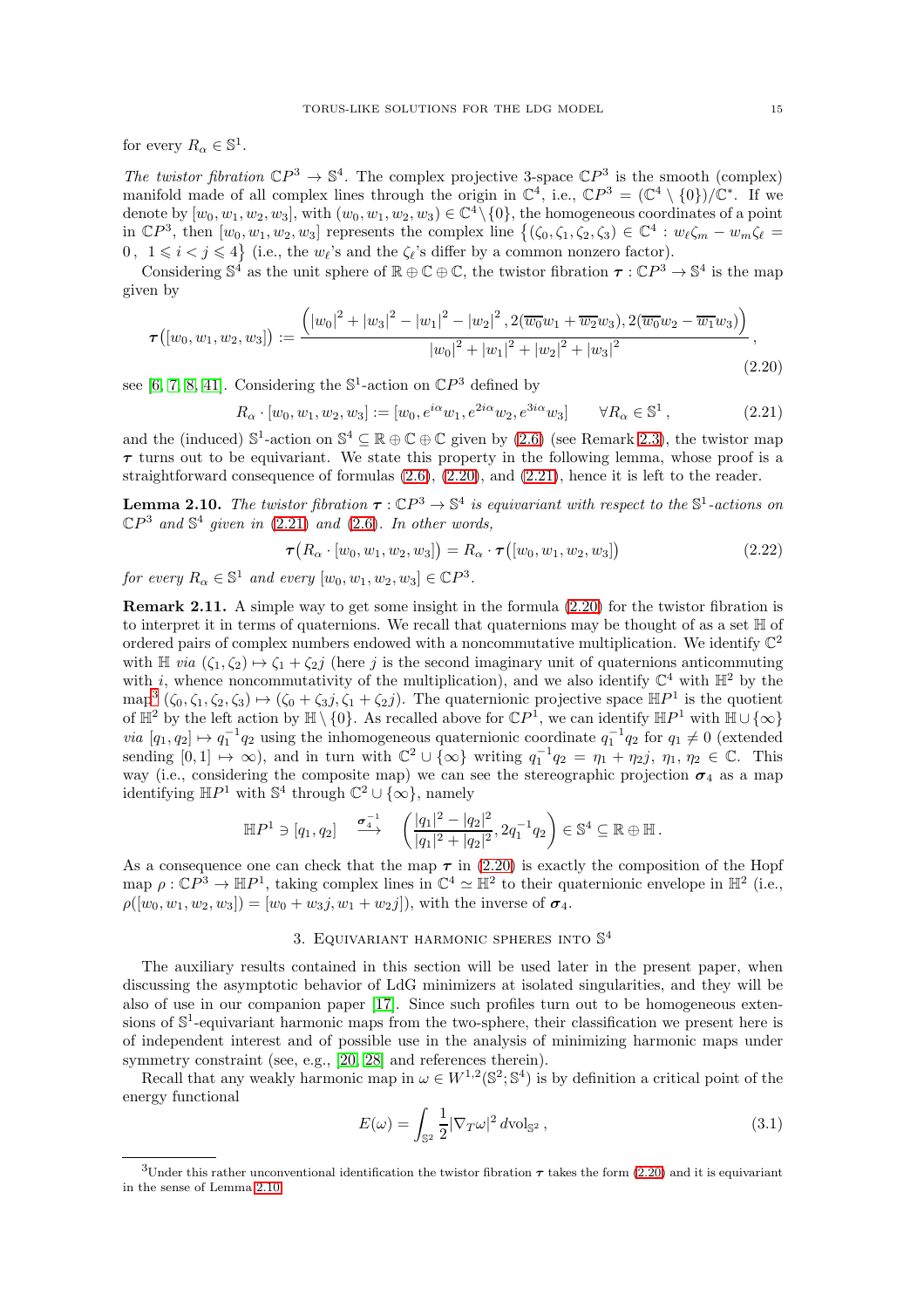hence it is a weak solution to

<span id="page-15-7"></span>
$$
\Delta_T \omega + |\nabla_T \omega|^2 \omega = 0, \qquad (3.2)
$$

and therefore  $C^{\infty}$ -smooth due to Hélein's theorem (see, e.g., [\[21,](#page-61-23) Section 10.4.1]) and in turn real analytic by the analyticity results in [\[46\]](#page-61-24). Smooth harmonic maps between Euclidean spheres are usually called harmonic spheres and we will often use such terminology here.

We start with the following important result due to E. Calabi [\[11\]](#page-60-5).

<span id="page-15-3"></span>**Lemma 3.1.** ([\[11\]](#page-60-5)) Every nonconstant harmonic sphere  $\omega$  is a weakly conformal branched minimal immersion for which the energy (or, equivalently by conformality, the area) and the dimension of the image satisfy

<span id="page-15-4"></span>
$$
E(\omega) = \int_{\mathbb{S}^2} \frac{1}{2} |\nabla_T \omega|^2 \, dvol_{\mathbb{S}^2} = 4\pi |d| \,, \quad |d| \in \mathbb{N} \,, \quad \dim \operatorname{span}_{\mathbb{R}} \omega(\mathbb{S}^2) = k \in \{1, 3, 5\} \,. \tag{3.3}
$$

Besides constant maps (for which  $d = 0$  and the range has dimension  $k = 1$ ), we will distinguish between *linearly degenerate* and *linearly full harmonic spheres (for which*  $k = 3$  and  $k = 5$  respectively) and we will classify them in the next two subsections under the  $\mathbb{S}^1$ -equivariance assumption.

In the next lemma we recall two other well known facts concerning harmonic spheres which will be used in the next subsections (we refer to [\[27,](#page-61-25) Chapter 6] for a proof).

<span id="page-15-9"></span>**Lemma 3.2.** Any harmonic map  $\omega : \mathbb{S}^2 \to \mathbb{S}^4$  is real isotropic. In particular, any harmonic map  $\omega: \mathbb{S}^2 \to \mathbb{S}^4$  is (weakly) conformal, hence in terms of the spherical coordinates  $(\theta, \phi)$  on  $\mathbb{S}^2$ 

<span id="page-15-0"></span>
$$
|\partial_{\theta}\omega|^2 \equiv \frac{1}{\sin^2\theta} |\partial_{\phi}\omega|^2 \qquad and \qquad \partial_{\theta}\omega \cdot \frac{1}{\sin\theta} \partial_{\phi}\omega \equiv 0. \tag{3.4}
$$

In view of Remark [2.3,](#page-11-6) we can identify  $\mathbb{S}^4$  with the unit sphere of  $\mathbb{R} \oplus \mathbb{C} \oplus \mathbb{C}$ , which allows to write an  $\mathbb{S}^1$ -equivariant harmonic map  $\omega : \mathbb{S}^2 \to \mathbb{S}^4$  as a map  $\omega$  given by

$$
\boldsymbol{\omega} = (\omega_0, \omega_1, \omega_2),
$$

where  $\omega_0 : \mathbb{S}^2 \to [-1,1], \omega_1 : \mathbb{S}^2 \to \mathbb{C}$ , and  $\omega_2 : \mathbb{S}^2 \to \mathbb{C}$ . By [\(2.6\)](#page-11-1), the  $\mathbb{S}^1$ -equivariance of  $\omega$ translates into

<span id="page-15-6"></span>
$$
\omega_0(R_\alpha x) = \omega_0(x), \quad \omega_1(R_\alpha x) = e^{i\alpha}\omega_1(x), \quad \omega_2(R_\alpha x) = e^{2i\alpha}\omega_2(x) \qquad \forall R_\alpha \in \mathbb{S}^1. \tag{3.5}
$$

In terms of the spherical coordinates  $(\theta, \phi)$  of  $x \in \mathbb{S}^2$  (see [\(2.12\)](#page-13-2)), the identities above imply that

<span id="page-15-1"></span>
$$
\boldsymbol{\omega}_0(x) = \omega_0(\theta), \quad \boldsymbol{\omega}_1(x) = \omega_1(\theta)e^{i\phi}, \quad \boldsymbol{\omega}_2(x) = \omega_2(\theta)e^{2i\phi}, \tag{3.6}
$$

where  $\omega_0 : [0, \pi] \to [-1, 1]$  and  $\omega_k : [0, \pi] \to \mathbb{C}$  for  $k = 1, 2$ . By smoothness of  $\omega$ , we have

$$
\omega_0(0) \in \{\pm 1\}, \quad \omega_0(\pi) \in \{\pm 1\}, \quad \omega_1(0) = \omega_1(\pi) = 0, \quad \omega_2(0) = \omega_2(\pi) = 0. \tag{3.7}
$$

In particular,  $\omega$  sends the south pole  $S^{(2)} \in \mathbb{S}^2$  either to the south pole  $S^{(4)} \in \mathbb{S}^4$ , or to the north pole  $N^{(4)} := -S^{(4)}$ . Finally, in view of [\(2.13\)](#page-13-3), precomposing  $\omega$  with the inverse stereographic projection  $\sigma_2^{-1} : \mathbb{C} \to \mathbb{S}^2$  (given by [\(2.14\)](#page-13-4)) leads to

<span id="page-15-5"></span>
$$
\boldsymbol{\omega} \circ \boldsymbol{\sigma}_2^{-1}(z) = \left( \widetilde{\omega}_0(|z|), \widetilde{\omega}_1(|z|) \frac{z}{|z|}, \widetilde{\omega}_2(|z|) \frac{z^2}{|z|^2} \right), \tag{3.8}
$$

where  $\widetilde{\omega}_0 : [0, +\infty) \to [-1, 1]$  and  $\widetilde{\omega}_k : [0, +\infty) \to \mathbb{C}$  for  $k = 1, 2$  are given by  $\widetilde{\omega}_k(r) :=$  $\omega_k(2\arctan(r)).$ 

Remark 3.3. When restricting to equivariant harmonic spheres, the first equality in [\(3.4\)](#page-15-0), together with [\(3.6\)](#page-15-1), yields the useful identities

<span id="page-15-2"></span>
$$
|\partial_{\theta}\omega|^2 = \frac{|\omega_1|^2 + 4|\omega_2|^2}{\sin^2\theta} = \frac{1}{2} |\nabla_T \omega|^2.
$$
 (3.9)

An interesting consequence of the previous identity is the following fact.

<span id="page-15-8"></span>**Remark 3.4.** (*Branch points*). If a smooth nonconstant map  $\omega : \mathbb{S}^2 \to \mathbb{S}^4$  is harmonic and  $\mathbb{S}^1$ equivariant, then  $|\omega_0(p)| < 1$  and  $(\omega_1(p), \omega_2(p)) \neq (0, 0)$  whenever  $p \neq \pm S^{(2)}$ . Otherwise we would have  $\omega_0 \equiv \pm 1$  on a circle, hence  $\omega$  would be a constant map in a disc in view of Lemaire's theorem [\[40\]](#page-61-26) and then everywhere by unique continuation. As a consequence, by [\(3.9\)](#page-15-2) the only possible branch points (i.e., the points where  $\omega$  has zero differential) are the poles  $S = S^{(2)}$  and  $N = -S^{(2)}$ .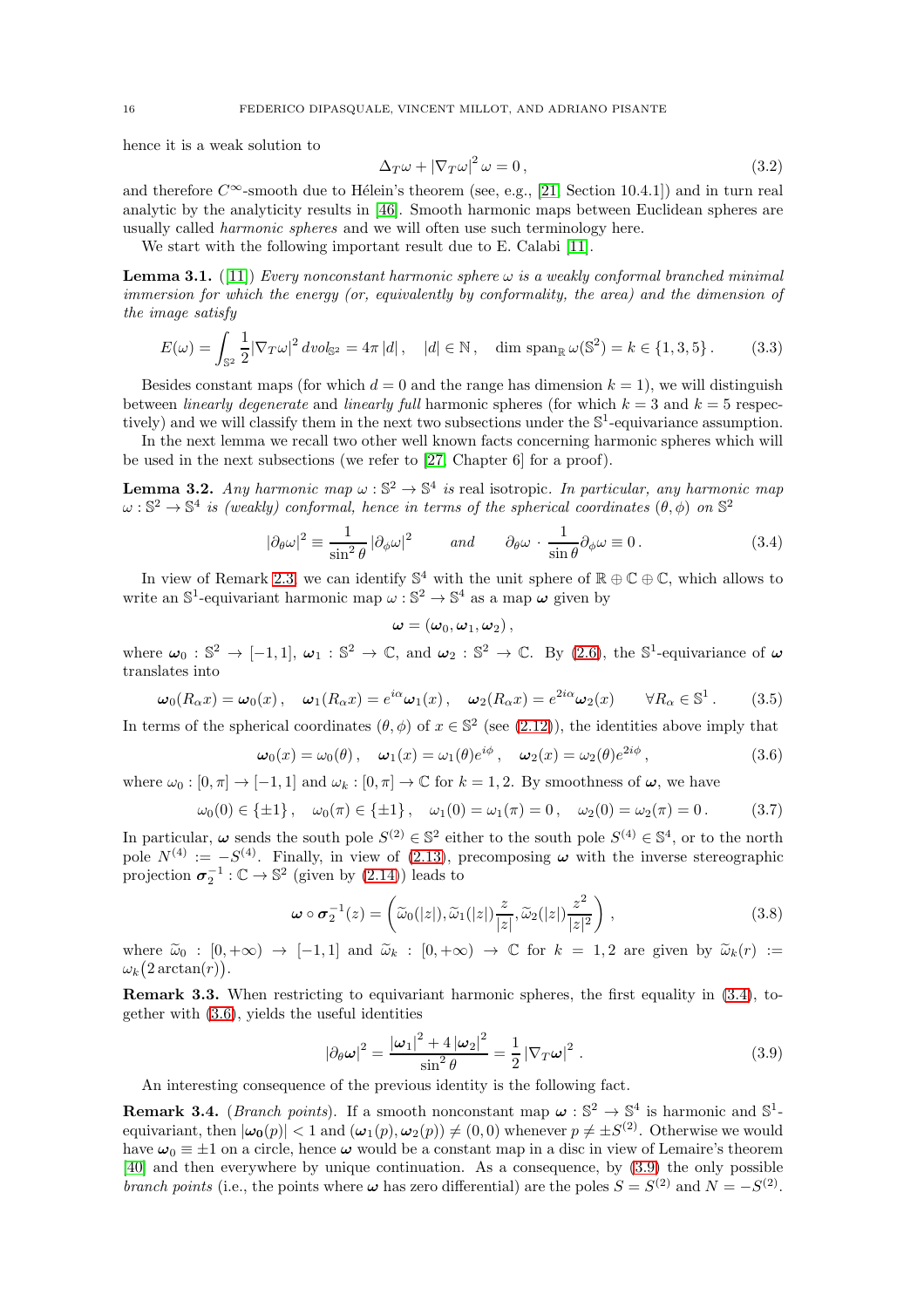<span id="page-16-0"></span>3.1. Classification of linearly degenerate harmonic spheres. The key preliminary fact is given in the following simple lemma.

<span id="page-16-2"></span>**Lemma 3.5.** Let  $\omega : \mathbb{S}^2 \to \mathbb{S}^4$  be a nonconstant  $\mathbb{S}^1$ -equivariant harmonic map. If  $\omega$  is not linearly full, then either  $\text{span}_{\mathbb{R}} \omega(\mathbb{S}^2) = L_0 \oplus L_1$  or  $\text{span}_{\mathbb{R}} \omega(\mathbb{S}^2) = L_0 \oplus L_2$ .

*Proof.* Set  $V := \text{span}_{\mathbb{R}} \omega(\mathbb{S}^2)$ . Since  $\omega$  is assumed to be neither constant nor linearly full, then V is linear subspace of  $S_0$  of dimension  $k = 3$  because of Lemma [3.1.](#page-15-3) On the other hand, the equivariance of  $\omega$  implies that V is invariant under the action of  $\mathbb{S}^1$ . By Remark [2.4,](#page-11-4) it follows that either  $V = L_0 \oplus L_1$  or  $V = L_0 \oplus L_2$ , as claimed.

The classification of the linearly degenerate harmonic spheres is now a simple consequence of the classification results for S 2 -valued harmonic maps from [\[10\]](#page-60-19) specialized to the equivariant setting.

<span id="page-16-3"></span>**Proposition 3.6.** If  $\omega = (\omega_0, \omega_1, \omega_2) : \mathbb{S}^2 \to \mathbb{S}^4$  is a nonconstant  $\mathbb{S}^1$ -equivariant and nonfull harmonic map and  $d \in \mathbb{Z}$  is as in [\(3.3\)](#page-15-4), then the following holds:

(i) either  $\omega_2 \equiv 0$ ,  $deg \omega = d = \pm 1$  and for some  $\mu_1 \in \mathbb{C} \setminus \{0\}$  we have

$$
\boldsymbol{\omega}\big(\boldsymbol{\sigma}_2^{-1}(z)\big) = \pm \boldsymbol{\omega}_{\text{eq}}^{(1)}\big(\boldsymbol{\sigma}_2^{-1}(\mu_1 z)\big)\,,\tag{3.10}
$$

with the + sign if  $\omega(S^{(2)}) = S^{(4)}$ , and the – sign if  $\omega(S^{(2)}) = -S^{(4)}$ ; (ii) or  $\omega_1 \equiv 0$ ,  $\deg \omega = d = \pm 2$  and for some  $\mu_2 \in \mathbb{C} \setminus \{0\}$  we have

$$
\omega(\sigma_2^{-1}(z)) = \pm \omega_{\text{eq}}^{(2)}(\sigma_2^{-1}(\mu_2 z^2)), \qquad (3.11)
$$

with the  $+$  sign if  $\omega(S^{(2)}) = S^{(4)}$ , and the  $-$  sign if  $\omega(S^{(2)}) = -S^{(4)}$ ;

here  $\omega_{\text{eq}}^{(1)} : \mathbb{S}^2 \to \mathbb{S}_{(1)}^2 \subseteq \mathbb{S}^4$  and  $\omega_{\text{eq}}^{(2)} : \mathbb{S}^2 \to \mathbb{S}_{(2)}^2 \subseteq \mathbb{S}^4$  are the equatorial embeddings

<span id="page-16-4"></span>
$$
\boldsymbol{\omega}_{\text{eq}}^{(1)}(x) := (x_3, x_1 + ix_2, 0) \quad \text{and} \quad \boldsymbol{\omega}_{\text{eq}}^{(2)}(x) := (x_3, 0, x_1 + ix_2). \tag{3.12}
$$

*Proof.* By Lemma [3.5,](#page-16-2) if  $\omega = (\omega_0, \omega_1, \omega_2) : \mathbb{S}^2 \to \mathbb{S}^4$  is a nonconstant  $\mathbb{S}^1$ -equivariant and nonfull harmonic map, then either  $\omega_2 \equiv 0$ , or  $\omega_1 \equiv 0$ . We shall consider the two cases separately.

Case 1:  $\omega_2 \equiv 0$ . Recalling that  $\mathbb{S}_{(1)}^2$  denotes the unit sphere of  $\mathbb{R} \oplus \mathbb{C} \oplus \{0\} \simeq L_0 \oplus L_1$ , the mapping  $\omega : \mathbb{S}^2 \to \mathbb{S}^2_{(1)}$  is harmonic. Since it is not constant, it has a nonzero topological degree  $d \in \mathbb{Z}\setminus\{0\}$  such that [\(3.3\)](#page-15-4) holds and, considering  $-\omega$  instead of  $\omega$  if necessary, we may assume that  $d > 0$ , so that  $\omega$  is holomorphic. Note that  $\omega^{-1}(\{\pm S^{(4)}\}) \subseteq \mathbb{S}^2$  are finite sets and  $\omega^{-1}(\{\pm S^{(4)}\}) \subseteq$  $\{\pm S^{(2)}\}$  because of equivariance. In view of [\[40\]](#page-61-26) (see also [\[10,](#page-60-19) Section 7]) and [\(2.18\)](#page-13-5), the map  $f := \sigma_2^{(1)} \circ \omega \circ \sigma_2^{-1} : \mathbb{C} \to \mathbb{C}$  is a well-defined rational function of the form  $f(z) = P(z)/Q(z)$  for some coprime polynomials P and Q such that  $d = \max\{\deg P, \deg Q\}$ . Since  $\{Q = 0\} \subseteq \omega^{-1}(S^{(4)})$ and  $\{P = 0\} \subseteq \omega^{-1}(-S^{(4)})$ , we must have  $f(z) = \mu_1 z^l$  for some  $l \in \mathbb{Z} \setminus \{0\}$ . Since  $\sigma_2$  and  $\sigma_2^{(1)}$  are equivariant in view of [\(2.11\)](#page-13-0) and [\(2.19\)](#page-13-6), then the map f is also equivariant, namely  $f(e^{i\alpha}z) = e^{i\alpha}f(z)$  for every  $e^{i\alpha} \in \mathbb{S}^1$  and for every  $z \neq 0$ . Comparing with [\(3.8\)](#page-15-5) yields  $l = 1$  and the conclusion follows from the definition of f and the identity  $(\sigma_2^{(1)})^{-1} = \omega_{\text{eq}}^{(1)} \circ \sigma_2^{-1}$ .

Case 2:  $\omega_1 \equiv 0$ . This second case being entirely similar to the first one, we briefly sketch it just for the reader's convenience. Recalling that  $\mathbb{S}_{(2)}^2$  denotes the unit sphere of  $\mathbb{R} \oplus \{0\} \oplus \mathbb{C} \simeq L_0 \oplus L_2$ ,  $\omega: \mathbb{S}^2 \to \mathbb{S}^2_{(2)}$  is a nonconstant harmonic map, hence it has a nonzero topological degree  $d \in \mathbb{Z} \setminus \{0\}$ such that [\(3.3\)](#page-15-4) holds. As above, up to a sign we may assume  $d > 0$ , hence  $\omega$  is holomorphic. Defining the map  $f := \sigma_2^{(2)} \circ \omega \circ \sigma_2^{-1} : \mathbb{C} \to \mathbb{C}$  we still have a rational function of the form  $f(z) = P(z)/Q(z)$  for some coprime polynomials P and Q such that  $d = \max\{\deg P, \deg Q\}$  and the same argument above gives  $f(z) = \mu_2 z^l$  for some  $l \in \mathbb{Z} \setminus \{0\}$  because of equivariance. The equivariance properties [\(2.11\)](#page-13-0) and [\(2.19\)](#page-13-6) of  $\sigma_2$  and  $\sigma_2^{(2)}$  now imply  $f(e^{i\alpha}z) = e^{i2\alpha}f(z)$  for every  $e^{i\alpha} \in \mathbb{S}^1$  and for every  $z \neq 0$ . Comparing with [\(3.8\)](#page-15-5) in this case yields  $l = 2$  and the conclusion follows from the definition of f and the identity  $(\sigma_2^{(2)})^{-1} = \omega_{\text{eq}}^{(2)} \circ \sigma_2^{-1}$ .

<span id="page-16-1"></span>3.2. Linearly full harmonic spheres and horizontal algebraic curves. In this subsection, we construct  $\mathbb{S}^1$ -equivariant linearly full harmonic spheres  $\omega : \mathbb{S}^2 \to \mathbb{S}^4$  by composing  $\mathbb{S}^1$ -equivariant *horizontal* algebraic curves  $\Phi : \mathbb{C}P^1 \to \mathbb{C}P^3$  with the twistor fibration  $\tau : \mathbb{C}P^3 \to \mathbb{S}^4$  defined in [\(2.20\)](#page-14-1). We will limit as much as possible the geometric terminology referring the unfamiliar reader to [\[4\]](#page-60-7) and [\[58\]](#page-62-2) for all the relevant definitions.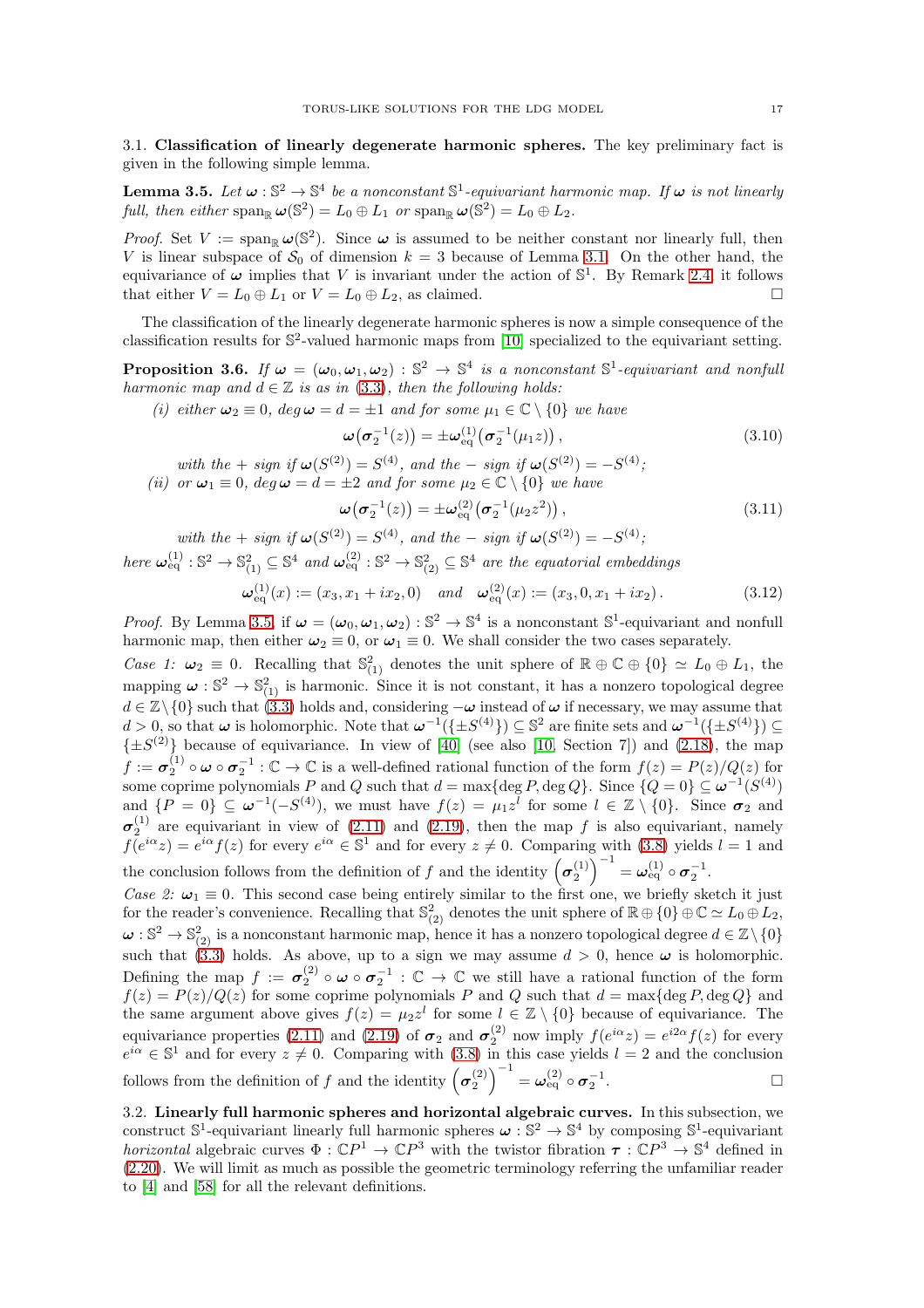Recall that  $\mathbb{C}P^3$  is a compact manifold with a natural Riemannian metric called the Fubini-Study metric. A possible way to define it is to consider the embedding  $\mathbb{C}P^3 \hookrightarrow \mathscr{M}_{4\times 4}(\mathbb{C})$  induced by the map  $\mathbb{C}^4 \setminus \{0\} \ni w \longrightarrow I_4 - 2 \frac{w \otimes \bar{w}}{|w|^2} \in \mathcal{M}_{4 \times 4}(\mathbb{C})$  sending each complex line in  $\mathbb{C}^4$  into the reflection across the complex 3-plane  $w^{\perp}$ , and to consider the pull-back metric on  $\mathbb{C}P^3$  of the Riemannian metric  $(A, B) = \Re \text{tr}(A^*B)$  on  $\mathcal{M}_{4\times 4}(\mathbb{C})$ . Actually the Fubini-Study metric extends to an Hermitian metric on the complexified tangent bundle which is the pull-back of the standard Hermitian metric  $\langle A, B \rangle = \text{tr}(A^*B)$  on  $\mathcal{M}_{4\times 4}(\mathbb{C})$  and endowed with this metric  $\mathbb{C}P^3$  is a complex Kähler manifold.

Once  $\mathbb{C}P^3$  is endowed with the Fubini-Study metric the map  $\tau$  becomes a Riemannian sub-mersion [\[6\]](#page-60-15). The *horizontal distribution*  $\mathcal{H} = \text{Ker} d\tau^{\perp} \subseteq T\mathbb{C}P^3$  is the family of subspaces  $\mathcal{H}_{[w]} \subseteq T_{[w]} \mathbb{C}P^3$  parametrized by  $[w] \in \mathbb{C}P^3$  consisting of those tangent vectors to  $\mathbb{C}P^3$  at [w] that are orthogonal to the fibers of  $\tau$  passing through [w], i.e., of those vectors belonging to the 4-dimensional plane  $(\text{Ker} d\tau_{[w]})^{\perp}$ . Being  $\tau$  by definition a Riemannian submersion,  $d\tau_{[w]} : \mathcal{H}_{[w]} \to T_{\tau([w])} \mathbb{S}^4$  is an isometry for any  $[w] \in \mathbb{C}P^3$ .

We say that a holomorphic map  $\tilde{\Phi}: \mathbb{C}P^1 \to \mathbb{C}P^3$  is *horizontal* if at each point of its image it intersects the fibers of  $\tau$  orthogonally, i.e.,  $\text{Ran} \, d\Phi_{[z]} \subseteq \mathcal{H}_{\Phi(z)}$  for any  $z = [z_0, z_1] \in \mathbb{C}P^1$ .

In order to check both holomorphicity and horizontality, but also to take advantage of  $\mathbb{S}^1$ equivariance, it is convenient to compose the maps with the stereographic projection  $\sigma_2^{-1}$  and to consider the induced maps  $\Phi : \mathbb{C} \to \mathbb{C}P^3$ ,  $\Phi(z) = \Phi([1, z])$ . The map  $\Phi$  is usually defined (at least locally) as  $\Phi(z) = [\Psi(z)]$ , where  $\Psi : \mathbb{C} \to \mathbb{C}^4 \setminus \{0\}$  is a smooth map,  $\Psi(z) = (\Psi_0(z), \dots, \Psi_3(z))$ .

For a smooth function  $f: \mathbb{C} \to \mathbb{C}$  of the complex variable  $z = x_1 + ix_2 \in \mathbb{C}$  we will consider complex derivatives  $f_z := \partial_z f$  and  $f_{\bar{z}} := \partial_{\bar{z}} f$  with respect to the usual Wirtinger's operators

$$
\partial_z = \frac{1}{2} \left( \frac{\partial}{\partial x_1} - i \frac{\partial}{\partial x_2} \right), \quad \partial_{\bar{z}} = \frac{1}{2} \left( \frac{\partial}{\partial x_1} + i \frac{\partial}{\partial x_2} \right)
$$

Clearly f is holomorphic (resp., antiholomorphic) in  $\mathbb C$  if and only if  $f_{\bar z}\equiv 0$  (resp.,  $f_z\equiv 0$ ). In addition, the following intertwining relation between Wirtinger's operators and complex conjugation, namely  $\bar{f}_{\bar{z}} = \bar{f}_z$ , will be tacitly used during the computations.

Note that if f is  $\mathbb{S}^1$ -equivariant of degree k in the sense that  $f(e^{i\alpha}z) = e^{ik\alpha}f(z)$  for all  $z \in \mathbb{C}$ and some  $k \in \mathbb{Z}$ , then we have the identities on  $\mathbb C$  for any  $\alpha \in \mathbb{R}$ ,

<span id="page-17-2"></span>
$$
f_{\bar{z}}(e^{i\alpha}z) = e^{i(k+1)\alpha} f_{\bar{z}}(z), \qquad f_z(e^{i\alpha}z) = e^{i(k-1)\alpha} f_z(z), \qquad (3.13)
$$

.

showing how the "degree of equivariance" changes under complex differentiation. Clearly the conjugate function  $\bar{f}$  inherits equivariance of degree  $-k$  and similar relations for the degree of equivariance hold for its complex derivatives  $\bar{f}_z$  and  $\bar{f}_{\bar{z}}$ .

The following simple result gives a full description of equivariant holomorphic maps  $\Psi : \mathbb{C}P^1 \to$  $\mathbb{C}P^3$  together with their horizontality property.

<span id="page-17-3"></span>**Lemma 3.7.** For each map  $\Psi : \mathbb{C} \setminus \{0\} \simeq \mathbb{C}P^1 \setminus \{\pm S^{(2)}\} \to \mathbb{C}P^3$ ,  $\Psi([z_0, z_1]) = \Psi(z_1/z_0)$ , the following are equivalent:

- (1)  $\Psi$  is a nonconstant holomorphic map on  $\mathbb{C}P^1 \setminus {\pm S^{(2)}}$  and  $\mathbb{S}^1$ -equivariant with respect to the actions  $(2.15)$  and  $(2.21)$ ;
- (2) there exist  $\mu = (\mu_0, \mu_1, \mu_2, \mu_3) \in \mathbb{C}^4$  with at least two nonzero entries such that on  $\mathbb{C}P^1 \setminus \mathbb{C}P^1$  $\{\pm S^{(2)}\}\$  we have

<span id="page-17-0"></span>
$$
\Psi([z_0, z_1]) = [\mu_0 z_0^3, \mu_1 z_0^2 z_1, \mu_2 z_0 z_1^2, \mu_3 z_1^3].
$$
\n(3.14)

As a consequence,  $\Psi$  extends to a holomorphic map  $\Psi : \mathbb{C}P^1 \to \mathbb{C}P^3$  still given by [\(3.14\)](#page-17-0). In addition, the map  $\Psi$  in [\(3.14\)](#page-17-0) is horizontal if and only if the parameters  $\mu_0, \mu_1, \mu_2$  and  $\mu_3$  satisfy

<span id="page-17-1"></span>
$$
\mu_0 \mu_3 = -\frac{\mu_1 \mu_2}{3} \,. \tag{3.15}
$$

*Proof.* We only discuss the implication  $(1) \Rightarrow (2)$ , as the converse implication is trivial.

Clearly it is enough to show that for each  $z_* \neq 0$  there exists an S<sup>1</sup>-invariant open annulus  $A = A_{z_{n}}$  on which the representation [\(3.14\)](#page-17-0) holds. Indeed, taking a collection A of such annuli, when two annuli  $A, A' \in \mathcal{A}$  overlap the corresponding representations with parameters  $\mu$  and  $\mu'$ must be pointwise proportional, hence the parameters  $\mu$  and  $\mu'$  must be proportional, i.e. each representation is valid on both the annuli. As a consequence, passing to a subfamily  $A' \subseteq A$  which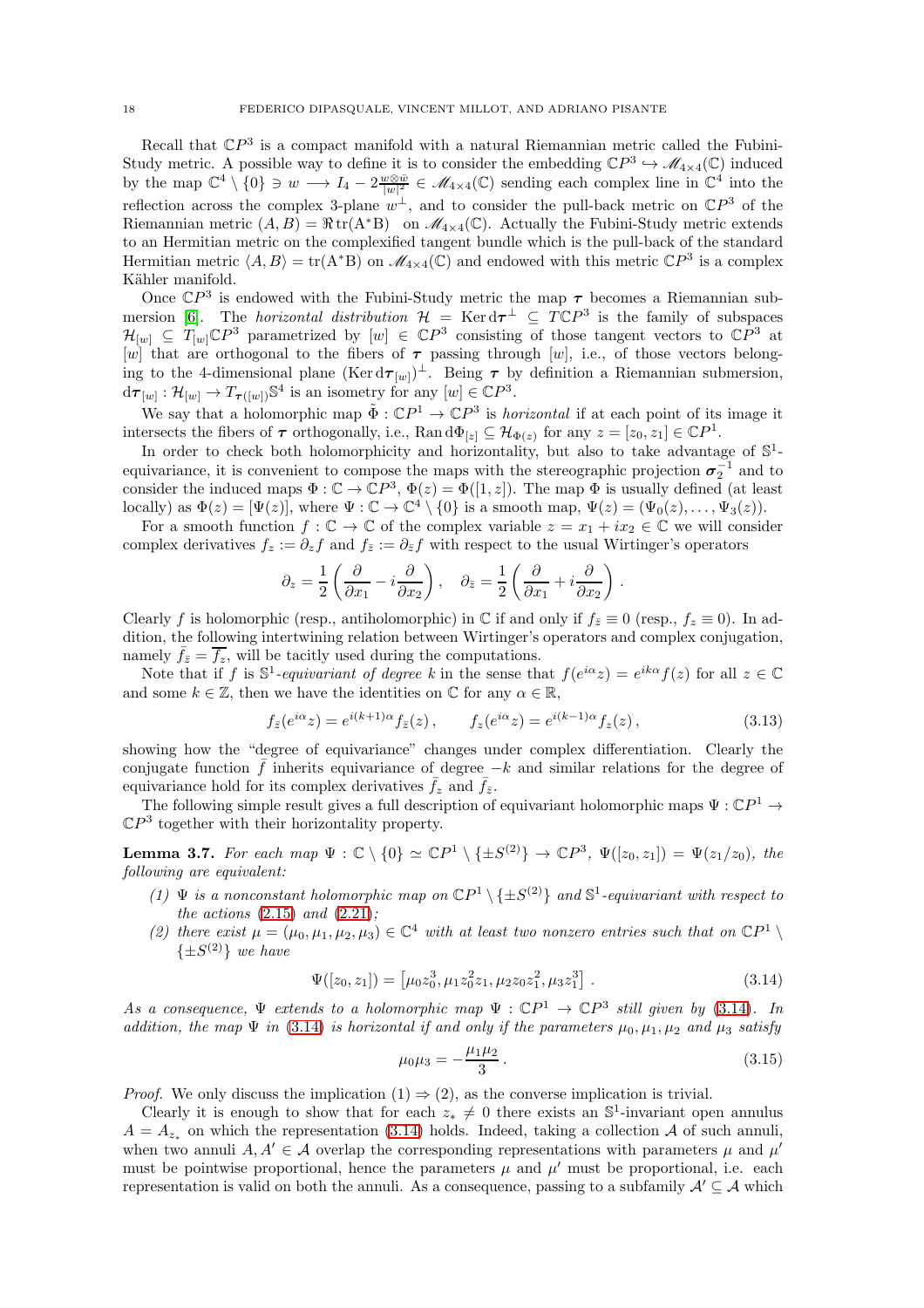is a locally finite cover of  $\mathbb{C} \setminus \{0\}$  allows to pick a representation [\(3.14\)](#page-17-0) with fixed  $\mu$  which is valid in the whole  $\mathbb{C} \setminus \{0\}$ .

Since  $\Psi$  is holomorphic and  $\mathbb{S}^1$ -equivariant, for each  $z_* \neq 0$  there exists an invariant annulus A containing  $z_*$  and a holomorphic map  $\Phi: A \to \mathbb{C}^4 \setminus \{0\}$  such that  $\Psi = [\Phi]$  on A and  $\Phi(z) =$  $(\Phi_0(z), \ldots, \Phi_3(z))$  has each entry  $\Phi_\ell$  which is equivariant of degree  $\ell$  on A and at least two of them do not vanish identically because  $\Psi$  is nonconstant. Note that because of equivariance each entry  $\Phi_{\ell}$  is either identically zero or nowhere vanishing on A (for if  $\Phi_{\ell}$  vanishes on a circle then it is zero everywhere by the identity principle for holomorphic functions). Choosing  $\mu_{\ell} = 0$  whenever  $\Phi_{\ell} \equiv 0$ , we can focus on the nonzero components.

We first fix an invariant circle  $\mathcal{C} \subseteq A$  passing through  $z_*$ , we take  $0 \leq m < \ell \leq 3$  corresponding to nonzero components of  $\Phi$ , with m being the minimum of such indices, and we set  $\mu_m = 1$ . Then the ratio  $\Phi_{\ell}/\Phi_m$  is well-defined and holomorphic on A and it is equivariant of degree  $\ell - m$ . As a consequence  $\Phi_{\ell}(z)/\Phi_m(z)$  is a nonzero constant multiple  $\mu_{\ell} \neq 0$  of  $z^{\ell-m}$  on the circle C, hence  $\Phi_{\ell} \equiv \mu_{\ell} z^{\ell-m} \Phi_m$  on A again because of the identity principle. Varying  $\ell$  with the restriction above we have shown in the annulus A the identity  $\Phi(z) = \Phi_m(z) (\mu_0 z^{-m}, \dots, \mu_3 z^{3-m})$ , hence [\(3.14\)](#page-17-0) holds on A because  $\Phi_m \neq 0$  on A. Thus  $(1) \Rightarrow (2)$  is completely proved.

Once the equivalence is proved, it is obvious that  $\Psi$  admits the obvious holomorphic extension to  $\mathbb{C}P^1$  still given by [\(3.14\)](#page-17-0). Concerning horizontality, in view of the homogeneity in (3.14) we can regard  $\Phi$  as a globally defined map  $\Phi : \mathbb{C}^2 \to \mathbb{C}^4$  and considering on  $\mathbb{C}^4$  the 1-form

$$
\Theta = w_0 \, dw_3 - w_3 \, dw_0 + w_1 \, dw_2 - w_2 \, dw_1,
$$

by the explicit form of  $\tau$  the horizontality condition can be rewritten (see [\[41\]](#page-61-21), see also [\[6\]](#page-60-15), [\[7\]](#page-60-16)) as

<span id="page-18-0"></span>
$$
\Phi^* \Theta = 0. \tag{3.16}
$$

Then, a simple calculation combining  $(3.14)$  and  $(3.16)$  yields  $(3.15)$ .

The next result provides an explicit family of linearly full equivariant harmonic spheres.

<span id="page-18-2"></span>**Proposition 3.8.** Let  $\Psi : \mathbb{S}^2 = \mathbb{C}P^1 \to \mathbb{C}P^3$  be an  $\mathbb{S}^1$ -equivariant horizontal holomorphic map as in [\(3.14\)](#page-17-0)-[\(3.15\)](#page-17-1) and assume  $\mu_0 = 1$ . Then the composition  $\omega = \tau \circ \Psi$  is given by the formulas

<span id="page-18-1"></span>
$$
\omega([z_0, z_1]) = \frac{1}{D(z_0, z_1)} \left( |z_0|^6 - |\mu_1|^2 |z_0|^4 |z_1|^2 - |\mu_2|^2 |z_0|^2 |z_1|^4 + \frac{|\mu_1|^2 |\mu_2|^2}{9} |z_1|^6 \right),
$$
  

$$
2\mu_1 \overline{z_0} z_1 \left( |z_0|^4 - \frac{|\mu_2|^2}{3} |z_1|^4 \right), 2\mu_2 \overline{z_0}^2 z_1^2 \left( |z_0|^2 + \frac{|\mu_1|^2}{3} |z_1|^2 \right) \right),
$$
\n(3.17)

where

$$
D(z_0, z_1) = |z_0|^6 + |\mu_1|^2 |z_0|^4 |z_1|^2 + |\mu_2|^2 |z_0|^2 |z_1|^4 + \frac{|\mu_1|^2 |\mu_2|^2}{9} |z_1|^6.
$$
 (3.18)

In addition, for each  $(\mu_1, \mu_2) \in \mathbb{C}^2$  the map  $\omega : \mathbb{S}^2 \to \mathbb{S}^4$  is an  $\mathbb{S}^1$ -equivariant harmonic map with  $\omega([1,0]) = (1,0,0)$ . Moreover,  $\omega$  is linearly full with energy  $E(\omega) = 4\pi d = 12\pi$  if and only if  $\mu_1 \neq 0$  and  $\mu_2 \neq 0$ .

*Proof.* The validity of the formula [\(3.17\)](#page-18-1) for the composition  $\tau \circ \Psi$  together with the normalization  $\omega([1,0]) = (1,0,0)$  are just straightforward computations. It is easy to check that the corresponding maps are  $\mathbb{S}^1$ -equivariant with respect to the actions given in  $(2.15)-(2.6)$  $(2.15)-(2.6)$ , hence  $(3.5)$  holds. Harmonicity of  $\omega$  as in [\(3.17\)](#page-18-1) can be verified by a direct checking of [\(3.2\)](#page-15-7). Alternatively, since the projective spaces  $\mathbb{C}P^N$  are Kähler manifolds, by [\[58,](#page-62-2) Chapter 4, Prop. 3.14] each holomorphic map in [\(3.14\)](#page-17-0) is harmonic. In addition, since  $\tau$  is a Riemannian submersion and under [\(3.15\)](#page-17-1) each  $\Psi$ is a horizontal harmonic map, then the composite maps  $\omega = \tau \circ \Psi$  in [\(3.17\)](#page-18-1) are harmonic in view of [\[58,](#page-62-2) Chapter 6, Prop. 2.36]. In view of the explicit form of its components, we see that  $\omega_1 \equiv 0$ iff  $\mu_1 = 0$  and  $\omega_2 \equiv 0$  iff  $\mu_2 = 0$ , therefore the map  $\omega$  is full if and only if  $\mu_1 \neq 0$  and  $\mu_2 \neq 0$ . Finally, according to [\(3.3\)](#page-15-4), the value of the energy being discrete, it has to be locally constant under continuous changes of the parameters, hence it must be independent of their effective values, whenever the condition  $\mu_1\mu_2 \neq 0$  holds (because the dependence of the map on the parameters is easily seen to be continuous in  $C^1(\mathbb{S}^2;\mathbb{S}^4)$ ). Choosing  $\mu_1 = \mu_2 = \sqrt{3}$  a direct calculation gives  $|\nabla_T \omega|^2 \equiv 6$ , hence  $E(\omega) = 12\pi$ ,  $d = 3$  and the proof is complete.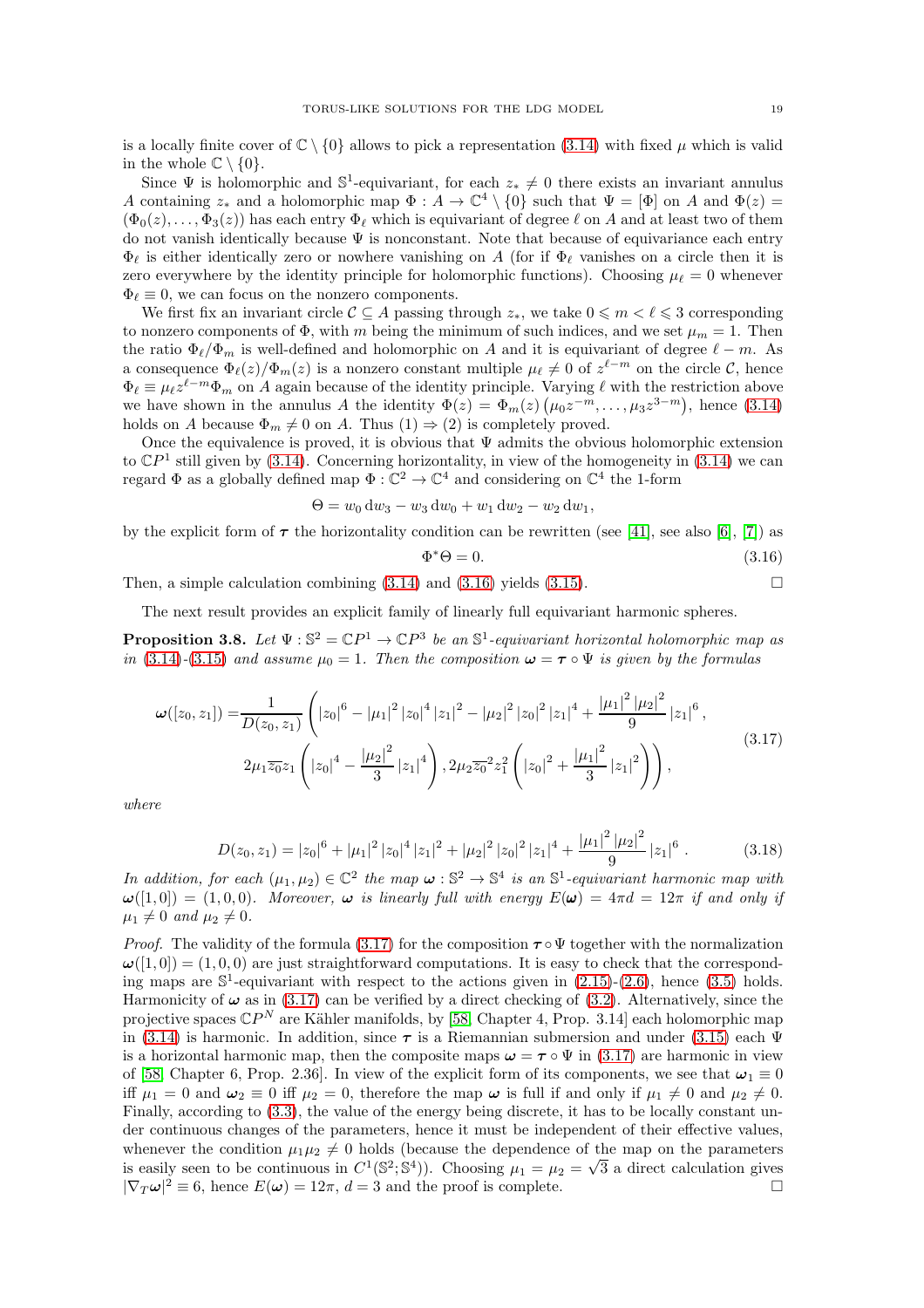<span id="page-19-5"></span>Remark 3.9. As already observed in the previous proof and as we will comment more in the next section, the case  $\mu_1 = \mu_2 = \sqrt{3}$  is special. The corresponding harmonic sphere is by a direct computation

$$
\omega^{(H)}([z_0,z_1]) = \frac{1}{\left(|z_0|^2 + |z_1|^2\right)^2} \left( |z_0|^4 - 4 |z_0|^2 |z_1|^2 + |z_1|^4 \right), 2\sqrt{3} \overline{z_0} z_1 \left( |z_0|^2 - |z_1|^2 \right), 2\sqrt{3} \overline{z_0}^2 z_1^2 \right),
$$

it is invariant under the antipodal map  $\mathbb{C}P^1 \ni [z_0, z_1] \to [\overline{z_1}, -\overline{z_0}] \in \mathbb{C}P^1$  and it corresponds to the Veronese embedding  $\mathbb{S}^2/\{\pm 1\} = \mathbb{R}P^2 \hookrightarrow \mathbb{S}^4$ .

**Remark 3.10.** Notice that the function  $\omega_0$  is always real-valued, while the functions  $\omega_1$ ,  $\omega_2$  in [\(3.6\)](#page-15-1) are complex-valued whenever the parameters  $\mu_1$ ,  $\mu_2$  are such and real-valued otherwise.

**Remark 3.11.** It is worth noticing that letting  $\mu_2 = 0$  or  $\mu_1 = 0$  in [\(3.17\)](#page-18-1) we obtain precisely, up to the double sign, the linearly degenerate harmonic spheres of energy  $4\pi$  and  $8\pi$  respectively described in Proposition [3.6.](#page-16-3)

<span id="page-19-0"></span>3.3. Classification of linearly full harmonic spheres. In this final subsection we are going to show that every equivariant linearly full harmonic sphere  $\omega$  is actually one of those constructed in Proposition [3.8,](#page-18-2) possibly up to composition with the antipodal involution on  $\mathbb{S}^4$ . As already announced in the Introduction, the key step to achieve such classification is to obtain each  $\mathbb{S}^1$ equivariant linearly full harmonic sphere  $\omega : \mathbb{S}^2 = \mathbb{C}P^1 \to \mathbb{S}^4$  as a composition of the twistor fibration  $\tau : \mathbb{C}P^3 \to \mathbb{S}^4$  defined in [\(2.20\)](#page-14-1) with a horizontal  $\mathbb{S}^1$ -equivariant algebraic curve  $\tilde{\omega}$ :  $\mathbb{C}P^1 \to \mathbb{C}P^3$ , called the *twistor lift*<sup>[4](#page-19-1)</sup> of  $\omega$ . The geometric meaning of such construction in terms of orthogonal almost complex structures on the tangent spaces  $\{T_{\omega(p)}\mathbb{S}^4\}_{p\in\mathbb{S}^2}$  together with its far-reaching higher dimensional generalizations in the framework of twistor theory are described in details in the references given in the Introduction but they will not be discussed at all here. Indeed, in order to keep to the minimum the needed background from complex geometry, we will follow quite closely the concrete description of the lift from [\[6,](#page-60-15) [7,](#page-60-16) [8\]](#page-60-17) and [\[18\]](#page-60-8), but avoiding any use of quaternions, so that the argument here will be more elementary and it will be presented in an almost self-contained form. Thus, we will take the general formulas for the lift  $\tilde{\omega}$  from those papers as an ansatz, and prove that they actually satisfy all the desired properties in order to reconstruct  $\omega$ . In particular, we will check that the construction of  $\tilde{\omega}$  is compatible with the S<sup>1</sup>-equivariance constraint, which, apparently, has not yet been considered in the literature. As a final consequence, it will be quite easy to obtain explicit formulas for all the linearly full equivariant harmonic spheres  $\omega : \mathbb{S}^2 \to \mathbb{S}^4$  in terms of those in [\(3.17\)](#page-18-1).

We now explain how to construct an algebraic  $\mathbb{S}^1$ -equivariant horizontal lift starting from  $\omega$ . Since  $\omega(-S^{(2)}) \in \{\pm S^{(4)}\}$  then, without loss of generality, up to composing with the antipodal map  $a: \mathbb{S}^4 \to \mathbb{S}^4$  given by  $a(x) = -x$  we may assume  $\omega(-S^{(2)}) = \omega(-S^{(4)})$ . We follow [\[6\]](#page-60-15) and for each linearly full harmonic sphere we consider the complex valued smooth functions  $(\xi, \eta) = \sigma_4 \circ \omega$ , so that

<span id="page-19-2"></span>
$$
\xi := \frac{\omega_1}{1 + \omega_0}, \quad \eta := \frac{\omega_2}{1 + \omega_0}.\tag{3.19}
$$

By Remark [3.4,](#page-15-8) both  $\xi$  and  $\eta$  are well-defined everywhere on  $\mathbb{S}^2$  except, possibly, at the south pole because of our normalization above. Further, they are  $\mathbb{S}^1$ -equivariant in the sense of  $(2.15)-(2.17)$  $(2.15)-(2.17)$ and real-analytic, since both  $\sigma_4$  and  $\omega$  enjoy these properties. Composing with  $\sigma_2^{-1}$  and identifying  $\mathbb{S}^2 \setminus \{S^{(2)}\}$  with C, we will regard [\(3.19\)](#page-19-2) as smooth equivariant complex-valued functions defined in the whole complex plane  $\mathbb C$ . In addition, by  $(3.2)$  and  $(3.19)$  simple computations yield

<span id="page-19-3"></span>
$$
\xi_{z\bar{z}} + \frac{\xi(|\eta_{\bar{z}}|^2 + |\bar{\eta}_{\bar{z}}|^2) - 2\bar{\xi}\xi_{\bar{z}}\xi_z - \xi_{\bar{z}}\partial_z|\eta|^2 - \xi_z\partial_{\bar{z}}|\eta|^2}{1 + |\xi|^2 + |\eta|^2} = 0
$$
\n(3.20)

and

<span id="page-19-4"></span>
$$
\eta_{z\bar{z}} + \frac{\eta(|\xi_{\bar{z}}|^2 + |\bar{\xi}_{\bar{z}}|^2) - 2\bar{\eta}\eta_{\bar{z}}\eta_z - \eta_{\bar{z}}\partial_z|\xi|^2 - \eta_z\partial_{\bar{z}}|\xi|^2}{1 + |\xi|^2 + |\eta|^2} = 0,
$$
\n(3.21)

where the previous equations hold in the whole complex plane C.

<span id="page-19-1"></span><sup>&</sup>lt;sup>4</sup>The twistor space of  $\mathbb{S}^4$  is  $\mathbb{S}(\mathbb{S})/\mathbb{U}(2)$ , see [\[4,](#page-60-7) Chapter 7]. However, for the purpose of presenting the lift in terms of explicit formulas, we find more convenient to work with its equivalent presentation as  $\mathbb{C}P^3$ . For details on this identification and the deduction of these formulas from those in [\[11\]](#page-60-5) we refer the interested reader to [\[18\]](#page-60-8).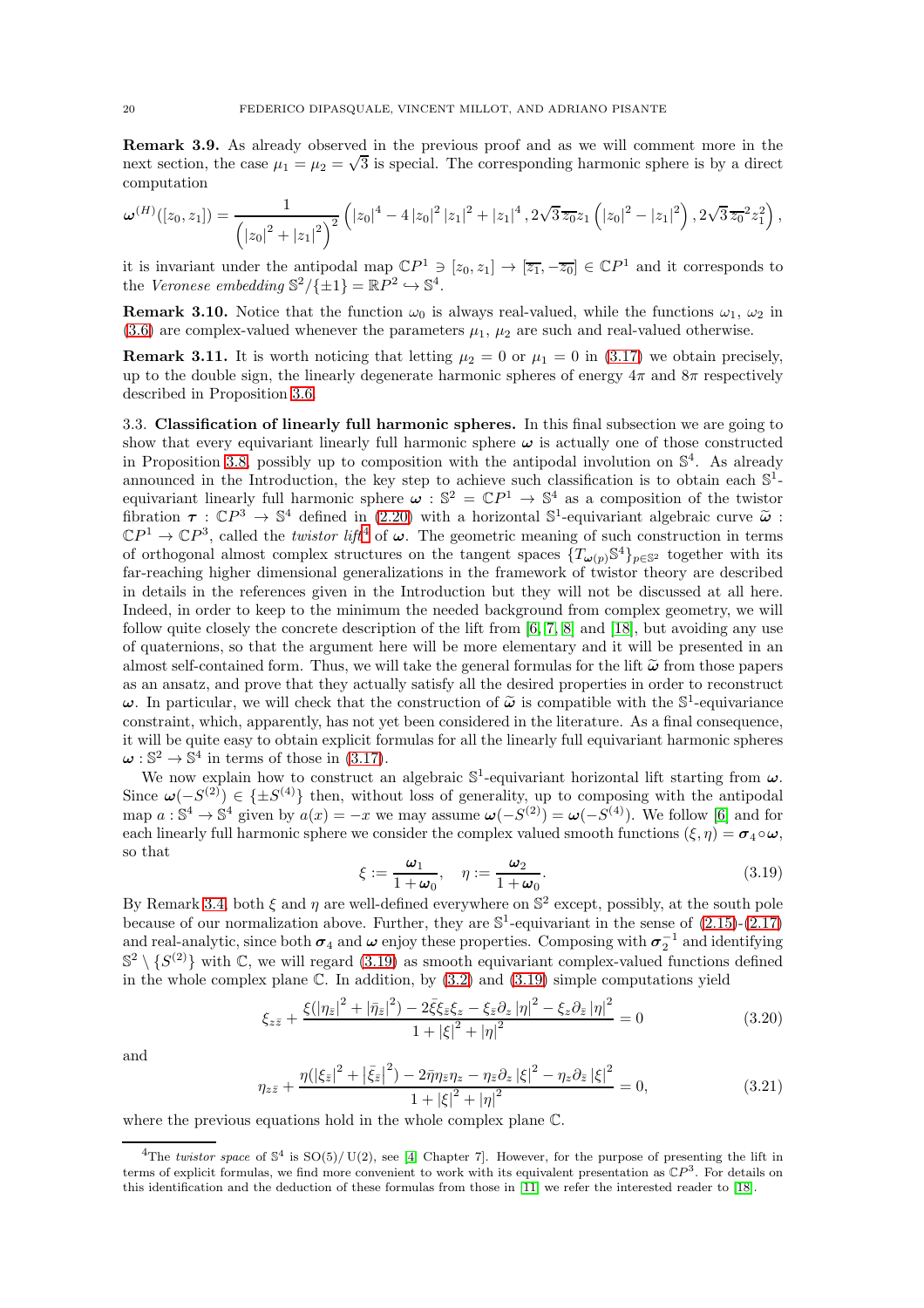Applying [\(3.13\)](#page-17-2) to  $\xi$  and  $\eta$  with  $k = 1$  and  $k = 2$  respectively, we have the identities on  $\mathbb C$  for any  $\alpha \in \mathbb{R}$ , namely,

<span id="page-20-6"></span>
$$
\xi_{\bar{z}}(e^{i\alpha}z) = e^{i2\alpha}\xi_{\bar{z}}(z), \qquad \xi_z(e^{i\alpha}z) = \xi_z(z), \qquad (3.22)
$$

and

<span id="page-20-7"></span>
$$
\eta_{\bar{z}}(e^{i\alpha}z) = e^{i3\alpha}\eta_{\bar{z}}(z), \qquad \eta_z(e^{i\alpha}z) = e^{i\alpha}\eta_z(z), \tag{3.23}
$$

with similar properties for the complex derivatives of  $\xi$  and  $\bar{\eta}$ .

The next result is a consequence of conformality and real isotropy of harmonic spheres stated in Lemma [3.2,](#page-15-9) once rewritten in complex coordinates and in terms of  $\xi$ ,  $\eta$ .

<span id="page-20-3"></span>**Lemma 3.12.** Let  $\omega : \mathbb{S}^2 \to \mathbb{S}^4$  be an  $\mathbb{S}^1$ -equivariant harmonic map and  $\xi$ ,  $\eta$  as in [\(3.19\)](#page-19-2). Then:

<span id="page-20-0"></span>
$$
\xi_{\bar{z}}\bar{\xi}_{\bar{z}} + \eta_{\bar{z}}\bar{\eta}_{\bar{z}} = 0 \tag{3.24}
$$

and

<span id="page-20-1"></span>
$$
\xi_{\bar{z}\bar{z}}\bar{\xi}_{\bar{z}\bar{z}} + \eta_{\bar{z}\bar{z}}\bar{\eta}_{\bar{z}\bar{z}} = 0.
$$
\n(3.25)

*Proof.* Using the definition of  $\xi$ ,  $\eta$  one may check directly that Eq. [\(3.24\)](#page-20-0) and Eq. [\(3.25\)](#page-20-1) follow taking, respectively,  $\alpha = 1$ ,  $\beta = 1$  and  $\alpha = 2$ ,  $\beta = 2$  in [\[27,](#page-61-25) Proposition 6.1].

Another key consequence is the following lemma.

<span id="page-20-5"></span>**Lemma 3.13.** If  $\omega : \mathbb{S}^2 \to \mathbb{S}^4$  is a linearly full  $\mathbb{S}^1$ -equivariant harmonic map and  $\xi$ ,  $\eta$  are as in [\(3.19\)](#page-19-2), then at any point  $z \in \mathbb{C} \setminus \{0\}$  the complex derivatives  $\bar{\xi}_{\bar{z}}, \eta_{\bar{z}}, \xi_{\bar{z}}$  and  $\bar{\eta}_{\bar{z}}$  cannot vanish simultaneously. Moreover, neither  $\xi_{\bar{z}}$  nor  $\bar{\eta}_{\bar{z}}$  can vanish identically. Finally,  $\xi_{\bar{z}}$  and  $\eta_{\bar{z}}$  cannot vanish identically at the same time.

*Proof.* The first statement follows from conformality and Remark [3.4.](#page-15-8) Indeed, if we take  $z \neq 0$ then  $p = \sigma_2^{-1}(z) \in \mathbb{S}^2 \setminus \{ \pm S^{(2)} \}$  and  $\omega(p) \neq \pm S^{(4)}$ ; hence we have  $(\xi(z), \eta(z)) = \sigma_4(\omega(p)) \neq (0, 0)$ and, by the conformality of  $\sigma_4$ , we can rewrite the energy density of  $\omega$  at p as

$$
|\nabla_T \omega(p)|^2 = 4 \frac{\left|\bar{\xi}_z\right|^2 + |\eta_{\bar{z}}|^2 + \left|\xi_{\bar{z}}\right|^2 + |\bar{\eta}_{\bar{z}}|^2}{\left(1 + |\xi(z)|^2 + |\eta(z)|^2\right)^2} \neq 0,
$$

since the only branch points of  $\omega$  can be at the poles.

Now we claim that  $\bar{\xi}_{\bar{z}}$  and  $\bar{\eta}_{\bar{z}}$  cannot vanish identically. Suppose by contradiction that  $\bar{\xi}_{\bar{z}}\equiv 0$  in C. Then  $\bar{\xi}$  is an entire holomorphic function, hence  $\xi$  is antiholomorphic in the whole C. Note that  $\xi$  is equivariant of degree one on  $\mathbb{C} \setminus \{0\}$ , as the function  $g(z) = 1/\overline{z}$ , hence  $\xi(z)/g(z) \equiv \xi(1)$  on the circle  $|z|=1$  again by equivariance. By the identity principle for antiholomorphic functions we have  $\xi(z) = \xi(1)/\overline{z}$  on  $\mathbb{C} \setminus \{0\}$ , hence  $\xi(1) = 0$  and in turn  $\xi \equiv 0$  because the function  $\xi$  is bounded near the origin. As a consequence, [\(3.19\)](#page-19-2) yields  $\omega_1 \equiv 0$ , which is impossible, because the map  $\omega$ is linearly full. A similar argument applies if we assume  $\bar{\eta}_{\bar{z}}\equiv 0$ . Indeed, then  $\eta(z)/h(z)\equiv \eta(1)$  in  $\mathbb{C}\setminus\{0\}$  with  $h(z) = 1/\bar{z}^2$ , hence  $\eta \equiv 0$  because it is bounded near the origin. Thus  $\omega_2 \equiv 0$  because of [\(3.19\)](#page-19-2), which is again impossible because the map  $\omega$  is linearly full.

Finally, if  $\xi_{\bar{z}}$  and  $\eta_{\bar{z}}$  both vanish identically then  $\xi$  and  $\eta$  are both holomorphic and equivariant of degree one and two respectively. Arguing as above we have  $\xi \equiv c_1 z$  and  $\eta = c_2 z^2$ , where  $c_1 c_2 \neq 0$ because the map  $\omega$  is linearly full. Then simple calculations give a contradiction because neither [\(3.20\)](#page-19-3) nor [\(3.21\)](#page-19-4) are satisfied.

The last preliminary fact we need before defining the twistor lift is the following.

<span id="page-20-8"></span>**Lemma 3.14.** Let  $\omega : \mathbb{S}^2 \to \mathbb{S}^4$  be an  $\mathbb{S}^1$ -equivariant harmonic map and  $\xi$ ,  $\eta$  as in [\(3.19\)](#page-19-2). Then in the whole complex plane we have

<span id="page-20-2"></span>
$$
\left(\bar{\xi}_{\bar{z}\bar{z}}\bar{\eta}_{\bar{z}} - \bar{\eta}_{\bar{z}\bar{z}}\bar{\xi}_{\bar{z}}\right)\left(\xi_{\bar{z}\bar{z}}\bar{\eta}_{\bar{z}} - \bar{\eta}_{\bar{z}\bar{z}}\xi_{\bar{z}}\right) = 0.
$$
\n(3.26)

As a consequence, at least one of the two factor in [\(3.26\)](#page-20-2) vanishes identically on C.

If, in addition, the map  $\omega$  is linearly full, then only one factor in [\(3.26\)](#page-20-2) vanishes identically.

Proof. The conclusion of the first part will follow from Lemma [3.12](#page-20-3) by simple manipulations in the whole complex plane. Differentiating  $(3.24)$  with respect to  $\bar{z}$  gives

<span id="page-20-4"></span>
$$
\xi_{\bar{z}\bar{z}}\bar{\xi}_{\bar{z}} + \xi_{\bar{z}}\bar{\xi}_{\bar{z}\bar{z}} + \eta_{\bar{z}\bar{z}}\bar{\eta}_{\bar{z}} + \eta_{\bar{z}}\bar{\eta}_{\bar{z}\bar{z}} = 0.
$$
\n(3.27)

Multiplying [\(3.25\)](#page-20-1) by  $\bar{\eta}_{\bar{z}}$  we obtain

$$
\bar\eta_{\bar z}\xi_{\bar z\bar z}\bar\xi_{\bar z\bar z}+\bar\eta_{\bar z}\eta_{\bar z\bar z}\bar\eta_{\bar z\bar z}=0\,.
$$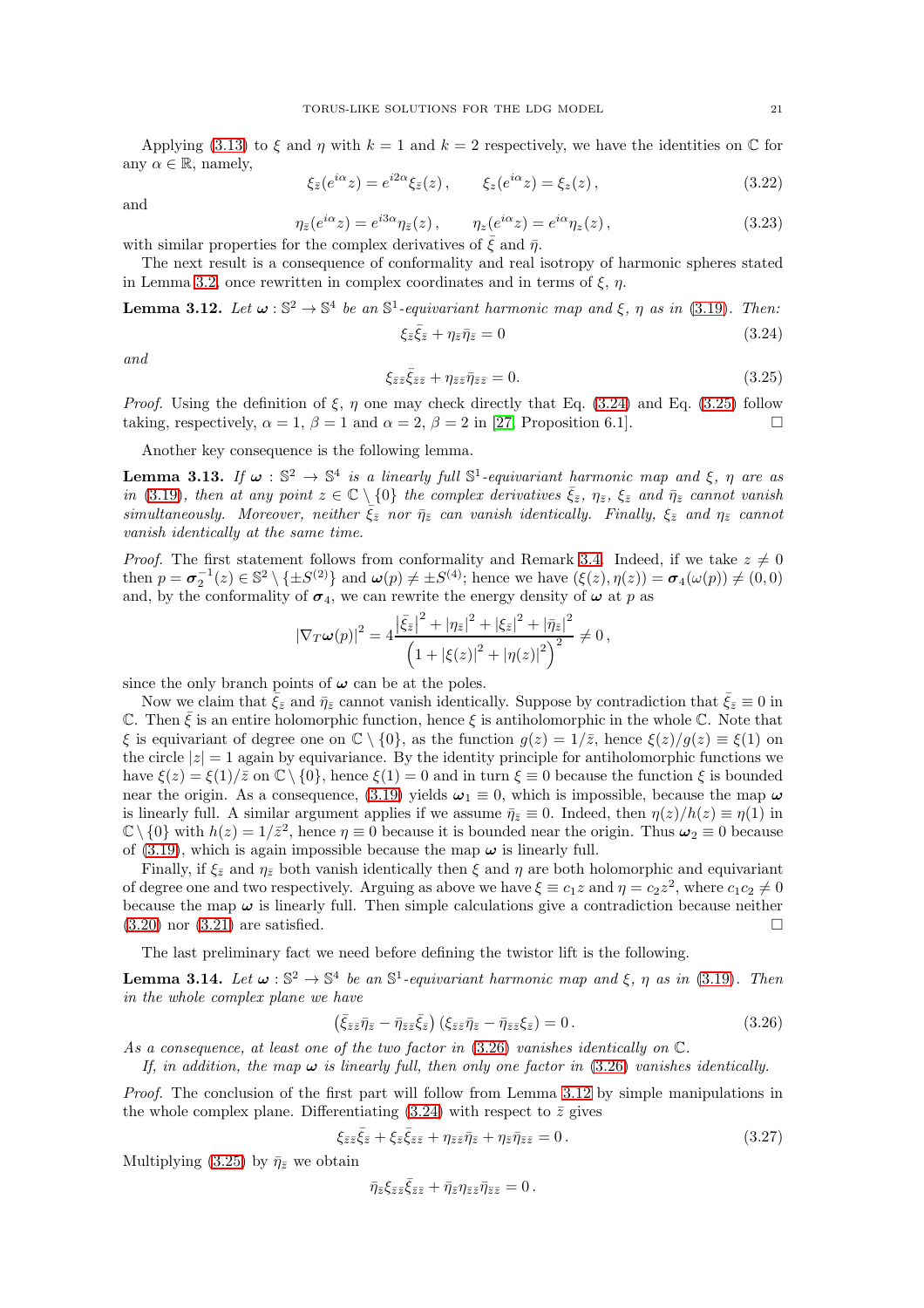Solving [\(3.27\)](#page-20-4) with respect to  $\bar{\eta}z\eta\bar{z}z$  and substituting into the last identity above, we have, after some rearrangements,

$$
\bar{\xi}_{\bar{z}\bar{z}}\left(\xi_{\bar{z}\bar{z}}\bar{\eta}_{\bar{z}}-\bar{\eta}_{\bar{z}\bar{z}}\xi_{\bar{z}}\right)-\bar{\eta}_{\bar{z}\bar{z}}\left(\xi_{\bar{z}\bar{z}}\bar{\xi}_{\bar{z}}+\bar{\eta}_{\bar{z}\bar{z}}\eta_{\bar{z}}\right)=0\,.
$$

Multiplying also the last identity by  $\bar{\eta}_{\bar{z}}$  we have

$$
\bar{\eta}_{\bar{z}}\bar{\xi}_{\bar{z}\bar{z}}\left(\xi_{\bar{z}\bar{z}}\bar{\eta}_{\bar{z}}-\bar{\eta}_{\bar{z}\bar{z}}\xi_{\bar{z}}\right)-\bar{\eta}_{\bar{z}\bar{z}}\left(\bar{\eta}_{\bar{z}\bar{z}}\eta_{\bar{z}}\bar{\eta}_{\bar{z}}+\xi_{\bar{z}\bar{z}}\bar{\eta}_{\bar{z}}\bar{\xi}_{\bar{z}}\right)=0.
$$

By the conformality relation [\(3.24\)](#page-20-0), we have  $\eta_{\bar{z}}\bar{\eta}_{\bar{z}} = -\xi_{\bar{z}}\bar{\xi}_{\bar{z}}$  and, after substituting in the last identity and rearranging the resulting terms, Equation [\(3.26\)](#page-20-2) follows. Finally, since both factors in  $(3.26)$  are real-analytic functions in the whole  $\mathbb{C}$ , then at least one of the two must vanish identically by unique continuation.

Concerning the second part, we argue by contradiction, supposing that both factors [\(3.26\)](#page-20-2) vanish identically. We start observing that in view of Lemma [3.13](#page-20-5) we have  $\{\bar{\xi}_z \neq 0\} \neq \emptyset$  and this open set is  $\mathbb{S}^1$ -invariant because of [\(3.22\)](#page-20-6). Hence, this open set contains a circle  $\mathcal{C} = \{|z| = a > 0\}$  and an invariant annulus  $A$  around it. In the annulus  $A$ , as the first factor in  $(3.26)$  vanishes, the function  $\bar{\eta}_{\bar{z}}/\bar{\xi}_{\bar{z}}$  is holomorphic with the same degree of equivariance of  $1/z$ . Since by equivariance  $\bar{\eta}_{\bar{z}}/\bar{\xi}_{\bar{z}}$  and  $1/z$  differ only by a constant factor on C, by the identity principle for holomorphic functions the same holds on A. Hence, there is a complex number  $c_1$  such that  $z\overline{\eta}z - c_1\overline{\xi}z \equiv 0$  first on A and then on  $\mathbb C$  by unique continuation for real-analytic functions. Clearly  $c_1 \neq 0$ , otherwise we would get  $\bar{\eta}_{\bar{z}}\equiv 0$  which is impossible in view of Lemma [3.13.](#page-20-5) We argue in a similar way using the second factor in [\(3.26\)](#page-20-2). By Lemma [3.13,](#page-20-5) the set  $\{\bar{\eta}_{\bar{z}}\neq 0\}$  is not empty and invariant, hence it contains a second annulus where we can consider the function  $\xi_{\bar{z}}/\bar{\eta}_{\bar{z}}$ , which is holomorphic and equivariant of degree 3, hence arguing as above we may write  $\xi_{\bar{z}} = c_2 z^3 \bar{\eta}_{\bar{z}}$  for some  $c_2 \in \mathbb{C}$ , where the identity on the annulus also extends to  $\mathbb C$  by unique continuation as above. Note that  $c_2 \neq 0$ , otherwise ξ would be an entire holomorphic function equivariant of degree one, hence  $\xi = c_3z$ , with  $c_3 \neq 0$ because  $\omega$  is linearly full. On the other hand, in view of the conformality condition [\(3.24\)](#page-20-0) the function  $\eta$  would satisfy  $\eta_{\bar{z}}=0$  since  $\bar{\eta}_{\bar{z}}\neq 0$ . Being holomorphic, nontrivial and equivariant of degree two, we would have  $\eta = c_4 z^2$  for some  $c_4 \neq 0$ , but then  $\xi = c_3 z$  and  $\eta = c_4 z^2$  with  $c_3 c_4 \neq 0$ should satisfy [\(3.20\)](#page-19-3)-[\(3.21\)](#page-19-4) which is impossible by direct computation. Hence, we showed that if both factors in [\(3.26\)](#page-20-2) vanish then for some  $c_1, c_2 \in \mathbb{C} \setminus \{0\}$  the functions  $\xi$  and  $\eta$  solve the first order system

<span id="page-21-0"></span>
$$
\begin{cases} z\bar{\eta}_{\bar{z}} = c_1 \bar{\xi}_{\bar{z}} ,\\ \xi_{\bar{z}} = c_2 z^3 \bar{\eta}_{\bar{z}} , \end{cases} \tag{3.28}
$$

whence  $(\xi - c_1c_2z^2\bar{\xi})_{\bar{z}} = 0$  on  $\mathbb{C}$ . Again, by holomorphicity and equivariance of degree one we would have  $\xi - c_1c_2z^2\bar{\xi} = c_5z$ , with  $c_5 \neq 0$  (otherwise we would easily get  $|\xi|^2(1-|c_1c_2z^2|^2|) = 0$  identically, which contradicts  $\xi \neq 0$ ). Combining the last equation with its conjugate  $\bar{\xi} = \frac{\partial}{\partial z} \bar{z}^2 \xi + \overline{c_5} \bar{z}$  we finally get

$$
\xi = \frac{c_5 z (1 + c_1 c_2 \overline{c_5}/c_5 |z|^2)}{1 - |c_1 c_2 z^2|^2} = \frac{c_5 z}{1 + |c_1 c_2 z^2|},
$$

because  $\xi$  must be locally bounded, whence we must have  $c_1c_2\overline{c_5}/c_5 = -|c_1c_2|$  and the last identity follows. In view of the previous formula for  $\xi$ , the function  $\bar{\xi}_{\bar{z}}$  does not vanish as  $z \to 0$ , hence letting  $z \to 0$  in the first equation in [\(3.28\)](#page-21-0) we derive a contradiction and the proof is complete.  $\Box$ 

We are finally in the position to introduce the *twistor lift* of a harmonic sphere. Starting from  $\omega$ , we can define two lifts

<span id="page-21-1"></span>
$$
\widetilde{\omega}^{+}(z) = \begin{cases} [\bar{\xi}_{\bar{z}}, \bar{\xi}_{\bar{z}}\xi + \eta_{\bar{z}}\bar{\eta}, \bar{\xi}_{\bar{z}}\eta - \eta_{\bar{z}}\bar{\xi}, -\eta_{\bar{z}}], & \text{if } (\bar{\xi}_{\bar{z}}, \eta_{\bar{z}}) \neq (0,0), \\ [\bar{\eta}_{\bar{z}}, \bar{\eta}_{\bar{z}}\xi - \xi_{\bar{z}}\bar{\eta}, \bar{\eta}_{\bar{z}}\eta + \xi_{\bar{z}}\bar{\xi}, \xi_{\bar{z}}], & \text{if } (\xi_{\bar{z}}, \bar{\eta}_{\bar{z}}) \neq (0,0), \end{cases}
$$
(3.29)

and

<span id="page-21-2"></span>
$$
\widetilde{\omega}^-(z) = \begin{cases} [\xi_{\bar{z}}\bar{\xi} + \eta_{\bar{z}}\bar{\eta}, -\xi_{\bar{z}}, -\eta_{\bar{z}}, \eta_{\bar{z}}\xi - \xi_{\bar{z}}\eta], & \text{if } (\xi_{\bar{z}}, \eta_{\bar{z}}) \neq (0,0), \\ [\bar{\xi}_{\bar{z}}\bar{\eta} - \bar{\eta}_{\bar{z}}\bar{\xi}, \bar{\eta}_{\bar{z}}, -\bar{\xi}_{\bar{z}}, \bar{\xi}_{\bar{z}}\xi + \bar{\eta}_{\bar{z}}\eta], & \text{if } (\bar{\xi}_{\bar{z}}, \bar{\eta}_{\bar{z}}) \neq (0,0). \end{cases}
$$
\n(3.30)

In accordance with the standard terminology from twistor theory (see, e.g., [\[4\]](#page-60-7), [\[41\]](#page-61-21) and [\[18\]](#page-60-8)), we call  $\tilde{\omega}^+$  the positive lift of  $\omega$  to  $\mathbb{C}P^3$  and  $\tilde{\omega}^-$  its negative lift. The reason for this terminology will not be explained and it depends on the geometric meaning of the above formulas (more precisely on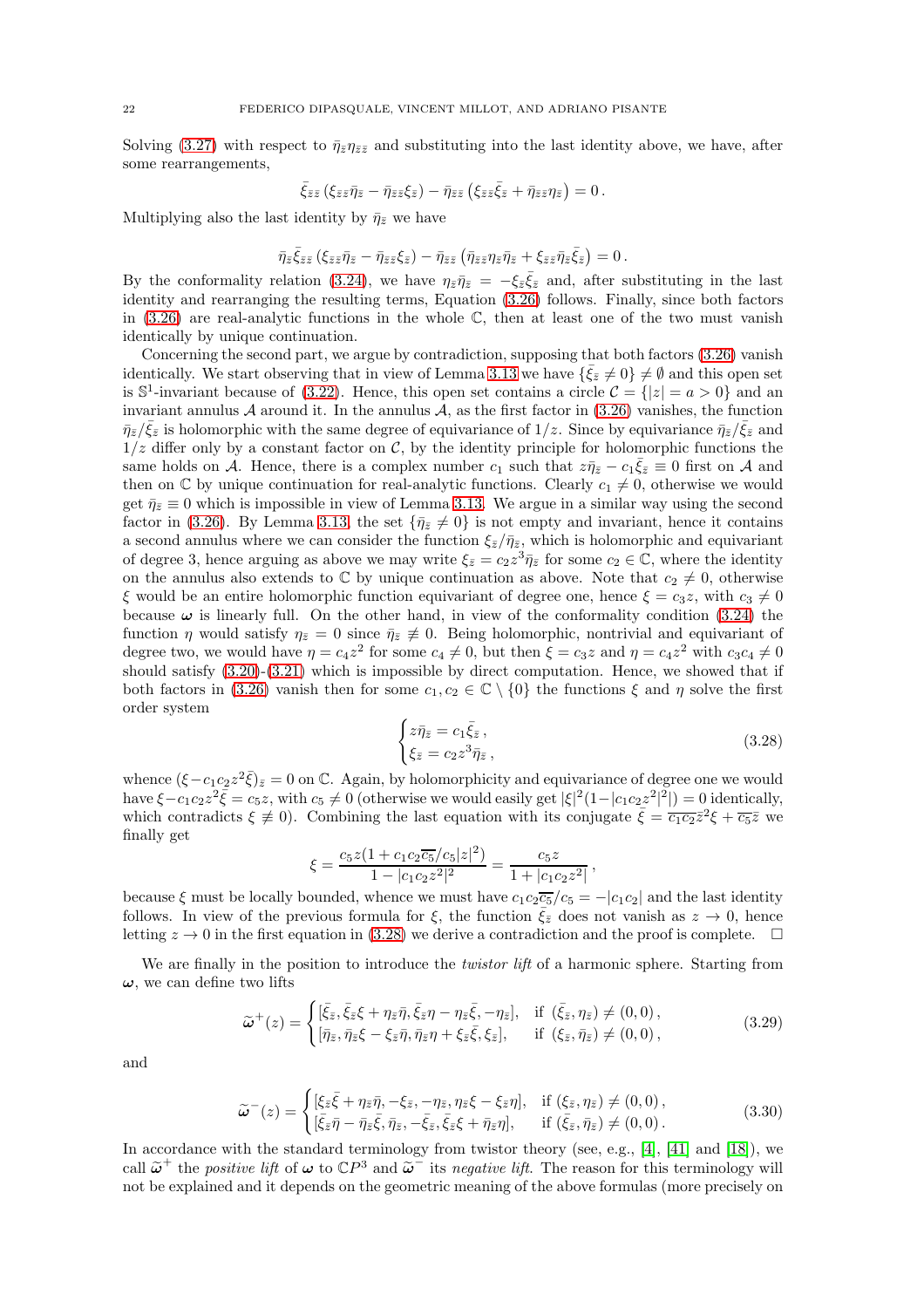the orientation of the associated almost complex structures on  $T_{\omega(z)}\mathbb{S}^4$ ). Here we do not justify the expressions for the lifts in [\(3.29\)](#page-21-1)-[\(3.30\)](#page-21-2) but we just show that these are suitable for our purposes.

The following result is an adaptation to our symmetric context of [\[59,](#page-62-1) Theorem 1] (see also [\[9\]](#page-60-6) and [\[11\]](#page-60-5)).

<span id="page-22-0"></span>**Proposition 3.15.** Let  $\omega : \mathbb{S}^2 \to \mathbb{S}^4$  be a linearly full  $\mathbb{S}^1$ -equivariant harmonic map such that  $\omega(-S^{(2)}) = -S^{(4)}$ . Let  $\tilde{\omega}^+$ ,  $\tilde{\omega}^-$ :  $\mathbb{S}^2 \simeq \mathbb{C}P^1 \to \mathbb{C}P^3$  be as in [\(3.29\)](#page-21-1), [\(3.30\)](#page-21-2) and  $a : \mathbb{S}^4 \to \mathbb{S}^4$  be the antipodal map on  $\mathbb{S}^4$ . Then:

- <span id="page-22-2"></span><span id="page-22-1"></span>(1)  $\tilde{\omega}^+$ ,  $\tilde{\omega}^-$  are well-defined at any point of  $\mathbb{S}^2 \setminus \{\pm S^{(2)}\}$  and real-analytic.
- (2)  $\tilde{\omega}^+$ ,  $\tilde{\omega}^-$  are  $\mathbb{S}^1$ -equivariant with respect to to the action [\(2.15\)](#page-13-7) on  $\mathbb{S}^2 \simeq \mathbb{C}P^1$  and the action  $(2.21)$  on  $\mathbb{C}P^3$ .
- <span id="page-22-4"></span><span id="page-22-3"></span>(3)  $\widetilde{\omega}^+$  is a lift of  $\omega$  and  $\widetilde{\omega}^-$  is a lift of  $a \circ \omega$ ; i.e.,  $\tau \widetilde{\omega}^+ = \omega$  and  $\tau \circ \widetilde{\omega}^- = a \circ \omega$ .
- (4) At least one (and actually exactly one) among  $\tilde{\omega}^+$  and  $\tilde{\omega}^-$  is holomorphic in  $\mathbb{S}^2 \setminus \{ \pm S^{(2)} \}$ .
- <span id="page-22-9"></span>Thus, the corresponding formula for the lift extends holomorphically to the whole  $\mathbb{S}^2$ . (5) If  $\tilde{\omega}^+$  ( $\tilde{\omega}^-$ ) is holomorphic, then it is also horizontal.

Proof. The claimed statements follow combining the preliminary results presented above, therefore the argument are more direct and much more elementary than those in the existing literature covering the nonsymmetric case.

For [\(1\)](#page-22-1), we discuss only the case of  $\tilde{\omega}^+$ . The case of  $\tilde{\omega}^-$  is entirely similar and it is left to the reader. First observe that the domain of definition of the two formulas for  $\tilde{\omega}^+$ , namely  $\{(\bar{\xi}_{\bar{z}},\eta_{\bar{z}})\neq(0,0)\}\$  and  $\{(\xi_{\bar{z}},\bar{\eta}_{\bar{z}})\neq(0,0)\}\$ , are both nonempty and open and their union is  $\mathbb{C}\setminus\{0\}\$ because of Lemma [3.13,](#page-20-5) hence they have nonempty open intersection  $A \subseteq \mathbb{C} \setminus \{0\}$ . Thus, equations [\(3.29\)](#page-21-1) give on each open set a well-defined real-analytic map with values into  $\mathbb{C}^4 \setminus \{0\}$  because  $\xi$  and  $\eta$  are real-analytic. In addition, on the intersection A the two quadruples in  $\mathbb{C}^4$  are proportional because of the conformality property of  $\omega$  (considering them as rows of a matrix in  $M_{2\times 4}(\mathbb{C})$ , the rank is one at every point of A because of  $(3.24)$ ). As a consequence  $(3.29)$  gives a well-defined real-analytic function from  $\mathbb{C} \setminus \{0\}$  to  $\mathbb{C}P^3$ .

Statement [\(2\)](#page-22-2) is a consequence of the equivariance properties of  $\xi$  and  $\eta$  and their derivatives given in  $(3.22)-(3.23)$  $(3.22)-(3.23)$ . Thus the complex entries in the first quadruple in  $(3.29)$  are equivariant of degrees  $(0, 1, 2, 3)$ , those in the second of degrees  $(-1, 0, 1, 2)$ , hence equivariance holds with respect to the action [\(2.21\)](#page-14-2) on  $\mathbb{C}P^3$ . Similar considerations apply to  $\tilde{\omega}^-$ .

Statement [\(3\)](#page-22-3) is nothing more than a straightforward computation combining the explicit for-mulae for the lifts with [\(2.20\)](#page-14-1) and using again the fact that the derivatives of  $\xi$  and  $\eta$  cannot vanish simultaneously because of Lemma [3.13.](#page-20-5)

For what concerns [\(4\)](#page-22-4), we observe that, as detailed for instance in [\[18\]](#page-60-8), the holomorphicity condition for the first representation of  $\tilde{\omega}^+$  in terms of  $\xi$ ,  $\eta$  clearly implies

<span id="page-22-5"></span>
$$
\bar{\xi}_{\bar{z}\bar{z}}\eta_{\bar{z}} - \eta_{\bar{z}\bar{z}}\bar{\xi}_{\bar{z}} = 0 \quad \text{in } (\bar{\xi}_{\bar{z}}, \eta_{\bar{z}}) \neq (0, 0)
$$
\n(3.31)

or for the second representation,

<span id="page-22-7"></span>
$$
\bar{\eta}_{\bar{z}\bar{z}}\xi_{\bar{z}} - \xi_{\bar{z}\bar{z}}\bar{\eta}_{\bar{z}} = 0 \quad \text{in } (\xi_{\bar{z}}, \bar{\eta}_{\bar{z}}) \neq (0, 0). \tag{3.32}
$$

Similarly, for  $\tilde{\omega}^-$  we get

<span id="page-22-8"></span>
$$
\xi_{\bar{z}\bar{z}}\eta_{\bar{z}} - \eta_{\bar{z}\bar{z}}\xi_{\bar{z}} = 0 \quad \text{in } (\xi_{\bar{z}}, \eta_{\bar{z}}) \neq (0, 0), \tag{3.33}
$$

or for the second definition

<span id="page-22-6"></span>
$$
\bar{\xi}_{\bar{z}\bar{z}}\bar{\eta}_{\bar{z}} - \bar{\eta}_{\bar{z}\bar{z}}\bar{\xi}_{\bar{z}} = 0 \quad \text{in } (\bar{\xi}_{\bar{z}}, \bar{\eta}_{\bar{z}}) \neq (0, 0). \tag{3.34}
$$

These is easily seen by differentiating the ratio of the functions defining each domain. Simple calculations also show that the same holds for each ratio which is well-defined, i.e., it is routine to check that all the conditions [\(3.31\)](#page-22-5)-[\(3.34\)](#page-22-6) are also sufficient to characterize holomorphicity of the lifts in the respective domain of definition. Observe that when they hold these identity extend to the whole  $\mathbb{C} \setminus \{0\}$  by unique continuation (although the corresponding ratio may not be welldefined) because  $\xi$  and  $\eta$  are real-analytic. Finally, observe that  $(3.31)-(3.32)$  $(3.31)-(3.32)$  and  $(3.33)-(3.34)$  $(3.33)-(3.34)$  are equivalent when two domains of definition overlap because of the conformality condition [\(3.24\)](#page-20-0).

In order to finish the proof of the claim we apply Lemma [3.14.](#page-20-8) It follows from [\(3.26\)](#page-20-2) that at least one lift is holomorphic because one (actually two) among the conditions [\(3.31\)](#page-22-5)-[\(3.34\)](#page-22-6) is (are) satisfied. Moreover still Lemma [3.14](#page-20-8) implies than only one lift is holomorphic whenever the harmonic map  $\omega$  is full.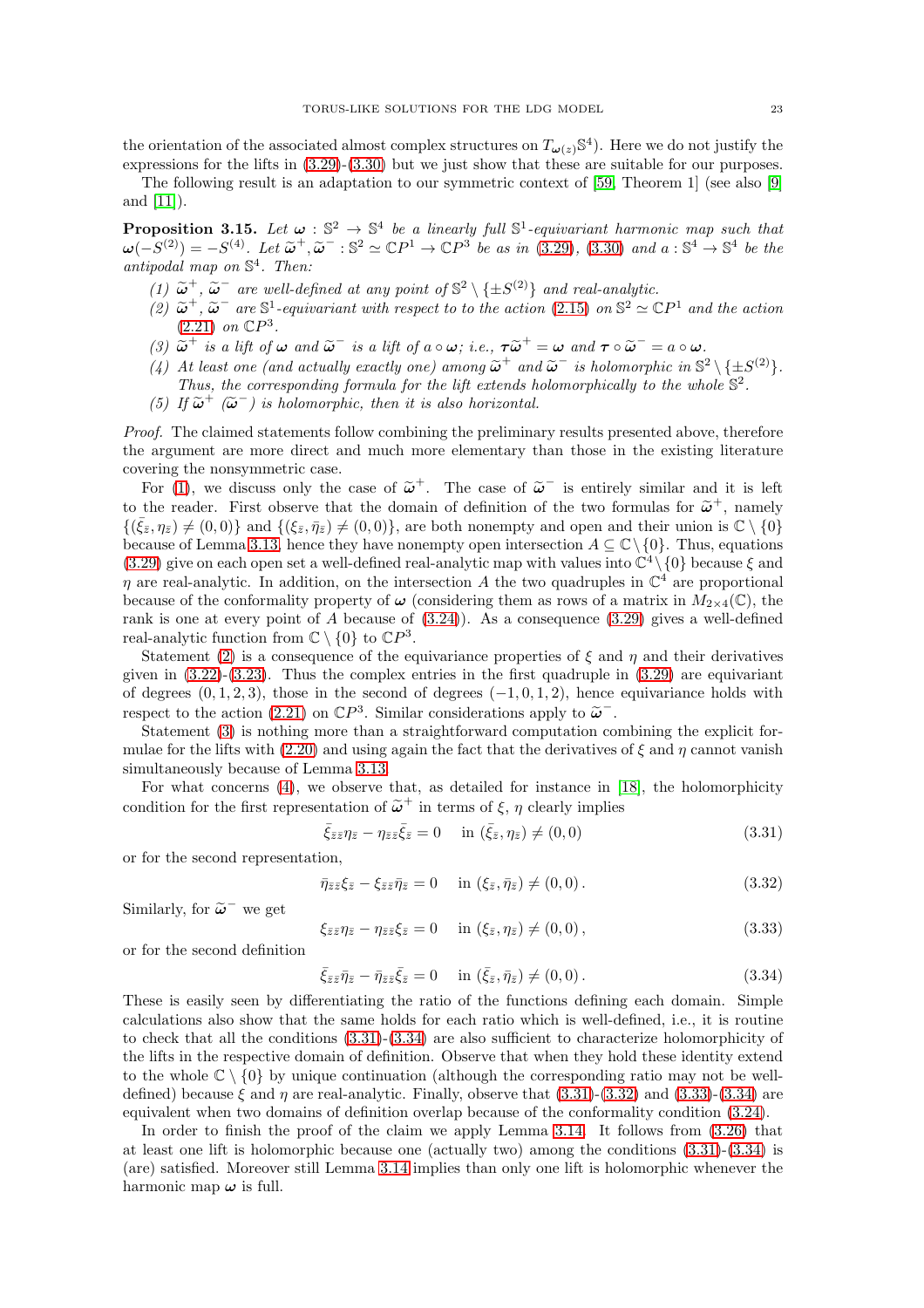Now we come to [\(5\)](#page-22-9). Suppose  $\tilde{\omega}^+$  is holomorphic. Then, in the open subset  $\{\bar{\xi}_z \neq 0\}$  where the first representation of the lift  $\tilde{\omega}^+$  is defined (analogous argument applies in the subset  $\{\eta_{\bar{z}}\neq 0\}$ ) we can write

$$
\widetilde{\omega}^+ = \left[1, \frac{\bar{\xi}_{\bar{z}}\xi + \eta_{\bar{z}}\bar{\eta}}{\bar{\xi}_{\bar{z}}}, \frac{\bar{\xi}_{\bar{z}}\eta - \eta_{\bar{z}}\bar{\xi}}{\bar{\xi}_{\bar{z}}}, -\frac{\eta_{\bar{z}}}{\bar{\xi}_{\bar{z}}}\right]
$$

where the functions

$$
w_0 = 1
$$
,  $w_1 = \frac{\bar{\xi}_{\bar{z}}\xi + \eta_{\bar{z}}\bar{\eta}}{\bar{\xi}_{\bar{z}}}$ ,  $w_2 = \frac{\bar{\xi}_{\bar{z}}\eta - \eta_{\bar{z}}\bar{\xi}}{\bar{\xi}_{\bar{z}}}$ ,  $w_3 = -\frac{\eta_{\bar{z}}}{\bar{\xi}_{\bar{z}}}$ 

are holomorphic. The horizontality property, previously encoded in the condition [\(3.16\)](#page-18-0), reduces to

$$
(w_3)_z + w_1(w_2)_z - w_2(w_1)_z = 0,
$$

which is easily verified taking advantage of conformality condition [\(3.24\)](#page-20-0) and the fact that, since  $\omega$  is harmonic,  $\xi$  and  $\eta$  respectively satisfy [\(3.20\)](#page-19-3) and [\(3.21\)](#page-19-4) in  $\mathbb{C}$ .

The same holds for the second representation of  $\tilde{\omega}^+$  in its domain of definition. In case  $\tilde{\omega}^$ is holomorphic its horizontality property is treated in a similar way. The details are left to the reader.

Remark 3.16. Although sufficient to our purposes in the present form, Proposition [3.15](#page-22-0) actually holds without the assumption  $\omega(-S^{(2)}) = -S^{(4)}$ . Indeed, in case  $\omega(-S^{(2)}) = S^{(4)}$  instead of  $\xi$  and  $\eta$  one can define complex functions  $\zeta$  and  $\chi$  using the stereographic projection from the north pole  $-S^{(4)} \in \mathbb{S}^4$  (i.e., as in formulas [\(3.19\)](#page-19-2) but with a minus sign in the denominator) and obtain equations similar to  $(3.20)-(3.21)$  $(3.20)-(3.21)$ . Then one can construct positive and negative lifts with formulas similar to  $(3.29)-(3.30)$  $(3.29)-(3.30)$  in terms of  $\zeta$ ,  $\chi$  so that the claims in Proposition [3.15](#page-22-0) still hold. In addition, such new lifts can be proven to be equivalent to those in terms of  $\xi$ ,  $\eta$  (hence the lifts do not depend on which stereographic projection has been chosen). For further details we refer the interested reader to [\[18,](#page-60-8) pp. 77-78 and 98-100].

Remark 3.17. It follows from the previous proposition, combined with the rigidity result in Lemma [3.7,](#page-17-3) that for a linearly full map  $\omega$  the lift  $\tilde{\omega}^-$  cannot be holomorphic when  $\omega(-S^{(2)}) =$  $-S<sup>(4)</sup>$ . Otherwise we would have  $\mu_0 \neq 0$  from [\(3.15\)](#page-17-1) and hence [\(3.14\)](#page-17-0) would imply

$$
\boldsymbol{\omega}(-S^{(2)}) = -S^{(4)} = \boldsymbol{\tau}([1,0,0,0]) = \boldsymbol{\tau} \circ \widetilde{\boldsymbol{\omega}}^{-}(-S^{(2)}) = a \circ \boldsymbol{\omega}(-S^{(2)}),
$$

which is a contradiction. Similarly,  $\tilde{\omega}^+$  cannot be holomorphic when  $\omega(-S^{(2)}) = S^{(4)}$ . Thus, from claim (4) of the previous proposition we conclude that  $\tilde{\boldsymbol{\omega}}^+$  (resp.  $\tilde{\boldsymbol{\omega}}^-$ ) is holomorphic iff  $\boldsymbol{\omega}(-S^{(2)}) = -S^{(4)}$  (resp.  $\boldsymbol{\omega}(-S^{(2)}) = S^{(4)}$ ).

<span id="page-23-1"></span>**Remark 3.18.** As a consequence Proposition [3.15](#page-22-0) and the previous remark we see that if  $\omega : \mathbb{S}^2 \to$  $\mathbb{S}^4$  is a linearly full equivariant harmonic sphere such that  $\omega(-S^{(2)}) = \mp S^{(4)}$  then  $\Psi = \widetilde{\pm \omega}^+$ ;  $\mathbb{C}P^1 \to \mathbb{C}P^3$  is always an equivariant holomorphic horizontal curve. In addition,  $\pm \omega = \tau \circ \Psi$ . We will refer to it as the twistor lift of  $\omega$  and we will denote it simply by  $\tilde{\omega}$ .

Combining Proposition [3.15](#page-22-0) with Lemma [3.7](#page-17-3) and Proposition [3.8](#page-18-2) we finally have the classification result for linearly full equivariant harmonic spheres.

<span id="page-23-0"></span>**Theorem 3.19.** Let  $\omega : \mathbb{S}^2 \to \mathbb{S}^4$  be an  $\mathbb{S}^1$ -equivariant harmonic sphere. If  $\omega$  is linearly full then it can be recovered and explicitly described in terms of the composition of the twistor fibration  $\tau$  in [\(2.20\)](#page-14-1) with its  $\mathbb{S}^1$ -equivariant holomorphic and horizontal twistor lift  $\tilde{\omega}: \mathbb{C}P^1 \to \mathbb{C}P^3$  defined in Remark [3.18.](#page-23-1)

More explicitly, the following holds:

- (1) We have  $\mp \omega = \tau \circ \widetilde{\omega}$ , where  $\widetilde{\omega} = \widetilde{\mp \omega}^+$  is defined through [\(3.29\)](#page-21-1) and [\(3.19\)](#page-19-2), with the minus sign if  $\omega(-S^{(2)}) = S^{(4)}$  and the plus sign otherwise.
- (2) The lift  $\tilde{\omega}$  is given by [\(3.14\)](#page-17-0) with  $\mu_0 = 1$ ,  $\mu_1, \mu_2 \in \mathbb{C} \setminus \{0\}$  and  $\mu_3$  as in [\(3.15\)](#page-17-1).
- (3) Up to reversing the sign as in (1), the map  $\omega$  is given by [\(3.17\)](#page-18-1) with restriction on the parameters  $\mu_1$ ,  $\mu_2$  and  $\mu_3$  as in (2).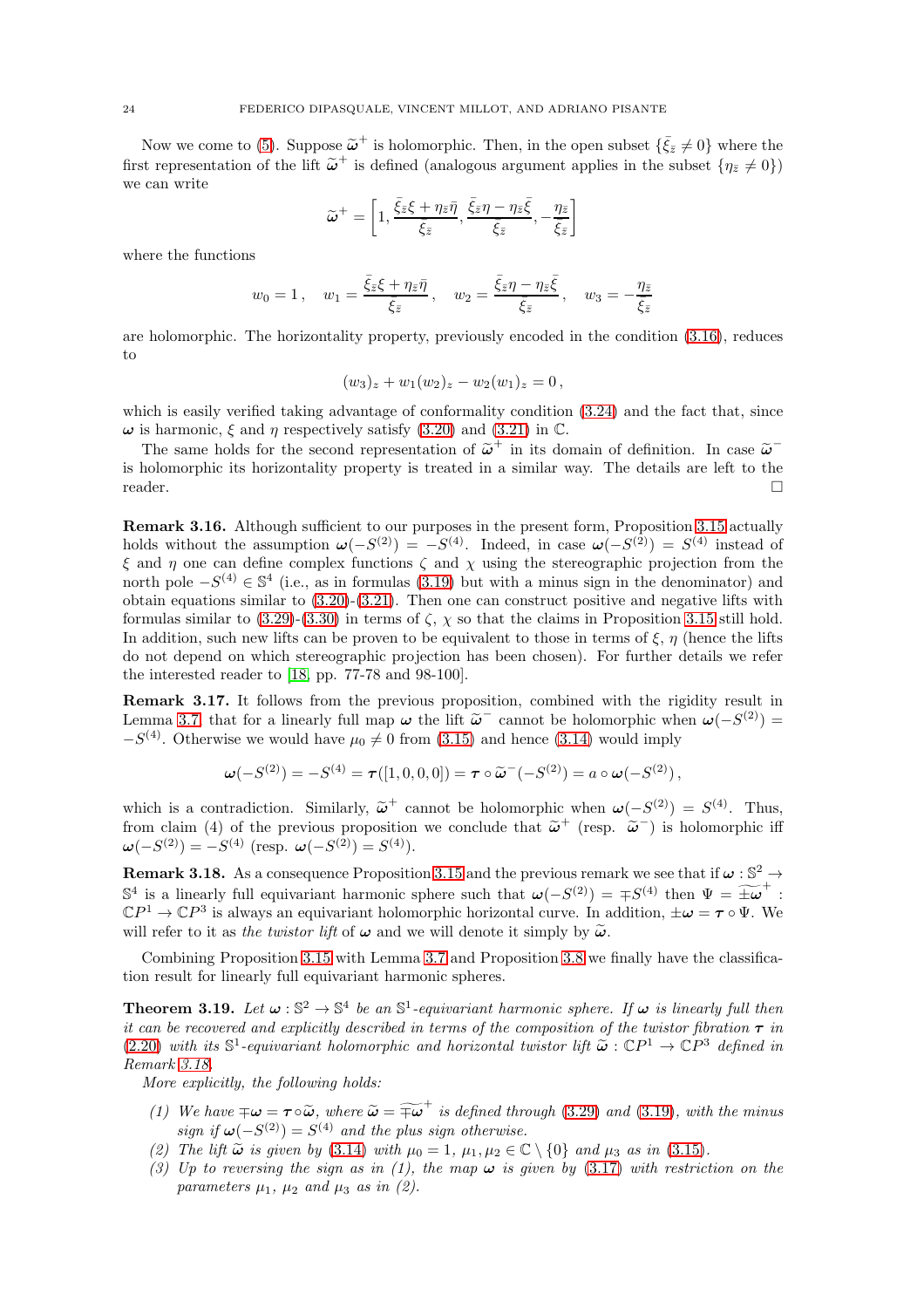# 4. MINIMIZING  $\mathbb{S}^1$ -EQUIVARIANT TANGENT MAPS

<span id="page-24-0"></span>In this section, we rely on the classification results for  $\mathbb{S}^1$ -equivariant harmonic spheres from Sec. [3](#page-14-0) and we discuss the stability and energy minimality properties of the corresponding degreezero homogeneous extensions, the so-called *tangent maps*, with respect to the Dirichlet energy  $\mathcal{E}_0$ in the class of  $\mathbb{S}^1$ -equivariant maps. Since the fundamental papers by R. Schoen and K. Uhlenbeck [\[49,](#page-61-4) [50,](#page-61-5) [51\]](#page-61-6), tangent maps are used to study the local behavior of minimizing harmonic maps around possible singularities. As detailed in Sec. [6,](#page-33-0) our main interest here relies in the fact that they allow as well to investigate the local behavior around any point  $x \in \Omega$  of  $\mathbb{S}^1$ -equivariant Q-tensor fields minimizing  $\mathcal{E}_{\lambda}$  in the class  $\mathcal{A}_{Q_{\rm b}}^{\rm sym}(\Omega)$ . Because of the extra symmetry constraint, this specific stability/minimality analysis is really necessary in the present case, since we are not allowed to apply the general results in [\[51\]](#page-61-6) and [\[42\]](#page-61-27) valid in the nonsymmetric setting.

As in the previous sections, we identify  $S_0$  with  $\mathbb{R} \oplus \mathbb{C} \oplus \mathbb{C}$  and consider  $\mathbb{S}^4$ -valued maps.

**Definition 4.1** (tangent map). We say that a degree-zero homogeneous map  $\hat{\omega} : \mathbb{R}^3 \setminus \{0\} \to \mathbb{S}^4$ is an  $\mathbb{S}^1$ -equivariant *tangent map* if

$$
\widehat{\omega}(x) = \omega\left(\frac{x}{|x|}\right) \quad \forall x \in \mathbb{R}^3 \setminus \{0\},\tag{4.1}
$$

and  $\omega : \mathbb{S}^2 \to \mathbb{S}^4$  is an  $\mathbb{S}^1$ -equivariant harmonic map (see Sec. [3\)](#page-14-0). Correspondingly, we say that  $\hat{\omega}$ is the tangent map induced by the  $(\mathbb{S}^1$ -equivariant) harmonic sphere  $\omega : \mathbb{S}^2 \to \mathbb{S}^4$ .

**Remark 4.2.** A tangent map  $\hat{\boldsymbol{\omega}}$  is smooth in  $\mathbb{R}^3 \setminus \{0\}$  (see Sec. [3\)](#page-14-0) and belongs to  $W^{1,2}_{loc}(\mathbb{R}^3, \mathbb{S}^4)$ . It is also  $\mathbb{S}^1$ -equivariant and weakly harmonic in the whole space  $\mathbb{R}^3$ . Conversely, any weakly harmonic map from  $\mathbb{R}^3$  into  $\mathbb{S}^4$  which is 0-homogeneous and  $\mathbb{S}^1$ -equivariant is a tangent map (i.e., the 0-homogeneous extension of an  $\mathbb{S}^1$ -equivariant harmonic sphere into  $\mathbb{S}^4$ ).

To investigate the stability of tangent maps in the class of  $\mathbb{S}^1$ -equivariant maps into  $\mathbb{S}^4$ , we need to recall the definition of the second variation of energy along admissible deformations. We proceed as follows. Consider a tangent map  $\hat{\omega} : \mathbb{R}^3 \setminus \{0\} \to \mathbb{S}^4$ . Given a compactly supported vector field  $X \in C_c^{\infty}(\mathbb{R}^3, \mathbb{R} \oplus \mathbb{C} \oplus \mathbb{C})$  which is  $\mathbb{S}^1$ -equivariant (i.e., satisfying  $X(Rx) = R \cdot X(x)$  with respect to [\(2.6\)](#page-11-1) for every  $R \in \mathbb{S}^1$  and every  $x \in \mathbb{R}^3$ , we can find  $\varepsilon > 0$  small enough such that for every  $t \in (-\varepsilon, \varepsilon),$ 

$$
\widehat{\omega}_t:=\frac{\widehat{\omega}+tX}{|\widehat{\omega}+tX|}\in W^{1,2}_{\rm loc}(\mathbb{R}^3;\mathbb{S}^4)\,.
$$

Clearly,  $\{\hat{\omega}_t\}_{t\in(-\varepsilon,\varepsilon)}$  is a one parameter family of  $\mathbb{S}^1$ -equivariant maps into  $\mathbb{S}^4$ ,  $\hat{\omega}_t - \hat{\omega}$  is compactly supported in spt X, and  $\hat{\omega}_0 = \hat{\omega}$ . The second variation of the Dirichlet energy  $\mathcal{E}_0$  of  $\hat{\omega}$  evaluated at X is defined as

$$
\delta^2 \mathcal{E}_0(\widehat{\omega})[X] := \left. \frac{d^2}{dt^2} \mathcal{E}_0(\widehat{\omega}_t, B_\rho) \right|_{t=0},\tag{4.2}
$$

where the radius  $\rho$  is chosen in a way that spt  $X \subseteq B_{\rho}$ .

The explicit representation of the second variation  $\delta^2 \mathcal{E}_0(\hat{\omega})$  follows from classical computations<br>in [51] (see also [42] Chapter 1]) and it is gravided in the following lawyer as in [\[51\]](#page-61-6) (see also [\[43,](#page-61-28) Chapter 1]), and it is provided in the following lemma.

**Lemma 4.3.** Let  $\hat{\omega} : \mathbb{R}^3 \setminus \{0\} \to \mathbb{S}^4$  be a tangent map. For every  $\mathbb{S}^1$ -equivariant vector field  $V \in C\infty(\mathbb{R}^3, \mathbb{R} \oplus \mathbb{C} \oplus \mathbb{C})$ , we have  $X \in C_c^{\infty}(\mathbb{R}^3; \mathbb{R} \oplus \mathbb{C} \oplus \mathbb{C}),$  we have

<span id="page-24-2"></span>
$$
\delta^2 \mathcal{E}_0(\widehat{\omega})[X] = \int_{\mathbb{R}^3} \left\{ |\nabla X|^2 + (4(\widehat{\omega} \cdot X)^2 - |X|^2) |\nabla \widehat{\omega}|^2 - |\nabla (\widehat{\omega} \cdot X)|^2 - 4(\widehat{\omega} \cdot X) \nabla X : \nabla \widehat{\omega} \right\} dx
$$
  
= 
$$
\int_{\mathbb{R}^3} \left\{ |\nabla X_T|^2 - |\nabla \widehat{\omega}|^2 |X_T|^2 \right\} dx,
$$
 (4.3)

where  $X_T := X - (\hat{\omega} \cdot X) \hat{\omega}$  is the tangential component of X along  $\hat{\omega}$  and  $\hat{\omega} \cdot X$  denotes the pointwise scalar product of the two functions as elements in the underlying real vector space.

Classically, we shall say that an  $\mathbb{S}^1$ -equivariant tangent map  $\hat{\omega}$  is *stable* if the quadratic form  $\delta^2 \mathcal{E}_0(\hat{\boldsymbol{\omega}})$  is nonnegative, i.e.,

<span id="page-24-1"></span>
$$
\delta^2 \mathcal{E}_0(\widehat{\boldsymbol{\omega}})[X] \geq 0 \quad \text{for every } \mathbb{S}^1\text{-equivariant } X \in C_c^\infty(\mathbb{R}^3; \mathbb{R} \oplus \mathbb{C} \oplus \mathbb{C}).\tag{4.4}
$$

If a tangent map  $\hat{\omega}$  is not stable, we shall say that it is unstable.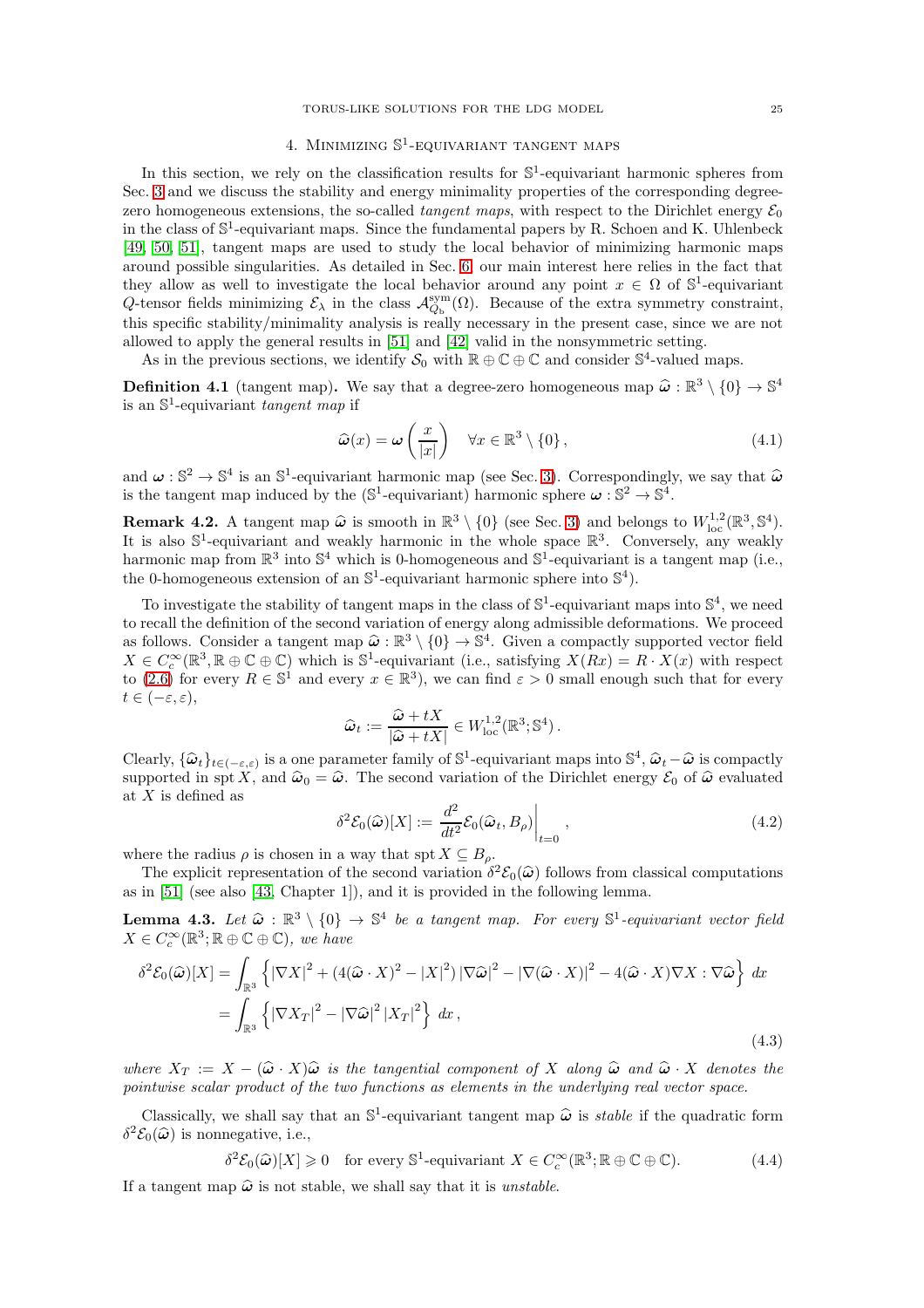A stronger property than stability for a tangent map is to be minimizing. We say that an  $\mathbb{S}^1$ -equivariant tangent map  $\hat{\omega}$  is locally minimizing if it is energy minimizing in every ball  $B_\rho$ , i.e.,  $\hat{\omega}$ for every  $\rho > 0$  and every  $\mathbb{S}^1$ -equivariant competitor  $w \in W^{1,2}(B_\rho; \mathbb{S}^4)$  such that  $\text{spt}(\hat{\omega} - w) \subseteq B_\rho$ ,

$$
\mathcal{E}_0(\widehat{\omega}, B_\rho) \leq \mathcal{E}_0(w, B_\rho). \tag{4.5}
$$

(Note that by 0-homogeneity it is enough to consider minimality in the unit ball  $B_1$ .)

<span id="page-25-4"></span>**Remark 4.4.** According to this definition, locally minimizing  $\mathbb{S}^1$ -equivariant tangent maps are indeed stable in the sense of [\(4.4\)](#page-24-1) by the second order condition for minimality.

We are now ready to state the main result of this section, whose proof is the object of the following two subsections.

<span id="page-25-1"></span>**Theorem 4.5.** Let  $\widehat{\omega} : \mathbb{R}^3 \setminus \{0\} \to \mathbb{S}^4$  be a nonconstant  $\mathbb{S}^1$ -equivariant tangent map.

- 1) If the range of  $\hat{\omega}$  is not contained in  $\mathbb{R} \oplus \mathbb{C} \oplus \{0\} \simeq L_0 \oplus L_1$ , then  $\hat{\omega}$  is unstable.
- 2) The map  $\hat{\omega}$  is locally minimizing iff there exists  $\alpha \in \mathbb{R}$  such that  $\hat{\omega}(x) = \pm R_{\alpha} \cdot \omega_{eq}^{(1)}\left(\frac{x}{|x|}\right)$  $\overline{ }$ with  $\omega_{\text{eq}}^{(1)}$  the equatorial embedding in [\(3.12\)](#page-16-4) and  $R_{\alpha} \in \mathbb{S}^1$  acts as in [\(2.6\)](#page-11-1).

Applying explicitly the identification  $S_0 \simeq \mathbb{R} \oplus \mathbb{C} \oplus \mathbb{C}$  in Lemma [2.2,](#page-10-0) straightforward calculations yield the following two useful corollaries of Theorem [4.5](#page-25-1) for the corresponding maps  $\hat{\omega}$  into  $\mathbb{S}^4 \subseteq \mathcal{S}_0$ .

Concerning unstable maps the following Corollary recovers the instability result from [\[16,](#page-60-0) Proposition 4.7] for the constant norm hedgehog (see also [\[30,](#page-61-29) Theorem 1.2 and Remark 1.3] for a related instability result for the non-constant norm hedgehog in the entire space under symmetric perturbations).

<span id="page-25-6"></span>**Corollary 4.6.** Let  $\widehat{\omega}$ :  $\mathbb{R}^3 \setminus \{0\} \to \mathbb{S}^4 \subseteq \mathcal{S}_0$  be the tangent map induced by the Veronese embedding  $\omega^{(H)}$  in Remark [3.9,](#page-19-5) i.e., the harmonic sphere in [\(3.17\)](#page-18-1) with  $\mu_1 = \mu_2 = \sqrt{3}$ . Then  $\widehat{\omega} = \overline{H}$ , where  $\overline{H}$  is the constant norm hedgehog given in [\(1.24\)](#page-5-1). As a consequence, the map  $\overline{H}$  is unstable with respect to  $\mathbb{S}^1$ -equivariant perturbations.

For locally minimizing tangent maps we have the following result.

<span id="page-25-5"></span>**Corollary 4.7.** Let  $\hat{\omega} : \mathbb{R}^3 \setminus \{0\} \to \mathbb{S}^4 \subseteq \mathcal{S}_0$  be a locally minimizing tangent map. Then there exists  $\alpha \in \mathbb{R}$  such that  $\widehat{\omega} = Q^{(\alpha)}$  or  $\widehat{\omega} = -Q^{(\alpha)}$ , where  $Q^{(\alpha)}$  is the matrix-valued map given in [\(1.19\)](#page-3-5).

<span id="page-25-0"></span>4.1. Instability of degree-two and linearly full tangent maps. For the reader's convenience we restate the first part of Theorem [4.5](#page-25-1) in the following result.

<span id="page-25-2"></span>**Proposition 4.8.** A tangent map  $\hat{\omega}$  whose range is not contained in  $\mathbb{R} \oplus \mathbb{C} \oplus \{0\}$  is unstable.

The proof of this proposition relies on the classification of all  $\mathbb{S}^1$ -equivariant harmonic spheres into S <sup>4</sup> provided by Theorem [3.19](#page-23-0) and Proposition [3.6.](#page-16-3) We start with a reduction to real parameters in the representation of harmonic spheres.

<span id="page-25-3"></span>**Lemma 4.9.** Let  $\omega : \mathbb{S}^2 \to \mathbb{S}^4$  be a nonconstant  $\mathbb{S}^1$ -equivariant harmonic map as in [\(3.17\)](#page-18-1) with complex parameters  $\mu_1, \mu_2 \in \mathbb{C}$ . If  $\omega = (\omega_0, \omega_1, \omega_2)$  and for  $s = (s_1, s_2) \in \mathbb{R}^2$  we set

$$
\boldsymbol{\omega}_s := (\omega_0, e^{is_1}\omega_1, e^{is_2}\omega_2),
$$

then  $\omega_s$  is harmonic and  $\mathbb{S}^1$ -equivariant, moreover the induced tangent map  $\widehat{\omega_s}$  is stable if and only if  $\hat{\omega}$  is stable. In particular,  $\hat{\omega}$  is stable if and only if the tangent map  $\hat{\omega}_+$  is stable, where  $\omega_+$  denotes the harmonic map with parameters  $|\mu_1|, |\mu_2|$ .

*Proof.* The first statement follows immediately from [\(3.2\)](#page-15-7) and [\(2.6\)](#page-11-1), noticing that  $|\nabla_T \omega|^2$  =  $|\nabla_T \omega_s|^2$ . The second is a direct consequence of the first and of the second variation formula [\(4.3\)](#page-24-2). Indeed, for every  $\mathbb{S}^1$ -equivariant test vector field  $X = (X_0, X_1, X_2)$  with tangential part along  $\omega$ given by  $X_T = X - (\hat{\omega} \cdot X)\hat{\omega}$ , we can consider the rotated vector field  $X_s = (X_0, e^{is_1}X_1, e^{is_2}X_2)$  and its tangential component  $(X_s)_T$  along  $\widehat{\omega_s}$ . It's easy to check that  $|(X_s)_T|^2 = |X_T|^2$ ,  $|\nabla (X_s)_T|^2 = |\nabla \overline{X_s}|^2$  $|\nabla X_T|^2$  and

$$
\delta^2 \mathcal{E}_0(\widehat{\omega})[X] = \delta^2 \mathcal{E}_0(\widehat{\omega_s})[X_s].
$$

As a consequence, X destabilizes  $\hat{\omega}$  if and only if  $X_s$  destabilizes  $\hat{\omega_s}$ , therefore the first equivalence is proved.

The last claim is now obvious, choosing  $s = (s_1, s_2)$  such that  $e^{is_1}\mu_1 = |\mu_1|$  and  $e^{is_2}\mu_2 = |\mu_2|$ and checking that  $\widehat{\omega_s} = \widehat{\omega_+}$  in view of [\(3.17\)](#page-18-1).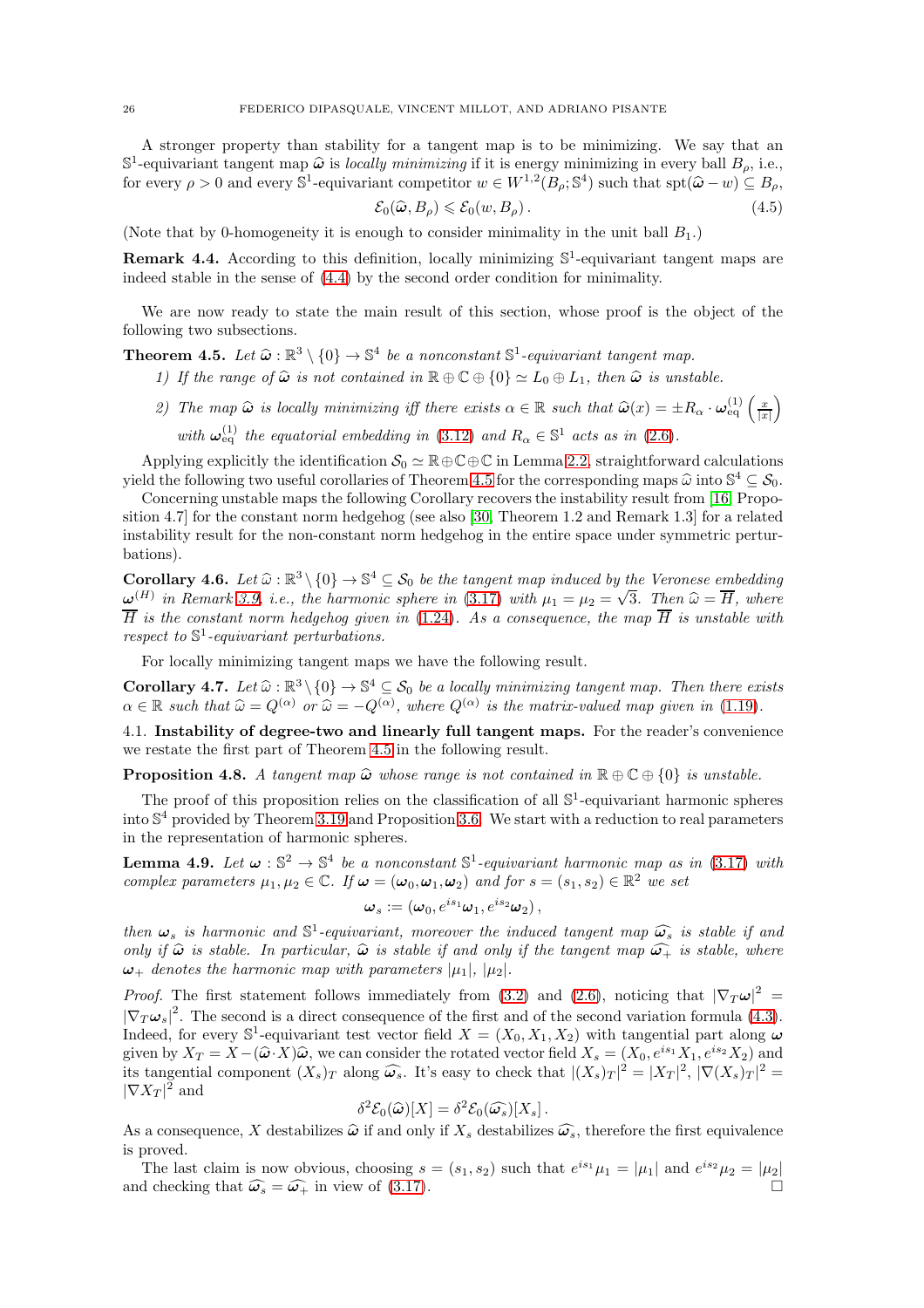**Remark 4.10.** As a consequence of the previous lemma, in what follows the functions  $\omega_1$ ,  $\omega_2$  in [\(3.6\)](#page-15-1) corresponding to [\(3.17\)](#page-18-1) will be always considered as real-valued.

As a second step, we observe an easy consequence of stability inequality [\(4.4\)](#page-24-1).

<span id="page-26-2"></span>**Lemma 4.11.** Let  $\hat{\omega} : \mathbb{R}^3 \setminus \{0\} \to \mathbb{S}^4 \subseteq \mathbb{R} \oplus \mathbb{C} \oplus \mathbb{C}$  be an  $\mathbb{S}^1$ -equivariant tangent map induced by a homomorphy subsequence of  $(3.17)$  with  $\omega$  and  $\sum_{k=1}^n C_k$  is table that the set of by a harmonic sphere  $\omega$  as in [\(3.17\)](#page-18-1) with  $\mu_1, \mu_2 \geq 0$ . If  $\hat{\omega}$  is stable then  $\omega$  satisfies the following inequality:

<span id="page-26-0"></span>
$$
\int_{\mathbb{S}^2} g^2 \left| \nabla_T \omega \right|^2 dv \, ds_2 \leqslant \int_{\mathbb{S}^2} \left\{ \frac{1}{4} g^2 + \left| \partial_\theta g \right|^2 + \frac{g^2}{\sin^2 \theta} \right\} dv \, ds_2,\tag{4.6}
$$

for all  $g \in C^1(\mathbb{S}^2)$  which depend only on the latitude  $\theta$  and vanish at the poles.

*Proof.* First we fix  $X \in C_c^{\infty}(\mathbb{R}^3 \setminus \{0\}; \mathbb{R} \oplus \mathbb{C} \oplus \mathbb{C})$  an  $\mathbb{S}^1$ -equivariant deformation vector field which in polar coordinates has the form

$$
X = \left(0, \psi(r, \theta) i e^{i\phi}, 0\right),\tag{4.7}
$$

with  $\psi \in C_0^{\infty}((0, +\infty) \times (0, \pi); \mathbb{R})$ .

Since  $\mu_1 \in \mathbb{R}$  then [\(3.17\)](#page-18-1) yields  $\hat{\omega} \cdot X \equiv 0$  and from [\(4.3\)](#page-24-2) we have (recall that  $\hat{\omega}$  is degree-zero homogeneous)

$$
\delta^2 \mathcal{E}_0(\widehat{\omega})[X] = \int_{\mathbb{R}^3} \left\{ -\frac{\psi^2}{r^2} |\nabla_T \widehat{\omega}|^2 + |\partial_r \psi|^2 + \frac{1}{r^2} \left( |\partial_\theta \psi|^2 + \frac{\psi^2}{\sin^2 \theta} \right) \right\} dx.
$$

We now decompose  $\psi(r,\theta) = \varphi(r)g(\theta)$ , with  $\varphi \in C_c^{\infty}((0,+\infty))$  and  $g \in C_0^{\infty}((0,\pi))$ , hence the stability property [\(4.4\)](#page-24-1) yields for any  $\varphi$  and g the inequality

$$
\delta^2 \mathcal{E}_0(\widehat{\omega})[X] = \int_{\mathbb{R}^3} \left\{ -\frac{\varphi^2 g^2}{r^2} \left| \nabla_T \widehat{\omega} \right|^2 + g^2 \left| \partial_r \varphi \right|^2 + \frac{\varphi^2}{r^2} \left( \left| \partial_\theta g \right|^2 + \frac{g^2}{\sin^2 \theta} \right) \right\} dx \geqslant 0 \,.
$$

Now optimize with respect to  $\varphi$  using the sharp Hardy inequality. Integrating with respect to  $r \in (0, \infty)$  and on  $\mathbb{S}^2$  separately, we conclude that for any  $g \in C_0^{\infty}((0, \pi))$  we have

$$
\int_{\mathbb{S}^2} \left\{-g^2 |\nabla_T \omega|^2 + \frac{1}{4}g^2 + |\partial_\theta g|^2 + \frac{g^2}{\sin^2 \theta}\right\} d\text{vol}_{\mathbb{S}^2} \geqslant 0.
$$

Finally, by a standard approximation argument in the  $C<sup>1</sup>$ -norm on the function g the previous inequality yields  $(4.6)$ .

The last lemma we need is a straightforward consequence of a general fact about harmonic maps from  $\mathbb{S}^2$  into spheres together with  $\mathbb{S}^1$ -equivariance.

**Lemma 4.12.** Let  $\omega : \mathbb{S}^2 \to \mathbb{S}^4 \subseteq \mathbb{R} \oplus \mathbb{C} \oplus \mathbb{C}$  be an  $\mathbb{S}^1$ -equivariant harmonic map as in [\(3.17\)](#page-18-1). Let  $\mu_1, \mu_2 \geq 0$  and write  $\omega$  in the form  $\omega = (\omega_0(\theta), \omega_1(\theta)e^{i\phi}, \omega_2(\theta)e^{2i\phi})$  as in [\(3.6\)](#page-15-1), with  $\omega_1, \omega_2$ real-valued. Then,

<span id="page-26-1"></span>
$$
\int_{\mathbb{S}^2} \omega_2^2 |\nabla_T \omega|^2 \, dvol_{\mathbb{S}^2} = \int_{\mathbb{S}^2} \left\{ |\partial_\theta \omega_2|^2 + \frac{4\omega_2^2}{\sin^2 \theta} \right\} \, dvol_{\mathbb{S}^2}.\tag{4.8}
$$

*Proof.* Suppose  $u : \mathbb{S}^2 \to \mathbb{S}^d \subseteq \mathbb{R}^{d+1}$  is harmonic. Let  $(e_i)_{i=0}^d$  be an orthonormal basis for  $\mathbb{R}^{d+1}$  and  $u_i$  the components of u with respect to this basis, so that  $u = \sum_i u_i e_i$  and u solves  $\Delta T^2 u + |\nabla T^2 u|^2 u =$ 0, i.e.,  $\Delta T u_i = - |\nabla T u|^2 u_i$  for each  $i = 0, \ldots, d$ .

Since each  $u_i$  is a smooth function, evaluating  $\Delta T u_i^2$  we have

$$
\frac{1}{2}\Delta_T u_i^2 = u_i \Delta_T u_i + |\nabla_T u_i|^2,
$$

whence the harmonic map equation together with the divergence theorem yield

$$
\int_{\mathbb{S}^2} u_i^2 |\nabla_T u|^2 \text{ dvol}_{\mathbb{S}^2} = \int_{\mathbb{S}^2} |\nabla_T u_i|^2 \text{ dvol}_{\mathbb{S}^2}.
$$

Taking  $d = 4$  and  $u = \omega$  as in equation [\(3.6\)](#page-15-1), identity [\(4.8\)](#page-26-1) follows by summing the last equality over  $i \in \{3, 4\}$ .

We can finally prove the main result of this subsection.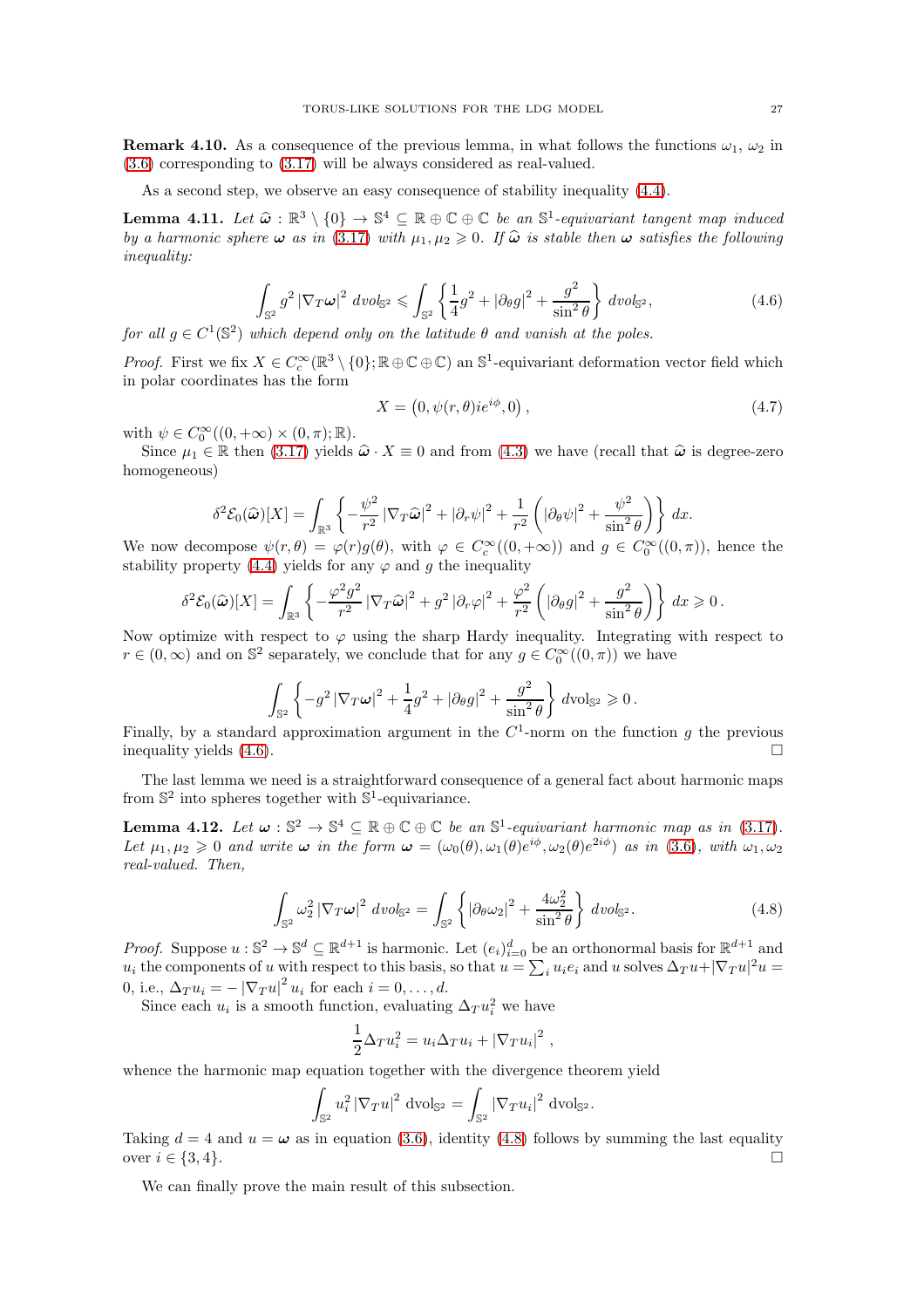*Proof of Proposition [4.8.](#page-25-2)* As a consequence of Lemma [4.9](#page-25-3) it is enough to prove the claim when the harmonic sphere  $\omega$  has parameters  $\mu_1, \mu_2 \geqslant 0$ . In view of its degree-zero homogeneity we can write  $\hat{\omega}$  in the form  $\hat{\omega}(\theta, \phi) = (\omega_0(\theta), \omega_1(\theta)e^{i\phi}, \omega_2(\theta)e^{2i\phi}) = \omega(\theta, \phi)$ , i.e., with  $\omega$  as in [\(3.6\)](#page-15-1) and with  $\omega_2 \neq 0$ . Suppose, for a contradiction, that  $\hat{\omega}$  is stable. Observe that, because of the explicit formulae [\(3.17\)](#page-18-1), the function  $\omega_2$  satisfies the same hypotheses as g in the statement of Lemma [4.11,](#page-26-2) so that it can be plugged into [\(4.6\)](#page-26-0) to obtain

<span id="page-27-1"></span>
$$
\int_{\mathbb{S}^2} \omega_2^2 |\nabla_T \omega|^2 \, d\text{vol}_{\mathbb{S}^2} \le \int_{\mathbb{S}^2} \left\{ \frac{1}{4} \omega_2^2 + |\partial_\theta \omega_2|^2 + \frac{\omega_2^2}{\sin^2 \theta} \right\} d\text{vol}_{\mathbb{S}^2}.
$$
\n(4.9)

On the other hand, using [\(4.8\)](#page-26-1) for the left hand side and comparing to [\(4.9\)](#page-27-1), we see that stability of  $\hat{\omega}$  implies

$$
\int_{\mathbb{S}^2} \frac{3}{\sin^2 \theta} \omega_2^2 d\text{vol}_{\mathbb{S}^2} \leqslant \int_{\mathbb{S}^2} \frac{1}{4} \omega_2^2 d\text{vol}_{\mathbb{S}^2} ,
$$

<span id="page-27-0"></span>which is clearly impossible because  $\omega_2 \neq 0$ . Thus  $\hat{\omega}$  cannot be stable and the proof is complete.  $\Box$ 

4.2. Minimality of degree-one tangent maps. In this subsection we complete the proof of Theorem [4.5](#page-25-1) by establishing claim 2). We first prove that the equator map  $\hat{\omega}_{eq}(x) = \left(\frac{x}{|x|}, 0\right)$  is locally minimizing with respect to compactly supported perturbations, whence the same clearly holds also for the rotated maps  $\pm R_{\alpha} \cdot \hat{\omega}_{\text{eq}}$  because of the invariance of  $\mathcal{E}_0$  under isometries on  $\mathbb{S}^4$ .

<span id="page-27-3"></span>**Proposition 4.13** (Equivariant minimality of the equator map). Let  $\hat{\omega} : \mathbb{R}^3 \setminus \{0\} \to \mathbb{S}^4$  be the tangent map defined by  $\widehat{\omega}(x) = \omega_{\text{eq}}^{(1)}\left(\frac{x}{|x|}\right)$ ), with  $\omega_{\text{eq}}^{(1)}$  the equatorial embedding in [\(3.12\)](#page-16-4). Then  $\widehat{\omega}$ is locally minimizing with respect to compactly supported  $\mathbb{S}^1$ -equivariant perturbations.

*Proof.* By the degree-zero homogeneity of  $\hat{\omega}$ , it suffices to prove the minimizing property in  $B_1$ . Let  $u \in W^{1,2}(B_1; \mathbb{S}^4)$  be an  $\mathbb{S}^1$ -equivariant map such that  $u|_{\mathbb{S}^2} = \hat{\omega}|_{\mathbb{S}^2} = \omega_{\text{eq}}^{(1)}$ . Write

$$
u = (u_0, u_1 e^{i\phi}, u_2 e^{2i\phi}) \in \mathbb{R} \oplus \mathbb{C} \oplus \mathbb{C},
$$

where in polar coordinates  $u_i = u_i(r, \theta)$ ,  $i = 0, 1, 2$ , because of equivariance; here  $u_0$  is real-valued while  $u_1$ ,  $u_2$  are generally complex-valued. Moreover functions  $u_i$  are in  $W^{1,2}_{loc}$  away from the symmetry axis with

<span id="page-27-2"></span>
$$
\int_{B_1} |\nabla u|^2 \, dx = \int_{B_1} |\partial_r u|^2 + \frac{1}{r^2} |\partial_\theta u|^2 + \frac{|u_1|^2 + |4u_2|^2}{r^2 \sin^2 \theta} \, dx < \infty. \tag{4.10}
$$

It follows easily from the previous relation together with the 1-d Sobolev embedding in the variable  $\theta$  that for a.e. radius  $r \in (0, 1)$  the functions  $u_1, u_2$  are continuous on the sphere  $\{|x| = r\}$  and vanish at poles, i.e, at  $\theta = 0$  and  $\theta = \pi$ . In addition, the boundary condition on  $\partial B_1 = \mathbb{S}^2$  implies that  $u_2 = 0$ , while  $u_1 = \sin \theta$  and  $u_0 = \cos \theta$  respectively, in the sense of traces on  $\mathbb{S}^2$ .

Now we use a trick similar to the one exploited in the proof of [\[31,](#page-61-30) Theorem 1.3], that is, from u we construct the auxiliary comparison map

$$
\tilde{u} = (\tilde{u}_0, \tilde{u}_1, \tilde{u}_2) = (u_0, \sqrt{|u_1|^2 + |u_2|^2} e^{i\phi}, 0).
$$

In view of [\(4.10\)](#page-27-2) it is routine to check that  $\tilde{u} \in W^{1,2}(B_1; \mathbb{S}^4)$ ,  $\tilde{u}$  is  $\mathbb{S}^1$ -equivariant and  $\tilde{u}|_{\mathbb{S}^2} = \omega_{eq}^{(1)}$ .

We claim that  $\mathcal{E}_0(\tilde{u}) \leq \mathcal{E}_0(u)$ . Indeed, a simple calculation gives

$$
|\nabla \tilde{u}|^2 = \left| \frac{\partial \tilde{u}_0}{\partial r} \right|^2 + \frac{1}{r^2} \left| \frac{\partial \tilde{u}_0}{\partial \theta} \right|^2 + \left| \frac{\partial \tilde{u}_1}{\partial r} \right|^2 + \frac{1}{r^2} \left| \frac{\partial \tilde{u}_1}{\partial \theta} \right|^2 + \frac{1}{r^2 \sin^2 \theta} \left| \frac{\partial \tilde{u}_1}{\partial \phi} \right|^2
$$
  
= 
$$
|\nabla_{r,\theta} u_0|^2 + |\nabla_{r,\theta} \tilde{u}_1|^2 + \frac{|u_1|^2 + |u_2|^2}{r^2 \sin^2 \theta},
$$

where  $|\nabla_{r,\theta}u_0|^2$ ,  $|\nabla_{r,\theta}\tilde{u}_1|^2$  are defined in an obvious way from the first line above. Now, note that

$$
\left|\nabla_{r,\theta}\tilde{u}_1\right|^2 = \frac{1}{|u_1|^2 + |u_2|^2} \left|u_1\nabla_{r,\theta}u_1 + u_2\nabla_{r,\theta}u_2\right|^2 \leq \left|\nabla_{r,\theta}u_1\right|^2 + \left|\nabla_{r,\theta}u_2\right|^2.
$$

To conclude that  $\mathcal{E}_0(\tilde{u}) \leq \mathcal{E}_0(u)$ , it now suffices to note that the previous relations yield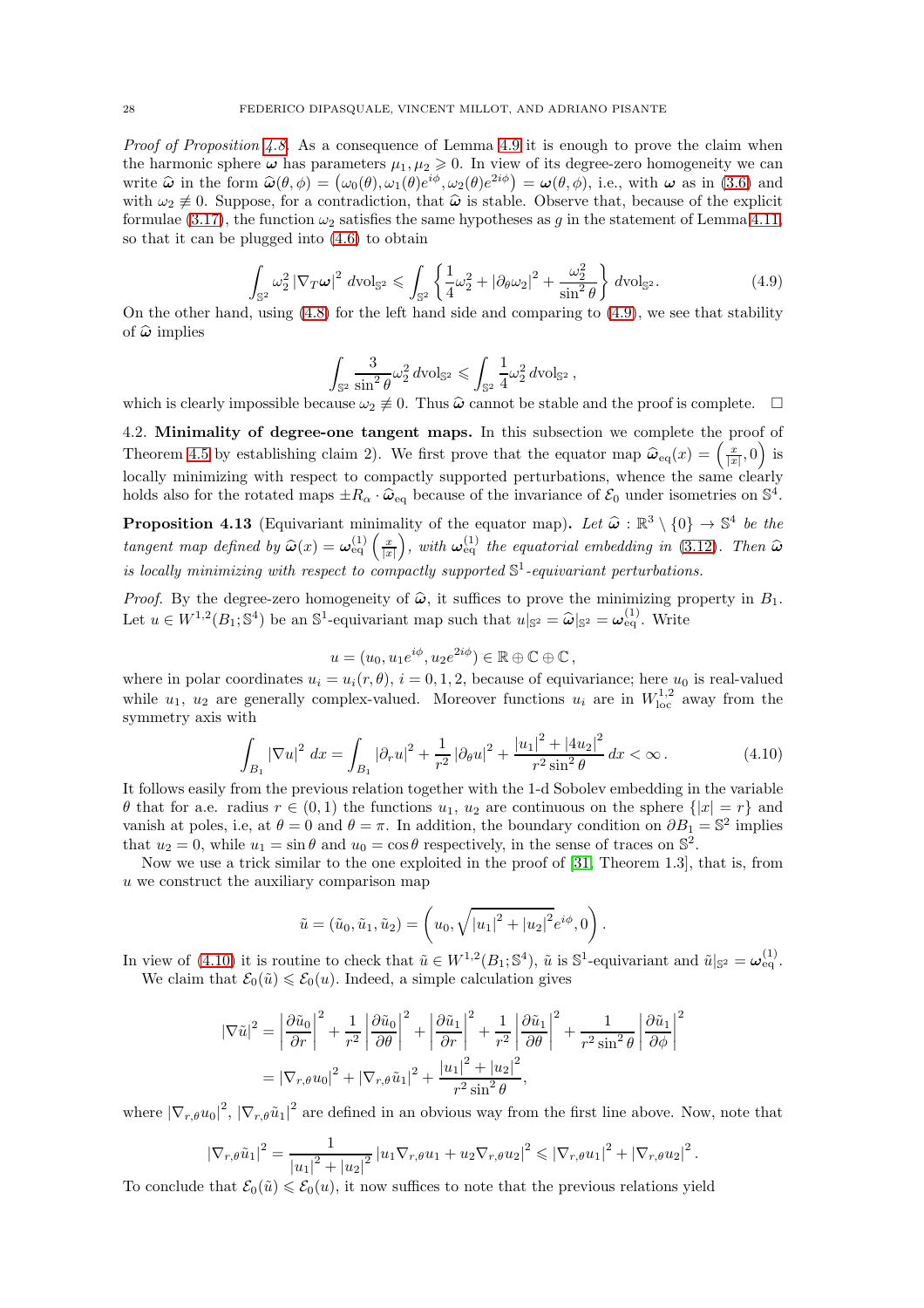$$
|\nabla \tilde{u}|^2 \leq |\nabla_{r,\theta} u_0|^2 + |\nabla_{r,\theta} u_1|^2 + |\nabla_{r,\theta} u_2|^2 + \frac{|u_1|^2 + 4|u_2|^2}{r^2 \sin^2 \theta} = |\nabla u|^2.
$$

Thus,  $\tilde{u}$  can be regarded as a map in  $W^{1,2}(B_1; \mathbb{S}^2)$  that coincides with  $\omega_{\text{eq}}^{(1)}$  on  $\partial B_1 = \mathbb{S}^2$  and having lower energy than u, as claimed. Since  $\hat{\omega}_{eq}^{(1)}$  is minimizing among the maps in  $W^{1,2}(B_1;\mathbb{S}^2)$ subject to its own boundary condition (see [\[10,](#page-60-19) Theorem 7.3]), we have  $\mathcal{E}_0(\hat{\omega}_{\text{eq}}) \leq \mathcal{E}_0(\tilde{u}) \leq \mathcal{E}_0(u)$ , and this concludes the proof.

In order to conclude the proof of Theorem [4.5](#page-25-1) we need the converse of Proposition [4.13,](#page-27-3) i.e., we need to show that any locally minimizing tangent map  $\hat{\omega}$  has actually the form  $\pm R_{\alpha} \cdot \omega_{\text{eq}}^{(1)}\left(\frac{x}{|x|}\right)$  $\int$  for some  $\alpha \in \mathbb{R}$ . To see this, we first recall that in view of Remark [4.4](#page-25-4) any locally minimizing tangent map is stable, therefore the first part of Theorem [4.5](#page-25-1) yields  $\hat{\omega}_2 \equiv 0$ , hence the corresponding harmonic sphere  $\omega$  is linearly degenerate. It follows from Proposition [3.6](#page-16-3) that

$$
\widehat{\boldsymbol{\omega}}(x) = \pm \boldsymbol{\omega}_{\mathrm{eq}}^{(1)} \circ \boldsymbol{\sigma}_2^{-1} \left( \mu_1 \boldsymbol{\sigma}_2 \left( \frac{x}{|x|} \right) \right) ,
$$

for some  $\mu_1 \in \mathbb{C} \setminus \{0\}$  and by assumption it is locally minimizing among equivariant  $\mathbb{S}^4$ -valued perturbations. Writing  $\mu_1 = \delta e^{i\alpha}$ , with  $\alpha \in \mathbb{R}$  and  $\delta > 0$ , and in view of the S<sup>1</sup>-equivariance of both  $\sigma_2$  and  $\omega_{eq}^{(1)}$  with respect to the rotation  $R_\alpha = e^{i\alpha}$ , it remains to prove that  $\delta = 1$ .

It follows from the previous argument that the map  $v(x) = \sigma_2^{-1} \left( \delta \sigma_2 \left( \frac{x}{|x|} \right) \right)$  is locally minimizing among compactly supported symmetric perturbations in  $W^{1,2}_{loc}(\mathbb{R}^3; \mathbb{S}^2)$  and it remains to infer that, because of local minimality,  $\delta = 1$ . This is a classical argument from [\[10,](#page-60-19) Theorem 7.3] which requires minor modifications because of symmetry. Following [\[55,](#page-61-8) Chapter 2, p. 21],  $v$  is stationary with respect to equivariant *inner variations*, i.e., for any  $\mathbb{S}^1$ -equivariant vector field  $\Phi \in C_0^{\infty}(B_1;\mathbb{R}^3)$  we have

$$
0 = \frac{d}{dt} \mathcal{E}_0 \left( v \circ (\mathrm{id} + t\Phi) \right) \Big|_{t=0} = \int_{B_1} |\nabla v|^2 \mathrm{div} \, \Phi - 2 \left( (\nabla v)^{\mathsf{t}} \nabla v \right) : \nabla \Phi \, dx \, .
$$

Choosing admissible vector fields  $\Phi = \varphi e_3$ , with  $e_3 = (0, 0, 1)$  and  $\varphi \in C_0^{\infty}(B_1)$  a radial function, we have  $\nabla v(\nabla \Phi)^t \equiv 0$ , because v is degree-zero homogeneous and, if  $\varphi = \varphi_n$  is a sequence of radial functions increasing to  $\chi_{B_1}$  and bounded in  $W^{1,1}$ , we have div  $\Phi_n \stackrel{*}{\rightharpoonup} x_3\mathcal{H}^2\mathsf{LS}^2$  as measures in  $\mathbb{R}^3$ . Passing to the limit in the previous equality we obtain

<span id="page-28-1"></span>
$$
\int_{\mathbb{S}^2} x_3 |\nabla v|^2 \, d\text{vol}_{\mathbb{S}^2} = 0 \,, \tag{4.11}
$$

and the conclusion  $\delta = 1$  follows exactly from [\[10,](#page-60-19) p. 678] (see also [\[24,](#page-61-20) p. 125]) because the energy measure  $|\nabla v|^2 dv$ ol<sub>S</sub><sup>2</sup> has barycenter at the origin if and only if  $\delta = 1$  (note that the analogues of  $(4.11)$  in which  $x_3$  is replaced by  $x_1, x_2$  are obvious because of the invariance of  $|\nabla v|^2$  under the  $\dot{\mathbb{S}}^1$ -action).

# 5. COMPACTNESS OF MINIMIZING  $\mathbb{S}^1$ -EQUIVARIANT MAPS

<span id="page-28-0"></span>In this section, we discuss compactness properties for equivariant minimimizers of the Landaude Gennes energy [\(1.9\)](#page-2-1) both in the interior and near the boundary. Such results will be used both in the next section for the proof of the partial regularity Theorem [1.1](#page-3-3) and in the final section of the paper to obtain existence of minimizing torus and split solutions to equations [\(1.11\)](#page-2-0) as described in Theorem [1.2](#page-6-0) and Theorem [1.3](#page-7-0) respectively. The results presented here are the natural counterpart in the LdG case of the Luckhaus compactness Theorem for harmonic and p-harmonic maps established in the in the influential paper [\[44\]](#page-61-31). As in the harmonic map case, the key technical step is the construction of comparison maps by a gluing argument, in the spirit of the Luckhaus interpolation Lemma from the reference above, to exploit the local minimality property and turn it into a compactness one. Here, inspired by a similar construction in [\[24,](#page-61-20) Proof of Theorem 4.2] for axially symmetric maps into  $\mathbb{S}^2$ , we give a simple self-contained construction of equivariant competitors both in the interior and near the boundary which is well-suited for our case. We refer the interested readers to [\[20,](#page-60-18) Lemma 4.4] for a similar but much more complicated construction of equivariant competitors in the interior in the context of minimizing harmonic maps between Riemannian manifolds equivariant with respect to fairly general group actions.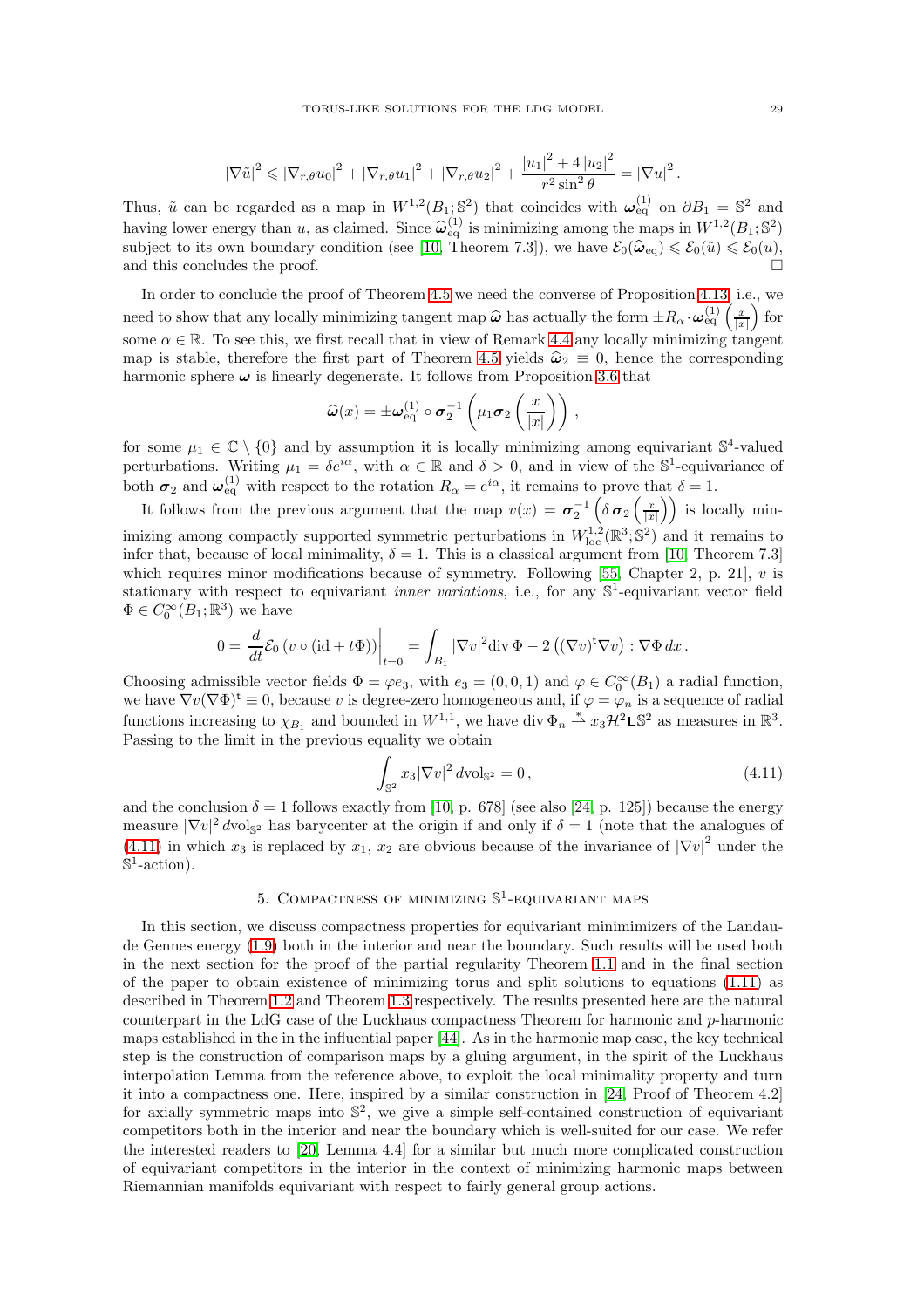## <span id="page-29-0"></span>5.1. Local compactness.

<span id="page-29-4"></span>**Theorem 5.1.** Let  $\{\lambda_n\} \subseteq [0,\infty)$  be such that  $\lambda_n \to \lambda_* \in [0,\infty)$ , and  $\{Q_n\} \subseteq W^{1,2}_{sym}(B_1;\mathbb{S}^4)$ . Assume that each  $Q_n$  is minimizing  $\mathcal{E}_{\lambda_n}(\cdot, B_1)$  among all  $Q \in W^{1,2}_{sym}(B_1; \mathbb{S}^4)$  such that  $Q = Q_n$ on  $\partial B_1$ . If  $\sup_n \mathcal{E}_{\lambda_n}(Q_n, B_1) < \infty$ , then there exist a (not relabeled) subsequence and a map  $Q_* \in W^{1,2}_{sym}(B_1;\mathbb{S}^4)$  such that  $Q_n \rightharpoonup Q_*$  weakly in  $W^{1,2}(B_1)$  and  $Q_n \rightharpoonup Q_*$  strongly in  $W^{1,2}_{loc}(B_1)$ . In addition,  $Q_*$  is minimizing  $\mathcal{E}_{\lambda_*}(\cdot, B_1)$  among all  $Q \in W^{1,2}_{sym}(B_1; \mathbb{S}^4)$  such that  $Q = Q_*$  on  $\partial B_1$ .

*Proof.* By assumption, the sequence  $\{Q_n\}$  is bounded in  $W^{1,2}(B_1)$ . Hence we can find a subsequence and a map  $Q_*$  such that  $Q_n \rightharpoonup Q_*$  weakly in  $W^{1,2}(B_1)$ . By the compact embedding of  $W^{1,2}(B_1)$  into  $L^2(B_1)$ , we have  $Q_n \to Q_*$  strongly in  $L^2(B_1)$ , and extracting a further subsequence,  $Q_n \to Q_*$  a.e. in  $B_1$ . Moreover, by dominated convergence, we then have

<span id="page-29-3"></span>
$$
W(Q_n) \to W(Q_*) \quad \text{in } L^1(B_1). \tag{5.1}
$$

As a consequence of the pointwise convergence we also deduce that the  $\mathbb{S}^4$ -constraint and the  $\mathbb{S}^1$ -equivariance property are weakly closed, hence  $Q_* \in W^{1,2}_{sym}(B_1; \mathbb{S}^4)$ .

In what follows, we shall first prove the local strong convergence of the sequence  $\{Q_n\}$  in  $W^{1,2}$ , and then the minimality of  $Q_*$ . We start fixing an arbitrary parameter  $\delta \in (0,1/2)$  and a competitor  $\overline{Q} \in W^{1,2}_{sym}(B_1; \mathbb{S}^4)$  such that  $\text{spt}(\overline{Q}-Q_*) \subseteq B_{1-\delta}$ . Extracting another subsequence if necessary, by Fatou's lemma and Fubini's theorem, we can find a radius  $\rho \in (1 - \delta, 1)$  such that

<span id="page-29-1"></span>
$$
\lim_{n \to \infty} \int_{\partial B_{\rho}} |Q_n - Q_*|^2 d\mathcal{H}^2 = 0 \text{ and } \int_{\partial B_{\rho}} \left( |\nabla_{\tan} Q_n|^2 + |\nabla_{\tan} Q_*|^2 \right) d\mathcal{H}^2 \leq C, \qquad (5.2)
$$

for a constant C independent of n. Set  $D_{\rho} := B_r \cap \{x_2 = 0\}$  to be the disc of radius  $\rho$  centered at the origin and lying in the vertical plane  $\{x_2 = 0\}$ . Using spherical coordinates  $(r, \phi, \theta)$  on  $B_1$ , we infer from [\(5.2\)](#page-29-1) and the  $\mathbb{S}^1$ -equivariance of  $Q_n$  and  $Q_*$  that those maps belongs to the weighted Sobolev space  $W^{1,2}$  over  $\partial D_{\rho} \setminus \{x_1 = 0\}$  with respect to the weight |x<sub>1</sub>|. Moreover, since by equivariance the integrands in  $(5.2)$  do not depend on  $\phi$ , we have a uniform bound on the sequence

$$
\int_{\partial D_\rho} |x_1| \big( |\nabla_{\mathbb{S}^1} Q_n|^2 + |\nabla_{\mathbb{S}^1} Q_*|^2 \big) d{\mathcal{H}}^1 \leqslant C\,,
$$

where  $\nabla_{\mathbb{S}^1} = \partial_{\theta}$  stands for the tangential derivative along the circle  $\partial D_{\rho}$ . In particular,  $Q_n$  and  $Q_*$  are absolutely continuous on  $\partial D_\rho \setminus \{x_1 = 0\}.$ 

We now consider the sequence  $\sigma_n := ||Q_n - Q_*||_{L^2(\partial B_\rho)}^{1/3} + 2^{-n} \to 0$ . Using the absolute continuity of  $Q_n$  and  $Q_*$  on  $\partial D_\rho \setminus \{x_1 = 0\}$ , we estimate by 1d-calculus and Cauchy-Schwarz inequality,

$$
\sup_{\partial D_{\rho} \cap \{|x_1| \geq \frac{\rho \sigma_n}{2}\}} |x_1|^2 |Q_n - Q_*|^2 \leq
$$
\n
$$
C \left( \int_{\partial D_{\rho}} |x_1| |\nabla_{\mathbb{S}^1} (Q_n - Q_*)|^2 d\mathcal{H}^1 \right)^{\frac{1}{2}} \left( \int_{\partial D_{\rho}} |x_1| |Q_n - Q_*|^2 d\mathcal{H}^1 \right)^{\frac{1}{2}} + C \int_{\partial D_{\rho}} |x_1| |Q_n - Q_*|^2 d\mathcal{H}^1.
$$

Still by  $\mathbb{S}^1$ -equivariance, we deduce from  $(5.2)$  that

$$
\sup_{\partial B_{\rho} \cap \left\{ (x_1^2 + x_2^2)^{1/2} \ge \frac{\rho \sigma_n}{2} \right\}} |Q_n - Q_*|^2 \le
$$
\n
$$
C\sigma_n^{-2} \left( \int_{\partial B_{\rho}} |\nabla_{\tan}(Q_n - Q_*)|^2 d\mathcal{H}^2 \right)^{\frac{1}{2}} \left( \int_{\partial B_{\rho}} |Q_n - Q_*|^2 d\mathcal{H}^2 \right)^{\frac{1}{2}} + C\sigma_n^{-2} \int_{\partial B_{\rho}} |Q_n - Q_*|^2 d\mathcal{H}^2 \le C\sigma_n. \quad (5.3)
$$

We now introduce the subsets

<span id="page-29-2"></span>
$$
T_n^{\pm} := \left\{ x \in B_\rho \setminus \overline{B_{\rho(1-\sigma_n)}} : (x_1^2 + x_2^2)^{1/2} < \frac{\sigma_n}{2}|x|, \pm x_3 > 0 \right\},
$$
  

$$
L_n^{\pm} := \left\{ x \in B_\rho \setminus \overline{B_{\rho(1-\sigma_n)}} : (x_1^2 + x_2^2)^{1/2} = \frac{\sigma_n}{2}|x|, \pm x_3 > 0 \right\},
$$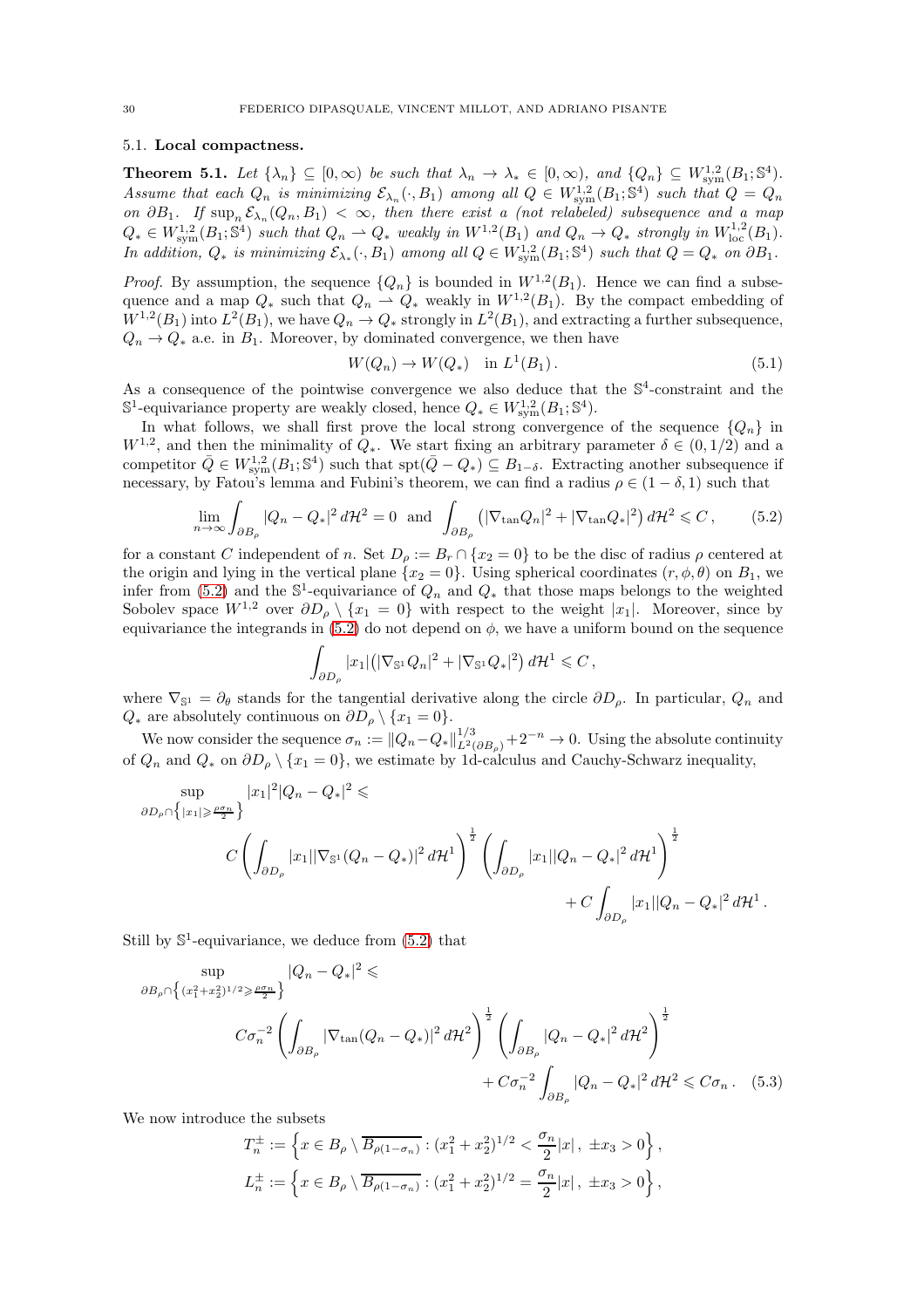and

$$
A_n := (B_\rho \setminus \overline{B_{\rho(1-\sigma_n)}}) \setminus (T_n^+ \cup T_n^-).
$$

We define for  $x \in A_n$ ,

$$
v_n(x) := Q_*\left(\rho \frac{x}{|x|}\right) + \frac{|x| - \rho(1 - \sigma_n)}{\rho \sigma_n} \left(Q_n\left(\rho \frac{x}{|x|}\right) - Q_*\left(\rho \frac{x}{|x|}\right)\right).
$$

Then we have by [\(5.2\)](#page-29-1),

<span id="page-30-1"></span>
$$
\int_{A_n} |\nabla v_n|^2 dx \leqslant C \sigma_n \int_{\partial B_\rho} \left( |\nabla_{\tan} Q_n|^2 + |\nabla_{\tan} Q_*|^2 \right) d\mathcal{H}^2 + C \sigma_n^{-1} \int_{\partial B_\rho} |Q_n - Q_*|^2 d\mathcal{H}^2 \leqslant C \sigma_n ,\tag{5.4}
$$

and by [\(5.3\)](#page-29-2),

<span id="page-30-2"></span>
$$
\sup_{x \in A_n} \text{dist}^2(v_n(x), \mathbb{S}^4) \leqslant C\sigma_n. \tag{5.5}
$$

Using the equivariance of  $v_n$  and the fact that  $|Q_n| = |Q_*| = 1$ , we have  $|\nabla_{\tan} v_n|^2 \leq C \sigma_n^{-2}$ ,  $\mathcal{H}^2(L_n^{\pm}) \leqslant C\sigma_n^2$  and finally

<span id="page-30-0"></span>
$$
\int_{L_n^{\pm}} |\nabla_{\tan} v_n|^2 d\mathcal{H}^2 \leqslant C\sigma_n^{-2} \mathcal{H}^2(L_n^{\pm}) \leqslant C. \tag{5.6}
$$

Then we set for  $x \in \partial T_n^{\pm}$ ,

$$
w_n(x) := \begin{cases} Q_n(x) & \text{if } x \in \partial T_n^{\pm} \cap \partial B_{\rho}, \\ Q_*\left(\frac{x}{1-\sigma_n}\right) & \text{if } x \in \partial T_n^{\pm} \cap \partial B_{\rho(1-\sigma_n)}, \\ v_n(x) & \text{if } x \in L_n^{\pm}, \end{cases}
$$

and we extend  $w_n$  to  $T_n^{\pm}$  by 0-homogeneity with respect to the center point  $a_n^{\pm} := (0, 0, \pm \rho(1 - \frac{\sigma_n}{2})),$ i.e.,

$$
w_n(x) = w_n \left( \frac{x - a_n^{\pm}}{|x - a_n^{\pm}|} \right) \quad \text{for } x \in T_n^{\pm} \setminus \{a_n^{\pm}\}.
$$

Combining [\(5.2\)](#page-29-1) and [\(5.6\)](#page-30-0), we derive that

$$
\int_{T_n^{\pm}} |\nabla w_n|^2 dx \leq C \sigma_n \int_{\partial T_n^{\pm}} |\nabla_{\tan} w_n|^2 dx
$$
\n
$$
\leq C \sigma_n \int_{\partial B_\rho} \left( |\nabla_{\tan} Q_n|^2 + |\nabla_{\tan} Q_*|^2 \right) dH^2 + C \sigma_n \leq C \sigma_n. \quad (5.7)
$$

Finally, we extend  $w_n$  to whole annulus  $B_\rho \setminus \overline{B_{\rho(1-\sigma_n)}}$  by setting

<span id="page-30-3"></span>
$$
w_n(x) := v_n(x) \quad \text{for } x \in A_n \, .
$$

By construction,  $w_n \in W^{1,2}_{sym}(B_\rho \setminus \overline{B_{\rho(1-\sigma_n)}}; S_0)$ , and we infer from [\(5.4\)](#page-30-1), [\(5.5\)](#page-30-2), and [\(5.7\)](#page-30-3) that

<span id="page-30-5"></span>
$$
\int_{B_{\rho}\setminus\overline{B_{\rho(1-\sigma_n)}}} |\nabla w_n|^2 dx \leqslant C\sigma_n ,\qquad (5.8)
$$

and

$$
\sup_{x \in B_{\rho} \setminus \overline{B_{\rho(1-\sigma_n)}}} \text{dist}^2(w_n(x), \mathbb{S}^4) \leq C\sigma_n.
$$

As a consequence,  $|w_n| > 1/2$  for n large enough, and we can define a competitor  $\bar{Q}_n \in W^{1,2}_{sym}(B_1;\mathbb{S}^4)$ by setting

<span id="page-30-4"></span>
$$
\bar{Q}_n(x) := \begin{cases} \bar{Q}\left(\frac{x}{1-\sigma_n}\right) & \text{if } |x| \leqslant \rho(1-\sigma_n), \\ \frac{w_n(x)}{|w_n(x)|} & \text{if } \rho(1-\sigma_n) < |x| < \rho, \\ Q_n(x) & \text{if } |x| \geqslant \rho. \end{cases}
$$
\n
$$
(5.9)
$$

Note that each map  $\bar{Q}_n$  in [\(5.9\)](#page-30-4) is equivariant and  $W^{1,2}$  because we are gluig together equivariant maps which are  $W^{1,2}$  on each subdomain and on the spheres  $\{|x| = \rho\}$  and  $\{|x| = \rho(1 - \sigma_n)\}$  the traces on both sides agree by construction of  $w_n$ .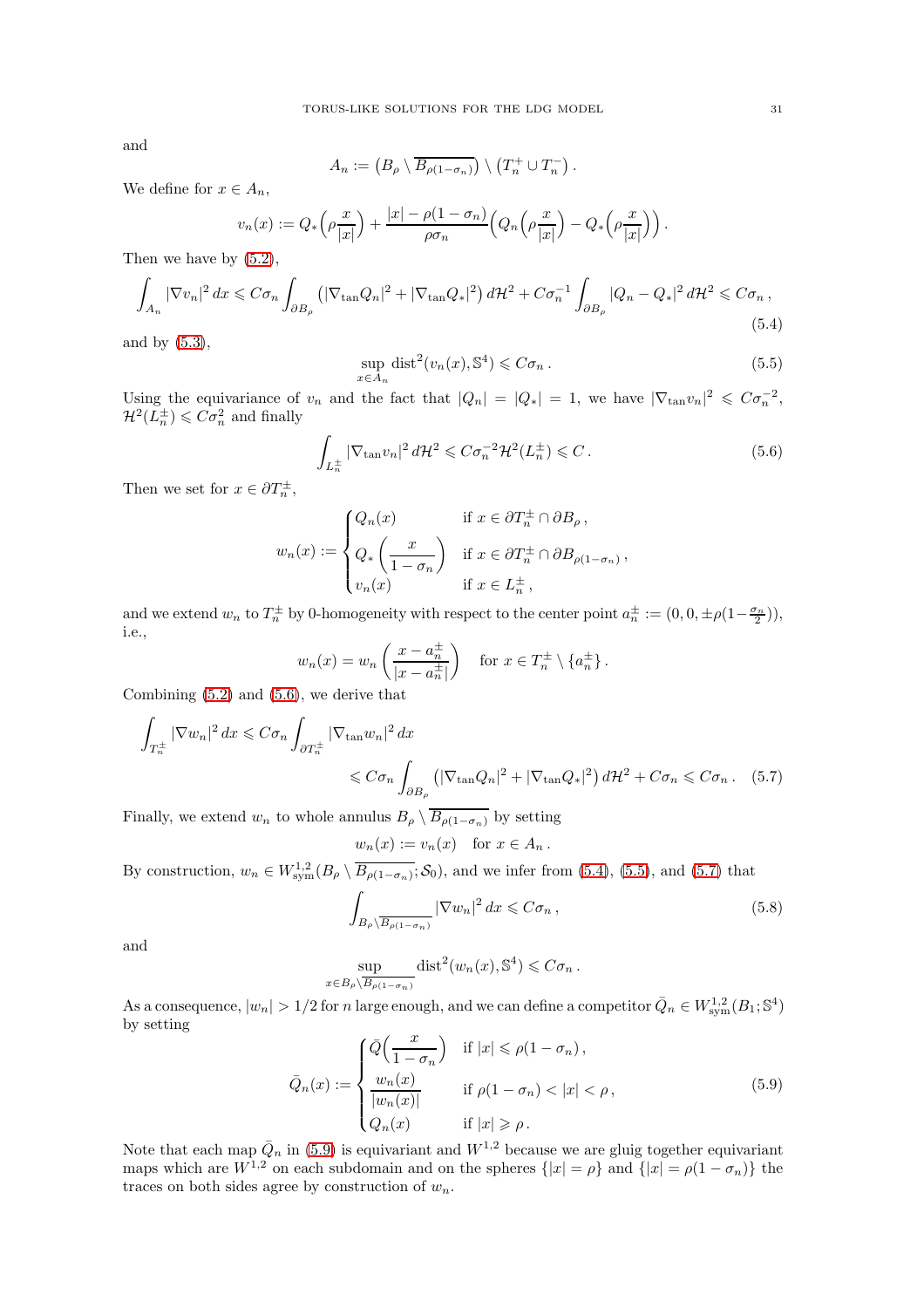By minimality of  $Q_n$ , we have  $\mathcal{E}_{\lambda_n}(Q_n, B_1) \leq \mathcal{E}_{\lambda_n}(\bar{Q}_n, B_1)$ , which reduces to

<span id="page-31-0"></span>
$$
\mathcal{E}_{\lambda_n}(Q_n, B_\rho) \leqslant \mathcal{E}_{\lambda_n}(\bar{Q}_n, B_\rho), \qquad (5.10)
$$

since  $\overline{Q}_n = Q_n$  in  $B_1 \setminus B_\rho$ . By [\(5.1\)](#page-29-3) and dominated convergence, we have

$$
\lim_{n \to \infty} \int_{B_{\rho}} \lambda_n W(Q_n) dx = \int_{B_{\rho}} \lambda_* W(Q_*) dx \text{ and } \lim_{n \to \infty} \int_{B_{\rho}} \lambda_n W(\bar{Q}_n) dx = \int_{B_{\rho}} \lambda_* W(\bar{Q}) dx.
$$

On the other hand, in view of [\(5.8\)](#page-30-5) we have

$$
\int_{B_{\rho}} |\nabla \bar{Q}_n|^2 dx = (1 - \sigma_n) \int_{B_{\rho}} |\nabla \bar{Q}|^2 dx + \int_{B_{\rho} \setminus B_{\rho(1 - \sigma_n)}} |\nabla \bar{Q}_n|^2 dx
$$
  
\$\leqslant (1 - \sigma\_n) \int\_{B\_{\rho}} |\nabla \bar{Q}|^2 dx + C \int\_{B\_{\rho} \setminus B\_{\rho(1 - \sigma\_n)}} |\nabla w\_n|^2 dx \leqslant (1 - \sigma\_n) \int\_{B\_{\rho}} |\nabla \bar{Q}|^2 dx + C \sigma\_n,

where we have used that  $|w_n| > 1/2$  in the first inequality. Therefore,  $\mathcal{E}_{\lambda_n}(\bar{Q}_n, B_\rho) \to \mathcal{E}_{\lambda_*}(\bar{Q}, B_\rho)$ . By lower semicontinuity of the Dirichlet energy  $\mathcal{E}_0(\cdot, B_\rho)$ , we infer from [\(5.10\)](#page-31-0) that

$$
\mathcal{E}_{\lambda_*}(Q_*, B_{\rho}) \leq \liminf_{n \to +\infty} \mathcal{E}_0(Q_n, B_{\rho}) + \int_{B_{\rho}} \lambda_* W(Q_*) dx
$$
  

$$
\leq \limsup_{n \to +\infty} \mathcal{E}_0(Q_n, B_{\rho}) + \int_{B_{\rho}} \lambda_* W(Q_*) dx \leq \mathcal{E}_{\lambda_*}(\bar{Q}, B_{\rho}). \quad (5.11)
$$

Since  $\overline{Q} = Q_*$  in  $B_1 \setminus B_\rho$ , we deduce that

<span id="page-31-2"></span><span id="page-31-1"></span>
$$
\mathcal{E}_{\lambda_*}(Q_*, B_1) \leq \mathcal{E}_{\lambda_*}(\bar{Q}, B_1). \tag{5.12}
$$

In view of the arbitrariness of  $\overline{Q}$ , we may have chosen  $\overline{Q}=Q_*$ , in which case [\(5.11\)](#page-31-1) shows that  $\mathcal{E}_0(Q_n, B_\rho) \to \mathcal{E}_0(Q_*, B_\rho)$ . Combined with the weak convergence in  $W^{1,2}$ , it leads to the strong  $W^{1,2}$ -convergence of  $Q_n$  toward  $Q_*$  in  $B_\rho$ , and hence in  $B_{1-\delta}$ .

By arbitrariness of  $\delta$ , we have thus shown that  $Q_n \to Q_*$  strongly in  $W^{1,2}_{loc}(B_1)$ , and [\(5.12\)](#page-31-2) holds for every  $\overline{Q} \in W^{1,2}_{sym}(B_1;\mathbb{S}^4)$  such that  $\text{spt}(\overline{Q}-Q_*) \subseteq B_1$ .

Finally, in order to prove the minimality of  $Q_*$  with respect to its own boundary condition, we now consider an arbitrary  $\overline{Q} \in W^{1,2}_{sym}(B_1;\mathbb{S}^4)$  such that  $\overline{Q} = Q_*$  on  $\partial B_1$ . For  $\varepsilon \in (0,1/4)$ , we set

$$
\bar{Q}_{\varepsilon}(x):=\begin{cases} Q_*(x) & \text{if } 1-\varepsilon\leqslant |x|\leqslant 1\,,\\[0.2cm] Q_*\Big((2-2\varepsilon-|x|)\frac{x}{|x|}\Big) & \text{if } 1-2\varepsilon\leqslant |x|\leqslant 1-\varepsilon\,,\\[0.2cm] \bar{Q}\Big(\frac{x}{1-2\varepsilon}\Big) & \text{if } |x|\leqslant 1-2\varepsilon\,. \end{cases}
$$

Straightforward computations yield

$$
(1-2\varepsilon)\mathcal{E}_{(1-2\varepsilon)^2\lambda_*}(\bar Q,B_1)\leqslant \mathcal{E}_{\lambda_*}(\bar Q_\varepsilon,B_1)\leqslant \mathcal{E}_{\lambda_*}(\bar Q,B_1)+C\mathcal{E}_{\lambda_*}(Q_*,B_1\setminus B_{1-\varepsilon})\,,
$$

so that  $\mathcal{E}_{\lambda_*}(\bar{Q}_\varepsilon, B_1) \to \mathcal{E}_{\lambda_*}(\bar{Q}, B_1)$  as  $\varepsilon \downarrow 0$ . Since  $\bar{Q}_\varepsilon \in W^{1,2}_{sym}(B_1; \mathbb{S}^4)$  satisfies  $\text{spt}(\bar{Q}_\varepsilon - Q_*) \subseteq \overline{B_{1-\varepsilon}}$ , from the previous part of the proof we have  $\mathcal{E}_{\lambda_*}(Q_*,B_1) \leq \mathcal{E}_{\lambda_*}(\bar{Q}_{\varepsilon},B_1)$ . Letting  $\varepsilon \to 0$ , we conclude that  $\mathcal{E}_{\lambda_*}(Q_*, B_1) \leq \mathcal{E}_{\lambda_*}(\bar{Q}, B_1)$ , and the proof is complete.

**Remark 5.2.** In the case  $\lambda_* = 0$ , Theorem [5.1](#page-29-4) tells us that the limiting map  $Q_*$  is minimizing the Dirichlet energy among all  $\mathbb{S}^1$ -equivariant maps with values in  $\mathbb{S}^4$  agreeing with  $Q_*$  on  $\partial B_1$ . In particular,  $Q_*$  is a weakly harmonic map in  $B_1$ , see e.g. Proposition [6.2.](#page-35-0)

**Remark 5.3.** In the particular case  $\lambda_n \equiv \lambda_* = 0$  the previous result reduces to a local compactness property for equivariant harmonic maps into  $\mathbb{S}^4$  and it is just a particular case of the much more general statement established in [\[20,](#page-60-18) Proposition 4.6].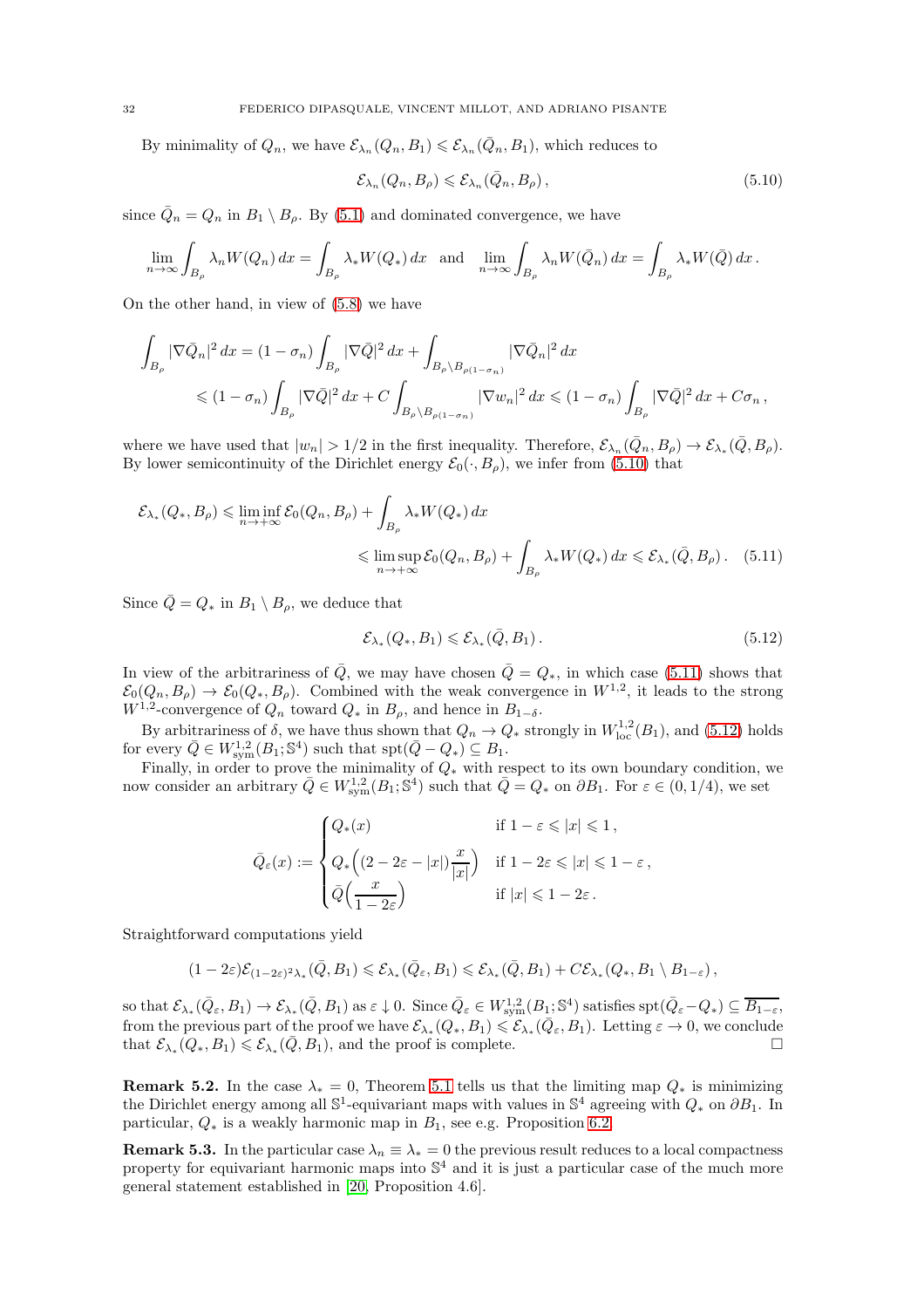<span id="page-32-0"></span>5.2. Compactness up to the boundary. For an axisymmetric open neighborhood  $U$  of a point  $x_0 \in \partial\Omega \cap \{x_3\}$ , we shall assume on U that

<span id="page-32-1"></span>
$$
U \cap \Omega \text{ has a Lipschitz boundary, } \tag{5.13}
$$

and that there exists a  $C^1$ -diffeomorphism  $\Phi: B_2 \subseteq \mathbb{R}^3 \to \Phi(B_2) \subseteq \mathbb{R}^3$  satisfying

<span id="page-32-2"></span>
$$
\begin{cases}\n\Phi(0) = x_0; \\
\Phi \text{ is symmetric, i.e., } \Phi(Rx) = R\Phi(x) \text{ for all } R \in \mathbb{S}^1 \text{ and for all } x \in B_2; \\
\Phi(B_1) = U, \Phi(B_1^+) = U \cap \Omega, \Phi(B_1 \cap \{x_3 = 0\}) = U \cap \partial\Omega, \Phi(\partial B_1 \cap \{x_3 > 0\}) \subseteq \Omega;\n\end{cases}
$$
\n(5.14)

where we have set  $B_1^+ := B_1 \cap \{x_3 > 0\}.$ 

**Remark 5.4.** If  $\partial\Omega$  is of class  $C^1$  and rotationally symmetric then a sufficiently small neighborhood U of a given point  $x_0 \in \partial\Omega \cap \{x_3\}$ -axis} satisfying properties [\(5.13\)](#page-32-1)-[\(5.14\)](#page-32-2) above clearly exists and indeed it is enough to choose  $U = B_r(x_0)$  for a radius  $r > 0$  small enough.

<span id="page-32-6"></span>**Theorem 5.5.** Let  $x_0 \in \partial\Omega \cap \{x_3\text{-axis}\}\$  and U an axisymmetric open neighborhood of  $x_0$  satisfying [\(5.13\)](#page-32-1)-[\(5.14\)](#page-32-2) above. Let  ${Q_b^n} \subseteq C^1(\partial \Omega; \mathbb{S}^4)$  be a sequence of boundary conditions satisfying

<span id="page-32-3"></span>
$$
\sup_{n} \int_{U \cap \partial \Omega} |\nabla_{\tan} Q_{\mathbf{b}}^{n}|^{2} d\mathcal{H}^{2} < +\infty.
$$
 (5.15)

Let  $\{\lambda_n\} \subseteq [0,\infty)$  be such that  $\lambda_n \to \lambda_* \in [0,\infty)$ , and  $\{Q_n\} \subseteq \mathcal{A}_{Q_h^n}^{\text{sym}}(\Omega)$ . Assume that  $Q_n$  is minimizing  $\mathcal{E}_{\lambda_n}$  over  $\mathcal{A}_{Q_0^n}^{\text{sym}}(\Omega)$ . If  $\sup_n \mathcal{E}_{\lambda_n}(Q_n, U \cap \Omega) < \infty$ , then there exist a (not relabeled) subsequence and  $Q_* \in W^{1,2}_{sym}(U \cap \Omega; \mathbb{S}^4)$  such that  $Q_n \to Q_*$  strongly in  $W^{1,2}_{loc}(U \cap \overline{\Omega})$ .

Proof. We proceed as in the proof of Theorem [5.1,](#page-29-4) and we partially sketch the argument, focusing on the main differences. First, we infer from the uniform energy bound that there exist a subsequence and  $Q_* \in W^{1,2}_{sym}(U \cap \Omega; \mathbb{S}^4)$  such that  $Q_n \to Q_*$  weakly in  $W^{1,2}(U \cap \Omega)$ ,  $Q_n \to Q_*$  strongly in  $L^2(U \cap \Omega)$  and a.e. on  $U \cap \Omega$ . Then,  $W(Q_n) \to W(Q_*)$  strongly in  $L^1(U \cap \Omega)$ .

We now consider the maps  $\widetilde{Q}_n := Q_n \circ \Phi \in W^{1,2}_{sym}(B_1^+; \mathbb{S}^4)$  and  $\widetilde{Q}_* := Q_* \circ \Phi \in W^{1,2}_{sym}(B_1^+; \mathbb{S}^4)$ (note that the  $\mathbb{S}^1$ -equivariance of  $\widetilde{Q}_n$  and  $\widetilde{Q}_*$  follows from the equivariance assumption on  $\Phi$ ). Then,  $\widetilde{Q}_n \rightharpoonup \widetilde{Q}_*$  weakly in  $W^{1,2}(B_1^+)$ , and  $\widetilde{Q}_n \rightarrow \widetilde{Q}_*$  strongly in  $L^2(B_1^+)$  because the corresponding properties for  ${Q_n}$  are preserved under composition with the diffeomorphism  $\Phi$ . By weak continuity of the trace operator, we also have  $\tilde{Q}_n \rightharpoonup \tilde{Q}_*$  weakly in  $W^{1/2,2}(B_1 \cap \{x_3 = 0\})$ , and hence  $\tilde{Q}_n \to \tilde{Q}_*$  strongly in  $L^2(B_1 \cap \{x_3 = 0\})$  by the compact embedding  $W^{1/2,2} \to L^2$ . On the other hand, assumption [\(5.15\)](#page-32-3) implies that (the traces of)  $Q_n$  are bounded in  $W^{1,2}(B_1 \cap \{x_3 = 0\}),$ and thus  $Q_n \rightharpoonup Q_*$  weakly in  $W^{1,2}(B_1 \cap \{x_3 = 0\}).$ 

We fix an arbitrary parameter  $\delta \in (0,1/2)$ , and we aim to show that  $Q_n \to Q_*$  strongly in  $W^{1,2}(\Phi(B_{1-\delta}^+))$ . Since  $\widetilde{Q}_n \rightharpoonup \widetilde{Q}_*$  weakly in  $W^{1,2}(B_1 \cap \{x_3 = 0\})$ , arguing as in the proof of Theorem [5.1,](#page-29-4) up to a subsequence, we can find  $\rho \in (1 - \delta, 1)$  such that

<span id="page-32-4"></span>
$$
\lim_{n \to \infty} \int_{\partial B_{\rho}^+} |\widetilde{Q}_n - \widetilde{Q}_*|^2 d\mathcal{H}^2 = 0 \text{ and } \int_{\partial B_{\rho}^+} \left( |\nabla_{\tan} \widetilde{Q}_n|^2 + |\nabla_{\tan} \widetilde{Q}_*|^2 \right) d\mathcal{H}^2 \leq C. \tag{5.16}
$$

It is now convenient to consider a biLipschitz map  $\Psi:\overline{B}_\rho\to \overline{B}^+_\rho$  $\mu$  satisfying the properties

- $\Psi(Rx) = R\Psi(x)$  for every  $R \in \mathbb{S}^1$ ;
- $\Psi(\partial B_{\rho} \cap \{x_3 > 0\}) = \partial B_{\rho}^+ \cap \{x_3 = 0\},\$

and to define  $\widehat{Q}_n(x) := \widetilde{Q}_n(\Psi(x))$  and  $\widehat{Q}_*(x) := \widetilde{Q}_*(\Psi(x))$  for  $x \in B_\rho$ . Then,  $\widehat{Q}_n, \widehat{Q}_* \in W^{1,2}_{sym}(B_\rho; \mathbb{S}^4)$ , and for the corresponding traces on  $\partial B_{\rho}$  the estimate [\(5.16\)](#page-32-4) yields

$$
\lim_{n \to \infty} \int_{\partial B_{\rho}} |\widehat{Q}_n - \widehat{Q}_*|^2 d\mathcal{H}^2 = 0 \text{ and } \int_{\partial B_{\rho}} \left( |\nabla_{\tan} \widehat{Q}_n|^2 + |\nabla_{\tan} \widehat{Q}_*|^2 \right) d\mathcal{H}^2 \leq C. \tag{5.17}
$$

Setting  $\sigma_n := \|\widehat{Q}_n - \widehat{Q}_*\|_{L^2(\partial B_\rho)}^{1/3} + 2^{-n} \to 0$ , we proceed as in the proof of Theorem [5.1](#page-29-4) to construct a sequence  $w_n \in W^{1,2}_{sym}(B_\rho \setminus \overline{B_{\rho(1-\sigma_n)}}; S_0)$  satisfying  $w_n(x) = \hat{Q}_n(x)$  on  $\partial B_\rho$  and  $w_n(x) = \hat{Q}_n(x)$  $\widehat{Q}_{*}(\frac{x}{1-\sigma_n})$  on  $\partial B_{\rho(1-\sigma_n)}$ , together with the bounds

<span id="page-32-5"></span>
$$
\int_{B_{\rho}\setminus B_{\rho(1-\sigma_n)}} |\nabla w_n|^2 \, dx \leqslant C\sigma_n \tag{5.18}
$$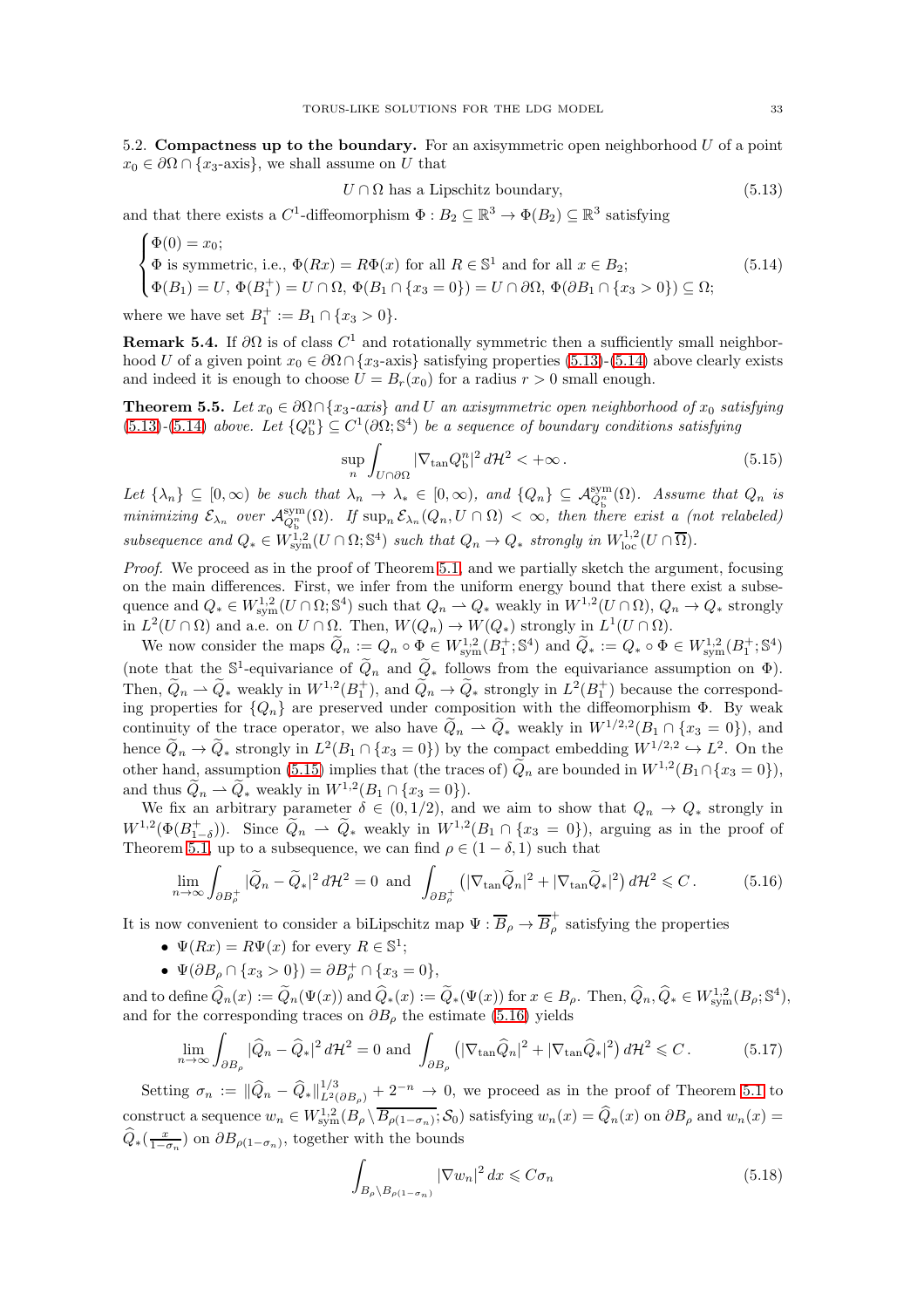and

$$
\sup_{x \in B_{\rho} \setminus B_{\rho(1-\sigma_n)}} \text{dist}^2(w_n(x), \mathbb{S}^4) \leqslant C\sigma_n ,
$$

for a constant  $C > 0$  independent of n.

When *n* is large enough, we have  $|w_n| > 1/2$ , and we can then define a map  $\overline{Q}_n$  on  $\Omega$  by setting

$$
\bar{Q}_n(x) := \begin{cases} Q_n(x) & \text{for } x \in \Omega \setminus \Phi \circ \Psi(B_\rho) \\ \frac{w_n(\Psi^{-1} \circ \Phi^{-1}(x))}{|w_n(\Psi^{-1} \circ \Phi^{-1}(x))|} & \text{for } x \in \Phi \circ \Psi(B_\rho \setminus B_{\rho(1-\sigma_n)}) \\ Q_*\left(\Phi \circ \Psi\left(\frac{\Psi^{-1} \circ \Phi^{-1}(x)}{1-\sigma_n}\right)\right) & \text{for } x \in \Phi \circ \Psi(B_{\rho(1-\sigma_n)}) \end{cases}
$$

By construction,  $\overline{Q}_n \in \mathcal{A}_{Q_0^n}^{sym}(\Omega)$ , so that  $\mathcal{E}_{\lambda_n}(Q_n) \leq \mathcal{E}_{\lambda_n}(\overline{Q}_n)$ . Since  $\overline{Q}_n = Q_n$  outside  $\Phi \circ \Psi(B_\rho)$ , the last inequality reduces to  $\mathcal{E}_{\lambda_n}(Q_n, \Phi \circ \Psi(B_\rho)) \leq \mathcal{E}_{\lambda_n}(\bar{Q}_n, \Phi \circ \Psi(B_\rho))$ . On the other hand, it follows from [\(5.18\)](#page-32-5) that

$$
\mathcal{E}_{\lambda_n}(\bar{Q}_n, \Phi \circ \Psi(B_\rho \setminus B_{\rho(1-\sigma_n)})) \to 0,
$$

and by a change of variables,

$$
\mathcal{E}_{\lambda_n}\big(\bar Q_n, \Phi\circ\Psi\big(B_{\rho(1-\sigma_n)}\big)\big)\rightarrow \mathcal{E}_{\lambda_*}\big(Q_*,\Phi\circ\Psi\big(B_\rho\big)\big)\,.
$$

Hence,  $\mathcal{E}_{\lambda_n}(\overline{Q}_n, \Phi \circ \Psi(B_\rho)) \to \mathcal{E}_{\lambda_*}(Q_*, \Phi \circ \Psi(B_\rho))$ . By lower semicontinuity of the Dirichlet energy and the established convergence of the potential term, we have

$$
\mathcal{E}_{\lambda_*}(Q_*, \Phi \circ \Psi(B_\rho)) \leqslant \liminf_{n \to \infty} \mathcal{E}_{\lambda_n}(Q_n, \Phi \circ \Psi(B_\rho)) \leqslant \limsup_{n \to \infty} \mathcal{E}_{\lambda_n}(Q_n, \Phi \circ \Psi(B_\rho)) \leqslant \mathcal{E}_{\lambda_*}(Q_*, \Phi \circ \Psi(B_\rho)).
$$

We have thus proved that  $\mathcal{E}_{\lambda_n}(Q_n, \Phi \circ \Psi(B_\rho)) \to \mathcal{E}_{\lambda_*}(Q_*, \Phi \circ \Psi(B_\rho))$ . As in the proof of Theorem [5.1,](#page-29-4) it implies the  $W^{1,2}$ -strong convergence of  $Q_n$  in the open set  $\Phi \circ \Psi(B_\rho) = \Phi(B_\rho^+),$  whence the strong  $W^{1,2}$ -convergence in the smaller open set  $\Phi(B_{1-\delta}^+)$ . Finally, as  $\delta \downarrow 0$  we have  $\Phi(B_{1-\delta}^+) \uparrow U \cap \overline{\Omega}$  and the conclusion follows.

<span id="page-33-1"></span>**Remark 5.6.** Theorem [5.5](#page-32-6) can be easily extended to the case of varying domains  $\Omega_n$  depending on the sequence index  $n$ . This case is of specific interest when analyzing blow-up sequences at the boundary as we will do in the next section when discussing boundary regularity properties for energy minimizers. To this latter purpose, we consider a sequence  $\{\Omega_n\}_{n\in\mathbb{N}}$  of axisymmetric bounded open sets such that  $x_0 \in \partial \Omega_n \cap \{x_3$ -axis}. We assume that for a fixed axisymmetric neighborhood U of  $x_0$  there exists a sequence of  $C^1$ -diffeomorphisms  $\Phi_n : B_2 \to \Phi_n(B_2)$  satisfying [\(5.13\)](#page-32-1)-[\(5.14\)](#page-32-2) with  $U = \Phi_n(B_1)$ , and such that  $\Phi_n \to \tau_{x_0}$  as  $n \to \infty$  in  $C^1(B_2)$ , where  $\tau_{x_0}(x) :=$  $x + x_0$ . This latter condition implies that  $U \cap \Omega_n \to B_1^+(x_0)$  as  $n \to \infty$  in the Hausdorff metric. Under these assumptions and [\(5.15\)](#page-32-3), the conclusion (and proof) of Theorem [5.5](#page-32-6) holds in the following form: there exist a (not relabeled) subsequence and  $Q_* \in W^{1,2}_{sym}(B_1^+(x_0); \mathbb{S}^4)$  such that  $Q_n \circ \Phi_n \to Q_{*} \circ \tau_{x_0}$  strongly in  $W^{1,2}(B_r^+)$  for every radius  $r \in (0,1)$  (and in particular,  $Q_n \to Q_*$ strongly in  $W^{1,2}_{\text{loc}}(B_1^+(x_0))$ .

### 6. Partial regularity of LdG minimizers under axial symmetry

<span id="page-33-0"></span>In this section we provide the proof of Theorem [1.1](#page-3-3) as outlined in the Introduction, following the well-known strategy introduced in [\[49\]](#page-61-4)-[\[51\]](#page-61-6) for minimizing harmonic maps as already adapted to the LdG context in [\[16\]](#page-60-0) without the symmetry constraint. However, the arguments here are similar, but sometimes deviate substantially from [\[16\]](#page-60-0) as we illustrate now.

Our proof of the partial regularity is based on the results in Sec. [5](#page-28-0) and [6](#page-33-0) for axially symmetric minimizers of  $(1.9)$  combined with the regularity results for arbitrary weak solutions to  $(1.11)$ under smallness of the scaled energy from our previous paper [\[16\]](#page-60-0). Here, the smallness property both in the interior and at the boundary automatically holds out of the symmetry axis in view of a classical capacity argument for  $W^{1,2}$  functions, therefore the singular set is confined to the symmetry axis. When dealing with points on the symmetry axis, we apply the general strategy by suitably modifying the arguments used there because the minimality property is now available only in the restricted class of symmetric competitors. Here monotonicity formulas are obtained through the same penalization trick from [\[16\]](#page-60-0) adapted to the  $\mathbb{S}^1$ -equivariant case. Compactness of blowups centered on the symmetry axis are obtained as in the previous section, through a Luckhaus'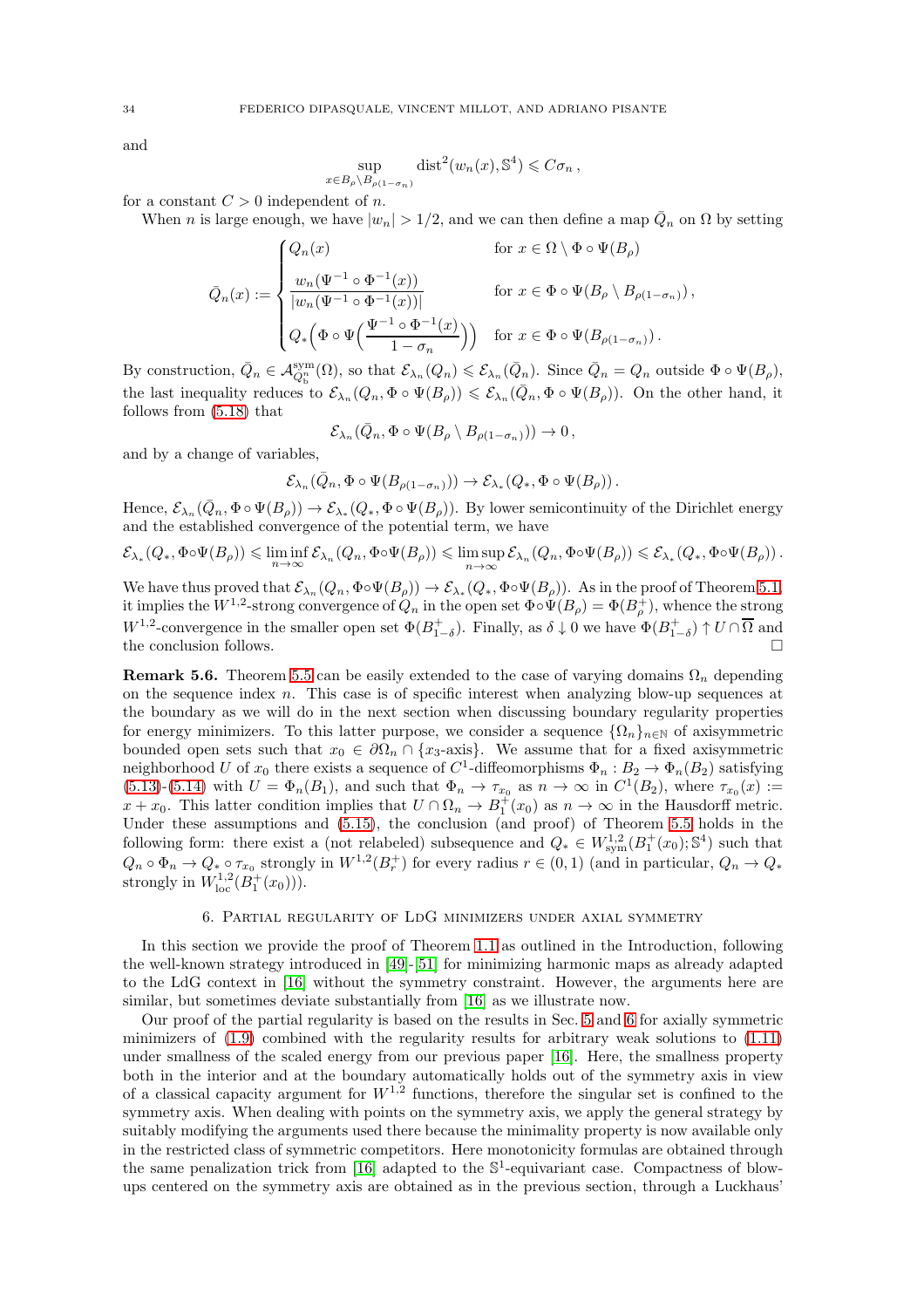type interpolation argument but constructing the comparison maps by suitable  $\mathbb{S}^1$ -equivariant extensions into spherical shells. The novelty when discussing the Liouville property in the interior has been already pointed out in the Introduction whereas the analogous Liouville property at the boundary is obtained as in the nonsymmetric case, since only criticality and no energy minimality was used in [\[16\]](#page-60-0). As a consequence, complete boundary regularity also follows in the present case.

Finally, the asymptotic analysis at isolated singularities relies instead on the classification and (in)stability results for tangent maps from Sec. [3](#page-14-0) and [4](#page-24-0) together with the celebrated Simon- Lojasiewicz inequality, adapting to our context the simplified proof from [\[55\]](#page-61-8) for the case of harmonic maps. We refer the interested reader to the introduction to Sec. [6.5](#page-39-0) for further remarks on the proof.

<span id="page-34-0"></span>6.1. Symmetric criticality  $&$  the Euler-Lagrange equations. In this subsection, we establish the Euler-Lagrange equation satisfied by critical points of  $\mathcal{E}_{\lambda}$  in the constrained class  $W^{1,2}_{sym}(\Omega; \mathbb{S}^4)$ . As a preliminary step, we show that the admissible class of symmetric configurations  $\mathcal{A}_{Q_{\rm b}}^{\rm sym}(\Omega)$ defined in [\(1.16\)](#page-3-2) is not empty for any equivariant boundary condition of interest in this work, a fact which immediately implies also existence of minimizers of  $\mathcal{E}_{\lambda}$  over  $\mathcal{A}_{Q_{\rm b}}^{\rm sym}(\Omega)$ .

<span id="page-34-1"></span>**Proposition 6.1.** Let  $\Omega \subseteq \mathbb{R}^3$  be an  $\mathbb{S}^1$ -invariant bounded open set with Lipschitz boundary and let  $Q_{b} \in \text{Lip}_{sym}(\partial \Omega; \mathbb{S}^{4})$ . Then  $\mathcal{A}_{Q_{b}}^{sym}(\Omega)$  is not empty. As a consequence, there exists at least one minimizer of  $\mathcal{E}_{\lambda}$  over  $\mathcal{A}_{Q_{\rm b}}^{\rm sym}(\Omega)$ .

*Proof.* Once we have proved that  $\mathcal{A}_{Q_b}^{sym}(\Omega)$  is not empty, existence of minimizers is standard from the direct method in the Calculus of Variations. Indeed, whenever not empty  $\mathcal{A}_{Q_{\rm b}}^{\rm sym}(\Omega)$  is sequentially closed under weak convergence in  $W^{1,2}_{sym}(\Omega; \mathbb{S}^4)$  (which is in turn sequentially weakly closed in  $W^{1,2}(\Omega;\mathbb{S}^4)$  and  $\mathcal{E}_\lambda$  is bounded below, coercive and lower semicontinuous w.r.to the  $W^{1,2}$ -weak convergence.

To show  $\mathcal{A}_{Q_{\rm b}}^{\rm sym}(\Omega)$  is not empty, there are two cases to deal with: writing  $\ell_k = (x_k^-, x_k^+)$  for each segment  $\ell_k \subseteq \Omega \cap \{x_3$ -axis} as in Sec. [2,](#page-9-0) either we have  $Q_{\text{b}}(x_k^-) = Q_{\text{b}}(x_k^+)$  for every k (Case 1) or there is a segment  $\ell_k$  at the endpoints of which the map  $Q_{\rm b}$  attains different values (Case 2). Recall that, according to Remark [2.9,](#page-12-3)  $Q_{\rm b} = \pm \mathbf{e}_0$  on  $\beta$ .

Case 1. As in Sec. [2,](#page-9-0) we consider  $\mathcal{D}_{\Omega}^+ = \Omega \cap \{x_2 = 0, x_1 > 0\}$ . Let  $\psi$  denote the restriction of  $Q_{\text{b}}$ to  $\partial \mathcal{D}_{\Omega}^+$  extended to each segment  $\ell_k$  as the constant corresponding to the common value of  $Q_{\text{b}}$  at the endpoints of the segment. Then  $\psi \in \text{Lip}(\partial \mathcal{D}_{\Omega}^+; \mathbb{S}^4)$ . Being Lipschitz,  $\psi$  omits at least a point  $P \in \mathbb{S}^4$  (indeed,  $\mathcal{H}^1(\psi(\partial \mathcal{D}_{\Omega}^+) ) \leqslant \text{Lip}(\psi) \cdot \mathcal{H}^1(\partial \mathcal{D}_{\Omega}^+) < \infty$ , where  $\text{Lip}(\psi)$  is the Lipschitz constant of  $\psi$ , therefore  $\psi(\partial \mathcal{D}_{\Omega}^+)$  can't be the whole  $\mathbb{S}^4$ ), therefore the composition  $\hat{\psi} := \sigma_4 \circ \psi$ , where  $\sigma_4: \mathbb{S}^4 \setminus \{P\} \to \mathbb{R}^4$  is the stereographic projection from  $P$ , belongs to  $\text{Lip}(\partial \mathcal{D}_{\Omega}^+; \mathbb{R}^4)$ . By McShane-Whitney extension theorem,  $\hat{\psi}$  has an extension  $\hat{\Psi} \in \text{Lip}(\overline{\mathcal{D}_{\Omega}}; \mathbb{R}^4)$ . Letting  $\Psi := \sigma_4^{-1} \circ \hat{\Psi}$ , we then have  $\Psi \in \text{Lip}(\overline{\mathcal{D}_{\Omega}^+}; \mathbb{S}^4)$ . From  $\Psi$ , we define a map  $\Phi \in \text{Lip}_{sym}(\overline{\Omega}; \mathbb{S}^4)$  by letting  $\Phi(Rx) := R\Psi(x)R^t$ for every  $R \in \mathbb{S}^1$  and every  $x \in \mathcal{D}^+_{\Omega}$ . Noticing that, by construction,  $\Phi|_{\partial\Omega} = Q_{\rm b}$ , we finally see that  $\Phi \in \mathcal{A}_{Q_{\rm b}}^{\rm sym}(\Omega)$  and, by the boundedness of the potential,  $\mathcal{E}_{\lambda}(\Phi)$  is finite.

Case 2. In this case any  $\mathbb{S}^1$ -equivariant extension of  $Q_b$  necessarily has singularities and the argument below slightly deviates from the one used in Case 1 precisely to deal with this fact. Let  $p \leq M + 1$  (where M is as in Sec. [2\)](#page-9-0) denote the number of segments  $\ell_k \subseteq \Omega \cap \{x_3$ -axis so that at the endpoints of these  $Q_{\rm b}$  attains different values and denote such segments  $\tilde{\ell}_1, \tilde{\ell}_2, \ldots, \tilde{\ell}_p$ , ordering them increasingly with the  $x_3$ -coordinate of their lower endpoint. For each  $j = 1, 2, \ldots, p$ , we pick the mid-point  $x_j \in \tilde{\ell}_j = (x_j^-, x_j^+)$  and we fix a small  $\delta > 0$  such that  $V := \bigcup_{j=1}^p \overline{B_{\delta}(x_j)} \subseteq \Omega$  and the union is disjoint. Let us set  $U := \Omega \setminus V$  and notice  $U \cap \tilde{\ell}_j = (x_j^-, y_j^-) \cup (y_j^+, x_j^+)$ , where  $y_j^-, y_j^+$ are the intersections of  $\partial B_{\delta}(x_j)$  with the x<sub>3</sub>-axis, ordered in the obvious way.

To construct the desired extension  $\Phi$  of  $Q_{\rm b}$ , we first define  $\Phi := Q_{\rm b}$  on  $\partial\Omega$  (in the pointwise sense) so that, in particular,  $\Phi(x_j^{\pm}) = Q_{\rm b}(x_j^{\pm})$  for every  $j = 1, 2, ..., p$ . Then we define  $\Phi$  on  $V \setminus \{x_1, x_2, \ldots, x_p\}$ . To this purpose, on each set  $\overline{B_\delta(x_j)} \setminus \{x_j\}$  we let  $\Phi(x) := \pm Q^{(0)}(x-x_j)$ , where  $Q^{(0)}$  is given by the formula [\(1.19\)](#page-3-5) with  $\alpha = 0$  and we take the positive sign if  $Q_{b}(x_j^{-}) = -e_0$  and the negative sign otherwise, i.e., if  $Q_b(x_j^-) = e_0$ . Thanks to this sign convention, we thus have  $\Phi(x_j^{\pm}) =$  $\Phi(y_j^{\pm})$  for each  $j=1,2,\ldots,p$ . Therefore we can extend  $\Phi$  to each segment  $(x_j^-, y_j^-)$ , resp.  $(y_j^+, x_j^+)$ , as the corresponding constant at the endpoints. Noticing  $\Phi \in C_{sym}^{\infty}(V \setminus \{x_1, x_2, \ldots, x_p\}; \mathbb{S}^4)$ , we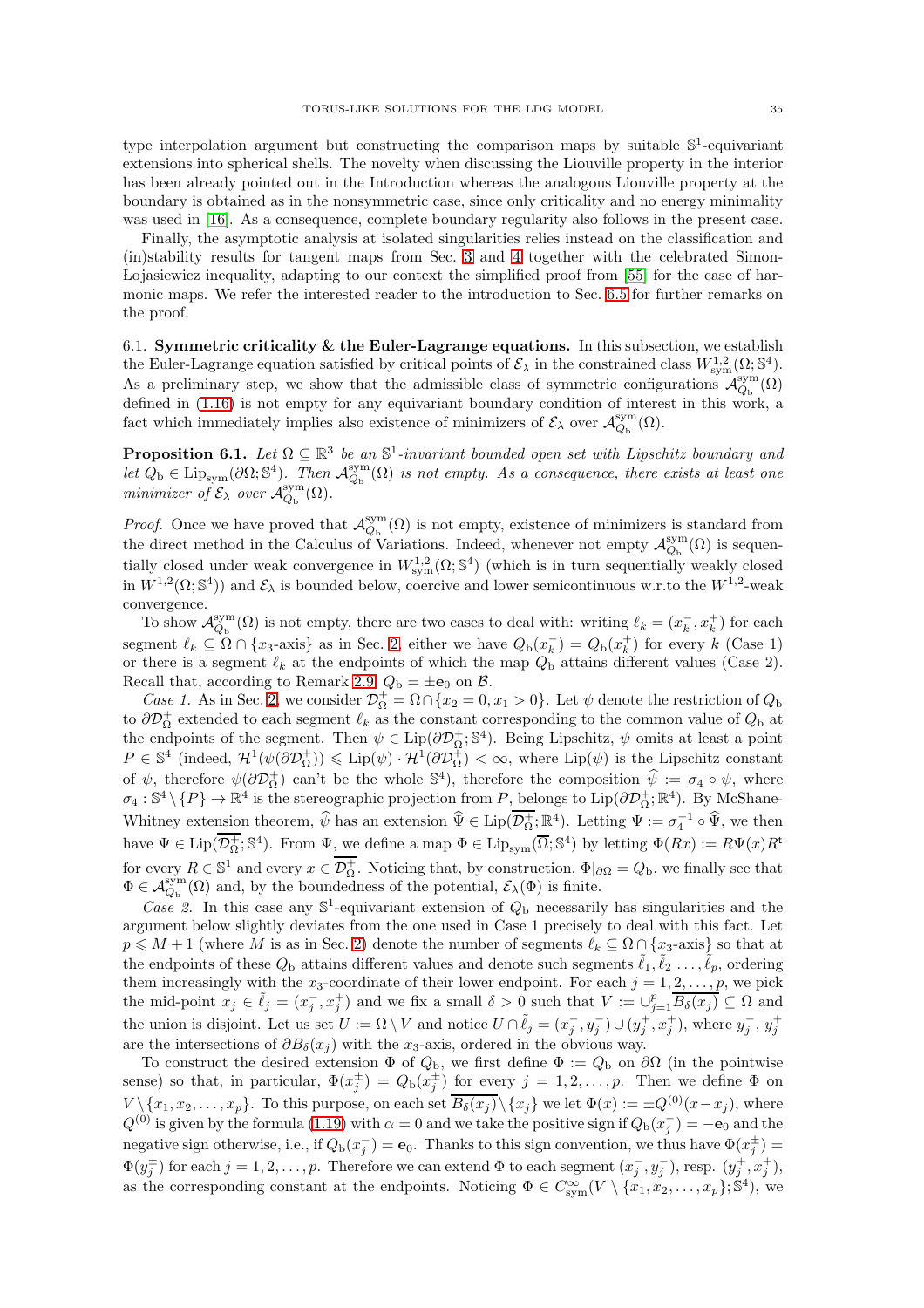see  $\Phi$  is a well-defined  $\mathbb{S}^1$ -equivariant Lipschitz map on  $\partial U$  and therefore, arguing as in Case 1, we can extend  $\Phi$  to  $\overline{U}$  in an  $\mathbb{S}^1$ -equivariant Lipschitz way. Because of this, and since we also have  $\Phi \in W^{1,2}_{sym}(B_\delta(x_j);\mathbb{S}^4)$  for every  $j=1,2,\ldots,p$ , we finally deduce  $\Phi \in \mathcal{A}_{Q_{\rm b}}^{sym}(\Omega)$ . Moreover, by the boundedness of the potential,  $\mathcal{E}_{\lambda}(\Phi)$  is finite. This concludes the proof.

A map  $Q_{\lambda} \in W^{1,2}_{sym}(\Omega; \mathbb{S}^4)$  is said to be a critical point of  $\mathcal{E}_{\lambda}$  in  $W^{1,2}_{sym}(\Omega; \mathbb{S}^4)$  if

<span id="page-35-1"></span>
$$
\frac{d}{dt}\mathcal{E}_{\lambda}\left(\frac{Q_{\lambda}+t\Phi}{|Q_{\lambda}+t\Phi|}\right)\Big|_{t=0} = 0 \quad \forall \Phi \in C_c^{1,\text{sym}}(\Omega; \mathcal{S}_0),\tag{6.1}
$$

while  $Q_{\lambda}$  is said to be a critical point in the unconstrained class  $W^{1,2}(\Omega; \mathbb{S}^4)$  if  $(6.1)$  actually holds for every  $\Phi \in C_c^1(\Omega; \mathcal{S}_0)$ , see [\[16,](#page-60-0) Definition 2.1]. We shall prove in Proposition [6.2](#page-35-0) that a critical point in the symmetric class  $W^{1,2}_{sym}(\Omega; \mathbb{S}^4)$  is always a critical point in the global class  $W^{1,2}(\Omega; \mathbb{S}^4)$ in the spirit of the general Palais symmetric criticality principle [\[47\]](#page-61-32). Note that this principle does not directly apply here since  $W^{1,2}(\Omega; \mathbb{S}^4)$  and  $W^{1,2}_{sym}(\Omega; \mathbb{S}^4)$  are not Banach manifolds, and we need to prove it by hands (see also [\[20\]](#page-60-18) and [\[28\]](#page-61-22) for a similar results in the context of harmonic and biharmonic maps respectively).

<span id="page-35-0"></span>**Proposition 6.2.** If  $Q_{\lambda} \in W^{1,2}_{sym}(\Omega; \mathbb{S}^4)$  is a critical point of  $\mathcal{E}_{\lambda}$  among maps in  $W^{1,2}_{sym}(\Omega; \mathbb{S}^4)$ , then  $Q_{\lambda}$  is a critical point of  $\mathcal{E}_{\lambda}$  among all maps  $W^{1,2}(\Omega; \mathbb{S}^{4})$ .

*Proof.* Arguing as in [\[16,](#page-60-0) proof of Proposition 2.2, Step 1], we derive from  $(6.1)$  that

<span id="page-35-2"></span>
$$
\int_{\Omega} \nabla Q_{\lambda} : \nabla \Phi - \left( |\nabla Q_{\lambda}|^2 Q_{\lambda} + \lambda f(Q_{\lambda}) \right) : \Phi \, dx = 0 \qquad \forall \Phi \in C^1_{c, \text{sym}}(\Omega; \mathcal{S}_0), \tag{6.2}
$$

where we have set  $f(Q) := Q^2 - \text{tr}(Q^3)Q$ . Still by [\[16,](#page-60-0) Proposition 2.2], it is enough to show that [\(6.2\)](#page-35-2) actually holds for every  $\Phi \in C_c^1(\Omega; \mathcal{S}_0)$ . To this purpose, let us fix an arbitrary  $\Phi \in C_c^1(\Omega; \mathcal{S}_0)$ . Given  $R \in \mathbb{S}^1$ , we define the "twisted action" of R on  $\Phi$  by setting

$$
R\ast\Phi(x):=R\Phi(R^{\bf t}x)R^{\bf t}\,,
$$

and we set

$$
\Phi^{\rm s}:=\int_{\mathbb{S}^1} R\ast \Phi\, d\mathfrak{h}\,,
$$

where h denotes the normalized Haar measure on  $\mathbb{S}^1$ . Since  $R' * (R * \Phi) = (R'R) * \Phi$ , using the invariance under translations of h, we obtain  $R' * \Phi^s = \Phi^s$  and in turn  $\Phi^s \in C^1_{c, sym}(\Omega; \mathcal{S}_0)$ , which is indeed the subclass of deformations fixed by the twisted action of  $\mathbb{S}^1$  on  $C_c^1(\Omega; \mathcal{S}_0)$ .

By equivariance of  $Q_{\lambda}$ , we have  $Q_{\lambda}(x) = R^{\mathsf{t}}Q_{\lambda}(Rx)R$  a.e. in  $\Omega$  for every  $R \in \mathbb{S}^1$ . Using this identity, straightforward computations yield for every  $R \in \mathbb{S}^1$ ,

$$
\nabla Q_{\lambda}(x) : \nabla \Phi(x) = \nabla Q_{\lambda}(Rx) : \nabla (R * \Phi)(Rx) \quad \text{a.e. in } \Omega,
$$

and

$$
\begin{aligned} \Big(|\nabla Q_\lambda(x)|^2 Q_\lambda(x) + \lambda f(Q_\lambda(x))\Big) : \Phi(x) \\ &= \Big(|\nabla Q_\lambda(Rx)|^2 Q_\lambda(Rx) + \lambda f(Q_\lambda(Rx))\Big) : (R \ast \Phi)(Rx) \quad \text{a.e. in } \Omega \,. \end{aligned}
$$

Integrating the previous identities over  $\Omega$  and averaging over  $\mathbb{S}^1$ , using a change of variables and Fubini's theorem, we are then led to

$$
\int_{\Omega} \nabla Q_{\lambda} : \nabla \Phi - \left( |\nabla Q_{\lambda}|^{2} Q_{\lambda} + \lambda f(Q_{\lambda}) \right) : \Phi dx
$$
\n
$$
= \int_{\mathbb{S}^{1}} \left\{ \int_{\Omega} \nabla Q_{\lambda} : \nabla (R * \Phi) - \left( |\nabla Q_{\lambda}|^{2} Q_{\lambda} + \lambda f(Q_{\lambda}) \right) : (R * \Phi) dx \right\} d\mathfrak{h}
$$
\n
$$
= \int_{\Omega} \left\{ \int_{\mathbb{S}^{1}} \nabla Q_{\lambda} : \nabla (R * \Phi) - \left( |\nabla Q_{\lambda}|^{2} Q_{\lambda} + \lambda f(Q_{\lambda}) \right) : (R * \Phi) d\mathfrak{h} \right\} dx
$$
\n
$$
= \int_{\Omega} \nabla Q_{\lambda} : \nabla \Phi^{s} - \left( |\nabla Q_{\lambda}|^{2} Q_{\lambda} + \lambda f(Q_{\lambda}) \right) : \Phi^{s} dx = 0,
$$

thanks to  $(6.2)$ , and the proof is complete.

As a consequence of Proposition [6.2](#page-35-0) and [\[16,](#page-60-0) Proposition 2.2], we thus have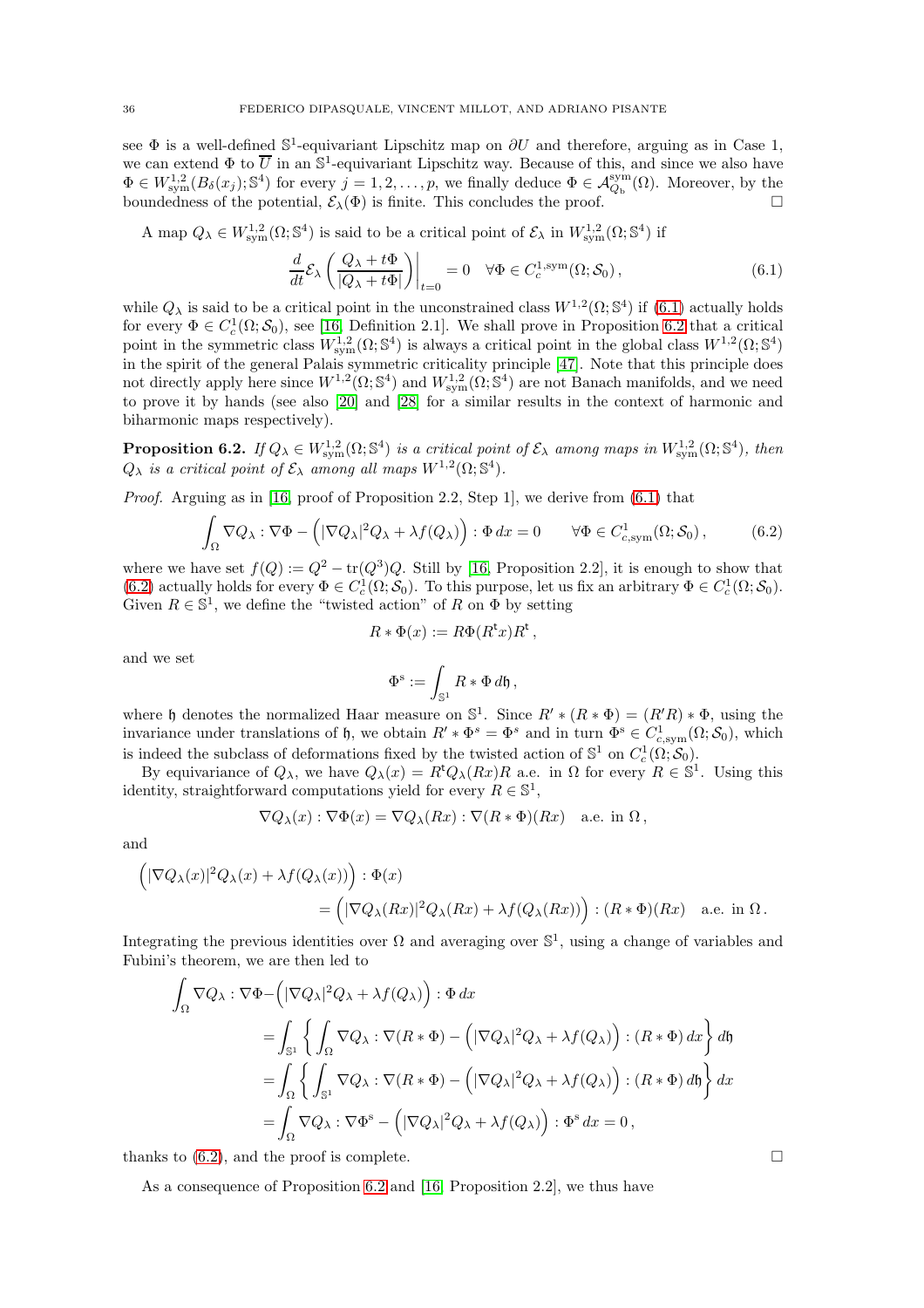<span id="page-36-6"></span>Corollary 6.3. A map  $Q_{\lambda} \in W^{1,2}_{sym}(\Omega; \mathbb{S}^4)$  is a critical point of  $\mathcal{E}_{\lambda}$  over  $W^{1,2}_{sym}(\Omega; \mathbb{S}^4)$  if and only if it satisfies

<span id="page-36-1"></span>
$$
-\Delta Q_{\lambda} = |\nabla Q_{\lambda}|^2 Q_{\lambda} + \lambda \Big(Q_{\lambda}^2 - \frac{1}{3}I - \text{tr}(Q_{\lambda}^3)Q_{\lambda}\Big) \quad \text{in } \mathscr{D}'(\Omega). \tag{6.3}
$$

**Remark 6.4.** If a map  $Q_{\lambda} \in W^{1,2}_{sym}(\Omega; \mathbb{S}^4)$  is a minimizer of  $\mathcal{E}_{\lambda}$  among all  $Q \in W^{1,2}_{sym}(\Omega; \mathbb{S}^4)$  such that  $Q - Q_{\lambda}$  is compactly supported in  $\Omega$ , then  $Q_{\lambda}$  is a critical point of  $\mathcal{E}_{\lambda}$ . In particular, if  $Q_{\lambda}$  is minimizing  $\mathcal{E}_{\lambda}$  over  $\mathcal{A}_{Q_{\rm b}}^{\rm sym}(\Omega)$ , then  $Q_{\lambda}$  solves [\(6.3\)](#page-36-1).

<span id="page-36-5"></span>**Remark 6.5.** The discussion above applies also in the particular case  $\lambda = 0$ . In other words,  $Q_0 \in W^{1,2}_{sym}(\Omega; \mathbb{S}^4)$  is a critical point of the Dirichlet energy  $\mathcal{E}_0$  over  $W^{1,2}_{sym}(\Omega; \mathbb{S}^4)$  if and only if  $Q_0$  is a weakly harmonic into  $\mathbb{S}^4$  map in  $\Omega$ . In particular, if  $Q_0$  is a minimizer of  $\mathcal{E}_0$  among all  $Q \in W^{1,2}_{sym}(\Omega; \mathbb{S}^4)$  such that  $Q - Q_0$  is compactly supported in  $\Omega$ , then  $Q_0$  is a weakly harmonic map in  $\Omega$ .

<span id="page-36-0"></span>6.2. **Monotonicity formulas.** The partial regularity for minimizers of  $\mathcal{E}_{\lambda}$  in the symmetric class  $\mathcal{A}_{Q_{\rm b}}^{\rm sym}(\Omega)$  is based in a fundamental way on (standard) energy monotonicity formulas for the scaled energy on balls. Due to the symmetry constraint, such formulas cannot be directly deduced from inner variations of the energy, unless the center of the balls is on the symmetry axis. Here we rely on the results in [\[16,](#page-60-0) Section 2.1] which were developed precisely for this purpose.

<span id="page-36-7"></span>**Proposition 6.6.** Assume that  $\partial\Omega$  is of class  $C^3$  and  $Q_b \in C^{1,1}(\partial\Omega, \mathbb{S}^4)$ . If  $Q_\lambda \in \mathcal{A}_{Q_b}^{sym}(\Omega)$  is a minimizer of  $\mathcal{E}_{\lambda}$  over  $\mathcal{A}_{Q_{\rm b}}^{\rm sym}(\Omega)$ , then  $Q_{\lambda}$  satisfies

1) the Interior Monotonicity Formula:

$$
\frac{1}{r}\mathcal{E}_{\lambda}(Q_{\lambda}, B_r(x_0)) - \frac{1}{\rho}\mathcal{E}_{\lambda}(Q_{\lambda}, B_{\rho}(x_0)) =
$$
\n
$$
\int_{B_r(x_0)\backslash B_{\rho}(x_0)} \frac{1}{|x - x_0|} \left| \frac{\partial Q_{\lambda}}{\partial |x - x_0|} \right|^2 dx + 2\lambda \int_{\rho}^r \left( \frac{1}{t^2} \int_{B_t(x_0)} W(Q_{\lambda}) dx \right) dt \quad (6.4)
$$

<span id="page-36-3"></span>for every  $x_0 \in \Omega$  and every  $0 < \rho < r \leq \text{dist}(x_0, \partial \Omega)$ ;

2) the Boundary Monotonicity Inequality: there exist two constants  $C_{\Omega} > 0$  and  $\mathbf{r}_{\Omega} > 0$ (depending only on  $\Omega$ ) such that

$$
\frac{1}{r}\mathcal{E}_{\lambda}(Q_{\lambda}, B_{r}(x_{0}) \cap \Omega) - \frac{1}{\rho}\mathcal{E}_{\lambda}(Q_{\lambda}, B_{\rho}(x_{0}) \cap \Omega) \ge -(r - \rho)K_{\lambda}(Q_{b}, Q_{\lambda})
$$
\n
$$
+ \int_{\left(B_{r}(x_{0}) \setminus B_{\rho}(x_{0})\right) \cap \Omega} \frac{1}{|x - x_{0}|} \left| \frac{\partial Q_{\lambda}}{\partial |x - x_{0}|} \right|^{2} dx + 2\lambda \int_{\rho}^{r} \left(\frac{1}{t^{2}} \int_{B_{t}(x_{0}) \cap \Omega} W(Q_{\lambda}) dx\right) dt \quad (6.5)
$$

for every  $x_0 \in \partial \Omega$  and every  $0 < \rho < r < \mathbf{r}_\Omega$ , where

$$
K_{\lambda}(Q_{\mathrm{b}},Q_{\lambda}) := C_{\Omega}\bigg(\|\nabla_{\tan}Q_{\mathrm{b}}\|_{L^{\infty}(\partial\Omega)}^2 + \lambda \|W(Q_{\mathrm{b}})\|_{L^1(\partial\Omega)} + \|\nabla Q_{\lambda}\|_{L^2(\Omega)}^2\bigg)\,.
$$

Moreover the quantity  $K_{\lambda}(Q_{\rm b}, Q_{\lambda})$  in [\(6.5\)](#page-36-2) satisfies

<span id="page-36-4"></span><span id="page-36-2"></span>
$$
K_{\lambda}(Q_{\rm b}, Q_{\lambda}) \leq C_{\Omega}\left(\|\nabla_{\tan}Q_{\rm b}\|_{L^{\infty}(\partial\Omega)}^2 + \lambda \|W(Q_{\rm b})\|_{L^{1}(\partial\Omega)} + \mathcal{E}_{\lambda}(\bar{Q}_{\rm b})\right),\tag{6.6}
$$

where  $\overline{Q}_{\text{b}} \in \mathcal{A}_{Q_{\text{b}}}^{\text{sym}}(\Omega)$  is any given extension of  $Q_{\text{b}}$  to  $\Omega$ .

*Proof.* We are going to prove that  $Q_{\lambda}$  satisfies the assumptions in [\[16,](#page-60-0) Proposition 2.4] (with  $Q_{\text{ref}} = Q_{\lambda}$ . This will lead to [\(6.4\)](#page-36-3) and [\(6.5\)](#page-36-2). Hence, according to [\[16,](#page-60-0) Proposition 2.4], we consider for  $\varepsilon > 0$  the energy functional  $\mathcal{GL}_{\varepsilon}(\cdot; Q_{\lambda})$  defined over  $W^{1,2}(\Omega; \mathcal{S}_0)$  by

$$
\mathcal{GL}_{\varepsilon}(Q;Q_{\lambda}) := \mathcal{E}_{\lambda}(Q) + \frac{1}{4\varepsilon^{2}} \int_{\Omega} (1 - |Q|^{2})^{2} dx + \frac{1}{2} \int_{\Omega} |Q - Q_{\lambda}|^{2} dx.
$$
 (6.7)

Next we set for convenience

$$
\mathcal{W}_{Q_{\mathrm{b}}}^{\mathrm{sym}}(\Omega):=\left\{Q\in W^{1,2}_{\mathrm{sym}}(\Omega;\mathcal{S}_0):Q=Q_{\mathrm{b}}\text{ on }\partial\Omega\right\}\,.
$$

Since the potential W is nonnegative (see [\(1.10\)](#page-2-3) and [\(1.1\)](#page-1-2)), for each  $\varepsilon > 0$  the functional  $\mathcal{GL}_{\varepsilon}(\cdot; Q_{\lambda})$ is coercive on  $W^{1,2}(\Omega; \mathcal{S}_0)$ . Moreover,  $\mathcal{GL}_{\varepsilon}(\cdot; Q_\lambda)$  is lower semi-continuous with respect to the weak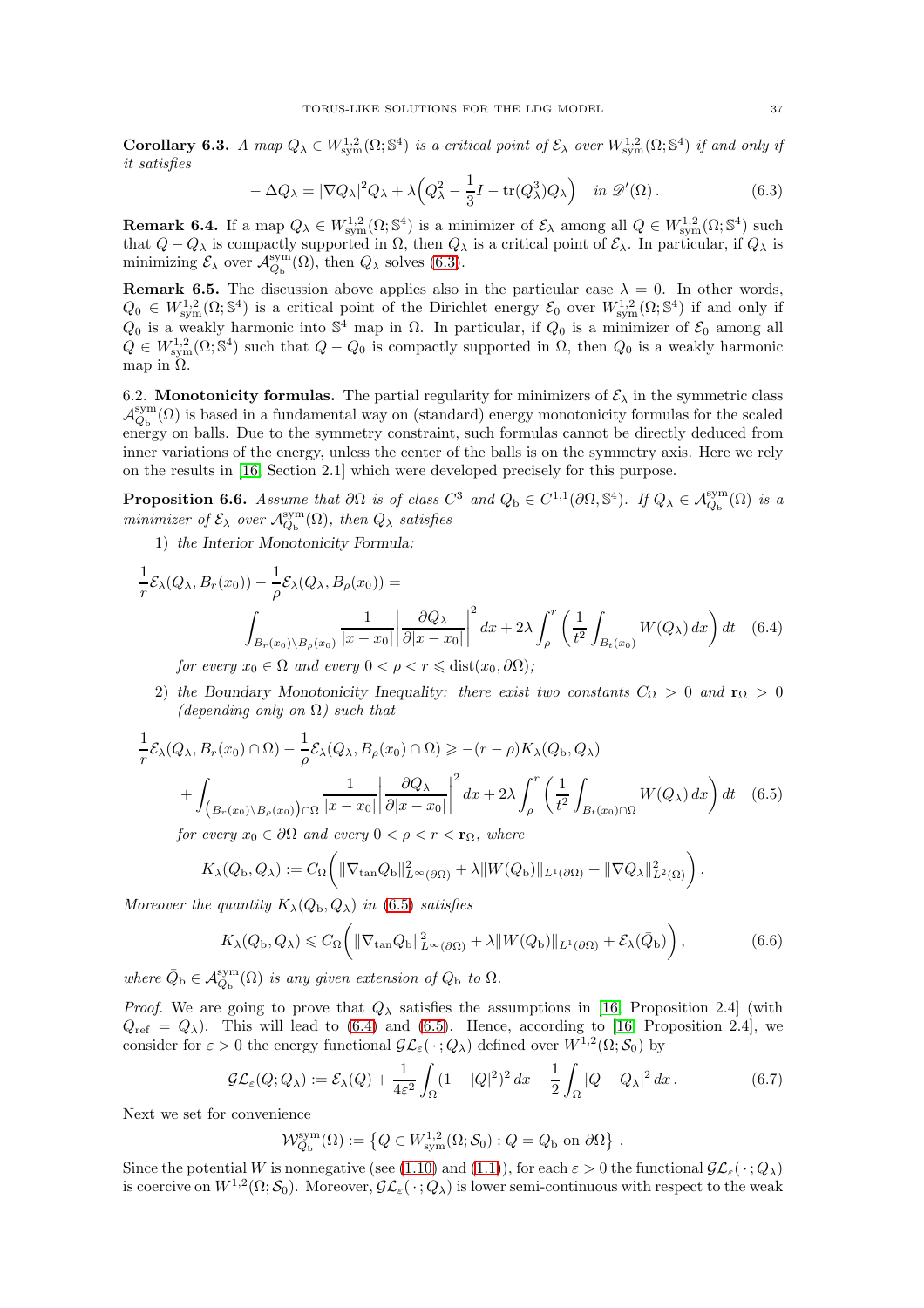$W^{1,2}$ -convergence (see [\[16,](#page-60-0) Proposition 3.1]). The class  $\mathcal{W}_{Q_{\rm b}}^{\rm sym}(\Omega)$  being closed under weak  $W^{1,2}$ convergence,  $\mathcal{GL}_{\varepsilon}(\cdot; Q_{\lambda})$  admits a minimizer  $Q_{\varepsilon}$  over  $\mathcal{W}_{Q_{\rm b}}^{\text{sym}}(\Omega)$  by the direct method of calculus of variations. Such minimizer  $Q_{\varepsilon}$  is then a critical point of  $\mathcal{GL}_{\varepsilon}(\cdot; Q_{\lambda})$  over  $\mathcal{W}_{Q_{\rm b}}^{\rm sym}(\Omega)$ . Arguing exactly as in the proof of Proposition [6.2](#page-35-0) (with minor modifications), the symmetric criticality principle holds and  $Q_{\varepsilon}$  is actually a critical point of  $\mathcal{GL}_{\varepsilon}(\cdot; Q_{\lambda})$  over  $W_{Q_{\rm b}}^{1,2}(\Omega; \mathcal{S}_0)$ .

Now we consider an arbitrary sequence  $\varepsilon_n \to 0$ . By minimality of  $Q_{\varepsilon_n}$  in  $\mathcal{W}_{Q_{\rm b}}^{\rm sym}(\Omega)$  (which contains  $\mathcal{A}_{Q_{\rm b}}^{\rm sym}(\Omega)$ ), we have

<span id="page-37-1"></span>
$$
\mathcal{GL}_{\varepsilon_n}(Q_{\varepsilon_n}; Q_\lambda) \leqslant \mathcal{GL}_{\varepsilon_n}(Q_\lambda; Q_\lambda) = \mathcal{E}_\lambda(Q_\lambda).
$$
 (6.8)

From this estimate, we can argue as in [\[16,](#page-60-0) Proof of Proposition 3.1] to find a (not relabeled) subsequence and  $Q_* \in \mathcal{A}_{Q_b}^{sym}(\Omega)$  such that  $Q_{\varepsilon_n} \rightharpoonup Q_*$  weakly in  $W^{1,2}(\Omega)$  and strongly in  $L^2(\Omega)$ . By lower semi-continuity of  $\mathcal{E}_{\lambda}$  and [\(6.8\)](#page-37-1), we have

$$
\mathcal{E}_{\lambda}(Q_{\lambda}) \leqslant \mathcal{E}_{\lambda}(Q_{*}) + \frac{1}{2} \int_{\Omega} |Q_{*} - Q_{\lambda}|^{2} dx \leqslant \liminf_{n \to \infty} \mathcal{GL}_{\varepsilon_{n}}(Q_{\varepsilon_{n}}; Q_{\lambda}) \leqslant \mathcal{E}_{\lambda}(Q_{\lambda}),
$$

where we have used the minimality of  $Q_{\lambda}$  in the class  $\mathcal{A}_{Q_{\rm b}}^{\rm sym}(\Omega)$  in the first inequality. Therefore,  $Q_* = Q_\lambda$  and  $\lim_n \mathcal{GL}_{\varepsilon_n}(Q_{\varepsilon_n}; Q_\lambda) = \mathcal{E}_\lambda(Q_\lambda)$ , which proves that the assumptions of [\[16,](#page-60-0) Proposition 2.4] are satisfied.

To complete the proof, it only remains to prove [\(6.6\)](#page-36-4). It is a direct consequence of the minimality of  $Q_{\lambda}$ . Indeed, if  $\bar{Q}_{\mathrm{b}} \in \mathcal{A}_{Q_{\mathrm{b}}}^{\mathrm{sym}}(\Omega)$ , then  $\|\nabla Q_{\lambda}\|_{L^{2}(\Omega)}^{2} \leq 2\mathcal{E}_{\lambda}(Q_{\lambda}) \leq 2\mathcal{E}_{\lambda}(\bar{Q}_{\mathrm{b}})$ , which clearly implies  $(6.6)$ .

## <span id="page-37-0"></span>6.3. Compactness of blow-ups and smallness of the scaled energy.

<span id="page-37-4"></span>**Proposition 6.7.** Let  $Q_{\lambda}$  be a minimizer of  $\mathcal{E}_{\lambda}$  over  $\mathcal{A}_{Q_{\rm b}}^{\rm sym}(\Omega)$ . Given  $x_0 \in \Omega \cap \{x_3$ -axis} and  $r_0 > 0$  such that  $\overline{B_{r_0}(x_0)} \subseteq \Omega$ , consider the rescaled map  $Q_{\lambda}^{x_0,r} \in W^{1,2}_{sym}(B_{r_0/r}; \mathbb{S}^4)$  defined by  $Q_{\lambda}^{x_0,r}(x) := Q_{\lambda}(x_0 + rx).$ 

For every sequence  $r_n \to 0$ , there exist a (not relabeled) subsequence and  $Q_* \in W^{1,2}_{sym,loc}(\mathbb{R}^3;\mathbb{S}^4)$ such that  $Q_{\lambda}^{x_0,r_n} \to Q_*$  strongly in  $W^{1,2}_{\text{loc}}(\mathbb{R}^3)$ . In addition,  $Q_*$  is homogeneous of degree zero, and  $Q_*$  is a weakly harmonic map which is energy minimizing with respect to  $\mathbb{S}^1$ -equivariant compactly supported perturbations.

Proof. Rescaling variables, we have

$$
\mathcal{E}_{\lambda r_n^2}(Q_\lambda^{x_0,r_n},B_\rho)=\frac{1}{r_n}\mathcal{E}_\lambda(Q_\lambda,B_{\rho r_n}(x_0)),
$$

for an arbitrarily fixed radius  $\rho \in (0, r_0/r_n)$ . Using the monotonicity formula [\(6.4\)](#page-36-3) we see that the sequence  $\{Q_n\}$  of rescaled maps,  $Q_n := Q_{\lambda}^{x_0, r_n}$ , is eventually bounded in  $W^{1,2}(B_\rho)$  for any  $\rho > 0$ . Then the proof follows the argument in [\[16,](#page-60-0) Proposition 3.2], using again the monotonicity formula [\(6.4\)](#page-36-3), the compactness property established in Theorem [5.1](#page-29-4) (with  $Q_n := Q_{\lambda}^{x_0, r_n}$  and  $\lambda_n := \lambda r_n^2$ ), and taking also Remark [6.5](#page-36-5) into account.

<span id="page-37-3"></span>**Proposition 6.8.** Assume that  $\partial\Omega$  is of class  $C^3$  and  $Q_b \in C^{1,1}_{sym}(\partial\Omega; \mathbb{S}^4)$ . If  $Q_\lambda$  is a minimizer of  $\mathcal{E}_{\lambda}$  over  $\mathcal{A}_{Q_{\rm b}}^{\rm sym}(\Omega)$ , then

<span id="page-37-2"></span>
$$
\lim_{r \to 0} \frac{1}{r} \mathcal{E}_{\lambda}(Q_{\lambda}, B_r(x_0) \cap \Omega) = 0
$$
\n(6.9)

for every  $x_0 \in \partial\Omega \cap \{x_3 \text{-axis}\}.$ 

Proof. Again, we essentially argue as in the proof of [\[16,](#page-60-0) Propositions 3.5 and 3.7] with the help of the boundary monotonicity formula [\(6.5\)](#page-36-2) and Remark [5.6](#page-33-1) (which is based on the proof of Theorem [5.5\)](#page-32-6). Hence we only sketch the proof and refer to [\[16\]](#page-60-0) for details. First notice that the limit in [\(6.9\)](#page-37-2) exists thanks to [\(6.5\)](#page-36-2). Given a sequence  $r_n \to 0$ , we consider for n large the domain  $\Omega_n := r_n^{-1}(\Omega - x_0)$ . By smoothness of  $\partial\Omega$ , for n large enough,  $U = B_1$  is an axisymmetric open neighborhood of the origin satisfying the assumptions in Remark [5.6](#page-33-1) (since there is no loss of generality to assume that  $B_1 \cap \Omega_n \to B_1^+$ . Considering as above the rescaled maps  $Q_n(x) :=$  $Q_{\lambda}(x_0+r_n x)$ , we infer from [\(6.5\)](#page-36-2) and a rescaling of variables that  $\mathcal{E}_{\lambda r_n^2}(Q_n, B_1 \cap \Omega_n)$  remains bounded independently of n. Moreover, since  $Q_n(x) = Q_b(x_0 + r_n x)$  for  $x \in B_1 \cap \partial \Omega_n$ , we have  $||Q_n-Q_b(x_0)||_{L^\infty(B_1\cap\partial\Omega_n)}+||\nabla Q_n||_{L^\infty(B_1\cap\partial\Omega_n)}\leqslant Cr_n\to 0.$  We can thus apply Remark [5.6](#page-33-1) to find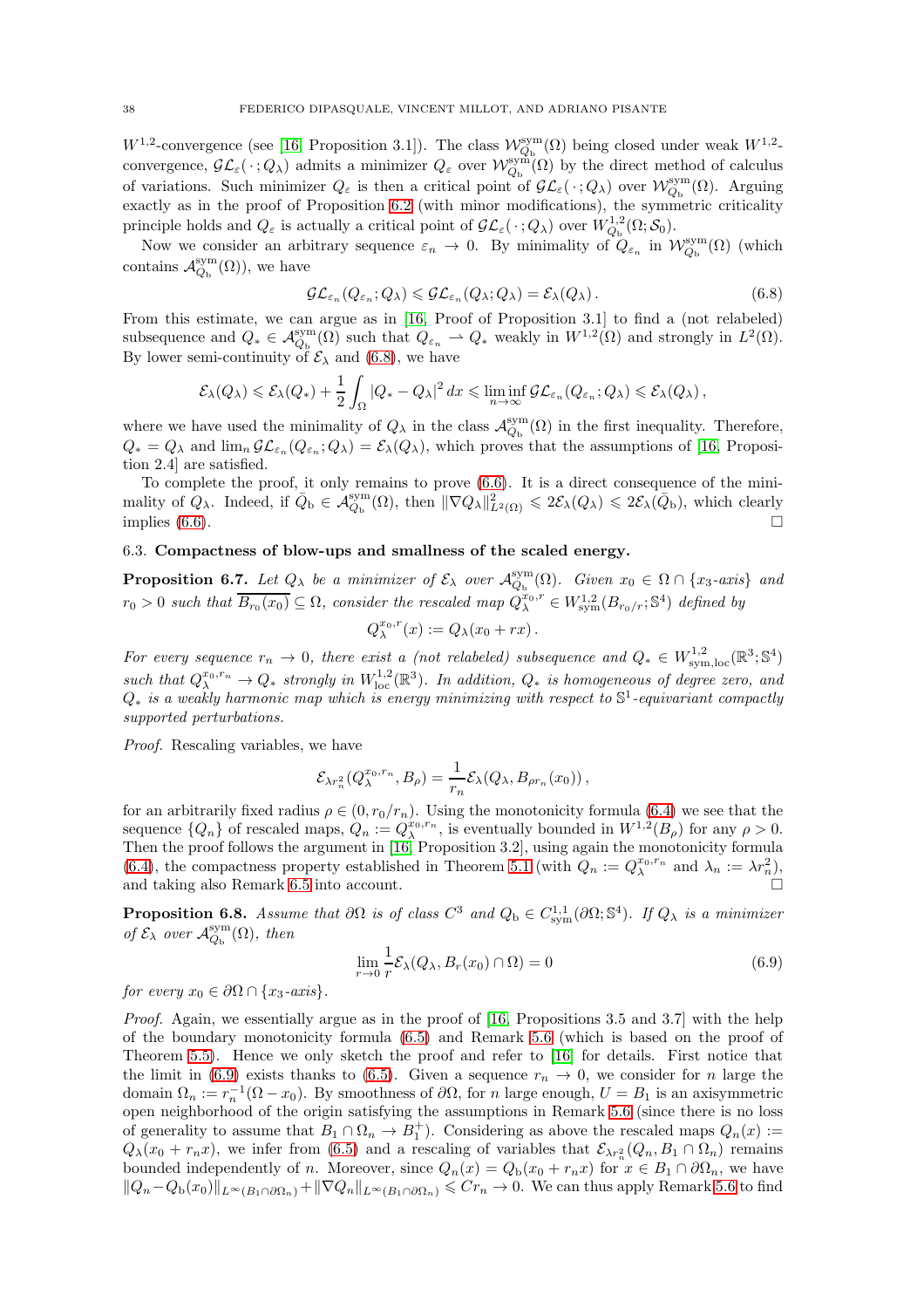a (not relabeled) subsequence and  $Q_* \in W^{1,2}_{sym}(B_1^+; \mathbb{S}^4)$  satisfying  $Q_* = Q_{\rm b}(x_0)$  on  $B_1 \cap \{x_3 = 0\}$ such that  $Q_n \circ \Phi_n \to Q_*$  strongly in  $W^{1,2}(B_\rho^+)$  and  $Q_n \to Q_*$  strongly in  $W^{1,2}_{loc}(B_\rho^+)$  for every  $\rho \in (0,1)$ , where the diffeomorphisms  $\Phi_n$  satisfy  $\Phi_n(B_1^+) = B_1 \cap \Omega_n$  and  $\|\Phi_n - \text{id}\|_{C^1(B_2)} \to 0$ .

Rescaling variables, we deduce from [\(6.3\)](#page-36-1) that  $Q_n$  satisfies equation (6.3) in  $B_1 \cap \Omega_n$  with  $\lambda r_n^2$  in place of  $\lambda$ . In view of the strong  $W^{1,2}$ -convergence of  $Q_n$ , we deduce that  $Q_*$  is a weakly harmonic map in  $B_1^+$ . On the other hand, letting  $n \to \infty$  in the monotonicity formula satisfied by  $Q_n$  as in [\[16,](#page-60-0) Proof of Proposition 3.5], we infer that Q<sup>∗</sup> is homogeneous of degree zero. As a consequence,  $Q_*(x) = \omega(\frac{x}{|x|})$  where  $\omega : \mathbb{S}^2_+ \to \mathbb{S}^4$  is weakly harmonic and satisfies  $\omega(x) = Q_b(x_0)$  on  $\partial \mathbb{S}^2_+$  (here we have set  $\mathbb{S}^2_+ := \mathbb{S}^2 \cap \{x_3 > 0\}$ . Exactly as in [\[16,](#page-60-0) Proof of Proposition 3.7], it follows that  $\omega$  is constant, and hence  $Q_* \equiv Q_{\rm b}(x_0)$ . From the strong convergence  $Q_n \circ \Phi_n \to Q_*$  in  $W^{1,2}(B_{1/2}^+)$ , we easily deduce that  $\mathcal{E}_{\lambda r_n^2}(Q_n, B_{1/2} \cap \Omega_n) \to \mathcal{E}_0(Q_*, B_{1/2}^+) = 0$ , so that

$$
\lim_{r \to 0} \frac{1}{r} \mathcal{E}_{\lambda}(Q_{\lambda}, B_r(x_0) \cap \Omega) = \lim_{n \to \infty} \frac{2}{r_n} \mathcal{E}_{\lambda}(Q_{\lambda}, B_{r_n/2}(x_0) \cap \Omega) = \lim_{n \to \infty} 2 \mathcal{E}_{\lambda r_n^2}(Q_n, B_{1/2} \cap \Omega_n) = 0,
$$

which completes the proof.  $\square$ 

<span id="page-38-1"></span>**Proposition 6.9.** If  $Q_{\lambda}$  is a minimizer of  $\mathcal{E}_{\lambda}$  over  $\mathcal{A}_{Q_{\rm b}}^{\rm sym}(\Omega)$ , then

$$
\lim_{r \to 0} \frac{1}{r} \mathcal{E}_{\lambda}(Q_{\lambda}, B_r(x_0) \cap \Omega) = 0
$$

for every  $x_0 \in \overline{\Omega} \setminus \{x_3 \text{-axis}\}.$ 

*Proof.* By  $\mathbb{S}^1$ -equivariance of  $Q_\lambda$  and the invariance under translations, we can assume without loss of generality that  $x_0$  belongs to the  $x_1$ -axis. We set  $r_0 := |x_0|$ . Using the cylindrical coordinates  $x = (\rho \cos(\phi), \rho \sin(\phi), x_3)$  with  $\rho > 0$  and  $\phi \in [0, 2\pi)$ , we observe that for every  $r \in (0, r_0)$ ,

$$
B_r(x_0) \subseteq G_r(x_0) := \bigcup_{\phi \in (-\phi_r, \phi_r)} R_\phi \cdot D_r(x_0),
$$

where  $D_r(x_0) := \{x = (\rho, 0, x_3) : (\rho - r_0)^2 + x_3^2 < r^2\}$  and  $\phi_r := \arcsin(r/r_0)$ , therefore  $\mathcal{E}_{\lambda}(Q_{\lambda}, B_r(x_0) \cap \Omega) \leq \mathcal{E}_{\lambda}(Q_{\lambda}, G_r(x_0) \cap \Omega)$ . Combining the  $\mathbb{S}^1$ -invariance of the energy density, the equivariance of  $Q_{\lambda}$  and Fubini's Theorem, we infer that for every  $r \in (0, r_0/2)$ ,

$$
\frac{1}{r}\mathcal{E}_\lambda(Q_\lambda, G_r(x_0)\cap\Omega)\leqslant Cr_0^{-1}\int_{D_r(x_0)\cap\mathcal{D}_\Omega}\Bigg(|\partial_\rho Q_\lambda|^2+\frac{1}{\rho^2}|Q_\lambda^2|+|\partial_{x_3}Q_\lambda|^2+\lambda W(Q_\lambda))\Bigg)\rho\,d\rho dx_3
$$

(where  $\mathcal{D}_{\Omega}$  is the section of  $\Omega$  with the plane  $x_2 = 0$ , see Definition [2.6\)](#page-11-7). Since the measure of  $D_{\Omega}(x_0) \cap \mathcal{D}_{\Omega}$  goes to zero as  $r \to 0$  the conclusion follows  $D_r(x_0) \cap \mathcal{D}_{\Omega}$  goes to zero as  $r \to 0$ , the conclusion follows.

### <span id="page-38-0"></span>6.4. Partial regularity.

Proof of Theorem [1.1,](#page-3-3) part 1. By the monotonicity formulas established in Proposition [6.6](#page-36-7) (and the fact that  $W(Q_{\lambda})$  is bounded), the limit

<span id="page-38-2"></span>
$$
\Theta(Q_{\lambda}, x_0) := \lim_{r \to 0} \frac{1}{2r} \int_{B_r(x_0) \cap \Omega} |\nabla Q_{\lambda}|^2 dx = \lim_{r \to 0} \frac{1}{r} \mathcal{E}_{\lambda}(Q_{\lambda}, B_r(x_0) \cap \Omega) \tag{6.10}
$$

exists at every  $x_0 \in \overline{\Omega}$ .

Combining Proposition [6.6](#page-36-7) and [\[16,](#page-60-0) Lemma 2.6] with [\[16,](#page-60-0) Corollary 2.19] we obtain the existence of a universal constant  $\varepsilon_{\text{in}} > 0$  such that for every  $x_0 \in \Omega$ , the condition  $\Theta(Q_\lambda, x_0) < \varepsilon_{\text{in}}$  implies  $Q_{\lambda} \in C^{\omega}(B_{\rho}(x_0))$  for some radius  $\rho > 0$  depending only on  $x_0$  and  $\lambda$ . In particular, for every  $x_0 \in \Omega$  the assumption  $\Theta(Q_\lambda, x_0) < \varepsilon_{\text{in}}$  implies  $\Theta(Q_\lambda, x) = 0$  for every  $x \in B_\rho(x_0)$ .

For points on the boundary, we invoke [\[16,](#page-60-0) Lemma 2.10] and [\[16,](#page-60-0) Corollary 2.20] in place of [\[16,](#page-60-0) Lemma 2.6] and [\[16,](#page-60-0) Corollary 2.19], respectively. This yields the existence of a constant  $\varepsilon_{\text{bd}} > 0$ depending only on  $\Omega$  and  $Q_{\rm b}$  such that for every  $x_0 \in \partial\Omega$ , the condition  $\Theta(Q_{\lambda}, x_0) < \varepsilon_{\rm bd}$  implies  $Q_{\lambda} \in C^{1,\delta}(B_{\rho}(x_0) \cap \overline{\Omega})$ . In view of Proposition [6.8](#page-37-3) and Proposition [6.9,](#page-38-1) we have  $\Theta(Q_{\lambda}, x_0) = 0$  for every  $x_0 \in \partial\Omega$ . Consequently,  $Q_\lambda$  is of class  $C^{1,\delta}$  for every  $\delta \in (0,1)$  in a neighborhood of  $\partial\Omega$  up to ∂Ω. In particular  $\Theta(Q_\lambda, \cdot) = 0$  in a neighborhood of  $\partial\Omega$  up to  $\partial\Omega$ . Moreover, [\[16,](#page-60-0) Corollary 2.20] tells us that (i) if  $Q_{\rm b} \in C^{2,\delta}(\partial\Omega)$  for some  $\delta > 0$ , then  $Q_{\lambda}$  is of class  $C^{2,\delta}$  in a neighborhood of  $\partial\Omega$ up to  $\partial\Omega$ ; (ii) if  $\partial\Omega$  is real-analytic and  $Q_{\rm b} \in C^{\omega}(\partial\Omega)$ , then  $Q_{\lambda}$  is of class  $C^{\omega}$  in a neighborhood of  $\partial\Omega$  up to  $\partial\Omega$ .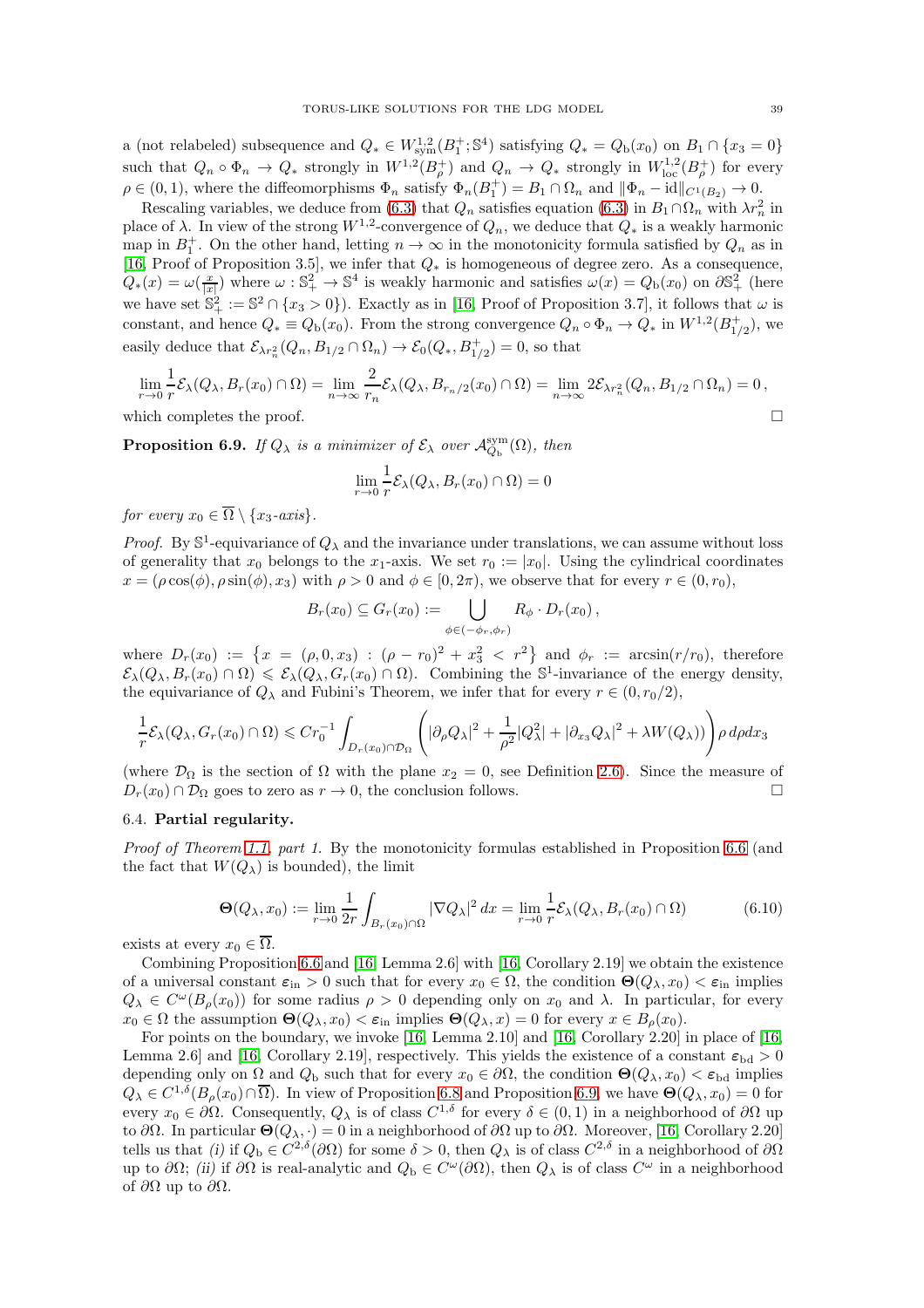As a consequence of the discussion above, the set  $\Sigma := \{x \in \overline{\Omega} : \Theta(Q_\lambda, x) > 0\}$  is a closed set which is contained in  $\Omega$ , and  $\Sigma = \{x \in \overline{\Omega} : \Theta(Q_\lambda, x) \geqslant \varepsilon_{\text{in}}\}$ . In view of Proposition [6.9,](#page-38-1) we also have  $\Sigma \subset \Omega \cap \{x_3$ -axis}. Since we have proved the announced regularity in  $\overline{\Omega} \setminus \Sigma$ , it now remains to show that  $\Sigma$  is a finite set. Since  $\Sigma$  is a compact set, it is enough to prove that all the points of  $\Sigma$  are isolated. We argue by contradiction following a somehow classical argument (see e.g. [\[55,](#page-61-8) Section 3.4]). Assume that there exist  $\bar{x} \in \Sigma$  and a sequence  $\{x_n\} \subseteq \Sigma \setminus {\bar{x}}$  such that  $x_n \to \bar{x}$ . Set  $r_n := 2|x_n - \bar{x}|$  and define (for n large enough)  $Q_n \in W^{1,2}_{sym}(B_1; \mathbb{S}^4)$  by setting  $Q_n(x) := Q_{\lambda}(\bar{x} + r_n x)$ . According to Proposition [6.7,](#page-37-4) there exist a (not relabeled) subsequence and  $Q_* \in W^{1,2}_{sym,loc}(\mathbb{R}^3;\mathbb{S}^4)$ such that  $Q_n \to Q_*$  strongly in  $W^{1,2}_{loc}(\mathbb{R}^3)$  and  $Q_*$  is degree-zero homogeneous and weakly harmonic. Extracting a further subsequence if necessary, we can assume that  $r_n^{-1}(x_n - \bar{x}) = (0, 0, 1/2) =: a$ for every n (or, alternatively,  $r_n^{-1}(x_n - \bar{x}) = -a$  for every n, a case for which the argument below is the same, up to obvious modifications).

As recalled in Sec. [4,](#page-24-0) if  $Q_* \in W^{1,2}_{sym,loc}(\mathbb{R}^3;\mathbb{S}^4)$  is a degree-zero homogeneous weakly harmonic map then  $Q_*(x) = \omega \left( \frac{x}{|x|} \right)$ ), for some harmonic sphere  $\omega \in C_{sym}^{\infty}(\mathbb{S}^2;\mathbb{S}^4)$ . Thus  $Q_* \in$  $C^{\infty}(\mathbb{R}^3 \setminus \{0\}; \mathbb{S}^4)$  and in turn  $\Theta(Q_*, a) = 0$ . In view of this property, we can find a radius  $\rho_* \in (0,1/2)$  such that  $\frac{1}{\rho_*} \mathcal{E}_0(Q_*, B_{\rho_*}(a)) \leq \varepsilon_{\rm in}/2$ . Once again, by strong  $W^{1,2}$ -convergence of  $Q_n$ , we deduce that  $\frac{1}{\rho_*} \mathcal{E}_{\lambda r_n^2}(Q_n, B_{\rho_*}(a)) < \varepsilon_{\text{in}}$  for n large enough. Scaling back, it implies that  $\frac{1}{\rho_* r_n} \mathcal{E}_\lambda(Q_\lambda, B_{\rho_* r_n}(x_n)) < \varepsilon_{\text{in}}$  for n large enough, and thus  $\Theta(Q_\lambda, x_n) = 0$ . In other words,  $x_n \notin \Sigma$ for *n* large enough, a contradiction.

<span id="page-39-0"></span>6.5. Uniqueness of tangent maps at isolated singularities. In this subsection we prove the second part of Theorem [1.1,](#page-3-3) concerning the asymptotic decay of a singular minimizer to a unique tangent map at any of its isolated singular points. This property can be regarded as a consequence of the fundamental result from the paper [\[53\]](#page-61-7) and its further improvements and simplifications by the same author in [\[55,](#page-61-8) Chapter 3] (see also [\[43,](#page-61-28) Chapter 2.5] for an account on the subject).

Since [\[53\]](#page-61-7), the key tool to obtain this property is the celebrated Simon-Lojasiewicz inequality recalled in Proposition [6.13](#page-40-0) and, as in [\[43,](#page-61-28) Theorem 2.6.3] for the harmonic map case, the powertype decay will depend on its validity with the optimal exponent  $s = 1$ . Note that in our setting this validity is not obvious, since the space of harmonic spheres  $\mathcal{H}arm(\mathbb{S}^2;\mathbb{S}^4)$  is not a smooth submanifold of  $C^3(\mathbb{S}^2;\mathbb{S}^4)$  (indeed, according to [\[59\]](#page-62-1) it is just a singular complex variety in the sense of Algebraic Geometry) and even the integrability property of the Jacobi fields (see [\[55,](#page-61-8) Chapter 3.14] and [\[43,](#page-61-28) Chapter 2.6] for explanations) along any of its element may fail because of the results in [\[41\]](#page-61-21). However, as we detail below, in the present case the classification of minimizing equivariant tangent maps from Sec. [4](#page-24-0) allows to restrict the attention to the stratum  $\mathcal{H}arm_1(\mathbb{S}^2;\mathbb{S}^4)$ of harmonic spheres with energy  $4\pi$  which is a nice analytic manifold, whence the integrability condition is obviously satisfied and the Simon-Lojasiewicz inequality  $(6.13)$  holds with the optimal exponent.

Our proof of the asymptotic decay is a modification of the simplified argument from [\[55,](#page-61-8) Chapter 3.15] for harmonic maps, taking into account the optimal exponent in [\(6.13\)](#page-40-1) but without using the integrability property at linearized level as in [\[43,](#page-61-28) Lemma 2.6.5] or [\[54,](#page-61-33) Part II, proof of Theorem 6.6]. Here, instead, an elementary iterative argument gives at once the power-type decay of the radial derivative keeping the rescaled map at bounded small distance from any of its asymptotic limit. Then the  $L^2$ -decay to a unique limit, and in turn the  $C^2$ -decay, follow, still with a power-type decay rate which is however not optimal.

The following preliminary result allows to classify the possible blow-up limit and to identify a first good approximation at some sufficiently small scale.

<span id="page-39-1"></span>**Lemma 6.10.** Let  $Q_\lambda$ ,  $\bar{x}$ ,  $\{r_n\}$ ,  $Q_\lambda^{\bar{x},r_n}$  and  $Q_*$  be as in Proposition [6.7](#page-37-4) and suppose in addition  $\bar{x} \in \Sigma$  = Sing  $Q_{\lambda}$ . Then  $Q_* = Q^{(\alpha)}$ , where  $Q^{(\alpha)}$  is one of the maps described by [\(1.19\)](#page-3-5). In particular, up to subsequences

$$
\lim_{n\to\infty}\left\{\int_{B_1}\left|\frac{\partial Q_\lambda^{\bar x,r_n}}{\partial |x-\bar x|}\right|^2\frac{dx}{|x-\bar x|}+\int_{B_1\backslash B_{1/2}}|Q_\lambda^{\bar x,r_n}-Q_*|^2dx\right\}=0\,.
$$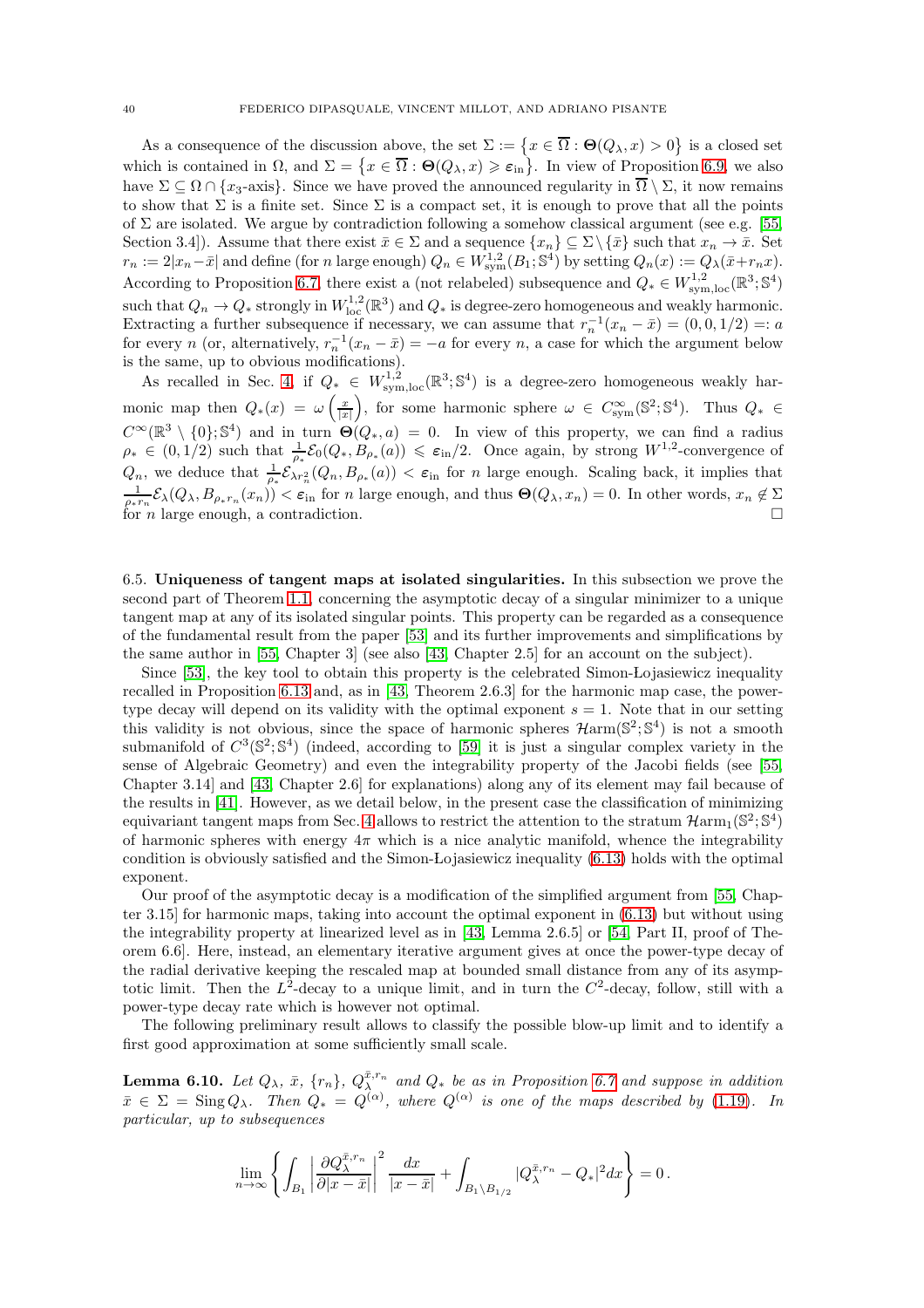*Proof.* As  $Q_{\lambda}$  is a minimizer, we can apply the monotonicity formula [\(6.4\)](#page-36-3) with  $\rho = r_n \to 0$  to conclude that  $\Bigl\vert$  $\frac{\partial Q_{\lambda}}{\partial |x-\bar{x}|}$   $\frac{2}{|x|}$  is integrable near  $\bar{x}$ , hence

$$
\lim_{n \to \infty} \int_{B_1} \left| \frac{\partial Q_{\lambda}^{\bar{x}, r_n}}{\partial |x - \bar{x}|} \right|^2 \frac{dx}{|x - \bar{x}|} = \lim_{n \to \infty} \int_{B_{r_n}} \left| \frac{\partial Q_{\lambda}}{\partial |x - \bar{x}|} \right|^2 \frac{dx}{|x - \bar{x}|} = 0.
$$

According to Proposition [6.7,](#page-37-4) for every sequence  $r_n \to 0$ , the sequence  $Q_{\lambda}^{\bar{x},r_n}$  has a subsequence converging in  $W^{1,2}_{loc}(\mathbb{R}^3)$  to  $Q_*$ , where  $Q_*$  belongs to  $W^{1,2}_{sym,loc}(\mathbb{R}^3;\mathbb{S}^4)$  and it is a 0-homogeneous weakly harmonic map minimizing the Dirichlet energy with respect to  $\mathbb{S}^1$ -equivariant compactly supported perturbations. Applying Corollary [4.7,](#page-25-5) the conclusion follows.  $\square$ 

In view of the previous lemma and according to Theorem [4.5](#page-25-1) and Corollary [4.7,](#page-25-5) we see that the possible minimizing tangent maps correspond to the set of equivariant harmonic spheres given by

<span id="page-40-3"></span>
$$
\mathcal{H}arm_*(\mathbb{S}^2;\mathbb{S}^4) := \{ \pm R_\alpha \cdot \boldsymbol{\omega}_{\mathrm{eq}}^{(1)}, \ R_\alpha \in \mathbb{S}^1 \} \subseteq \mathcal{H}arm(\mathbb{S}^2;\mathbb{S}^4).
$$
 (6.11)

It follows from Lemma [3.1](#page-15-3) that the space of harmonic spheres can be decomposed according to the values of the energy [\(3.1\)](#page-14-5), i.e,

$$
\mathcal{H}arm(\mathbb{S}^2; \mathbb{S}^4) = \bigcup_{d=0}^{\infty} \mathcal{H}arm_d(\mathbb{S}^2; \mathbb{S}^4), \quad \mathcal{H}arm_d(\mathbb{S}^2; \mathbb{S}^4) = \{ \omega \in \mathcal{H}arm(\mathbb{S}^2; \mathbb{S}^4) \text{ s.t. } E(\omega) = 4\pi d \}.
$$

Note that  $\mathcal{H}arm_*(\mathbb{S}^2;\mathbb{S}^4) \simeq \mathbb{S}^1 \cup \mathbb{S}^1$ , in addition

<span id="page-40-4"></span>
$$
\mathcal{H}_{\rm{arm}_{*}}(\mathbb{S}^{2}; \mathbb{S}^{4}) \subseteq \mathcal{H}_{\rm{arm}_{1}}(\mathbb{S}^{2}; \mathbb{S}^{4}) \subseteq C^{3}(\mathbb{S}^{2}; \mathbb{S}^{4}), \tag{6.12}
$$

and  $\mathcal{H}arm_1$  is a  $C^1$ -closed subset since the energy is continuous in the  $C^1$ -topology.

The following fact is well known from [\[59\]](#page-62-1).

**Lemma 6.11.**  $\mathcal{H}arm_1 \subseteq C^3(\mathbb{S}^2; \mathbb{S}^4)$  is a finite dimensional real-analytic submanifold.

Proof. We sketch an elementary proof for the reader's convenience. First notice that by Lemma [3.1](#page-15-3) every  $\omega \in \mathcal{H}arm_1(\mathbb{S}^2;\mathbb{S}^4)$  is not linearly full, it has three dimensional image and its energy is  $4\pi$ . Thus, it is a harmonic sphere into  $\mathbb{S}^2$  with energy  $4\pi$  embedded isometrically along a 3-plane in  $\mathcal{S}_0$ . In view of [\[40\]](#page-61-26) we have  $\omega = A \circ \Phi$ , where  $\Phi \in \text{Conf}^+(\mathbb{S}^2)$  is an orientation preserving conformal diffeomorphism and  $A \in \text{Isom}(\mathbb{R}^3; \mathcal{S}_0)$ . The map

$$
\text{Isom}(\mathbb{R}^3; \mathcal{S}_0) \times \text{Conf}^+(\mathbb{S}^2) \ni (A, \Phi) \longrightarrow A \circ \Phi \in \mathcal{H} \text{arm}_1(\mathbb{S}^2; \mathbb{S}^4)
$$

is clearly smooth and surjective, moreover is constant along the SO(3)-orbits of the diagonal action on Isom( $\mathbb{R}^3$ ;  $\mathcal{S}_0$ ) × Conf<sup>+</sup>( $\mathbb{S}^2$ ) given by  $(A, \Phi) \to (AR^{\mathsf{t}}, R\Phi)$ ,  $R \in SO(3)$ . Since the previous representation of  $\omega$  in terms of  $(A, \Phi)$  is clearly unique up to the choice of an orthonormal basis in Ran  $\omega$  we see that

$$
\mathcal{H}arm_1(\mathbb{S}^2;\mathbb{S}^4)\simeq \left({\rm Isom}(\mathbb{R}^3;\mathcal{S}_0)\times{\rm Conf}^+(\mathbb{S}^2)\right)/\,{\rm SO}(3)\,,
$$

and the quotient has a natural structure of real-analytic manifold because the action is free and properly discontinuous. Finally the map  $(A, \Phi) \to A \circ \Phi$  gives an analytic embedding of the quotient into  $C^3(\mathbb{S}^2;\mathbb{S}^4)$ . quotient into  $C^3(\mathbb{S}^2;\mathbb{S}^4)$ ).  $\qquad \qquad \Box$ 

<span id="page-40-2"></span>**Remark 6.12.** It follows from the previous lemma and the  $C<sup>1</sup>$ -continuity of the Dirichlet energy E in [\(3.1\)](#page-14-5) that for any  $\omega \in \mathcal{H}arm_1(\mathbb{S}^2;\mathbb{S}^4)$  there exists  $\gamma > 0$  such that  $\psi \in \mathcal{H}arm(\mathbb{S}^2;\mathbb{S}^4)$  and  $\|\psi - \omega\|_{C^3} < \gamma$  yields  $\psi \in \mathcal{Harm}_1(\mathbb{S}^2; \mathbb{S}^4)$ , therefore C<sup>3</sup>-close critical points  $\psi$  belong to a small neighborhood of an analytic manifold passing through  $\omega$ .

As a consequence of the previous discussion we see that the integrability assumption in [\[55,](#page-61-8) Chapter 3.14] are satisfied and we can finally recall the celebrated Lojasiewicz-Simon inequality for the Dirichlet energy functional on  $C^3(\mathbb{S}^2;\mathbb{S}^4)$  with optimal exponent around any harmonic sphere of energy  $4\pi$ .

<span id="page-40-0"></span>**Proposition 6.13.** Let  $\omega \in \mathcal{H}arm_1(\mathbb{S}^2;\mathbb{S}^4)$  be a harmonic map. Then there are  $C > 0$  and  $\gamma \in (0,1)$  such that

<span id="page-40-1"></span>
$$
|E(\psi) - E(\omega)| \leq C ||\mathcal{M}(\psi)||_{L^2(\mathbb{S}^2)}^2,
$$
\n(6.13)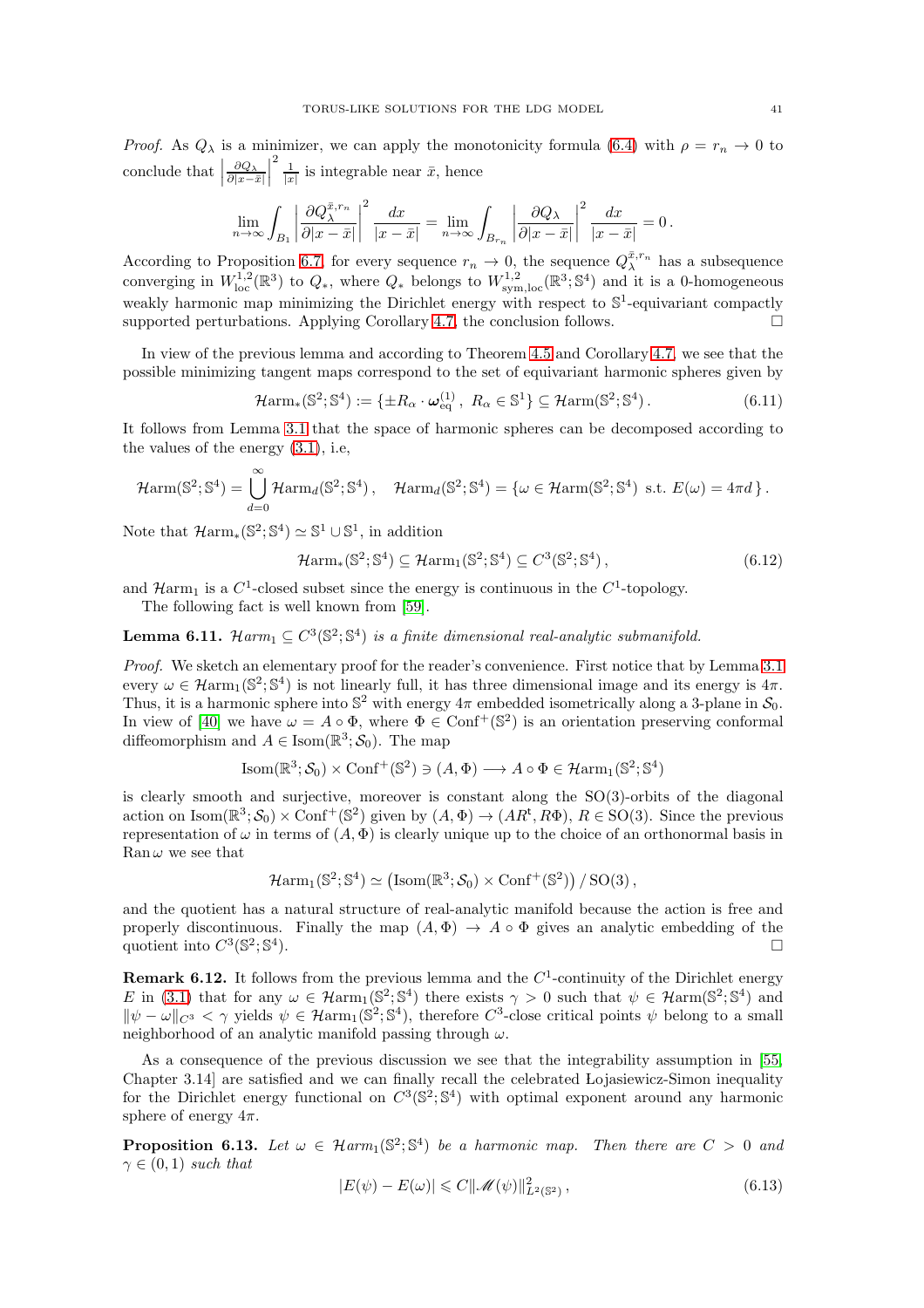for any  $\psi \in C^3(\mathbb{S}^2;\mathbb{S}^4)$  such that  $\|\psi - \omega\|_{C^3(\mathbb{S}^2)} < \gamma$ , where  $\mathscr{M}(\psi)$  denotes the tension field for a  $map \ \psi \in C^3(\mathbb{S}^2; \mathbb{S}^4), \ i.e.,$ 

$$
\mathscr{M}(\psi) := \Delta_T \psi + |\nabla_T \psi|^2 \psi.
$$

For a proof of a weaker analogue of Proposition [6.13,](#page-40-0) in the general case of a real-analytic compact target manifold  $N$ , we refer the interested reader to [\[55,](#page-61-8) Section 3.14]. Under integrability assumptions as the one in Remark [6.12,](#page-40-2) the generalization of the optimal inequality [\(6.13\)](#page-40-1) is given by  $[55, Chapter 3.14, page 82, inequality (xiv)].$ 

The next result gives the necessary a priori bounds of minimizers around isolated singularities to show the convergence to a unique tangent map.

<span id="page-41-1"></span>**Proposition 6.14.** Let  $r > 0$ , let  $\bar{x}$  be a point on the  $x_3$ -axis and let  $Q_{\lambda} \in W^{1,2}_{sym}(B_r(\bar{x}); \mathbb{S}^4)$  be a minimizer of  $\mathcal{E}_{\lambda}$  with respect to  $\mathbb{S}^1$ -equivariant compactly supported perturbations. Suppose in addition  $\bar{x} \in \Sigma$  and  $Q_{\lambda} \in C^{\infty}(B_r(\bar{x}) \setminus {\bar{x}})$ . Then, for every  $k \in \mathbb{N}$ ,

<span id="page-41-0"></span>
$$
\sup_{x \in B_{r/2}(\bar{x}) \setminus {\{\bar{x}\}}} |x - \bar{x}|^k |\nabla^k Q_\lambda(x)| \leq C_k ,\tag{6.14}
$$

where  $C_k$  is a positive constant depending only on k and on r.

*Proof.* Given the sequence  $r_n = r2^{-n} \downarrow 0$ , we set  $Q_n(x) := Q_\lambda(\bar{x} + r_n x)$  for  $x \in B_{r/r_n}$ . By Propo-sition [6.7,](#page-37-4) the sequence  $\{Q_n\}$  has a (not relabeled) subsequence converging strongly in  $W^{1,2}_{loc}(\mathbb{R}^3)$ to some minimizing tangent map  $Q_*$  (which is one of those maps given in Lemma [6.10\)](#page-39-1), therefore in particular we have strong convergence  $Q_n \to Q_*$  in  $W^{1,2}(B_{3/2} \setminus B_{1/3})$ . Since  $Q_*$  has only an isolated singularity at the origin and it is 0-degree homogeneous, we can find  $0 < \rho < 1/6$ so that for every  $y \in \overline{B_1} \setminus B_{1/2}$  we have  $\frac{1}{\rho} \int_{B_\rho(y)} |\nabla Q_*|^2 dx \leqslant \varepsilon_{\rm in}/2$ , where  $\varepsilon_{\rm in}$  is the critical parameter in [\[16,](#page-60-0) Corollary 2.19]. Note that  $\rho$  depends only on  $|\nabla Q_*|^2$ , therefore it does not depend on the chosen subsequence and on which map  $Q_*$  really is among those in [\(1.19\)](#page-3-5). Thanks to strong convergence, we have  $\frac{1}{\rho} \int_{B_{\rho}(y)} |\nabla Q_n|^2 dx \leq \varepsilon_{\text{in}}$  for all n large enough uniformly over  $y \in \overline{B_1} \setminus B_{1/2}$ , therefore [\[16,](#page-60-0) Corollary 2.19] gives  $\rho^k \|\nabla^k Q_n\|_{L^\infty(B_{\rho/8}(y))} \leqslant C_k$  for all sufficiently large *n* uniformly over  $y \in \overline{B_1} \setminus B_{1/2}$ . Thus the same estimate holds for every *n*, because of the smoothness of each map  $Q_n$  away from the origin, for a possibly larger constant still uniform with respect to  $y \in \overline{B_1} \setminus B_{1/2}$ . Thus, by covering  $\overline{B_1} \setminus B_{1/2}$  with balls of radius  $\rho/8$ , we have  $\sup_{y\in\overline{B_1}\setminus B_{1/2}}|\nabla^kQ_n(y)|\leqslant C_k$ , where  $C_k$  does not depend on n. Since  $B_{r/2}(\bar x)\setminus\{\bar x\}=\cup_{n=1}^{\infty}A_n$ , where  $A_n = \{x : 2^{-(n+1)}r \leqslant |x-\bar{x}| < 2^{-n}r\}$  are dyadic annuli around  $\bar{x}$ , scaling back the previous inequalities we have  $2^{-kn}r^k |\nabla^k Q_\lambda(x)| \leq C_k$  for every  $x \in A_n$ , for every  $n \in \mathbb{N}$ , and in turn we deduce  $|x - \bar{x}|^k |\nabla^k Q_\lambda(x)| \leqslant C_k$  for every  $x \in A_n$ , for every  $n \geqslant 1$ , hence the conclusion follows.  $\Box$ 

As a corollary, a simple interpolation argument gives the following result which turns  $L^2$ closeness to a tangent map into  $C^3$ -closeness and which will allow to let the Simon-Lojasiewicz inequality [\(6.13\)](#page-40-1) come into play.

<span id="page-41-3"></span>**Corollary 6.15** ( $L^2$ -closeness  $\implies C^3$ -closeness). Let  $r > 0$ , let  $\bar{x}$  be a point on the x<sub>3</sub>-axis and let  $Q_{\lambda} \in W^{1,2}_{sym}(B_r(\bar{x}); \mathbb{S}^4)$  be a minimizer of  $\mathcal{E}_{\lambda}$  with respect to  $\mathbb{S}^1$ -equivariant compactly supported perturbations such that  $Q_{\lambda} \in C^{\infty}(B_r(\bar{x}) \setminus \{\bar{x}\})$ . There exists  $C > 0$  such that for any rescaled  $map\ \widetilde{Q}_{\rho}(x) := Q_{\lambda}(\bar{x} + \rho x), \ 0 < \rho \leqslant r/3$ , and any minimizing tangent map  $Q_*$  in the sense of Proposition [6.7](#page-37-4) we have

<span id="page-41-2"></span>
$$
\|\widetilde{Q}_{\rho} - Q_{*}\|_{C^{3}(\overline{B_{3/2}} \setminus B_{3/4})} \leq C \|\widetilde{Q}_{\rho} - Q_{*}\|_{L^{2}(B_{3/2} \setminus B_{3/4})}^{1/6}.
$$
\n(6.15)

As a consequence, for any  $\gamma > 0$  there exists  $\eta > 0$  such that  $\|\widetilde{Q}_{\rho} - Q_*\|_{C^3(\overline{B_{3/2}}\setminus B_{3/4})} < \gamma$  whenever  $\|\widetilde{Q}_{\rho} - Q_*\|_{L^2(B_{2/2}\setminus B_{2/4})} < \eta.$ 

*Proof.* Since  $\underline{B_1} \subseteq \mathbb{R}^3$  we have  $W^{2,2}(B_{3/2} \setminus B_{3/4}) \subseteq C^{0,1/2}(\overline{B_{3/2}} \setminus B_{3/4})$  and in turn  $W^{5,2}(B_{3/2} \setminus B_{3/4})$  $B_{3/4}$ )  $\hookrightarrow$   $C^3(\overline{B_{3/2}} \setminus B_{3/4})$  with compact embedding, hence

$$
||Q_{\rho}-Q_*||_{C^3(\overline{B_{3/2}}\setminus B_{3/4})}\leqslant C||Q_{\rho}-Q_*||_{W^{5,2}(B_{3/2}\setminus B_{3/4})},
$$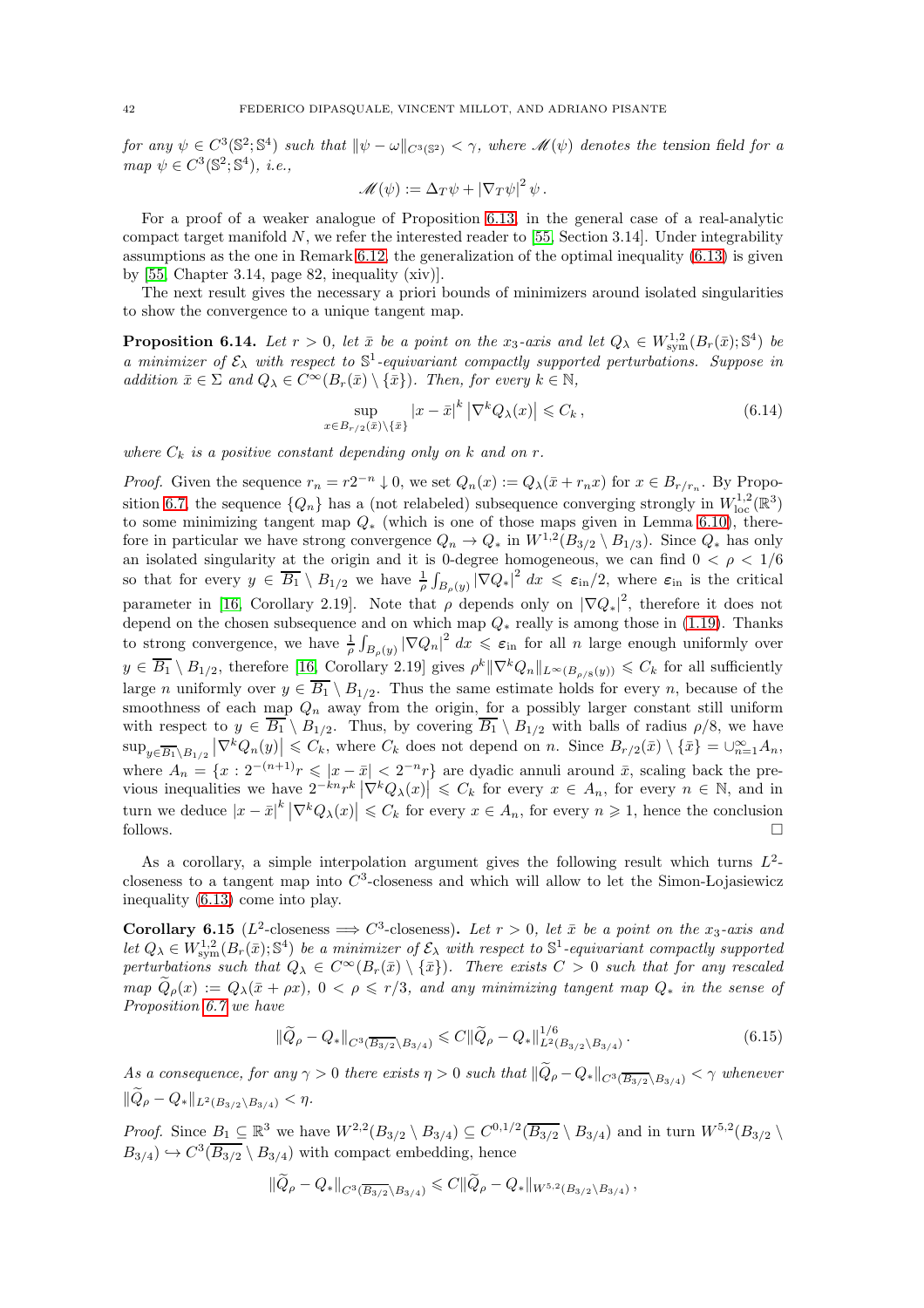for some constant  $C > 0$  independent of  $\rho$ . On the other hand, classical interpolation results among  $W^{k,2}$ -spaces give

$$
\|\widetilde{Q}_{\rho}-Q_{*}\|_{W^{5,2}(B_{3/2}\setminus B_{3/4})}\leqslant C\|\widetilde{Q}_{\rho}-Q_{*}\|_{W^{6,2}(B_{3/2}\setminus B_{3/4})}^{5/6}\|\widetilde{Q}_{\rho}-Q^{*}\|_{L^{2}(B_{3/2}\setminus B_{3/4})}^{1/6},
$$

for some constant  $C > 0$  independent of  $\rho$ . Clearly  $C^6 \subseteq W^{6,2}$  with continuous embedding, and the derivative bounds [\(6.14\)](#page-41-0) from Proposition [6.14](#page-41-1) yield

$$
||Q_{\rho}-Q_{*}||_{C^{6}(\overline{B_{3/2}}\setminus B_{3/4})}\leqslant C(||Q_{\rho}||_{C^{6}(\overline{B_{3/2}}\setminus B_{3/4})}+||Q_{*}||_{C^{6}(\overline{B_{3/2}}\setminus B_{3/4})})\leqslant C,
$$

for another constant  $C > 0$  independent of  $\rho$ . Finally, [\(6.15\)](#page-41-2) follows from the previous three inequalities and the final claim follows immediately.

The next result is the final ingredient in proving uniqueness of tangent maps at isolated singularities. It gives the inductive step to improve  $L^2$ -closeness to a tangent map from each dyadic scale to the next one assuming we start the process sufficiently close to a given tangent map.

<span id="page-42-4"></span>**Proposition 6.16.** Let  $r > 0$ , let  $\bar{x}$  be a point on the x<sub>3</sub>-axis and let  $Q_{\lambda} \in W^{1,2}_{sym}(B_r(\bar{x}); \mathbb{S}^4)$ be a minimizer of  $\mathcal{E}_{\lambda}$  with respect to  $\mathbb{S}^1$ -equivariant compactly supported perturbations such that  $Q_{\lambda} \in C^{\infty}(B_r(\bar{x}) \setminus {\bar{x}}).$ 

Fix  $\rho_* \leqslant r/3$  a small number such that  $\int_{B_{\rho_*}}$   $\frac{\partial Q_{\lambda}}{\partial |x-\bar{x}|}$   $\frac{d}{|x|} \leqslant \frac{1}{2}$  and let  $Q_*$  be a minimizing tangent map at  $\bar{x}$  as in Proposition [6.7.](#page-37-4)

There exist  $C_* > 1$  and  $\eta_* \in (0,1)$  depending only on  $Q_*$  and  $\rho_*$  with the following properties. If for some  $0 < \hat{\rho} \leq \rho_*$  the scaled map  $\widehat{Q}(x) := Q_{\lambda}(\bar{x} + \hat{\rho}x)$  satisfies  $\|\widehat{Q} - Q_*\|_{L^2(B_1 \setminus B_{1/2})} < \eta_*$ , then

<span id="page-42-0"></span>
$$
\int_{B_{1/2}} \frac{1}{|x|} \left| \frac{\partial \widehat{Q}}{\partial |x|} \right|^2 dx \leq C_* \left( \int_{B_1 \setminus B_{1/2}} \frac{1}{|x|} \left| \frac{\partial \widehat{Q}}{\partial |x|} \right|^2 dx + \frac{1}{4} \widehat{\rho}^2 \right).
$$
\n(6.16)

Proof. The proof follows closely the one in [\[55,](#page-61-8) page 83-85, inequality (8)], with some modifications to handle the extra terms coming from the potential energy  $W$  and to take advantage of the Simon-Lojasiewicz inequality with optimal exponent.

According to Corollary [4.7](#page-25-5) and to [\(6.11\)](#page-40-3)-[\(6.12\)](#page-40-4), we have  $Q_*(x) = \omega\left(\frac{x}{|x|}\right)$ for some harmonic sphere  $\omega \in \mathcal{H}_{\text{arm}_{*}}(\mathbb{S}^{2}; \mathbb{S}^{4}) \subseteq \mathcal{H}_{\text{arm}_{1}}(\mathbb{S}^{2}; \mathbb{S}^{4})$ . By Proposition [6.13](#page-40-0) we can choose  $\gamma > 0$  such that [\(6.13\)](#page-40-1) holds whenever  $\psi \in C^3(\mathbb{S}^2;\mathbb{S}^4)$  satisfies  $\|\psi - \omega\|_{C^3} < \gamma$ . Given  $\gamma$  as above, we fix  $\eta$  as in Corollary [6.15](#page-41-3) and we set  $\eta_* := \left(\frac{2}{3}\right)^{3/2} \eta$ .

For  $\rho = \frac{3}{2}\hat{\rho} \in (0, \frac{3}{2}\rho_{*}] \subseteq (0, r/2]$ , we consider the scaled map  $\tilde{Q}(x) = \tilde{Q}_{\rho}(x)$  as in Corollary [6.15,](#page-41-3) so that  $\widehat{Q}(x) = \widetilde{Q}(\frac{3}{2}x)$  on  $B_1$ . Clearly the assumption of the proposition yields

$$
\|\widetilde{Q} - Q_*\|_{L^2(B_{3/2} \setminus B_{3/4})} = \left(\frac{3}{2}\right)^{3/2} \|\widehat{Q} - Q_*\|_{L^2(B_1 \setminus B_{1/2})} < \eta\,,
$$

hence

<span id="page-42-2"></span>
$$
\|\widetilde{Q} - Q_*\|_{L^2(B_{3/2} \setminus B_{3/4})} < \eta \implies \|\widetilde{Q} - Q_*\|_{C^3(B_{5/4} \setminus B_{7/8})} < \gamma \tag{6.17}
$$

because of Corollary [6.15,](#page-41-3) and we are in the position to apply the Lojasiewicz-Simon inequality [\(6.13\)](#page-40-1) to the map  $\psi = Q|_{\partial B_1}$ .

Rewriting [\(6.16\)](#page-42-0) in terms of  $\tilde{Q}$ , it is clear that to finish the proof we must show that

<span id="page-42-3"></span>
$$
\int_{B_1} \frac{1}{|x|} \left| \frac{\partial \tilde{Q}}{\partial |x|} \right|^2 dx \leq C_* \left( \int_{B_{3/2} \setminus B_{3/4}} \frac{1}{|x|} \left| \frac{\partial \tilde{Q}}{\partial |x|} \right|^2 dx + \frac{9}{16} \rho^2 \right),\tag{6.18}
$$

for some  $C_* > 0$  independent of  $\rho \in \left(0, \frac{3}{2}\rho_*\right]$ .

Setting  $\tilde{\lambda} = \rho^2 \lambda$ , by the Interior Monotonicity Formula [\(6.4\)](#page-36-3) we have

<span id="page-42-1"></span>
$$
\mathcal{E}_{\tilde{\lambda}}(\tilde{Q}, B_1) - \Theta(\tilde{Q}, 0) = \int_{B_1} \frac{1}{|x|} \left| \frac{\partial \tilde{Q}}{\partial |x|} \right|^2 dx + 2\tilde{\lambda} \int_0^1 \left( \frac{1}{t^2} \int_{B_t} W(\tilde{Q}) dx \right) dt,
$$
(6.19)

where the density  $\Theta(\tilde{Q}, 0)$  is defined as in [\(6.10\)](#page-38-2) above.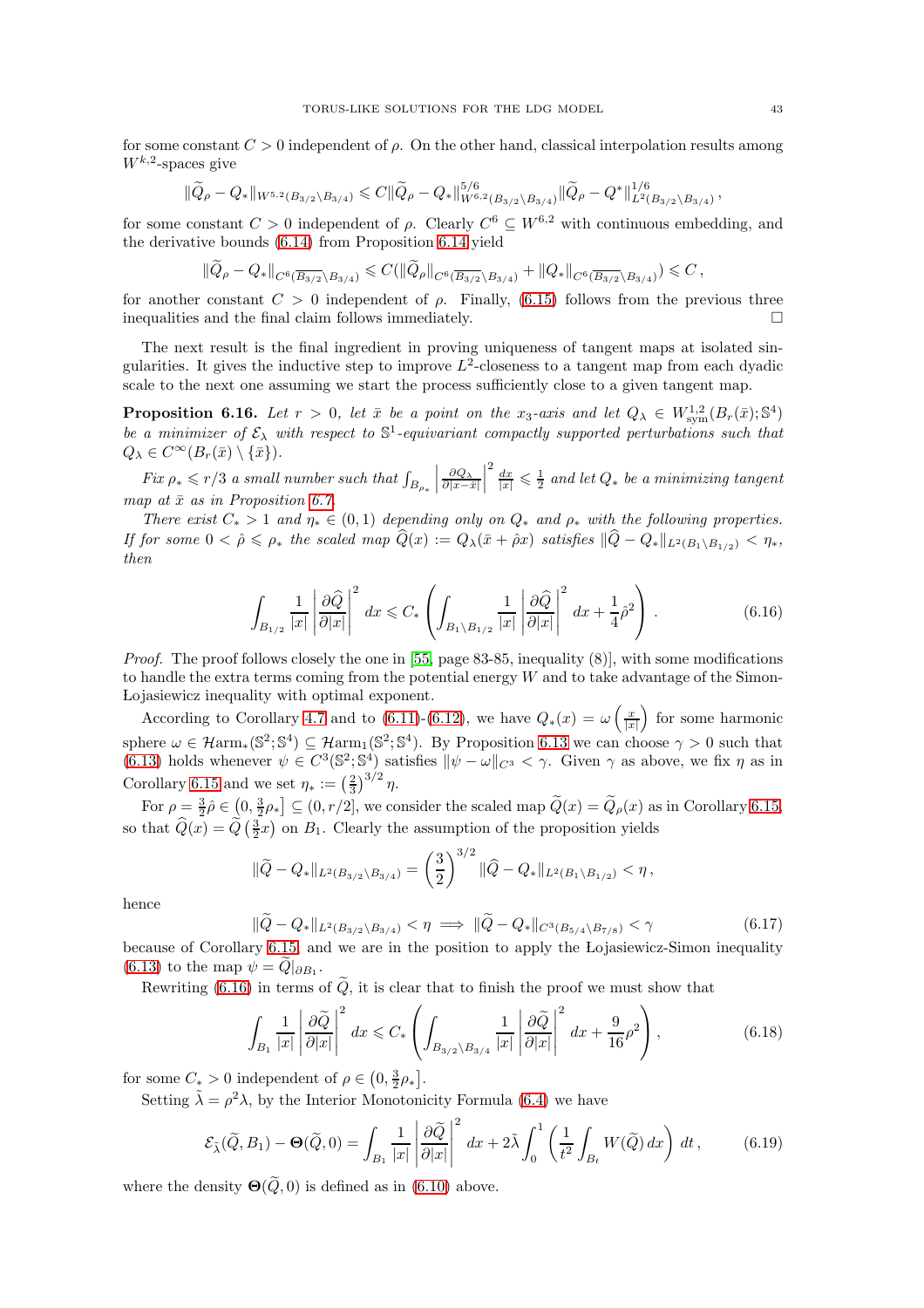Arguing by approximation as in the proof of the monotonicity formula above, the first identity from step 2 in the proof of [\[16,](#page-60-0) Proposition 2.4] yields

$$
\frac{1}{2}\int_{\partial B_1}\left(|\nabla \widetilde{Q}|^2-2\left|\frac{\partial \widetilde{Q}}{\partial |x|}\right|^2\right)\,d\mathcal{H}^2+\tilde{\lambda}\int_{\partial B_1}W(\widetilde{Q})\,d\mathcal{H}^2=\mathcal{E}_{\tilde{\lambda}}(\widetilde{Q},B_1)+2\tilde{\lambda}\int_{B_1}W(\widetilde{Q})\,dx.
$$

Hence,

$$
\mathcal{E}_{\tilde{\lambda}}(\widetilde{Q}, B_1) \leqslant \frac{1}{2} \int_{\partial B_1} |\nabla_{\tan} \widetilde{Q}|^2 \, d\mathcal{H}^2 + \tilde{\lambda} \int_{\partial B_1} W(\widetilde{Q}) \, d\mathcal{H}^2.
$$

On the other hand,

$$
\Theta(\widetilde{Q},0) = \Theta(Q_{\lambda},\bar{x}) = \Theta(Q_*,0) = \frac{1}{2} \int_{\partial B_1} |\nabla_{\tan} Q_*|^2 d\mathcal{H}^2,
$$

so that the last inequality can be rewritten as

$$
\mathcal{E}_{\tilde{\lambda}}(\widetilde{Q},B_1)-\Theta(\widetilde{Q},0)\leqslant \frac{1}{2}\int_{\partial B_1}\left(|\nabla_{\tan} \widetilde{Q}|^2-|\nabla_{\tan} Q_*|^2\right)\,d\mathcal{H}^2+\tilde{\lambda}\int_{\partial B_1}W(\widetilde{Q})\,d\mathcal{H}^2\,,
$$

which combined with [\(6.19\)](#page-42-1) in turn leads to

$$
\int_{B_1} \frac{1}{|x|} \left| \frac{\partial \widetilde{Q}}{\partial |x|} \right|^2 dx \leq \frac{1}{2} \int_{\partial B_1} \left( |\nabla_{\tan} \widetilde{Q}|^2 - |\nabla_{\tan} Q_*|^2 \right) d\mathcal{H}^2 + \tilde{\lambda} \int_{\partial B_1} W(\widetilde{Q}) d\mathcal{H}^2.
$$

As already mentioned, we can apply [\(6.13\)](#page-40-1) from Proposition [6.13](#page-40-0) with  $\psi = Q \mid_{\partial B_1 = \mathbb{S}^2}$  to deduce

<span id="page-43-0"></span>
$$
\int_{B_1} \frac{1}{|x|} \left| \frac{\partial \widetilde{Q}}{\partial |x|} \right|^2 dx \leq C \|\mathcal{M}(\widetilde{Q})\|_{L^2(\partial B_1)}^2 + \widetilde{\lambda} \int_{\partial B_1} W(\widetilde{Q}) d\mathcal{H}^2,
$$
\n(6.20)

because of the condition  $\|\widetilde{Q} - Q_*\|_{L^2(B_{3/2}\setminus B_{3/4})} < \eta$  and of [\(6.17\)](#page-42-2).

Now, the rescaled map  $\widetilde{Q}$  satisfies

$$
-\Delta \widetilde{Q} = |\nabla \widetilde{Q}|^2 \widetilde{Q} + \widetilde{\lambda} \left( \widetilde{Q}^2 - \frac{1}{3}I - \text{tr}(\widetilde{Q}^3)\widetilde{Q} \right) ,
$$

which in spherical coordinates rewrites as

$$
\frac{1}{|x|^2}\frac{\partial}{\partial |x|}\left(|x|^2\frac{\partial \widetilde{Q}}{\partial |x|}\right)+\frac{1}{|x|^2}\Delta_T\widetilde{Q}+\frac{1}{|x|^2}|\nabla_{\tan}\widetilde{Q}|^2\widetilde{Q}+\left|\frac{\partial \widetilde{Q}}{\partial |x|}\right|^2\widetilde{Q}+\widetilde{\lambda}\left(\widetilde{Q}^2-\frac{1}{3}I-{\rm tr}(\widetilde{Q}^3)\widetilde{Q}\right)=0\,.
$$

Separating the terms with angular derivatives we obtain

$$
\mathscr{M}(\widetilde{Q}) = -\frac{1}{|x|^2} \frac{\partial}{\partial |x|} \left( |x|^2 \frac{\partial \widetilde{Q}}{\partial |x|} \right) - \left| \frac{\partial \widetilde{Q}}{\partial |x|} \right|^2 \widetilde{Q} - \widetilde{\lambda} \left( \widetilde{Q}^2 - \frac{1}{3}I - \text{tr}(\widetilde{Q}^3) \widetilde{Q} \right) ,
$$

which combined with [\(6.20\)](#page-43-0) leads to (recall that  $\tilde{\lambda} = \rho^2 \lambda$ )

$$
\int_{B_1} \frac{1}{|x|} \left| \frac{\partial \widetilde{Q}}{\partial |x|} \right|^2 \leq C \left[ \left( \int_{\partial B_1} \left| \frac{\partial}{\partial |x|} \left( |x|^2 \frac{\partial \widetilde{Q}}{\partial |x|} \right) \right|^2 + \left| \frac{\partial \widetilde{Q}}{\partial |x|} \right|^4 d\mathcal{H}^2 + \rho^4 \right) + \rho^2 \right] \leq C \left( \int_{\partial B_1} \left| \frac{\partial}{\partial |x|} \left( |x|^2 \frac{\partial \widetilde{Q}}{\partial |x|} \right) \right|^2 + \left| \frac{\partial \widetilde{Q}}{\partial |x|} \right|^4 d\mathcal{H}^2 + \rho^2 \right),
$$

with  $C = C(\lambda, \rho_*, Q_*)$ . Therefore, expanding the derivative on the product and applying the gradient bound [\(6.14\)](#page-41-0) on the scaled map  $\widetilde{Q}$  we arrive at

<span id="page-43-1"></span>
$$
\int_{B_1} \frac{1}{|x|} \left| \frac{\partial \tilde{Q}}{\partial |x|} \right|^2 dx \leq C \left( \int_{\partial B_1} \left| \frac{\partial}{\partial |x|} \left( |x| \frac{\partial \tilde{Q}}{\partial |x|} \right) \right|^2 + \left| \frac{\partial \tilde{Q}}{\partial |x|} \right|^2 d\mathcal{H}^2 + \rho^2 \right), \tag{6.21}
$$

because of our assumption  $\|\widetilde{Q}-Q_*\|_{L^2(B_{3/2}\backslash B_{3/4})}<\eta.$ 

In order to obtain [\(6.18\)](#page-42-3), we apply elliptic regularity. For  $\sigma \in (3/4, 4/3)$  we define

$$
\widetilde{Q}_{\sigma}(x):=\widetilde{Q}(\sigma x)\,,
$$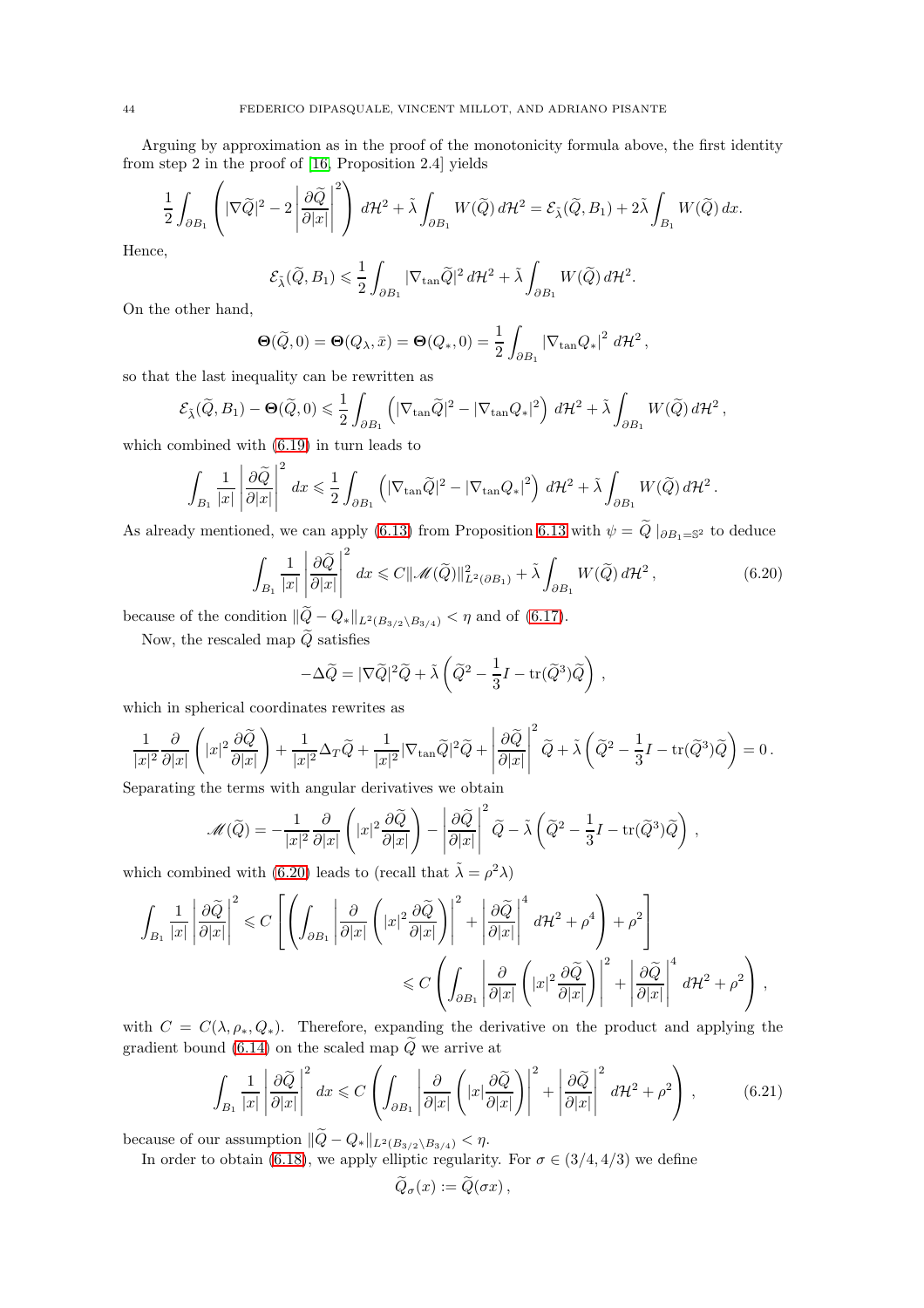so that  $\widetilde{Q}_{\sigma} \in C^{\infty}(B_{3/2} \setminus \overline{B_{3/4}})$  and it is a smooth solution to the rescaled system

<span id="page-44-0"></span>
$$
\Delta \widetilde{Q}_{\sigma} + |\nabla \widetilde{Q}_{\sigma}|^2 \widetilde{Q} + \widetilde{\lambda} \sigma^2 \left( \widetilde{Q}_{\sigma}^2 - \frac{1}{3} I - \text{tr} \left( \widetilde{Q}_{\sigma}^3 \right) \widetilde{Q}_{\sigma} \right) = 0. \tag{6.22}
$$

Since

$$
\frac{\partial}{\partial \sigma} \left( \widetilde{Q}(\sigma x) \right) = x \cdot \nabla \widetilde{Q}(\sigma x) = \frac{1}{\sigma} x \cdot \nabla \widetilde{Q}_{\sigma}(x) = \frac{|x|}{\sigma} \frac{\partial \widetilde{Q}_{\sigma}}{\partial |x|}(x),
$$

differentiating [\(6.22\)](#page-44-0) with respect to  $\sigma$  at  $\sigma = 1$  and setting  $v := |x|\frac{\partial \widetilde{Q}}{\partial |x|}$  $\frac{\partial Q}{\partial |x|}$  yields

$$
\Delta v + 2(\nabla \widetilde{Q} : \nabla v) \widetilde{Q} + |\nabla \widetilde{Q}|^2 v + \widetilde{\lambda} \sigma^2 \left( v \widetilde{Q} + \widetilde{Q} v - \text{tr}(\widetilde{Q}^3) v - 3 \text{tr}(\widetilde{Q}^2 v) \right) = 2 \widetilde{\lambda} \left( \widetilde{Q}^2 - \frac{1}{3} I - \text{tr}(\widetilde{Q}^3) \widetilde{Q} \right).
$$

Thus  $v(x) = x \cdot \nabla \widetilde{Q}(x)$  is a smooth solution in  $B_{3/2} \setminus \overline{B_{3/4}}$  of the ellyptic system

<span id="page-44-1"></span>
$$
\mathscr{L}(v) = \tilde{\lambda}f, \qquad (6.23)
$$

where  $\mathscr{L}(v) = \Delta v + b \cdot \nabla v + c \cdot v$ , and

$$
||b||_{C^{1}(B_{3/2}\setminus\overline{B_{3/4}})}+||c||_{C^{1}(B_{3/2}\setminus\overline{B_{3/4}})}+||f||_{C^{1}(B_{3/2}\setminus\overline{B_{3/4}})}\leqslant C
$$

because of the estimate  $\|\tilde{Q}-Q_*\|_{C^3(B_{5/4}\setminus B_{7/8})}<\gamma.$ 

Applying local  $H^2$ -regularity theory for linear elliptic system as in [\[21,](#page-61-23) Theorem 4.11] in view of the bounds on the coefficients, we have

$$
||v||_{H^2(B_{5/4}\setminus B_{7/8})} \leq C \left( ||v||_{L^2(B_{3/2}\setminus B_{3/4})} + \tilde{\lambda} ||f||_{L^2(B_{3/2}\setminus B_{3/4})} \right) \leq C \left( ||v||_{L^2(B_{3/2}\setminus B_{3/4})} + \rho^2 \right),
$$

whence the 3d-embedding  $H^2 \hookrightarrow C^{0,1/2}$  yields

<span id="page-44-2"></span>
$$
||v||_{C^{0,1/2}(\overline{B_{5/4}} \setminus B_{7/8})} \leqslant C \left( ||v||_{L^2(B_{3/2} \setminus B_{3/4})} + \rho^2 \right), \tag{6.24}
$$

On the other hand, rewriting the first order terms in [\(6.23\)](#page-44-1) as  $b \cdot \nabla v = \nabla \cdot (bv) - (\nabla \cdot b)v$  and applying Schauder regularity theory for elliptic systems in divergence form as in [\[21,](#page-61-23) Theorem 5.20] we obtain

$$
\|\nabla v\|_{C^{0,1/2}(\overline{B_{9/8}}\setminus B_{8/9})} \leqslant C \left( \|v\|_{C^{0,1/2}(\overline{B_{5/4}}\setminus B_{7/8})} + \tilde{\lambda} \|f\|_{C^{0,1/2}(\overline{B_{5/4}}\setminus B_{7/8})} \right),
$$

whence [\(6.24\)](#page-44-2) yields

<span id="page-44-3"></span>
$$
||v||_{C^{1}(\overline{B_{9/8}}\backslash B_{8/9})} \leq C\left(||v||_{L^{2}(B_{3/2}\backslash b_{3/4})} + \rho\right),\tag{6.25}
$$

where the constant C is independent of the rescaled map Q and  $v = x \cdot \nabla Q$ .

Finally, combining [\(6.25\)](#page-44-3) with [\(6.21\)](#page-43-1) we easily obtain [\(6.18\)](#page-42-3) and the proof is complete.  $\square$ 

We are finally in the position to conclude the proof of Theorem [1.1.](#page-3-3) The proof here differs substantially from [\[55\]](#page-61-8) and [\[43\]](#page-61-28), as it is based on the improved inequality [\(6.16\)](#page-42-4) and an elementary iteration argument.

Proof of Theorem [1.1,](#page-3-3) part 2. Let  $\bar{x} \in \Sigma$ . We know from the previous subsection that  $Q_{\lambda}$  is (at least)  $C^1$ -smooth in a neighborhood of the boundary and that  $\Sigma$  is a finite set of interior singularities on the symmetry axis, therefore singularities are isolated and we can fix  $r > 0$  so that  $Q_{\lambda} \in C^{\infty}(\overline{B_r(\bar{x})}\setminus {\bar{x}})$ . We set  $\widetilde{Q}_{\rho}(x) := Q_{\lambda}(\bar{x} + \rho x), 0 < \rho \leq \rho_* \leq r/3$  and  $\rho_*$  as in Proposition [6.16,](#page-42-4) hence  $\widetilde{Q}_{\rho}$  is well-defined for  $x \in B_2 \setminus \{0\}$  and  $\widetilde{Q}_{\rho}$  is minimizing  $\mathcal{E}_{\tilde{\lambda}}$ , with  $\tilde{\lambda} = \lambda \rho^2$ , in  $B_2$  with respect to  $\mathbb{S}^1$ -equivariant compactly supported perturbations.

Notice that a simple application of the fundamental theorem of calculus gives

<span id="page-44-4"></span>
$$
\|\widetilde{Q}_{\sigma'} - \widetilde{Q}_{\sigma}\|_{L^{2}(B_{1}\setminus B_{1/2})} \leq \sqrt{\int_{B_{1}}\frac{1}{|x|}\left|\frac{\partial\widetilde{Q}_{\sigma}}{\partial|x|}\right|^{2}dx} = \sqrt{\int_{B_{\sigma}(\bar{x})}\frac{1}{|x|}\left|\frac{\partial Q_{\lambda}}{\partial|x|}\right|^{2}dx}, \qquad \sigma/2 \leq \sigma' < \sigma \leq \rho_{*},
$$
\n(6.26)

so the  $L^2$ -oscillation between comparable scales tends to zero as  $\sigma \to 0$ .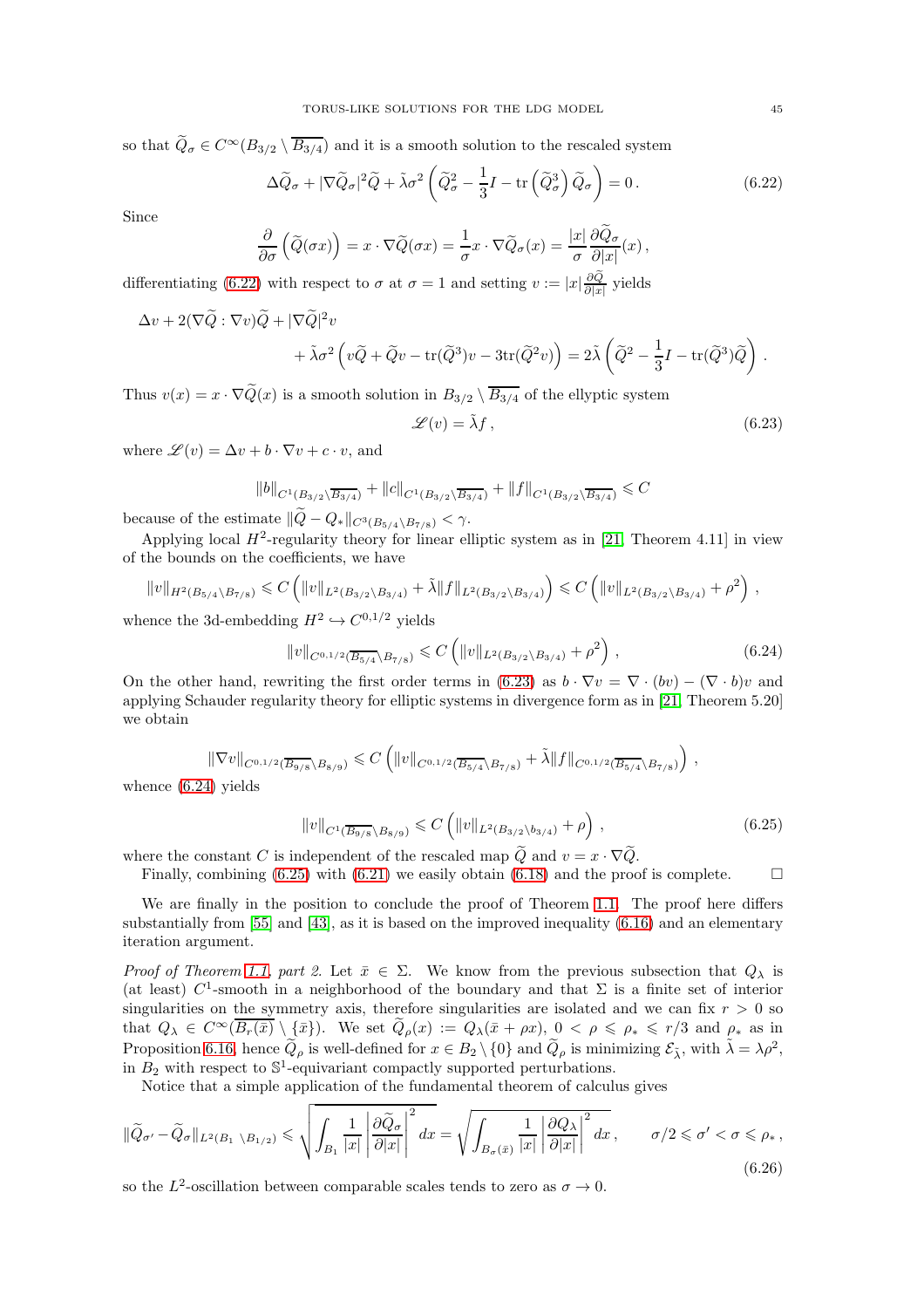We are going to improve the estimate [\(6.26\)](#page-44-4) to a power-type decay in terms of  $\sigma$  valid for all  $0 < \sigma' < \sigma \leq \rho_*$  by proving a quantitative decay of the right hand side, at least for  $\sigma$  small enough so that inequality [\(6.16\)](#page-42-0) can be applied.

For fixed  $0 < \rho < \rho^*$  and any  $j \in \mathbb{N}$  we define the sequence  $\{\widetilde{Q}_{\rho,j}\}_j$  as  $\widetilde{Q}_{\rho,j} := \widetilde{Q}_{2^{-j}\rho}$ . In view of Lemma [6.10,](#page-39-1) there exists a minimizing tangent map  $Q_*$  such that

- i)  $Q_{\rho,j} \to Q_*$  in  $L^2(B_1 \setminus B_{1/2})$  as  $j \to \infty$  along a subsequence;
- ii) for each  $\eta' \in (0, \eta_*)$ ,  $\eta_*$  as in Proposition [6.16,](#page-42-4) there exist  $\bar{j} = \bar{j}(\eta')$  such that

$$
\sqrt{\int_{B_1} \left| \frac{\partial \widetilde{Q}_{\rho,\overline{j}}}{\partial |x|} \right|^2 \frac{dx}{|x|}} + 2^{-\overline{j}} \rho + \| \widetilde{Q}_{\rho,\overline{j}} - Q_* \|_{L^2(B_1 \setminus B_{1/2})} < \eta'.
$$
\n(6.27)

Before making explicit the choice for  $\eta'$  in terms of  $C_*$  and  $\eta_*$  from Proposition [6.16,](#page-42-4) we simplify the notation, setting for brevity  $Q = Q_{\rho, \bar{j}}$ . From now on we will work with the sequence  $\{Q_{\ell}\}_{\ell \in \mathbb{N}}$ , where  $\ell \in \mathbb{N}$  is such that  $j = \bar{j} + \ell$  and, obviously,  $\widehat{Q}_\ell := \widetilde{Q}_{\rho, \bar{j}+\ell} = \widetilde{Q}_{2^{-(\bar{j}+\ell)}\rho}$ .

- We are going to describe the behavior of the whole sequence  $\{\widehat{Q}_{\ell}\}_{{\ell}\in\mathbb{N}},$  knowing that
	- 1)  $\hat{Q}_{\ell} \to Q_*$  in  $L^2(B_1 \setminus B_{1/2})$  as  $\ell \to \infty$  along a subsequence;
	- 2) the map  $\widehat{Q}_0$  satisfies

<span id="page-45-0"></span>
$$
\sqrt{\int_{B_1} \left| \frac{\partial \widehat{Q}_0}{\partial |x|} \right|^2 \frac{dx}{|x|}} + 2^{-\bar{j}} \rho + \| \widehat{Q}_0 - Q_* \|_{L^2(B_1 \setminus B_{1/2})} < \eta', \tag{6.28}
$$

where  $\eta'$  is the fixed constant in claim ii) above.

Applying Proposition [6.16](#page-42-4) with  $\hat{\rho} = 2^{-(\bar{j}+\ell)}\rho$ , if  $\hat{Q}_{\ell}$  satisfies  $\|\hat{Q}_{\ell} - Q_{*}\|_{L^{2}(B_{1}\setminus B_{1/2})} < \eta_{*}$  then

$$
\int_{B_{1/2}} \frac{1}{|x|} \left| \frac{\partial \widehat{Q}_{\ell}}{\partial |x|} \right|^2 dx \leqslant C_* \int_{B_1 \setminus B_{1/2}} \frac{1}{|x|} \left| \frac{\partial \widehat{Q}_{\ell}}{\partial |x|} \right|^2 dx + \left(2^{-\ell}\right)^2 C_* \frac{1}{4} \bar{\rho}^2,
$$

where for brevity  $\bar{\rho} = 2^{-j} \rho$ .

Now we apply Widman's hole-filling trick. As  $C_* > 1$  we have  $\frac{1}{4}\bar{\rho}^2 \leq \bar{\rho}^2 - \frac{C_*+1}{C_*}(\frac{\bar{\rho}}{2})^2$ , hence summing to both sides  $C_*$  times  $\int_{B_{1/2}} \frac{1}{|x|}$   $\partial {\widehat Q}_\ell$  $\partial |x|$   $\int_{B_1}^2 \frac{1}{|x|}$   $\partial {\widehat Q}_{\ell+1}$  $\partial |x|$   $\frac{2}{x}$  dx and rearranging we obtain

<span id="page-45-1"></span>
$$
\int_{B_1} \frac{1}{|x|} \left| \frac{\partial \widehat{Q}_{\ell+1}}{\partial |x|} \right|^2 dx + \left( 2^{-(\ell+1)} \right)^2 \bar{\rho}^2 \leq \left( \frac{C_*}{C_*+1} \right) \left( \int_{B_1} \frac{1}{|x|} \left| \frac{\partial \widehat{Q}_{\ell}}{\partial |x|} \right|^2 dx + \left( 2^{-\ell} \right)^2 \bar{\rho}^2 \right), \quad (6.29)
$$

provided  $\|\widehat{Q}_\ell - Q_*\|_{L^2(\underline{B_1}\backslash \underline{B}_{1/2})} < \eta_*.$ 

Now we set  $\vartheta := \sqrt{\frac{C_*}{C_*+1}} \in (0,1)$  and for  $\ell \in \mathbb{N}$  we define two sequences

$$
y_{\ell} := \|\widehat{Q}_{\ell} - Q_{*}\|_{L^{2}(B_{1} \setminus B_{1/2})}, \qquad z_{\ell} := \sqrt{\int_{B_{1}} \frac{1}{|x|} \left| \frac{\partial \widehat{Q}_{\ell}}{\partial |x|} \right|^{2} dx + (2^{-\ell})^{2} \bar{\rho}^{2}}.
$$
 (6.30)

Combining [\(6.28\)](#page-45-0), [\(6.26\)](#page-44-4) with  $\sigma' = 2^{-(\ell+1)}\bar{\rho}$  and  $\sigma = 2^{-\ell}\bar{\rho}$  together with triangle inequality, and the iterative estimate [\(6.29\)](#page-45-1), we obtain the following three properties valid for each  $\ell \geq 0$ :

- a)  $y_0 + z_0 < \eta'$ ;
- b)  $y_{\ell+1} \leqslant y_{\ell} + z_{\ell};$
- c)  $y_{\ell} < \eta_* \Longrightarrow z_{\ell+1} \leq \vartheta z_{\ell}.$

As a consequence, choosing  $\eta' = \frac{1-\vartheta}{4}\eta_*$ , a simple induction argument using a), b) and c) yields the following two inequalities for all  $\ell \geqslant 0$ , namely

<span id="page-45-2"></span>
$$
y_{\ell+1} \leq y_0 + \frac{1 - \vartheta^{\ell+1}}{1 - \vartheta} z_0 < \eta_*, \qquad z_{\ell+1} \leq \vartheta^{\ell+1} z_0. \tag{6.31}
$$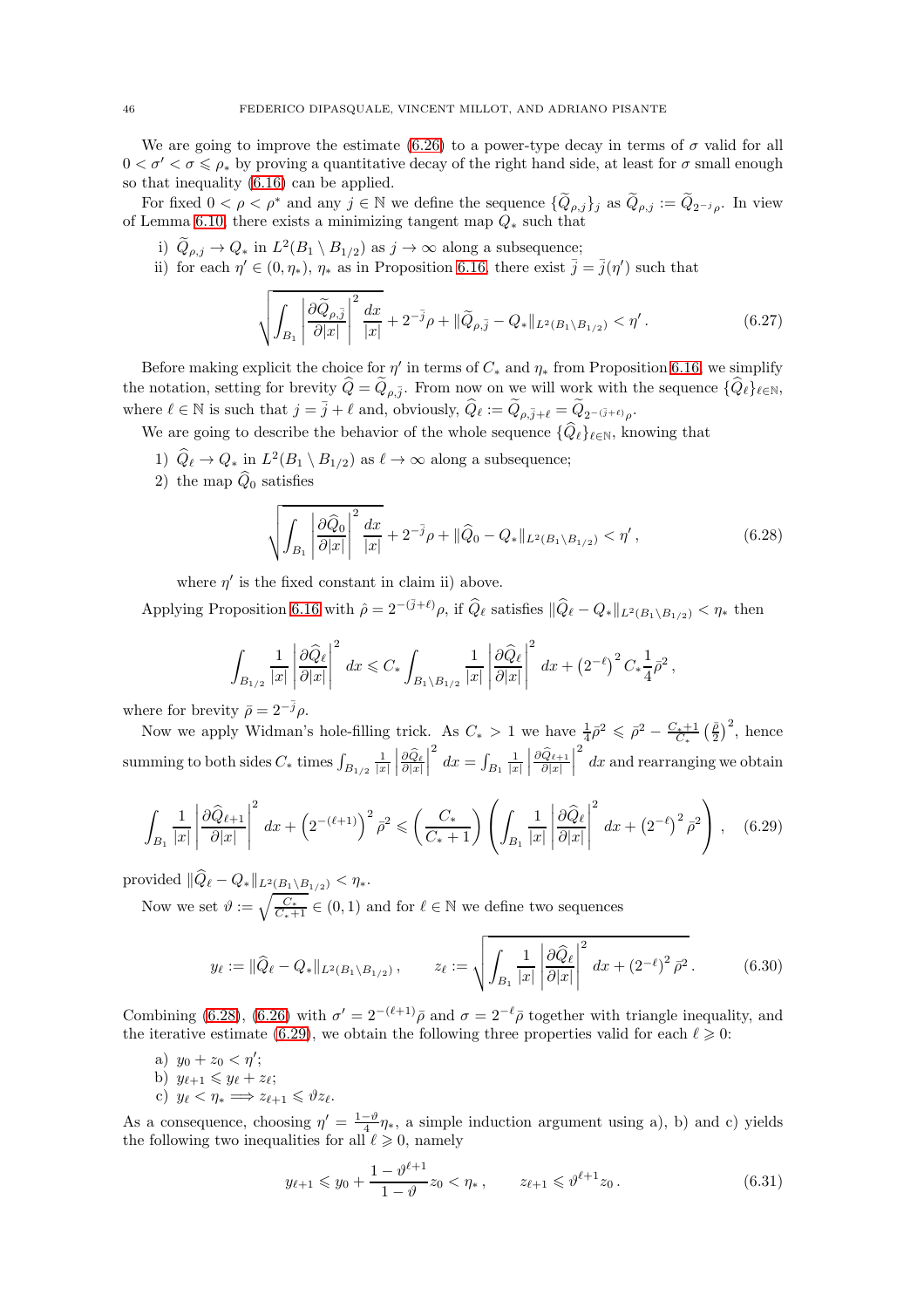Going back to the definition of  $z_{\ell}$  and  $\hat{Q}_{\ell}$ , by [\(6.31\)](#page-45-2) we obtain for all  $\ell \geq 0$ 

$$
\sqrt{\int_{B_{2^{-\ell}}}\frac{1}{|x|}\left|\frac{\partial \widetilde{Q}_{\bar{\rho}}}{\partial |x|}\right|^2dx}=\sqrt{\int_{B_{1}}\frac{1}{|x|}\left|\frac{\partial \widetilde{Q}_{2^{-}(\bar{\jmath}+\ell)\rho}}{\partial |x|}\right|^2dx}=\sqrt{\int_{B_{1}}\frac{1}{|x|}\left|\frac{\partial \widehat{Q}_{\ell}}{\partial |x|}\right|^2dx}\leqslant z_{\ell}\leqslant \vartheta^{\ell}z_{0}\leqslant \vartheta^{\ell}\eta^{\prime},
$$

hence, if for fixed  $0 < \sigma \leq \bar{\rho}$  we choose  $\ell$  such that  $2^{-(\ell+1)}\bar{\rho} \leq \sigma < 2^{-\ell}\bar{\rho}$ , then

<span id="page-46-1"></span>
$$
\sqrt{\int_{B_{\sigma}(\bar{x})} \frac{1}{|x-\bar{x}|} \left| \frac{\partial Q_{\lambda}}{\partial |x|} \right|^2 dx} = \sqrt{\int_{B_1} \frac{1}{|x|} \left| \frac{\partial \tilde{Q}_{\sigma}}{\partial |x|} \right|^2 dx} \leq C\sigma^{\bar{\nu}}, \qquad 0 < \sigma \leq \bar{\rho},
$$
\n(6.32)

where  $\bar{\nu} \in (0, 1)$  is such that  $2^{-\bar{\nu}} = \vartheta$  (note that  $\vartheta \in (1/2, 1)$  since  $C_* > 1$ ).

Applying the same comparison argument between dyadic and arbitrary radii and estimating the terms of a telescopic sum through [\(6.32\)](#page-46-1) and [\(6.26\)](#page-44-4), we easily obtain

$$
\|\widetilde{Q}_{2^{-\ell}\bar{\rho}}-\widetilde{Q}_{\sigma}\|_{L^2(B_1\setminus B_{1/2})}\leqslant C\sigma^{\bar{\nu}}\,,\qquad 2^{-\ell}\bar{\rho}<\sigma\leqslant\bar{\rho}\,,
$$

hence, for fixed  $\sigma$ , taking the limit  $\ell \to \infty$  along the same subsequence chosen above finally gives the  $L^2$ -decay estimate

<span id="page-46-2"></span>
$$
||Q_* - \widetilde{Q}_{\sigma}||_{L^2(B_1 \setminus B_{1/2})} \leqslant C\sigma^{\bar{\nu}}, \qquad 0 < \sigma \leqslant \bar{\rho}.
$$
 (6.33)

<span id="page-46-0"></span>Setting  $\nu = \bar{\nu}/6$  and combining [\(6.33\)](#page-46-2) with [\(6.15\)](#page-41-2) in Corollary [6.15](#page-41-3) the conclusion follows.  $\square$ 

#### 7. Topology of minimizing equivariant configurations

In this final section we prove the other results announced in the Introduction, namely the existence of torus solutions given in Theorem [1.2,](#page-6-0) the existence of split minimizers in Theorem [1.3,](#page-7-0) and the topological properties for smooth and singular equivariant minimizers of the functional [\(1.9\)](#page-2-1) presented respectively in Theorem [1.4](#page-8-0) and Theorem [1.5.](#page-8-1)

In Theorem [1.2](#page-6-0) we exhibit the first examples of smooth solution to [\(1.11\)](#page-2-0) which are minimizers of  $\mathcal{E}_{\lambda}$  in the class of  $\mathbb{S}^1$ -equivariant maps on the unit ball subject to appropriate positive uniaxial smooth boundary conditions. Since the boundary data are topologically equivalent to the radial anchoring, the corresponding minimizers inherit a nontrivial topological structure in the interior. As discussed in the Introduction, the structure of such minimizers resembles that of the torus solutions found in many numerical simulations [\[56,](#page-61-13) [37,](#page-61-14) [36,](#page-61-15) [19,](#page-60-11) [14,](#page-60-12) [29\]](#page-61-17). In particular, they possess a negative uniaxial ring inside the ball (an embedded copy of  $\mathbb{S}^1$ ) which is surrounded by biaxial tori and which is mutually linked to the region of positive uniaxiality made up by the boundary of the ball and the vertical axis.

The structure properties of the solutions in Theorem [1.2](#page-6-0) are actually quite robust. With The-orem [7.4](#page-51-1) below we show that these are general features of smooth  $\mathbb{S}^1$ -equivariant maps under hypotheses  $(HP_0)-(HP_3)$ . Thus, they pertain to general smooth equivariant critical points of  $\mathcal{E}_{\lambda}$ and Theorem [1.4](#page-8-0) follows as a special case of this more general result. On this basis, we propose a definition of torus solution (see Definition [7.6\)](#page-52-0) that seems natural and consistent with the phenomenological picture emerging from the numerical simulations mentioned above.

The topological structure of singular minimizers is instead really different. Theorem [1.5](#page-8-1) deals with singular minimizers in the class of equivariant maps  $\mathcal{A}_{Q_b}^{sym}(\Omega)$  still assuming smoothness of the domain and of the boundary data and the validity of conditions  $(HP_1)-(HP_3)$ . Due to Theorem [1.1,](#page-3-3) we know that the singular set of such minimizers is a finite subset of the symmetry axis. In Proposition [7.9](#page-53-3) we show that, thanks to  $(HP_1)$ – $(HP_3)$  and  $\mathbb{S}^1$ -equivariance, it has a more particular structure, namely, it consists of finitely many dipoles (see Remark [7.8](#page-53-4) for this terminology). The proof of Theorem [1.5](#page-8-1) exploits the behavior of tangent maps at isolated singularities and shows in particular that for each regular value of the biaxiality parameter each dipole belongs to spherical connected components of the corresponding biaxiality surface.

Finally, examples of split minimizers under suitably chosen topologically nontrivial boundary data in the unit ball  $B_1$  are provided by Theorem [1.3.](#page-7-0) A very important point here is that singularities appear because they are energetically convenient although not necessary for trivial topological reasons.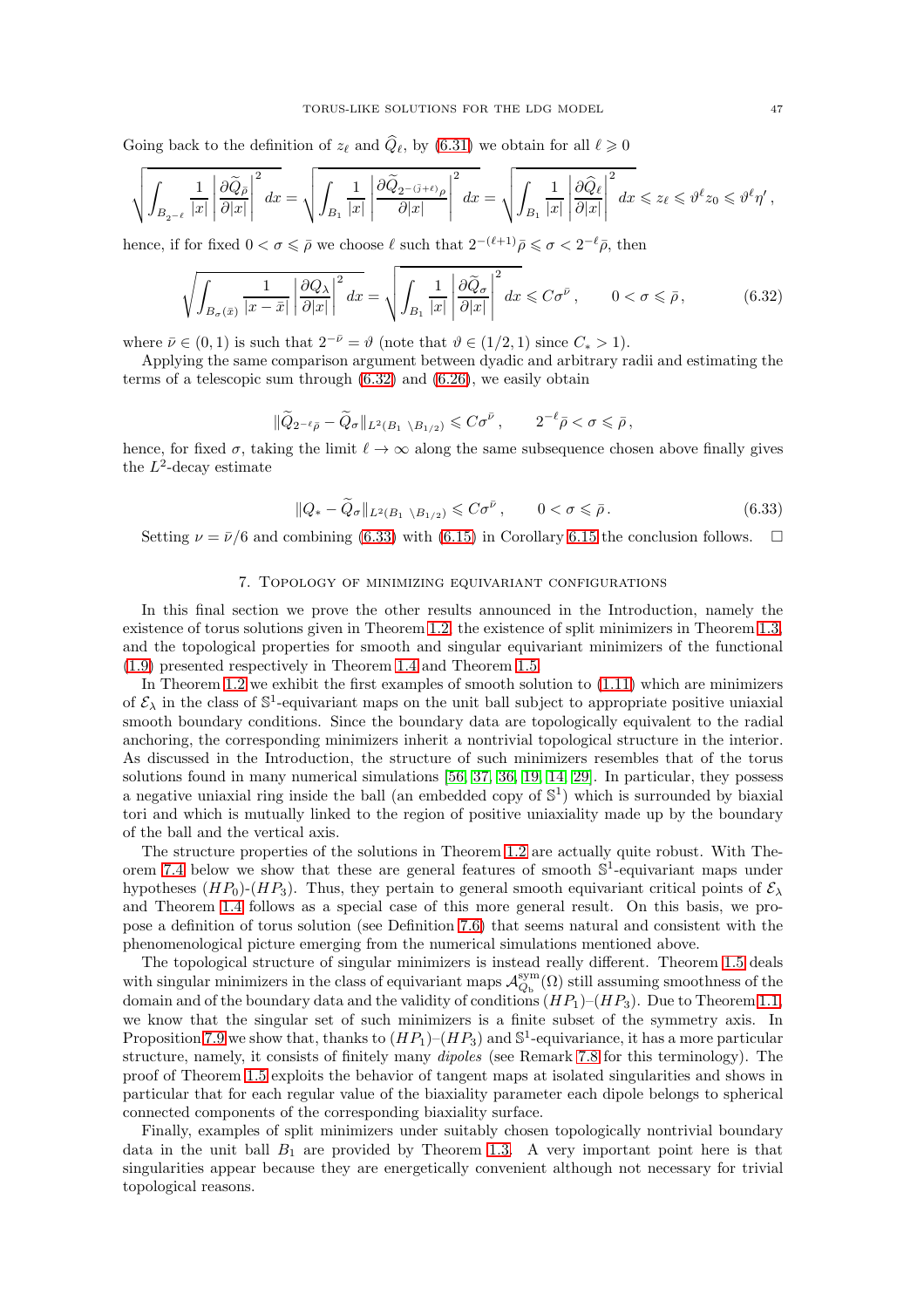<span id="page-47-0"></span>7.1. Existence and topology of smooth minimizers. In this subsection, we explore the topology of biaxial sets of smooth  $S^1$ -equivariant maps under assumptions  $(HP_0)-(HP_3)$ . To such maps, all the results in [\[16,](#page-60-0) Section 5] apply. However,  $\mathbb{S}^1$ -equivariance will allow us to give more direct arguments and to obtain more refined information. In particular, in view of the  $\mathbb{S}^1$ -symmetry we are able to improve [\[16,](#page-60-0) Theorem 5.7, claim 1)], controlling the genus of the biaxial surfaces, at least for regular values of the signed biaxiality below the critical value  $\bar{\beta}$  in  $(HP_1)$ , which must be therefore finite unions of tori (see below for the precise statement). Since this analysis mainly relies on the smoothness property of the configurations, the same qualitative properties will hold for arbitrary equivariant critical points of [\(1.9\)](#page-2-1).

The first result of this subsection provides the key step to reveal in any smooth  $\mathbb{S}^1$ -equivariant configuration (assuming  $(HP_0)$ – $(HP_3)$ ) are in force) the phenomenological picture of torus solutions discussed in the Introduction.

<span id="page-47-1"></span>**Proposition 7.1.** Let  $\Omega \subseteq \mathbb{R}^3$  be an axisymmetric bounded open set with  $C^1$ -smooth boundary and let  $Q : \overline{\Omega} \to \mathbb{S}^4$  be an  $\mathbb{S}^1$ -equivariant map. Suppose that  $\Omega$  and  $Q$  satisfy assumptions  $(HP_0)$ - $(HP_3)$ . Then the biaxiality set  $\{\beta = -1\}$  of Q contains an invariant circle  $\mathbb{S}^1$  which is mutually linked to  $\partial \mathcal{D}_{\Omega}^+$ , where  $\partial \mathcal{D}_{\Omega}^+$  is the boundary of the simply connected domain  $\mathcal{D}_{\Omega}^+ = \Omega \cap \{x_2 = 0, x_1 > 0\}$  as already defined in Corollary [2.7.](#page-11-3)

*Proof.* By symmetry of  $\Omega$  and assumptions  $(HP_0)-(HP_1)$ , the maximal eigenvalue  $\lambda_{\text{max}} \equiv \lambda_3$ varies continuously and it is always simple on  $\partial\Omega$  and hence on  $\partial\mathcal{D}_{\Omega}^+$  (because  $Q(x) \equiv \mathbf{e}_0$ , hence  $\lambda_3 = 2/\sqrt{6}$  and it is simple on the symmetry axis). Note that, in view of assumption  $(HP_2)$  and Corollary [2.7,](#page-11-3) the section  $\mathcal{D}_{\Omega}^{+}$  is simply connected and with piecewise smooth boundary. Notice that the eigenspace map  $V_{\text{max}} : \partial \Omega \to \mathbb{R}P^2$  is well-defined and smooth because of  $(HP_2)$ , moreover it is equivariant, because  $\lambda_{\text{max}}(\cdot)$  is invariant and  $Q(\cdot)$  is equivariant. As in [\(1.25\)](#page-6-1), we define  $\gamma: \partial \mathcal{D}_{\Omega}^+ \to \mathbb{R}P^2$  as the restriction of the map  $V_{\text{max}}$  to  $\partial \mathcal{D}_{\Omega}^+$  (extended to be the vertical direction  $\mathbf{e}_0 \in \mathbb{R}P^2$  for every  $x \in I = \Omega \cap \{x_3 \text{ axis}\}\)$  and we claim that  $\gamma$  performs the nontrivial path in  $\mathbb{R}P^2$ . Indeed, suppose the converse: then  $\gamma$  would have a continuous extension to  $\overline{\mathcal{D}_\Omega^+}$  and in turn a continuous equivariant extension  $\widetilde{V} \in C(\overline{\Omega}; \mathbb{R}P^2)$  because of [\(1.26\)](#page-8-2). Due to  $(HP_2)$  the map  $\tilde{V}$  would have a continuous (and equivariant) lifting  $\tilde{v} \in C(\overline{\Omega}; \mathbb{S}^2)$ , in particular at the boundary, where in turn deg( $\tilde{v}, \partial\Omega$ ) = 0. On the other hand, in view of assumption  $(HP_3)$  any lifting of  $\tilde{V}|_{\partial\Omega} = V_{\text{max}}$  at the boundary must have odd degree, which gives a contradiction and proves the previous claim.

Now we claim that there exists in  $\mathcal{D}_{\Omega}^+$  a point  $x_0$  at which  $\lambda_2(x_0) = \lambda_{\max}(x_0)$ , so that  $x_0 \in$  $\mathcal{D}_{\Omega}^{+} \cap \{\beta = -1\}$ . Note that this fact could be deduced using [\[16,](#page-60-0) Lemma 5.2] which is valid also in the nonsymmetric context, but we prefer to give here a more transparent and elementary argument. Indeed, suppose this is not the case: then  $\lambda_{\max}$  would be always simple on  $\mathcal{D}_{\Omega}^+$ . Arguing as above, the eigenspace map  $V_{\text{max}}$  would be well-defined and smooth on the whole  $\overline{\Omega}$ , therefore the map  $\gamma: \partial \mathcal{D}_{\Omega}^+ \to \mathbb{R}P^2$  defined above, setting  $\gamma(x) = V_{\max}(x)$ , could be extended to a map  $\gamma \in C^1(\mathcal{D}_{\Omega}^+;\mathbb{R}P^2)$ , hence it would be homotopically equivalent to a constant again because  $\mathcal{D}_{\Omega}^+$ is simply connected. Since  $\gamma$  on the boundary is the nontrivial loop in  $\pi_1(\mathbb{R}P^2)$ , then we have a contradiction and such  $x_0 \in \mathcal{D}_{\Omega}^+ \cap \{\beta = -1\}$  must exist. Since  $\tilde{\beta} \circ Q(x_0) = -1$  and  $\tilde{\beta} \circ Q$  is an invariant function under  $\mathbb{S}^1$ -action, then we have  $\tilde{\beta} \circ Q(Rx_0) = -1$  for all  $R \in \mathbb{S}^1$ , that is, on the whole orbit of  $x_0$  which is an embedded copy of  $\mathbb{S}^1$ . Thus, the negative biaxial set  $\{\beta = -1\}$ contains an embedded copy of  $\mathbb{S}^1$  and it is clearly mutually linked to  $\partial \mathcal{D}^+_{\Omega}$ . — Процессиональные продаже продага в собстановки в собстановки в собстановки в собстановки в собстановки в с<br>В собстановки в собстановки в собстановки в собстановки в собстановки в собстановки в собстановки в собстановк

Proposition [7.1](#page-47-1) is crucial in the proof of Theorem [1.2](#page-6-0) below together with the following auxiliary result.

<span id="page-47-2"></span>**Lemma 7.2.** Let  $\mathbb{D} \subseteq \mathbb{R}^2$  and  $\mathbb{R}P^2 \subseteq \mathbb{S}^4 \subseteq \mathcal{S}_0$ . Let  $\mathcal{U}_{2\eta} := \{ \text{dist}(\cdot, \mathbb{R}P^2) < 2\eta \} \subseteq \mathcal{S}_0$ ,  $\eta > 0$ small, a tubular neighborhood of  $\mathbb{R}P^2$  such that the nearest point projection  $\Pi : \mathcal{U}_{2\eta} \to \mathbb{R}P^2$  is well-defined and smooth. There exists  $\delta > 0$  depending only on  $\eta$  such that the following holds. For any  $\overline{Q} \in C(\overline{\mathbb{D}}; S_0) \cap W^{1,2}(\mathbb{D}; S_0)$  such that

- $1)\ \int_{\mathbb{D}}|\nabla \bar{Q}|^2\,dx < \delta,$
- 2)  $\widetilde{Q}(\partial \mathbb{D}) \subseteq \mathcal{U}_\eta$ ,

the normalized map  $\bar{\gamma} \in C(\partial \mathbb{D}; \mathbb{R}P^2)$  given by  $\bar{\gamma} = \Pi \circ \bar{Q}$  satisfies  $[\bar{\gamma}] = 0$  in  $\pi_1(\mathbb{R}P^2)$ .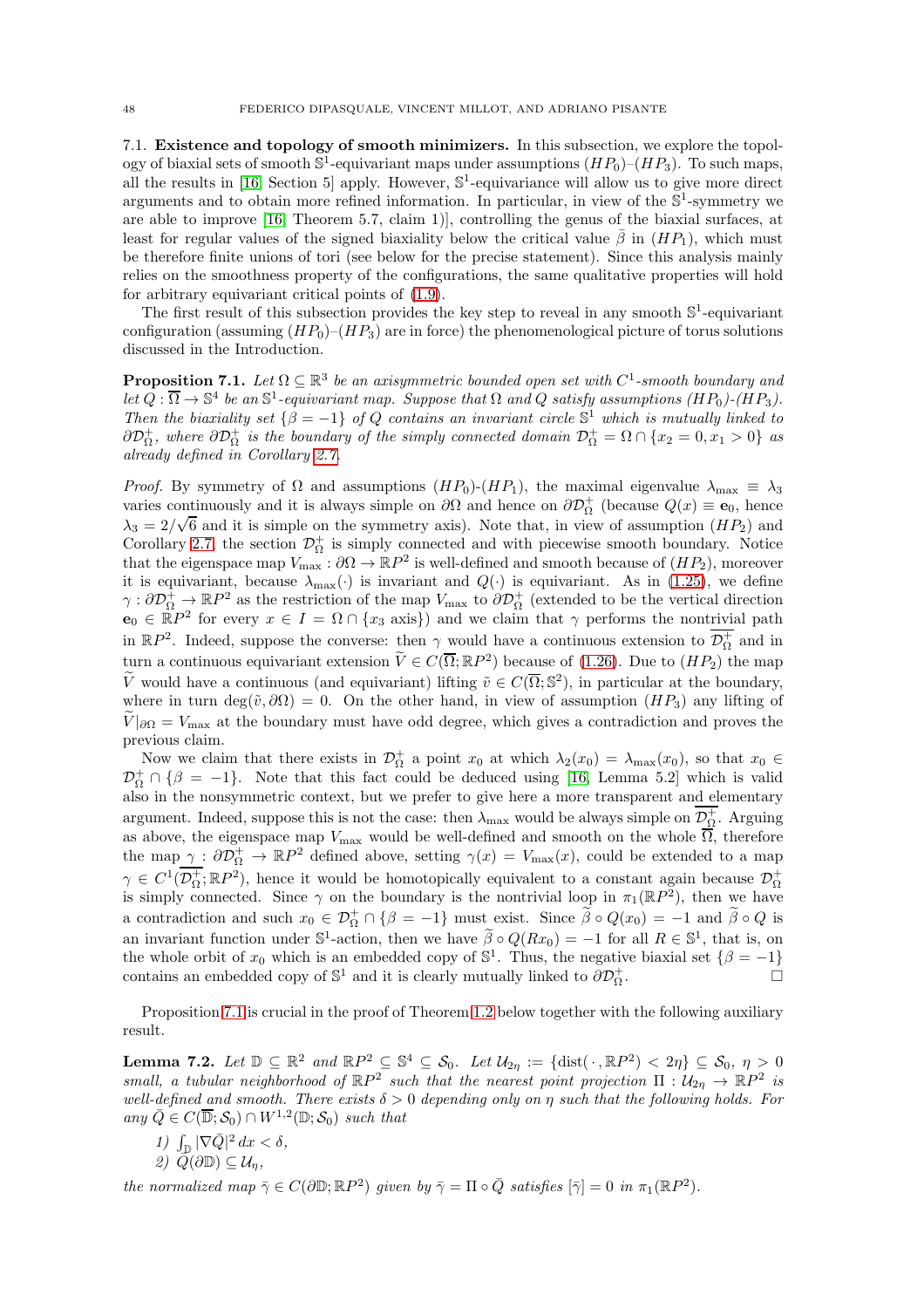*Proof.* We argue by contradiction and assume there exists a sequence  $\{\bar{Q}_j\} \subseteq C(\overline{\mathbb{D}}; \mathcal{S}_0) \cap W^{1,2}(\mathbb{D}; \mathcal{S}_0)$ such that  $\int_{\mathbb{D}} |\nabla \bar{Q}_j|^2 dx \to 0$  as  $j \to \infty$ ,  $\bar{Q}_j(\partial \mathbb{D}) \subseteq \mathcal{U}_\eta$  for each j and for the corresponding sequence of "normalized" boundary traces  $\{\bar{\gamma}_j\} \in C(\partial \mathbb{D}; \mathbb{R}P^2)$  given by  $\bar{\gamma}_j = \prod_{\alpha} \circ \bar{Q}_j$  we have  $[\bar{\gamma}_j] \neq 0$  in  $\pi_1(\mathbb{R}P^2)$  for all j. We replace each  $\overline{Q}_j$  with the harmonic extension  $\hat{Q}_j$  with values into  $\mathcal{S}_0$  of its boundary trace  $\bar{\gamma}_j$ ; by energy minimality, regularity up to the boundary and maximum principle for  $S_0$ -valued harmonic functions, we see that  $\{\hat{Q}_j\} \subseteq C(\overline{\mathbb{D}}; S_0) \cap W^{1,2}(\mathbb{D}; S_0)$  and they satisfy

a)  $\int_{\mathbb{D}} |\nabla \hat{Q}_j|^2 dx \to 0$  as  $j \to \infty$ , b)  $\hat{Q}_j(\partial \mathbb{D}) \subseteq \mathcal{U}_\eta$  and  $|\hat{Q}_j| \leq 1 + \eta$  on  $\overline{\mathbb{D}}$  for all j.

Now we claim that  $\hat{Q}_j(\overline{\mathbb{D}}) \subseteq \mathcal{U}_{2\eta}$  for j large enough. Before proving the claim, we show that it yields the desired contradiction. Indeed, assuming the claim for a moment, then the "normalized" maps  $\Gamma_j = \Pi \circ \hat{Q}_j$  would be well-defined and  $\Gamma_j \in C(\overline{\mathbb{D}}; \mathbb{R}P^2)$  for j large enough, whence for such j the maps  $\bar{\gamma}_j = \Gamma_j |_{\partial \mathbb{D}}$  would be homotopic through  $\Gamma_j$  to a constant map  $\Gamma_j(0)$  in  $C(\mathbb{S}^1; \mathbb{R}P^2)$ , a contradiction. Thus the conclusion of the lemma is true up to proving that  $\hat{Q}_j(\overline{\mathbb{D}}) \subseteq \mathcal{U}_{2\eta}$  for j large enough.

In order to prove the last claim we argue by contradiction and we suppose that, up to a subsequence, for each j there exists a point  $z_j \in \mathbb{D}$  such that  $dist(\hat{Q}_j(z_j), \mathbb{R}P^2) \geq 2\eta$ . We rescale each map  $\hat{Q}_j$  by composing with the Möbius trasformation  $\Phi_j(z) = \frac{z+z_j}{1+\overline{z_j}z}$ . Since each  $\Phi_j$  is a conformal self-diffeomorphism of  $\overline{\mathbb{D}}$  with  $\Phi_j(0) = z_j$ , then the compositions  $U_j = \hat{Q}_j \circ \Phi_j$  are still harmonic functions such that  $\{U_j\} \subseteq C(\overline{\mathbb{D}}; \overline{B_{1+\eta}}) \cap W^{1,2}(\mathbb{D}; \mathcal{S}_0)$ . Moreover, by conformal invariance and normalization,

- i)  $\int_{\mathbb{D}} |\nabla U_j|^2 dx = \int_{\mathbb{D}} |\nabla \hat{Q}_j|^2 dx \to 0 \text{ as } j \to \infty,$
- ii) dist $(U_j(\cdot), \mathbb{R}P^2) \leq \eta$  on  $\partial \mathbb{D}$  and dist $(U_j(0), \mathbb{R}P^2) \geq 2\eta$  for all j.

Since  $\{U_i(0)\}\subseteq \overline{B_{1+2\eta}}$ , passing to a further subsequence if necessary we obtain a constant map  $U_* = \lim_{j \to \infty} U_j(0)$  such that  $U_j \rightharpoonup U_*$  weakly in  $W^{1,2}(\mathbb{D}; S_0)$  and locally uniformly in  $\mathbb{D}$  (even smoothly, by elliptic regularity). On the other hand by weak convergence of traces still to the constant map  $U_*$  and the compactness of the embedding  $W^{1/2,2}(\partial \mathbb{D}; \mathcal{S}_0) \hookrightarrow L^2(\partial \mathbb{D}; \mathcal{S}_0)$ , we also obtain, up to subsequences,  $U_j \to U_*$  a.e. on  $\partial \mathbb{D}$ . Passing to the limit in the inequalities ii) we have a contradiction and the proof is complete. have a contradiction and the proof is complete.

Proof of Theorem [1.2.](#page-6-0) We divide the proof into three steps to make the argument easier to follow.

Step 1: we construct comparison maps  $\{\Theta_j\} \subseteq \text{Lip}_{sym}(\Omega; \mathbb{S}^4)$  such that  $\text{sup}_j \mathcal{E}_\lambda(\Theta_j) \leq C$ for some constant  $C > 0$  and the corresponding traces  $Q_{\text{b}}^j := \text{tr} \Theta_j$  give a bounded sequence in  $W^{1/2,2}(\mathbb{S}^2;\mathbb{R}P^2)$  converging weakly to  $\mathbf{e}_0$  and correspond as in [\(1.23\)](#page-5-0) to a sequence  $\{v_j\} \subseteq$  $C_{sym}^{\infty}(\mathbb{S}^2;\mathbb{S}^2)$  equivariantly homotopic to the outer normal to  $\mathbb{S}^2$ .

We first consider maps  $v \in C_{sym}^{\infty}(\mathbb{S}^2;\mathbb{S}^2)$  described in terms of spherical coordinates  $(\phi, \theta)$  using an angle function (see [\[24,](#page-61-20) [25\]](#page-61-19))  $h \in C^{\infty}([0, \pi])$ , with  $0 \leq h(\theta) \leq \pi$ , so that

<span id="page-48-0"></span>
$$
v(\phi, \theta) = (\cos \phi \sin h(\theta), \sin \phi \sin h(\theta), \cos h(\theta)), \quad 0 \le \phi \le 2\pi, \quad 0 \le \theta \le \pi. \tag{7.1}
$$

We assume for simplicity the extra symmetry  $h(-\theta + \pi/2) + h(\theta + \pi/2) = \pi$ ,  $0 \le \theta \le \pi/2$ , so that the corresponding map v commutes with the reflection with respect to the plane  $\{x_3 = 0\}$ . The basic example is the function  $h(\theta) \equiv \theta$ , for which the corresponding map v is the outer normal  $\vec{n}$  (i.e., the identity map). We fix an increasing smooth function  $\bar{h}$  with the symmetry above and such that  $\bar{h} \equiv 0$  for  $0 \le \theta \le \pi/6$  and  $\bar{h} \equiv \pi$  for  $5\pi/6 \le \theta \le \pi$ , denoting with  $\bar{v} \in C_{\text{sym}}^{\infty}(\mathbb{S}^2;\mathbb{S}^2)$  the corresponding map. Consequently, we denote with  $Q_{\text{b}} \in C_{\text{sym}}^{\infty}(\mathbb{S}^2;\mathbb{R}P^2)$  the map obtained from  $\bar{v}$  using [\(1.23\)](#page-5-0) and we observe that by construction of  $\bar{h}$  we have  $Q_{\rm b} \equiv \mathbf{e}_0$ in  $\mathbb{S}^2 \cap \{x_1^2 + x_2^2 < 1/4\}$ . Notice that  $\bar{v}$  is (equivariantly) homotopic to the identity map simply through the affine homotopy of their angle functions  $H(\theta, t) = t\theta + (1 - t)h(\theta)$ ,  $0 \le t \le 1$ , so that in particular deg( $\bar{v}, \partial \Omega$ ) = deg(Id,  $\partial \Omega$ ) = 1.

In order to extend  $Q_{\rm b}$  to  $\Omega = B_1$ , we find it is more convenient to work on the vertical slice  $\mathcal{D}^+ = \Omega \cap \{x_2 = 0, x_1 > 0\}$ , defining the map  $\Theta : \partial \mathcal{D}^+ \to \mathbb{R}P^2$  by restriction of  $Q_{\rm b}$  on the curved part of the boundary extended with the constant value  $e_0$  on the vertical segment  $I =$  $\Omega \cap \{x_3\text{-axis}\}\subseteq \partial \mathcal{D}^+$ . Notice that the previous map  $\Theta : \partial \mathcal{D}^+ \simeq \mathbb{S}^1 \to \mathbb{R}P^2$  is continuous and  $[\Theta] \neq 0$  in  $\pi_1(\mathbb{R}P^2)$  because  $\bar{v}$  is equivariantly homotopic to the identity. Now we extend  $\Theta$  to  $\mathcal{D}^+$ as the constant  $e_0$  on  $\mathcal{D}^+ \cap \{x_1 \leq \frac{1}{2}\}\$  and then on  $\mathcal{T}^+ := \mathcal{D}^+ \cap \{x_1 > \frac{1}{2}\}\$ as any fixed Lipschitz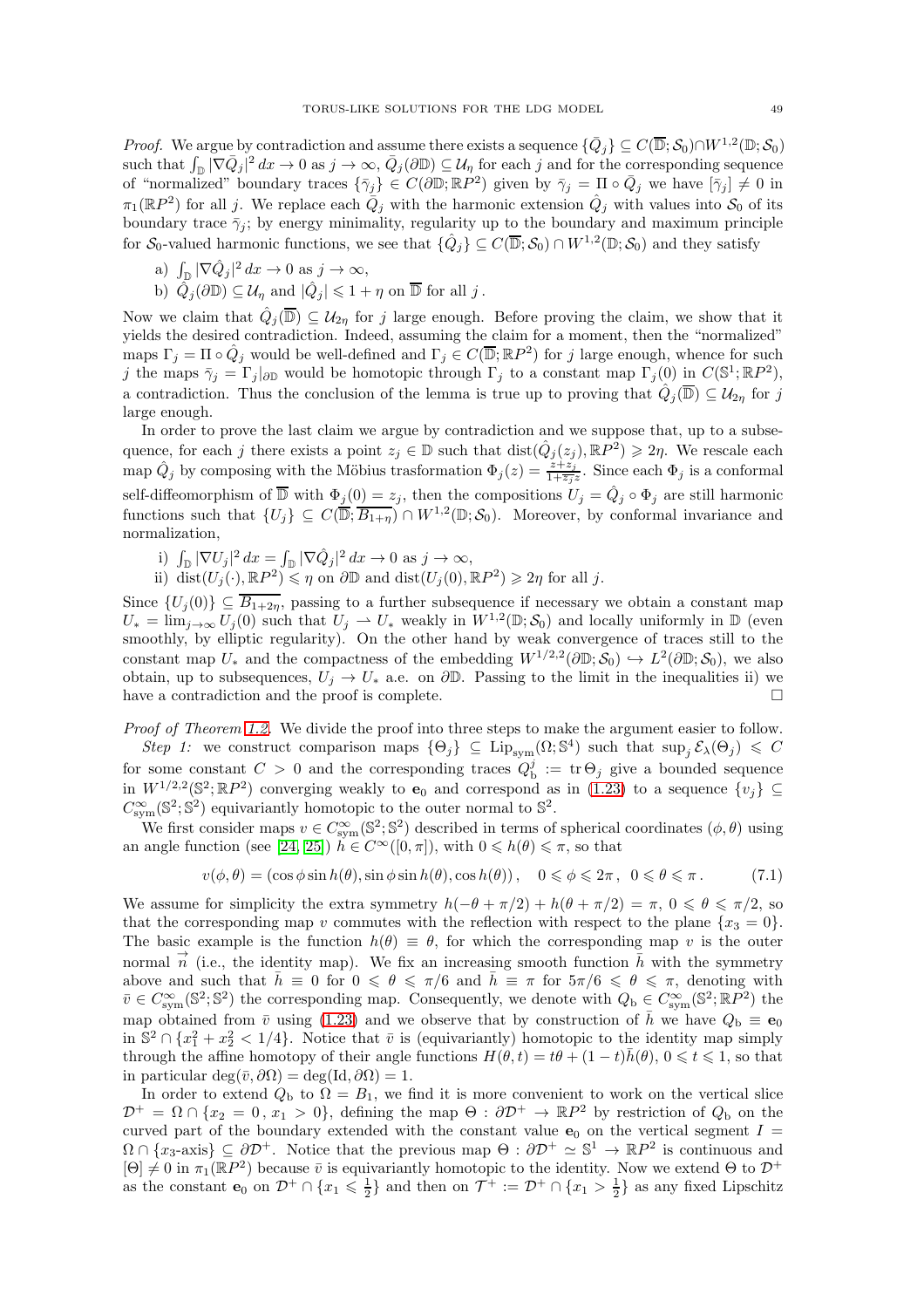extension with values into  $\mathbb{S}^4$  (as the latter is simply connected there is no obstruction for such an extension). To summarize, there exists  $\Theta \in \text{Lip}(\overline{\mathcal{D}^+}; \mathbb{S}^4)$  such that  $\Theta \equiv \mathbf{e}_0$  on  $\overline{\mathcal{D}^+} \cap \{0 \leq x_1 \leq \frac{1}{2}\}\$ and  $\Theta \in C(\partial \mathcal{T}^+;\mathbb{R}P^2)$  but not homotopic to a constant. Then, due to [\(1.26\)](#page-8-2), we can extend  $\Theta$ equivariantly to the whole  $\overline{\Omega}$  to have a map  $\Theta \in \text{Lip}_{sym}(\overline{\Omega}; \mathbb{S}^4)$  such that  $\Theta|_{\partial\Omega} = Q_{\text{b}}$  and  $\Theta \equiv \mathbf{e}_0$ on  $\overline{\Omega} \cap \{x_1^2 + x_2^2 < \frac{1}{4}\}.$ 

Finally, we construct the sequence  $\{\Theta_j\}$  and the corresponding boundary traces  $\{Q_{\rm b}^j\}$  by deforming the map  $\Theta$  as follows. First we extend  $\Theta$  from  $\overline{\mathcal{D}^+}$  to a map  $\overline{\Theta}$  on the whole  $\overline{\mathcal{D}} = \overline{\Omega} \cap \{x_2 = 0\}$ with the constant value  $e_0$  for  $x_1 < 0$ . Then for a deformation parameter  $\rho \geq 1$  we consider Möbius maps  $\Phi_{\rho} : \overline{\mathcal{D}} \to \overline{\mathcal{D}}$  defined as  $\Phi_{\rho}(z) = \frac{z-1+1/\rho}{1-(1-1/\rho)z}$ . Note that as  $\rho$  increases the conformal diffeomorphisms  $\Phi_{\rho}$  "squeeze the interior of  $\mathcal{D}$  towards the point  $(-1,0)$ ". In addition,  $\Phi_{\rho}^{-1}(\overline{\mathcal{D}^+}) \subseteq \overline{\mathcal{D}^+}, \ \Phi_{\rho}^{-1}(\overline{\mathcal{T}^+}) \subseteq \overline{\mathcal{T}^+} \text{ and } \Phi_{\rho}^{-1}(\overline{\mathcal{T}^+}) \downarrow \{(1,0)\} \text{ as } \rho \to \infty. \text{ Thus, if we set } \Theta_{\rho} = \overline{\Theta} \circ \Phi_{\rho}$ then  $\Theta_{\rho} \in \text{Lip}(\overline{\mathcal{D}^+}; \mathbb{S}^4)$  and  $\Theta_{\rho}$  is obtained by a continuous deformation of  $\bar{\Theta}$ , "concentrating  $\bar{\Theta}$ near the point  $(1,0)$ ".

Taking  $\rho = j$  and extending each  $\Theta_i$  equivariantly to  $\overline{\Omega}$  we have the following:

- 1) for each  $j \geq 1$  we have  $\Theta_j \in \text{Lip}(\partial \mathcal{D}^+; \mathbb{R}P^2)$  and  $[\Theta_j] \neq 0$  in  $\pi_1(\mathbb{R}P^2)$  because the same property holds for  $\bar{\Theta}$  by construction (just use  $\rho \in [1, j]$  as a homotopy parameter);
- 2)  $\{\Theta_j\} \subseteq \text{Lip}_{sym}(\overline{\Omega}; \mathbb{S}^4)$  and  $\Theta_j \equiv \mathbf{e}_0$  out of  $\mathbb{S}^1 \cdot \Phi_j^{-1}(\overline{\mathcal{T}^+}) \downarrow \mathbb{S}^1 \cdot \{(1,0)\} = \mathcal{C}$  as  $j \to \infty$ ; thus  $\Theta_i \to \mathbf{e}_0$  locally uniformly on  $\overline{\Omega} \setminus \mathcal{C}$  as  $j \to \infty$  because of the properties of the Möbius transformations combined with those of  $\Theta$ ;
- 3) for every  $j \geq 1$ , by equivariance of  $\Theta_j$  and conformal invariance in 2d we have

$$
\int_{\Omega} |\nabla \Theta_j|^2 dx = \int_{\Omega \cap \{x_1^2 + x_2^2 > \frac{1}{4}\}} |\nabla \Theta_j|^2 dx \leq C \left( 1 + \int_{\mathcal{T}^+} |\nabla_{x_1, x_3} \Theta_j|^2 d\mathcal{H}^2 \right) \leq C \left( 1 + \int_{\mathcal{D}^+} |\nabla_{x_1, x_3} \Theta|^2 d\mathcal{H}^2 \right); \quad (7.2)
$$

- <span id="page-49-0"></span>4)  $\sup_i \mathcal{E}_\lambda(\Theta_i) \leq C$  for some  $C > 0$  because of the equiboundedness of the potential energy W on  $\mathbb{S}^4$  and the a priori bound [\(7.2\)](#page-49-0) in 3);
- 5) the traces  $Q_b^j := \text{tr } \Theta_j$  are bounded in  $W^{1/2,2}(\partial \Omega;\mathbb{R}P^2)$  by the pointwise properties of  $\Theta_j$ at the boundary and 2 $(+)$ ; in addition, the weak limit of  $Q_{\rm b}^j$  is the constant map  $\mathbf{e}_0$  since  $\Theta_j \rightharpoonup \mathbf{e}_0$  in  $W^{1,2}(\Omega)$  as  $j \to \infty$  because of 2 $j$ +3 $j$ ; thus, claim 1 $j$  of Theorem [1.2](#page-6-0) hold;
- 6) the sequence  ${Q_b^j}$  corresponds as in [\(1.23\)](#page-5-0) to a sequence  ${v_j} \subseteq C_{sym}^{\infty}(\mathbb{S}^2;\mathbb{S}^2)$  equivariantly homotopic to the outer normal to  $\mathbb{S}^2$  given through [\(7.1\)](#page-48-0) by angle functions  $h_j = \bar{h} \circ \Phi_j$ ,  $h_j \in C^{\infty}([0,\pi])$  increasing (here we extend  $\bar{h}$  to the whole  $(-\pi/2, 3\pi/2) \simeq \partial \mathcal{D} \setminus \{(-1,0)\}\$ as a constant 0 in  $(-\pi/2, 0)$  and  $\pi$  in  $(\pi, 3\pi/2)$  respectively, hence they are still smooth).

Notice that in  $6$ ) the equivariant homotopy for each j fixed is given through a homotopy of angle functions  $h_j$  with h varying the parameter  $\rho \in [1, j]$  of the Möbius maps  $\Phi_\rho$ . Finally, since  $h(\pi/2)$  =  $\pi/2$  because of the symmetry above and  $\bar{h}$  being increasing, the same hold for corresponding angle functions  $\{h_j\}$ , therefore for the corresponding maps  $\{v_j\}$  equation [\(7.1\)](#page-48-0) yields  $v_j \cdot \vec{n} > 0$  on  $\partial\Omega$ for each  $j \geqslant 1$ .

Step 2: we prove that the corresponding minimizers  $Q^j$  of  $\mathcal{E}_\lambda$  in  $\mathcal{A}_{Q^j}^{\text{sym}}$  $\frac{\text{sym}}{Q_{\text{b}}^{j}}(\Omega)$  for j sufficiently large are smooth up to the boundary, converge locally smoothly in  $\overline{\Omega}$  to the constant map  $Q_* \equiv \mathbf{e}_0$  away from the circle  $\mathcal C$  and moreover that claim 2) and 3) of Theorem [1.2](#page-6-0) hold.

Indeed, first notice that by Proposition [6.2](#page-35-0) each minimizer  $Q<sup>j</sup>$  is a weak solution to [\(1.11\)](#page-2-0) and, due to Proposition [6.6,](#page-36-7) the monotonicity formulas [\(6.4\)](#page-36-3)-[\(6.5\)](#page-36-2) are satisfied.

Using  $\Theta_i$  as comparison maps for every  $j \geq 1$ , in view of Step 1, claim 4), the minimizers  $Q^j$ satisfy

<span id="page-49-1"></span>
$$
\sup_{j} \mathcal{E}_{\lambda}(Q^{j}, \Omega) \le \sup_{j} \mathcal{E}_{\lambda}(\Theta_{j}, \Omega) \le C. \tag{7.3}
$$

Since the energies  $\mathcal{E}_{\lambda}(Q^j, \Omega)$  are equibounded and  $\Omega = B_1$ , we can apply Theorem [5.1](#page-29-4) to the sequence  $\{Q^j\}$  (with  $\lambda_j \equiv \lambda$ ) to deduce there is a (not relabeled) subsequence and a limiting map  $Q_* \in W^{1,2}_{sym}(\Omega; \mathbb{S}^4)$  minimizing the energy in  $\Omega$  with respect to its boundary trace so that  $Q^j \to Q_*$ in  $W^{1,2}(\Omega)$  as  $j \to \infty$  and  $Q^j \to Q_*$  strongly in  $W^{1,2}_{loc}(\Omega)$  as  $j \to \infty$ . From the fact that  $Q^j_{\rm b} \to {\bf e}_0$ weakly in  $W^{1/2,2}(\mathbb{S}^2;\mathbb{R}P^2)$  as  $j \to \infty$  and the commutativity of the trace operator with weak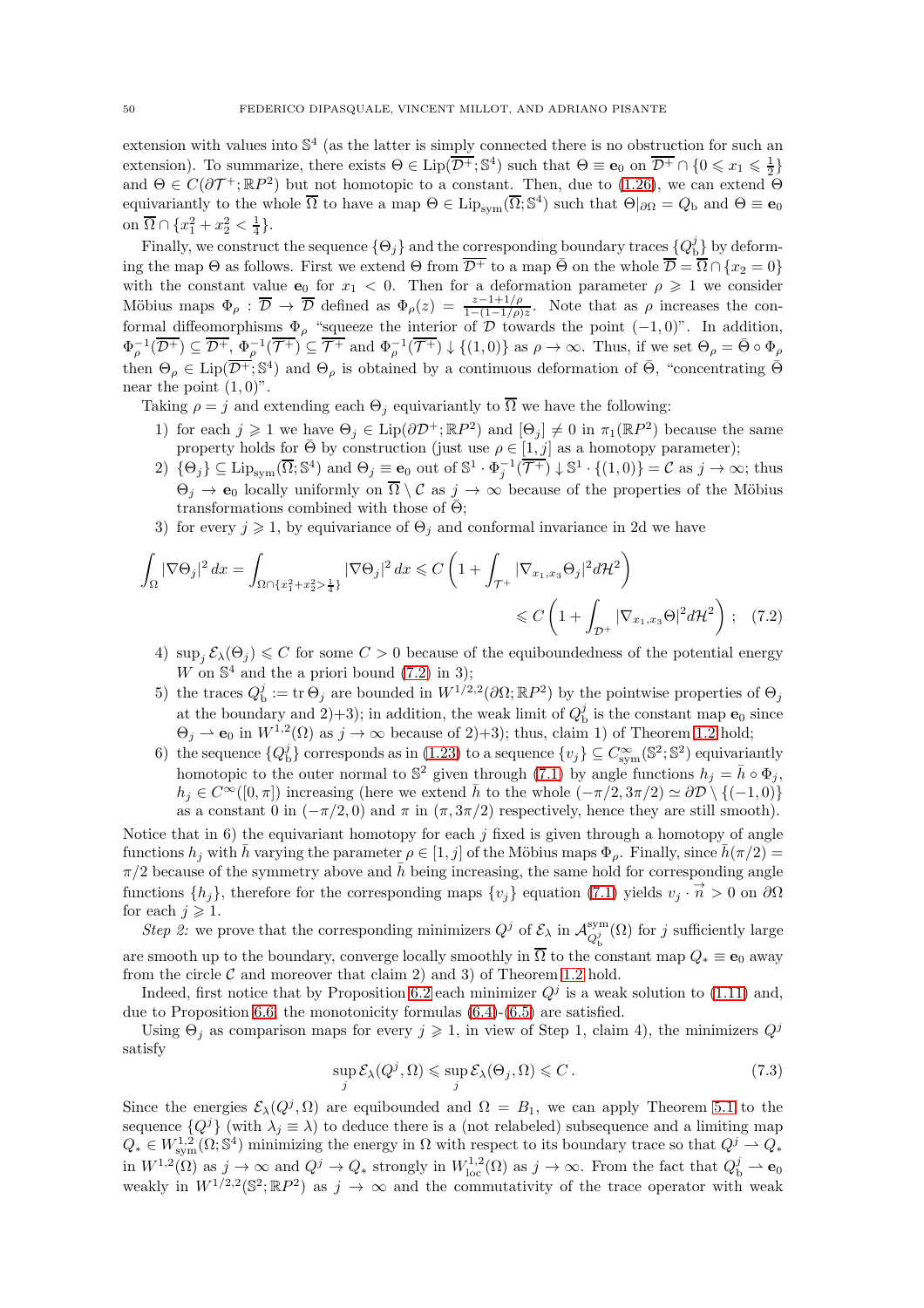limits, we infer that the trace of  $Q_*$  on  $\partial\Omega = \mathbb{S}^2$  is the constant map  $\mathbf{e}_0$ , hence  $Q_* = \mathbf{e}_0$  because such constant map is clearly the unique minimizer of  $\mathcal{E}_{\lambda}$  with constant trace  $\mathbf{e}_0$  on the boundary (note that uniqueness also implies the convergence of the whole sequence  $\{Q^j\}$  to  $\mathbf{e}_0$ ). Thus claim 2) is proved.

In order to prove claim 3), first we recall that according to Step 1), claim 2), the boundary data  $\Theta_i$  are constant away from neighborhoods of the equatorial circle  $\mathcal{C} = \partial\Omega \cap \{x_3 = 0\}$ , and such neighborhoods shrink onto C as  $j \to \infty$ . Therefore, recalling the equiboundedness of  $\{Q^j\}$ , using Theorem [5.5](#page-32-6) (and the already obtained locally strong convergence in the interior) we deduce that  $Q^j \to \mathbf{e}_0$  strongly in  $W^{1,2}_{loc}(\overline{\Omega} \setminus \mathcal{C})$ . Now observe that in view of  $(7.3)$  and the pointwise equiboundedness of the potential  $W(Q<sup>j</sup>)$ , the energy measures  $\mu_j = |\nabla Q<sup>j</sup>|^2 dx$  have equibounded mass. Since each  $Q^j$  is equivariant then each  $\mu_j$  is invariant, hence the local strong convergence to a constant map just mentioned above yields, up to subsequences,

<span id="page-50-0"></span>
$$
\left|\nabla Q^j\right|^2 dx \rightharpoonup c\mathcal{H}^1 \mathsf{L}\mathcal{C}
$$
\n(7.4)

as measures on  $\overline{\Omega}$  as  $j \to \infty$ , for some  $c \geq 0$ .

To conclude the proof of claim 3) it remains to show that  $c > 0$ . Before doing this we first observe that, even if  $c \geq 0$ , we have the constancy of the boundary data in uniform neighborhoods of the poles (due to Step 1, claim 2)) and in view of [\(7.4\)](#page-50-0) also smallness of the scaled energy centered at the poles for uniform neighborhoods  $B_r \cap \Omega$ . Actually, using again [\(7.4\)](#page-50-0) we see that for any  $0 < r < 1/2$  there exists  $j_0$  such that  $\frac{1}{r} \mathcal{E}_{\lambda}(Q^j, B_r(\bar{x}) \cap \Omega) < \min\{\varepsilon_{\text{in}}, \varepsilon_{\text{bd}}\}$  for all  $j \geqslant j_0$  and for all  $\bar{x} \in \overline{\Omega} \cap \{x_3 - axis\}$ . Neglecting finitely many maps with  $j < j_0$  and applying the  $\varepsilon$ -regularity property from [\[16,](#page-60-0) Corollary 2.19 and 2.20], we see that all the minimizers  $Q<sup>j</sup>$  must be smooth on the whole  $\overline{\Omega}$  because each boundary datum  $Q_{\rm b}^j$  is  $C^{\infty}$ -smooth and no interior singularities on the symmetry axis are allowed. We can push the same argument further and indeed in the truncated domain  $\overline{\Omega} \cap \{x_1^2 + x_2^2 \leq \frac{1}{4}\}$ , possibly neglecting finitely many maps if necessary, combining again [\(7.4\)](#page-50-0) with [\[16,](#page-60-0) Corollary 2.19 and 2.20] we see that all the minimizers  $Q<sup>j</sup>$  must be equi-Lipschitz continuous, therefore  $Q^j \to \mathbf{e}_0$  uniformly on  $\overline{\Omega} \cap \{x_1^2 + x_2^2 \leq \frac{1}{4}\}.$ 

We are finally in the position to prove that the constant  $c \geq 0$  in [\(7.4\)](#page-50-0) is indeed strictly positive. We argue by contradiction and suppose that  $c = 0$ , aiming to derive a contradiction for the sequence of minimizers  $\{Q^{j}\}\$  restricted to the vertical slice  $\overline{\mathcal{T}^+}$  with the help of Lemma [7.2.](#page-47-2) First notice that for j large enough we have  $Q^j \in \mathcal{U}_\eta$  on the whole  $\overline{\Omega} \cap \{x_1^2 + x_2^2 \leq \frac{1}{4}\}$  because of the uniform convergence to  $\mathbf{e}_0$  just established above. Since  $Q^j|_{\partial \mathcal{D}^+} = \Theta_j$  we see that, with the notations of Lemma [7.2,](#page-47-2) the maps  $\Theta \in C(\partial \mathcal{D}^+; \mathbb{R}P^2)$  and  $Q^j \in C(\partial \mathcal{T}^+; \mathcal{U}_\eta)$  satisfy  $[\Theta_j] = [\Pi \circ Q^j] \neq 0$ in  $\pi_1(\mathbb{R}P^2)$  for j large enough (because of Step 1, claim 1) and using  $Q^j$  itself as homotopy to deform the restriction of  $\Theta_j$  to  $\partial \mathcal{D}^+$  into the one to  $\partial \mathcal{T}^+$ ). Now observe that if  $c=0$  then using equivariance and arguing as in Step 1, claim 3), as  $j \to \infty$  we have

$$
\int_{\mathcal{T}^+} \left| \nabla_{x_1,x_3} Q^j \right|^2 \, dx_1 dx_3 \leqslant C \int_{\Omega \cap \{x_1^2 + x_2^2 > \frac{1}{4}\}} \left| \nabla Q^j \right|^2 \, dx \to 0 \, .
$$

Then we infer a contradiction from Lemma [7.2](#page-47-2) up to pulling back the maps onto the unit disc  $D$ by composition with a biLipschitz homeomorphism  $\Phi : \overline{\mathbb{D}} \to \overline{\mathcal{T}^+}$ . Indeed, setting  $\overline{Q}_j := Q^j \circ \Phi$ , all the assumptions in Lemma [7.2](#page-47-2) are trivially satisfied (assumption 1) for  $j$  large enough) but  $[\Pi \circ \bar{Q}_j] = [\Pi \circ Q^j] \neq 0$  in  $\pi_1(\mathbb{R}P^2)$  for all j, a contradiction.

Step 3: we show that for j large enough the uniaxial sets and the biaxial regions corresponding to the smooth minimizers  $Q<sup>j</sup>$  possess all the announced qualitative properties.

Indeed, first notice that each minimizer is smooth up to the boundary of  $\Omega$  and analytic in the interior (see [\[16,](#page-60-0) Corollary 2.19]), hence assumption  $(HP_0)$  holds. On the other hand, since  $\Omega = B_1$ , assumptions  $(HP_1)$ – $(HP_3)$  are clearly satisfied by the domain and the boundary data, because of Step 1, claim 6). Since the whole set of assumptions  $(HP_0)-(HP_3)$  is verified by each minimizer  $Q<sup>j</sup>$ , applying Proposition [7.1](#page-47-1) we infer that, for every  $Q<sup>j</sup>$ , the set  $\{\beta_j = -1\}$  contains an invariant circle  $\Gamma_j$  mutually linked to  $\partial \mathcal{D}^+$ . Moreover, since  $Q_{\rm b}^j$  takes values into  $\mathbb{R}P^2$  for every j, we have  $\partial B_1 \subseteq {\beta_i = 1}$  (actually, we have also  $\partial B_1 \cup I \subseteq {\beta_i = 1}$ , where I denotes the vertical diameter because smoothness yields  $Q^j \equiv \mathbf{e}_0$  on the symmetry axis). From [\[16,](#page-60-0) Lemma 5.2], it then follows that all levels of biaxiality are nonempty. Moreover, the set of singular values for  $\beta_i$  in the whole range  $[-1, 1]$  is at most countable and can accumulate only at  $t = 1$ . Now, if  $-1 < t < 1$ is a regular value for  $\beta_j$ , we know from [\[16,](#page-60-0) Theorem 5.7, claim 1)] that  $\{\beta = t\}$  is a smooth surface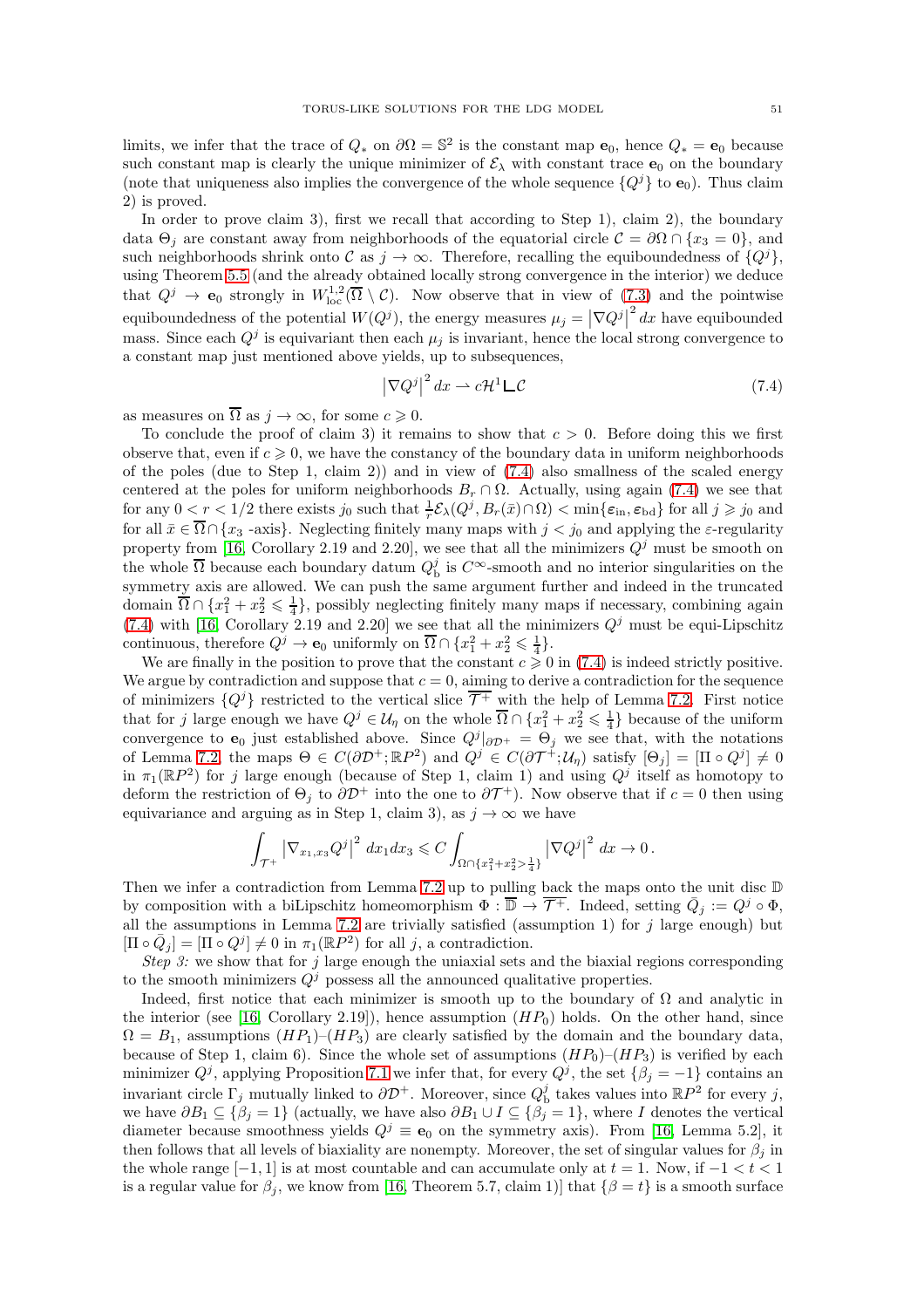with a connected component of positive genus. On the other hand, because of equivariance of each map the set  $\{\beta = t\}$  is an  $\mathbb{S}^1$ -invariant set, hence we can study it by looking to its section in the vertical plane, i.e, by looking at  $\{\beta = t\} \cap \{x_2 = 0\}$ . This fact allows to completely characterize  $\{\beta = t\}$ . Indeed, because of  $\mathbb{S}^1$ -equivariance and the regularity of  $Q^j$ , its planar section can only look as the union of finitely many smooth closed simple curves, so that  $\{\beta_j = t\}$  is the union of finitely many axially symmetric tori.

It remains to prove that the biaxial regions  $\{\beta_i \leq t\}$ , where  $t \in (-1,1)$ , are pushed towards the circle C as  $j \to \infty$ . This property is a straightforward consequence of the fact that  $Q^j \to \mathbf{e}_0$ uniformly on  $\overline{\Omega} \cap \{x_1^2 + x_2^2 \leqslant r^2\}$  for any  $0 < r < 1$  by an argument entirely similar to the one used in Step 2 above for the case  $r = 1/2$ . We leave the simple adaptation to the reader. Thus, for each  $0 < \rho < 1$  and for each distance neighborhood  $\mathcal{O}_{\rho}$  from C we have  $\beta_j(x) = \beta(Q^j(x)) \to 1$ uniformly in  $\overline{B_1} \setminus \mathcal{O}_\rho$  as  $j \to \infty$ , whence for each number  $t \in (-1,1)$  we have  $\emptyset \neq {\beta_j \leq t} \subseteq \mathcal{O}_\rho$ for any  $j$  large enough and the proof is complete.

 $\Box$ 

<span id="page-51-0"></span>**Remark 7.3.**  $(W^{1/2,2}$ -bubbling of nontrivial loops) As shown during the proof of Theorem [1.2,](#page-6-0) the sequence of minimizers  ${Q<sup>j</sup>}$  concentrates energy on the horizontal circle C in the sense described in [\(7.4\)](#page-50-0). Considering their restrictions to the vertical slice  $\overline{\mathcal{D}^+}$ , one has the uniform convergence  $Q^j \to \mathbf{e}_0$  on  $\overline{\mathcal{D}^+} \cap \{x_1 \leqslant \frac{1}{2}\}\$  (actually on  $\overline{\mathcal{D}^+} \cap \{x_1 \leqslant r\}$  for any fixed  $0 < r < 1$ ). On the other hand, slicing [\(7.4\)](#page-50-0) one has the 2d-energy convergence

$$
\left|\nabla_{x_1,x_3} Q^j\right|^2 dx_1 dx_3 \rightharpoonup \bar{c}\delta_{(1,0)},
$$

for some  $\bar{c} > 0$  in the sense of measures on  $\overline{\mathcal{T}^+}$ , where  $\mathcal{T}^+ = \mathcal{D}^+ \cap \{x_1 > \frac{1}{2}\}\$ , whence the restrictions also satisfy the condition  $Q^j \rightharpoonup \mathbf{e}_0$  weakly in  $W^{1,2}(\mathcal{T}^+)$  as  $j \to \infty$ . As observed during the proof of the theorem, the sequence of traces  $\gamma^j := Q^j|_{\partial \mathcal{T}^+}$  inherits the following two properties (compare Lemma [7.2](#page-47-2) for the relevant definitions):

- 1) for a given neighborhood  $\mathcal{U}_\eta$  of  $\mathbb{R}P^2$  we have  $\{\gamma^j\} \subseteq C(\partial \mathcal{T}^+;\mathcal{U}_\eta)$  and for the normalized maps  $\bar{\gamma}^j := \Pi \circ \gamma^j$  we have  $[\bar{\gamma}^j] \neq 0$  in  $\pi_1(\mathbb{R}P^2)$  for all j large enough;
- 2)  $\{\gamma^j\}\subseteq W^{1/2,2}(\partial\mathcal{T}^+;\mathbb{S}^4)$  is bounded and  $\gamma^j\rightharpoonup \mathbf{e}_0$  weakly in  $W^{1/2,2}$  as  $j\to\infty$ .

As the maps  $Q^j$  are  $\mathbb{S}^1$ -equivariant, the properties above amount to say that, for the 1d-restriction of  $Q^j$  to the simple loop  $\partial \mathcal{T}^+$  as well as to each of its congruent copies under rotation, the "normalizations"  $\bar{\gamma}^j := \Pi \circ \gamma^j$  are homotopically nontrivial, bounded in  $W^{1/2,2}(\mathcal{T}^+;\mathbb{R}P^2)$  and weakly convergent to the constant map  $e_0$  as  $j \to \infty$  (*bubbling-off* of a topologically nontrivial loop under weak  $W^{1/2,2}$ -convergence).

In the final part of this subsection we study more generally the topology of smooth  $\mathbb{S}^1$ -equivariant maps satisfying  $(HP_0)$ – $(HP_3)$ . The following result is the counterpart of [\[16,](#page-60-0) Theorem 5.7] in the axially symmetric setting and obviously implies Theorem [1.4](#page-8-0) as a particular case.

<span id="page-51-1"></span>**Theorem 7.4.** Let  $\Omega \subseteq \mathbb{R}^3$  be an axisymmetric bounded open set with  $C^1$ -smooth boundary and let  $Q : \overline{\Omega} \to \mathbb{S}^4$  be  $\mathbb{S}^1$ -equivariant. Assume that  $\Omega$  and  $Q$  are such that  $(HP_0)$ - $(HP_3)$  hold. Then the biaxiality regions associated with Q are nonempty  $\mathbb{S}^1$ -invariant closed subsets of  $\overline{\Omega}$  and satisfy:

- 1) the set of singular values of  $\beta$  in  $[-1, \overline{\beta}]$  is at most countable and can accumulate only at  $\bar{\beta}$ ; moreover, for any regular value  $-1 < t < \bar{\beta}$  the set  $\{\beta = t\}$  is the disjoint union of finitely many (at least one) revolution tori well contained in  $\Omega$  while for any regular value  $\bar{\beta} \leq t < 1$  the set  $\{\beta = t\}$  is the disjoint union of, possibly, finitely many revolution tori, finitely many  $\mathbb{S}^1$ -invariant strips touching the boundary and finitely many circles lying on the boundary. If in addition  $\Omega$  is real-analytic and  $Q \in C^{\omega}(\overline{\Omega})$ , then the set of singular values of  $\beta$  in  $[-1, \overline{\beta}]$  is finite.
- 2) For any  $-1 \leq t_1 < \bar{\beta} \leq t_2 < 1$ , the set  $\{\beta \leq t_1\}$  contains an invariant circle  $\Gamma \subseteq \{\beta = -1\}$ and the set  $\{\beta \geq t_2\}$  contains  $\partial \mathcal{D}^+$ .  $\Gamma$  and  $\partial \mathcal{D}^+$  are mutually linked. As a consequence, for any  $-1 \leq t_1 < t_2 < 1$  the sets  $\{\beta \leq t_1\}$  and  $\{\beta \geq t_2\}$  are nonempty, compact and mutually linked. In particular, the set  $\{\beta = 1\} \cap \Omega$  is nonempty. If in addition  $\bar{\beta} = 1$ , then  $\{\beta = 1\} \subset \overline{\Omega}$  is not simply connected.

*Proof.* As a preliminary remark we observe that, due to  $(HP_1)$ ,  $(HP_2)$  and  $\mathbb{S}^1$ -equivariance,  $\beta_0 :=$  $\max_{\partial\Omega} \beta = 1$ , hence it follows from [\[16,](#page-60-0) Lemma 5.2] that all levels of biaxiality are non-empty. Now, the first part of Statement 1) follows as in Theorem 5.7 in [\[16\]](#page-60-0), using the analytic Morse-Sard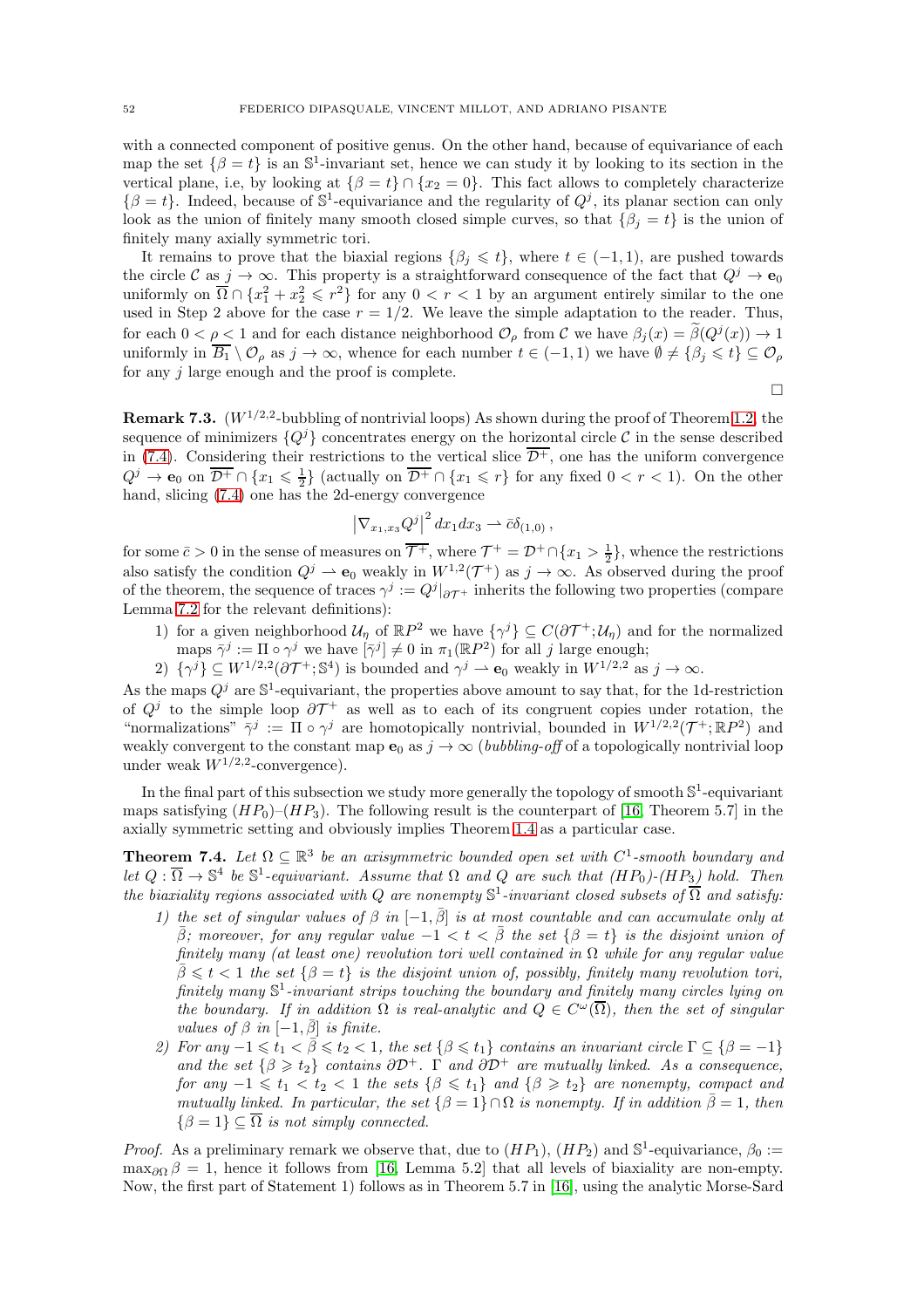theorem from [\[57\]](#page-62-3). The more detailed information we are claiming about the genus of the biaxiality surfaces comes as follows: we first recall that for a regular value  $-1 < t < 1$  the biaxiality set  $\{\beta = t\}$  is a finite union of smooth connected orientable surfaces  $\Sigma_i$  which are analytic in the interior (and also boundaryless when  $t < \bar{\beta}$ ). Notice that such surfaces do not touch the  $x_3$ -axis, where  $\beta \equiv 1$  because of  $(HP_1)$  and the equivariance of Q (see Remark [2.9\)](#page-12-3). Then we observe that β is invariant under rotations around the x<sub>3</sub>-axis, so that each  $\Sigma_i$  must be a smooth revolution surface and, as a consequence, it is enough to discuss its behavior looking at its cross-section with the planar domain  $\overline{\mathcal{D}^+}$ . From this and the implicit function theorem, the section  $\Sigma_i \cap \overline{\mathcal{D}^+}$  appears either as a simple closed curve, or as a smooth curve connecting two or more boundary points or even as a single point on the boundary. This in turn implies that each  $\Sigma_i$  is either a revolution torus, a cylinder-type surface touching the boundary (which we call a *strip* for brevity) or a circle lying on the boundary. In particular, when  $t < \bar{\beta}$  we can only have a finite number of tori (at least one) well inside  $Ω$ , which concludes the proof of 1).

The first claim of Statement 2) follows from Proposition [7.1](#page-47-1) and definition of  $\beta$ . Now we show that  $K_1 := \{\beta \leq t_1\}$  and  $K_2 := \{\beta \geq t_2\}$  are always mutually linked (even if there are critical values for  $\beta$  between  $t_1$  and  $t_2$ ). Indeed, we claim that no one of  $K_1, K_2$  is contractible in the complement of the other. To see this, denote  $\Gamma_1 = \Gamma$  and  $\Gamma_2 = \partial \mathcal{D}^+$  with continuous parametrizations  $\gamma_i : \mathbb{S}^1 \to \Gamma_i$ ,  $i = 1, 2$ . Suppose, for a contradiction, that  $K_i$  is contractible in  $K_j^c := \overline{\Omega} \setminus K_j$ , with  $i \neq j$ . This means there exists a homotopy  $G_j : [0,1] \times K_j^c \to K_j^c$  so that  $G(0, \cdot)|_{K_i} = \text{Id}$  and  $G(1, \cdot)|_{K_i} = \text{constant}$ . Thus, we can find a homotopy  $H_j : [0, 1] \times S^1 \to \Gamma_j^c$ with  $H_j(0,s) = \gamma_i(s)$  and  $H_j(1,s) = \text{const.}$  (in fact,  $H_j(t,s) = G_j(t,\gamma_i(s))$ ). This means  $\gamma_i$  is homotopic to a constant in  $\Omega \setminus \Gamma_j$ , i.e.,  $\Gamma_i$  is contractible in  $\Omega \setminus \Gamma_j$ ; however this is false, because Γ and  $\partial \mathcal{D}^+$  are mutually linked.

To conclude the proof, notice that, as already observed above,  $\beta \equiv 1$  on  $\Omega \cap \{x_3$ -axis }, hence on the vertical part of  $\partial \mathcal{D}^+$ . In addition, when  $\bar{\beta}=1$ , then  $\{\beta=1\}$  on the whole  $\partial \mathcal{D}^+$ . Then it is clear that  $\{\beta = 1\}$  cannot be simply connected because we have just seen that it contains non contractible loops and we are done contractible loops, and we are done.

As a particular case of the above theorem, we have the following corollary, generalizing Theo-rem [1.4](#page-8-0) to the case of critical points (note that for  $C<sup>1</sup>$  solutions to [\(1.11\)](#page-2-0) linear higher regularity theory yields  $C^{\infty}$ -regularity and in turn  $C^{\omega}$ -regularity because of [\[46\]](#page-61-24); hence assumption  $(HP_0)$ automatically holds in the corollary).

<span id="page-52-1"></span>Corollary 7.5. Let  $\Omega \subseteq \mathbb{R}^3$  be an axisymmetric bounded open set with  $C^1$ -smooth boundary and Let  $Q_{\text{b}} \in C^1(\partial\Omega, \mathbb{S}^4)$  be  $\mathbb{S}^1$ -equivariant. Suppose that  $Q_{\lambda} \in \mathcal{A}_{Q_{\text{b}}}^{\text{sym}}(\Omega) \cap C^1(\overline{\Omega})$  is a smooth critical point of  $\mathcal{E}_{\lambda}$  over  $\mathcal{A}_{Q_{\rm b}}^{\rm sym}(\Omega)$  and assume that  $\Omega$  and  $Q_{\lambda}$  satisfy  $(HP_1)-(HP_3)$ . Then the biaxiality regions of  $Q_{\lambda}$  satisfy the conclusions of Theorem [7.4.](#page-51-1)

Thus, the topology of smooth  $\mathbb{S}^1$ -equivariant critical points of  $\mathcal{E}_\lambda$  looks very similar to the picture emerging from numerical simulations. For this reason, the following definition seems appropriate.

<span id="page-52-0"></span>**Definition 7.6** (Torus solution with Lyuksyutov constraint). Let  $\Omega \subseteq \mathbb{R}^3$  be an axysimmetric bounded open set with  $C^1$ -smooth boundary and let  $Q_b \in C^1(\partial\Omega, \mathbb{S}^4)$  be  $\mathbb{S}^1$ -equivariant. Suppose  $Q_{\lambda} \in \mathcal{A}_{Q_{\rm b}}^{\rm sym}(\Omega)$  is a critical point of  $\mathcal{E}_{\lambda}$  over  $\mathcal{A}_{Q_{\rm b}}^{\rm sym}(\Omega)$ . If  $\Omega$  and  $Q_{\lambda}$  satisfy  $(HP_0) - (HP_3)$  — so that the conclusion of Theorem [7.4](#page-51-1) holds — we call  $Q_{\lambda}$  a torus solution of the Euler-Lagrange equations [\(1.11\)](#page-2-0) in  $\mathcal{A}_{Q_{\rm b}}^{\rm sym}(\Omega)$ .

Note that this definition entails the existence of a negative uniaxial ring mutually linked to a region of strictly larger signed biaxiality, namely  $\partial \Omega \cup I$  where  $I = \Omega \cap \{x_3\}$ -axis }. In particular, when the domain is a ball and the boundary condition is the radial anchoring, we have a negative uniaxial ring mutually linked to a positive uniaxial region, as for the minimizers constructed in Theorem [1.2.](#page-6-0)

**Remark 7.7.** There are two main reasons to encode smoothness (i.e., requiring  $(HP_0)$ ) inside the very definition of torus solution. The first is that numerical simulations, even the ones in which the norm constraint is imposed, hint that biaxial torus solutions are smooth (see, e.g., [\[19,](#page-60-11) [14,](#page-60-12) [29\]](#page-61-17), see also [\[36\]](#page-61-15) and [\[37\]](#page-61-14) for the constrained case). The second lies in the fact that, in principle, also in split minimizers (see next subsection) there can be mutually linked biaxial regions and tori. This could a priori happen also for the other singular solutions once we drop the hypothesis  $Q_{\rm b} \equiv \mathbf{e}_0$  on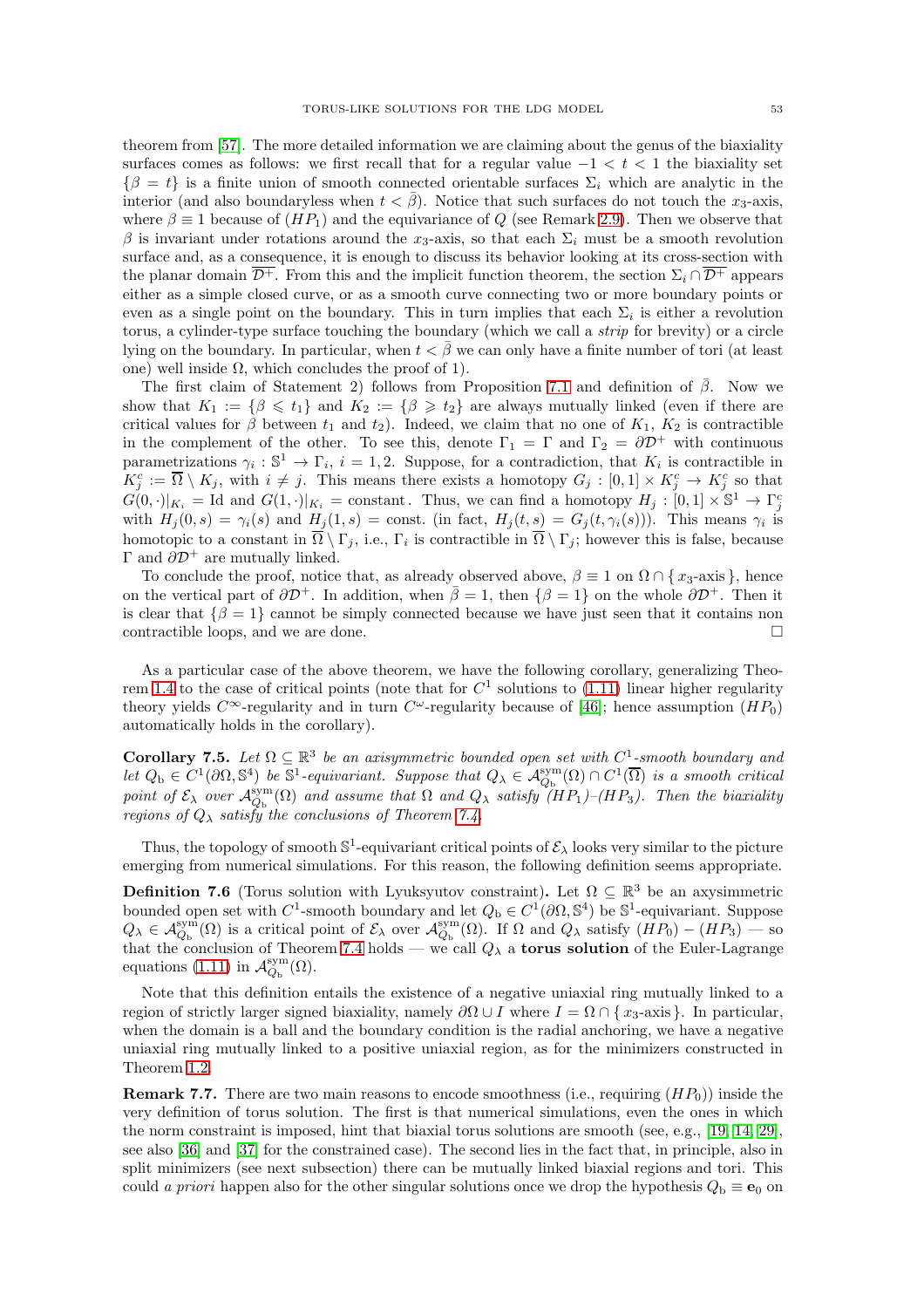B. To rule out these apparently spurious cases, we restrict the notion of torus solution to smooth solutions.

<span id="page-53-0"></span>7.2. Existence and topology of split minimizers. In this subsection, we study the topology of singular minimizers  $Q_\lambda$  of  $\mathcal{E}_\lambda$  in  $\mathcal{A}_{Q_\mathrm{b}}^{\text{sym}}(\Omega)$  assuming that the domain has smooth boundary, the Dirichlet datum is smooth enough and that assumptions  $(HP_1)$ – $(HP_3)$  hold. The key ingredients to this purpose, as essentially explained in the remark below and then formalized in Proposition [7.9,](#page-53-3) are a special structure of the singular set of such minimizers and the detailed knowledge of the asymptotic behavior of minimizers at the singular points in terms of the tangent maps described in the previous section.

<span id="page-53-4"></span>**Remark 7.8.** Let  $\Omega$  be an axially symmetric domain with  $C^1$ -smooth boundary and suppose we have an axially symmetric configuration Q belonging to  $C^1(\overline{\Omega} \setminus \Sigma)$ , where  $\Sigma = \text{Sing}(Q) \subseteq$  $\Omega \cap \{x_3$ -axis is a finite set, so that in view of Remark [2.9](#page-12-3) we have  $Q(x) = \pm e_0$  at any regular point. We assume  $Q = e_0$  on  $\mathcal{B}$ , where  $\mathcal{B}$  is the set of boundary points defined in [\(2.10\)](#page-12-2), and that when passing through a singular point along the symmetry axis Q jumps from  $e_0$  to  $-e_0$  or vice-versa.

Then, it is clear that singularities come out in pairs. That is, if  $\text{Sing}(Q) = \{a_1, a_2, \ldots, a_M\}$  are ordered increasingly on the x<sub>3</sub>-axis, then  $M = 2N$  for some  $N \in \mathbb{N}$  and, moving monotonically along the symmetry axis, if Q around  $a_k$  jumps from  $\pm \mathbf{e_0}$  to  $\mp \mathbf{e_0}$ , then it jumps from  $\mp \mathbf{e_0}$  to  $\pm \mathbf{e_0}$ at  $a_{k+1}$ . In this sense, the singularities not only are even in number but they are naturally grouped as pairs of endpoints for the segments on the symmetry axis where  $Q \equiv -e_0$ . In addition, each pair is contained in some segment  $\ell_k$  as defined in [\(2.9\)](#page-12-1). We term these pairs *dipoles* (extending to this case the terminology of [\[10\]](#page-60-19); see also [\[24,](#page-61-20) [25\]](#page-61-19) for related statements for the case of axially symmetric maps from  $B_1$  to  $\mathbb{S}^2$  described by an angle function).

<span id="page-53-3"></span>**Proposition 7.9.** Suppose  $\Omega$  is an axisymmetric bounded open set with  $C^3$ -smooth boundary, let  $Q_b \in C^{1,1}(\partial\Omega;\mathbb{S}^4)$  be  $\mathbb{S}^1$ -equivariant and assume that  $(HP_1)-(HP_3)$  are satisfied. Let  $Q_{\lambda} \in \mathbb{S}^4$  $\mathcal{A}_{Q_{\rm b}}^{\rm sym}(\Omega)$  be a minimizer of  $\mathcal{E}_\lambda$  over  $\mathcal{A}_{Q_{\rm b}}^{\rm sym}(\Omega)$ . Then,  $\rm Sing(Q_\lambda)$ , the singular set of  $Q_\lambda$ , either is empty or consists of a finite number of dipoles located on the  $x_3$ -axis. In fact, more precisely, on each segment  $\ell_k$  as in [\(2.9\)](#page-12-1) there are either no singularities of  $Q_\lambda$  or a finite number of dipoles.

Proof. The claim is a straightforward consequence of Theorem [1.1](#page-3-3) and Remark [7.8.](#page-53-4) Indeed, all the structural assumptions in Remark [7.8](#page-53-4) follow from the partial regularity result from the previous section. In particular, since the tangent map at each singularity of  $Q_{\lambda}$  is one of those given by equation [\(1.19\)](#page-3-5), when passing through a singular point along the symmetry axis  $Q_{\lambda}$  can only jump from  $e_0$  to  $-e_0$  or vice-versa. In addition,  $Q_b \equiv e_0$  on  $\beta$  because of  $(HP_1)$  and  $\mathbb{S}^1$ -equivariance (compare Remark [2.9\)](#page-12-3), hence along each connected component  $\ell_k$  of  $\Omega \cap \{x_3$ -axis } there must be either no jumps (i.e., no singularities) or an even number of jumps, i.e., a finite number of dipoles.

<span id="page-53-2"></span>**Remark 7.10.** Symmetrically, the same conclusion in Proposition [7.9](#page-53-3) holds if  $Q_{\rm b} \equiv -\mathbf{e}_0$  on  $\beta$ . If instead we allow  $Q_b$  to be both  $e_0$  and  $-e_0$  on B and in particular if there is an  $\ell_k = [b_{2k-1}, b_{2k}]$ such that  $Q_b(b_{2k-1}) = -Q(b_{2k})$ , then there is an odd number of interior singularities of  $Q_\lambda$  in  $\ell_k$ . As a model example, which will be of use below, we may take  $\Omega = B_1$  and  $Q_{\rm b} = Q^{(0)}$ , with  $Q^{(0)}$ as in formula [\(1.19\)](#page-3-5) for  $\alpha = 0$ . Then any minimizing solution of the Euler-Lagrange equations in  $\mathcal{A}_{Q_{\rm b}}^{\rm sym}(B_1)$  must have an odd number of singularities.

In view of the peculiar structure of their singular set, it is natural to give a special name to the singular minimizers  $Q_{\lambda}$  in Proposition [7.9.](#page-53-3)

<span id="page-53-1"></span>**Definition 7.11** (Split minimizer with Lyuksyutov constraint). Let  $\Omega$  be an axisymmetric bounded open set with  $C^3$ -smooth boundary,  $Q_b \in C^{1,1}(\partial\Omega; \mathbb{S}^4)$  be  $\mathbb{S}^1$ -equivariant and assume that  $(HP_1)$ - $(HP_3)$  are satisfied. If  $Q_\lambda$  is a minimizer of  $\mathcal{E}_\lambda$  over  $\mathcal{A}_{Q_b}^{sym}(\Omega)$  and  $\text{Sing}(Q_\lambda) \neq \emptyset$ , we call  $Q_\lambda$  a split **minimizer** of  $\mathcal{E}_{\lambda}$  over  $\mathcal{A}_{Q_{\rm b}}^{\rm sym}(\Omega)$ .

For exposition purposes, it will be convenient to associate a *sign* with each singularity. This sign will play a role similar to the degree of tangent maps in the case of harmonic maps from  $B_1$ to  $\mathbb{S}^2$ ; it can be defined as follows.

<span id="page-53-5"></span>**Definition 7.12.** Let  $Q_{\lambda} \in \mathcal{A}_{Q_{\rm b}}^{\rm sym}(\Omega)$  be a singular minimizer of  $\mathcal{E}_{\lambda}$  over  $\mathcal{A}_{Q_{\rm b}}^{\rm sym}(\Omega)$  and suppose  $a_1, a_2, \ldots, a_N \in \text{Sing}(Q_\lambda)$  are the singularities of  $Q_\lambda$ . We say that  $a_n$  is *positive* if, for  $x_3$  increasing,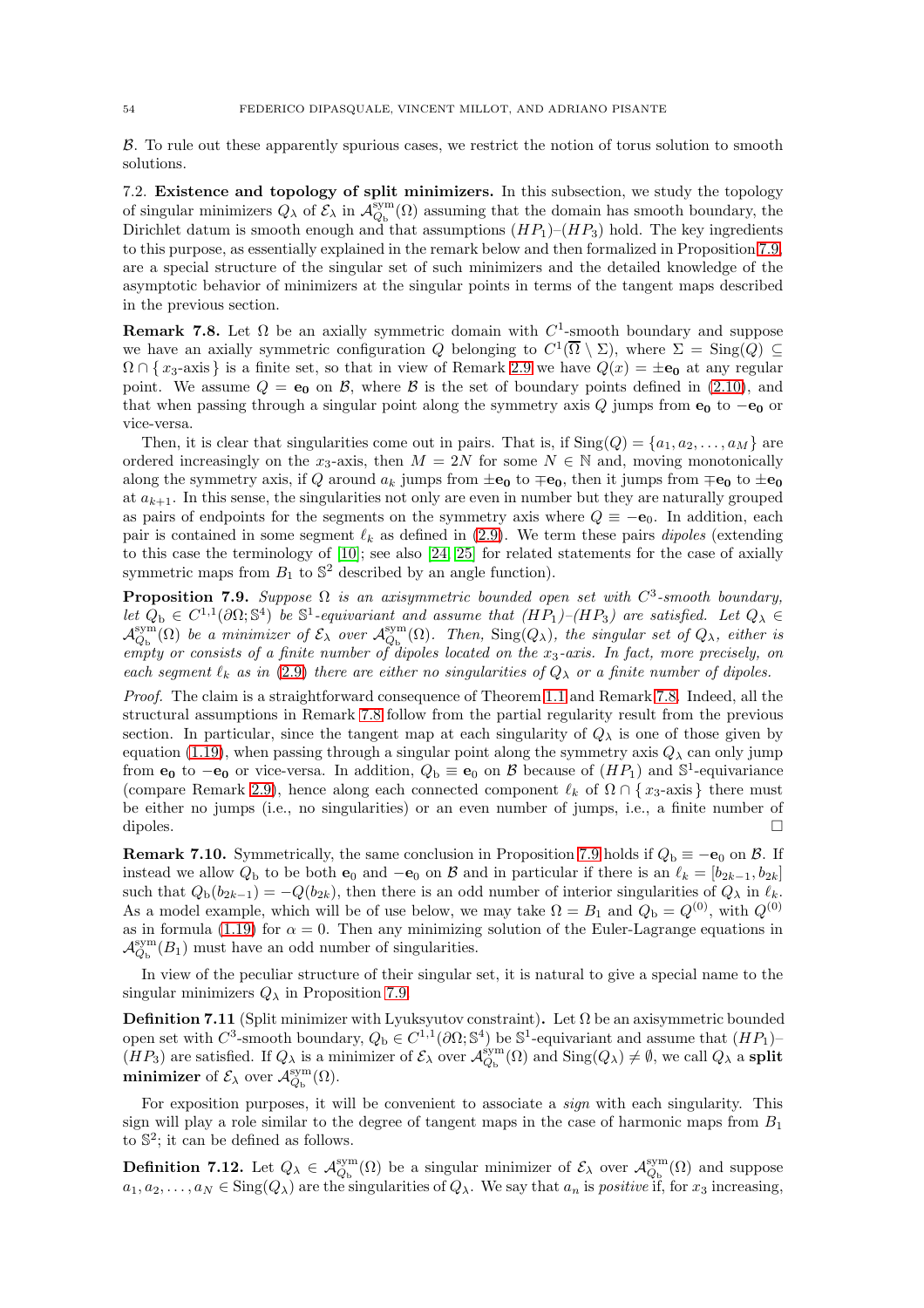approaching  $a_n$  from below along the x<sub>3</sub>-axis we have  $Q_\lambda = -e_0$  and approaching  $a_n$  from above along the  $x_3$ -axis we have  $Q_\lambda = \mathbf{e}_0$ . We say that  $a_n$  is negative if it is not positive.

After the previous preliminary discussion we are finally in the position to prove Theorem [1.3,](#page-7-0) on the existence of split minimizers in a nematic droplet. The proof is a combination of compactness and partial regularity results from Sec. [5](#page-28-0) and Sec. [6](#page-33-0) together with the classification of harmonic spheres from Sec. [3.](#page-14-0)

Proof of Theorem [1.3.](#page-7-0) We divide the proof into three steps to make the argument easier to follow. Some technical points are essentially the same as in the proof of Theorem [1.2,](#page-6-0) hence in these instances we shall not repeat full details here.

Step 1. Construction of boundary data and their weak convergence. We shall construct  $\mathbb{S}^1$ equivariant boundary data  $Q_{\rm b}^j \in C^{1,1}_{\rm sym}(\mathbb{S}^2;\mathbb{S}^4)$ , for  $j = 1, 2, ...,$  such that  $Q_{\rm b}^j \rightharpoonup Q^{(0)}$  in  $W^{1,2}(\mathbb{S}^2;\mathbb{S}^4)$ as  $j \to \infty$ ; here  $Q^{(0)}$  is given by [\(1.19\)](#page-3-5) for  $\alpha = 0$ , i.e., it is the Q-tensor field corresponding to the equator map  $\omega_{eq}^{(1)}$ . To this end, we shall exploit the classification results in Sec. [3](#page-14-0) and the correspondence between harmonic spheres and Q-tensor fields given by Lemma [2.2.](#page-10-0)

More precisely, from formula [\(3.17\)](#page-18-1) and making use of Lemma [2.2,](#page-10-0) we immediately obtain a family of  $\mathbb{S}^1$ -equivariant Q-tensor fields  $\{Q_{\mu_1,\mu_2}\}\subseteq C_{sym}^{\omega}(\partial B_1;\mathbb{S}^4)$  indexed by the two complex parameters  $\mu_1$ ,  $\mu_2$  appearing in [\(3.17\)](#page-18-1).

Notice that as the two parameters  $\mu_1$  and  $\mu_2$  vary we have:

- i) The constant norm hedgehog  $\overline{H}$  corresponds to the case  $\mu_1 = \mu_2 = \sqrt{3}$ .
- ii) The limiting boundary datum  $Q^{(0)}$  corresponds to the case  $\mu_1 = 1$ ,  $\mu_2 = 0$ .
- iii) Every map  $Q_{\mu_1,\mu_2}$  with  $\mu_1 \neq 0$  and  $\mu_2 \neq 0$  (i.e., corresponding to a linearly full harmonic sphere in [\(3.17\)](#page-18-1)) attains  $\mathbf{e}_0$  at both poles and has Dirichlet energy  $12\pi$ .
- iv) Each map  $Q_{\mu_1,\mu_2}$  with  $\mu_1, \mu_2$  real,  $\mu_1 > 0$  and  $\mu_2 > 0$ , satisfies  $(HP_1)$ .
- v) Each map  $Q_{\mu_1,\mu_2}$  with  $\mu_1, \mu_2$  real,  $\mu_1 > 0$  and  $\mu_2 > 0$ , satisfies  $(HP_3)$ .

Clearly, i)-iii) are obvious consequences of the results in Sec. [3](#page-14-0) (see Remark [4.6,](#page-25-6) Proposition [3.6](#page-16-3) and Proposition [3.8](#page-18-2) respectively).

To see iv), first notice that for any  $Q \in \mathbb{S}^4$  we have  $\tilde{\beta}(Q) = -1$  if and only if Q belongs to  $-\mathbb{R}P^2 \subseteq \mathbb{S}^4$  (the mirror image of  $\mathbb{R}P^2$ , embedded in  $\mathbb{S}^4$  as in [\(1.6\)](#page-1-4), through the antipodal map of  $\mathbb{S}^4$ ). Now, let  $\omega_{\mu_1,\mu_2}$  be a harmonic sphere given by [\(3.17\)](#page-18-1), with  $\mu_1 > 0$  and  $\mu_2 > 0$ , and let  $Q_{\mu_1,\mu_2}$  be the corresponding Q-tensor field as in the above. By equivariance, if at  $x \in \mathbb{S}^2$  we have  $\widetilde{\beta}(Q_{\mu_1,\mu_2})(x) = -1$ , then the same is true on the whole orbit of x under the action of  $\mathbb{S}^1$ . We are going to rule out the two cases: either  $Q_{\mu_1,\mu_2}(x) = -\mathbf{e}_0$  or  $Q_{\mu_1,\mu_2}(x) \in -\mathbb{R}P^2 \setminus \{-\mathbf{e}_0\}$ . In the first case x is not a pole by property iii) above. Then  $\omega_{\mu_1,\mu_2}$  takes the constant value  $-\mathbf{e}_0$  on a circle, hence it must be constant on the enclosed spherical cap by Lemaire's Theorem [\[40\]](#page-61-26) and in turn  $\omega_{\mu_1,\mu_2} \equiv -\mathbf{e}_0$  by unique continuation, contradicting the fact that it is linearly full. Next, we show that  $Q_{\mu_1,\mu_2}(x) \in -\mathbb{R}P^2 \setminus \{-\mathbf{e}_0\}$  is also impossible, where x cannot be a pole again by iii) above. Indeed, if this were the case, from [\(1.6\)](#page-1-4), Lemma [2.2](#page-10-0) and equivariance, we would infer that the function  $\omega_2$ , relative to  $\omega = \omega_{\mu_1,\mu_2}$  as in [\(3.6\)](#page-15-1), is strictly negative on the orbit of x, whereas [\(3.17\)](#page-18-1) tells us it is strictly positive. Hence, if  $Q_{\mu_1,\mu_2}$  is built upon the harmonic spheres in [\(3.17\)](#page-18-1) and  $\mu_1, \mu_2$  are real and positive, then  $\min_{\partial \Omega} \beta(Q_{\mu_1, \mu_2}) > -1$ , i.e., assumption  $(HP_1)$  holds.

To prove v), first observe it holds true for  $\overline{H}$ . Let  $Y = \{(\mu_1, \mu_2) \in \mathbb{R}^2 : \mu_1 > 0, \mu_2 > 0\}$ . We notice that  $Y$  is path connected and that, by the discussion above, the leading eigenvalue remains simple for every  $x \in \partial\Omega$  moving the parameters along any path in Y. In particular, every pair  $(\mu_1, \mu_2) \in Y$  can be connected to  $(\sqrt{3}, \sqrt{3})$  by a path in Y with parameter  $s \in [0, 1]$  and the corresponding path of maps  $Q_{\mu_1(s),\mu_2(s)}, 0 \leqslant s \leqslant 1$ , gives an equivariant homotopy between  $Q_{\mu_1,\mu_2}$ and  $\overline{H}$ . In addition, for every fixed value of the parameter s of the path the maximal eigenvalue  $\lambda_{\max}^{(s)}(x)$  of the corresponding map  $Q_{\mu_1(s),\mu_2(s)}$  is simple for every  $x \in \partial\Omega$  because of property iv). Thus, the corresponding eigenspace  $V_{\text{max}}^{(s)}$ :  $\partial \Omega = \mathbb{S}^2 \to \mathbb{R}P^2$  is well-defined for every  $s \in [0,1]$ again by property iv), it is of class  $C^1$  and it depends continuously on s. Hence  $V_{\text{max}}^{(0)}$  and  $V_{\text{max}}^{(1)}$  are homotopic. Moreover, for each  $s \in [0,1]$ ,  $V_{\text{max}}^{(s)}$  lifts to  $v_{\text{max}}^{(s)} \in C_{\text{sym}}^1(\mathbb{S}^2;\mathbb{S}^2)$  and indeed the whole homotopy lifts [\[26,](#page-61-34) Proposition 1.30]. As a consequence,  $v_{\text{max}}^0$  and  $v_{\text{max}}^1$  are also homotopic, so that  $\deg(v_{\text{max}}^0, \partial \Omega) = \deg(v_{\text{max}}^1, \partial \Omega) = \pm 1$  and assumption  $(HP_3)$  holds.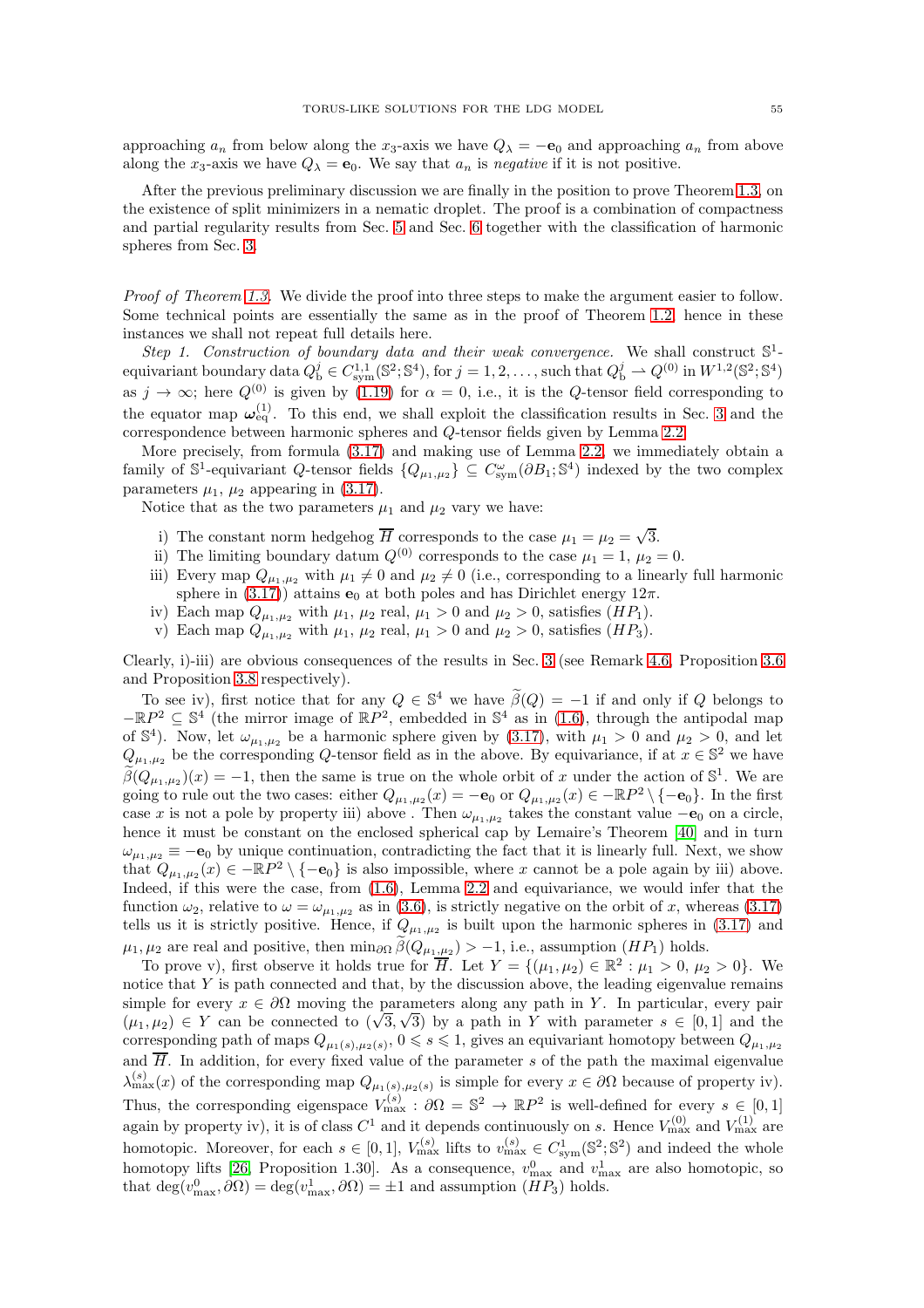Finally, for any sequence  $\mu_{2,j} \downarrow 0$  we define  $Q_{\rm b}^j := Q_{1,\mu_{2,j}}$ . Note for each  $Q_{\rm b}^j$  the maximal eigenvalue  $\lambda_{\max}^j$  is simple on  $\mathbb{S}^2$  because of property iv) above; in addition, the corresponding eigenspace map  $V_{\text{max}}^j$  is homotopic to  $\bar{H}$  as shown in the proof of property v) above, hence claim (1) holds. Now a direct inspection of [\(3.17\)](#page-18-1) reveals that  $Q_{\rm b}^j(x) \to Q^{(0)}(x)$  a.e. on  $\mathbb{S}^2$  as  $j \to \infty$ . Moreover, in view of (iii) the sequence  $\{Q_{\rm b}^j\} \subseteq W^{1,2}(\mathbb{S}^2;\mathbb{S}^4)$  is bounded, which in turn easily yields claim (2) of the theorem.

Step 2. Strong and locally smooth convergence to a singular minimizer. Now, for each boundary datum  $Q_{\rm b}^j$  on  $\mathbb{S}^2 = \partial B_1$ , we take an  $\mathcal{E}_{\lambda}$ -minimizer  $Q^j$  (which exists by the direct method). Notice that for every  $j \geqslant 1$  the degree-zero homogeneous extension  $\hat{Q}^j$  to  $\Omega = B_1$  of  $Q_{\text{b}}^j$  is an admissible competitor for testing the minimality of  $Q<sup>j</sup>$  and, since the potential energies of the maps  $\widehat{Q}$ <sup>j</sup> are equibounded, we have  $\sup_j \mathcal{E}_\lambda(\widehat{Q}^j, \Omega) < +\infty$  and in turn  $\{Q^j\}$  is bounded in  $W^{1,2}(\Omega; \mathbb{S}^4)$ . Passing to a subsequence, we have  $Q^j \rightharpoonup Q^*$  in  $W^{1,2}$  to some map  $Q^* \in W^{1,2}_{sym}(B_1;\mathbb{S}^4)$  and, moreover,  $Q^*|_{S^2} = Q^{(0)}$  by the weak continuity of the trace operator. We now observe we can apply Theorem [5.1](#page-29-4) (with  $\lambda_j \equiv \lambda$ ) to deduce  $Q^j \to Q^*$  in  $W^{1,2}_{loc}(B_1; S^4)$  and that  $Q^*$  is minimizing  $\mathcal{E}_{\lambda}$  w.r.to  $Q^{(0)}$  as boundary datum. Actually, thanks to the properties of the boundary data and the minimizers proved in Step 1, we may also apply Theorem [5.5](#page-32-6) to improve local strong convergence to strong convergence  $Q^j \to Q^*$  in  $W^{1,2}(\Omega; \mathbb{S}^4)$ . Moreover, by the uniform gradient estimates in [\[16,](#page-60-0) Corollary 2.19], the strong convergence  $Q^j \to Q^*$  improves to local smooth convergence in  $\Omega \setminus \Sigma_*$ , where  $\Sigma_* \subseteq \Omega$  is the finite set of possible interior singularities of  $Q^*$  according to Theorem [1.1.](#page-3-3) We now observe that  $Q^{(0)}$  attains  $e_0$  at the north pole and  $-e_0$  at the south pole of  $B_1$ , hence any  $\mathcal{E}_{\lambda}$ -minimizer  $Q^*$  over  $\mathcal{A}_{Q^{(0)}}^{sym}(\Omega)$  must have an odd number of singularities in view of Remark [7.10.](#page-53-2)

Step 3. Persistence of singularities and existence of split solutions. According to claim (1) of the theorem and to Remark [7.8,](#page-53-4) each minimizer  $Q<sup>j</sup>$  has either no singularities or an even number of singularities coming in dipoles. We now claim that, for  $j$  large enough, any such minimizer is not smooth, hence it has an even number of singularities. Notice that, as shown in Step 2, the limiting map  $Q^*$  has an odd number of singularities. In order to prove the claim, let  $x_* \in \Sigma_*$  and, just to fix ideas, suppose  $x_*$  is a singularity with positive sign (in the sense of Definition [7.12\)](#page-53-5). Letting  $r_* > 0$ so small that there are no singularities of  $Q^*$  in  $B_{r_*}(x_*) \setminus \{x_*\}$  then, for every point  $z_+ \in B_{r_*}(x_*)$ on the x<sub>3</sub>-axis which is above  $x_*$ , we have  $Q^*(z_+) = \mathbf{e}_0$  and, for every  $z_- \in B_{r_*}(x_*)$  on the  $x_3$ -axis below  $x_*$ , we have  $Q^*(z_-) = -e_0$ . From the strong  $W^{1,2}$ -convergence and  $\varepsilon$ -regularity we have  $C^1_{\text{loc}}$ -convergence  $Q^j \to Q^*$  in  $\Omega \setminus \Sigma_*$ . As a consequence, up to discarding finitely many values of j it follows that for every map  $Q^j$  there are points in  $B_{r_*}(x_*) \cap \{x_3$ -axis} above  $x_*$  at which  $Q^j$ is  $\mathbf{e}_0$  and points below  $x_*$  at which  $Q^j$  is  $-\mathbf{e}_0$ . This means that  $Q^j$  has at least one singularity in  $B_{r_*}(x_*) \cap \{x_3$ -axis} and the proof is complete.

**Remark 7.13.** Although the boundary data  $Q_{\text{b}}^{j}$  in Theorem [1.3](#page-7-0) are real-analytic, analyticity does not play a role in the argument. Thus, singularities can occur because of energy efficiency even when the regularity of the boundary data is maximal.

Remark 7.14. Keeping in mind the examples of torus solutions in the unit ball constructed in Theorem [1.2,](#page-6-0) the theorem above also suggests how delicate is the interplay between the geometry of the domain and the properties of boundary conditions in determining the (regularity, hence topological) properties of the corresponding minimizers. Further results in this sense, including the coexistence of smooth and singular minimizers, will be discussed in our forthcoming paper [\[17\]](#page-60-2).

The previous theorem has two remarkable consequences even for the minimization of the Landaude Gennes energies among nonsymmetric maps. Indeed, for  ${Q_b^j}$  as in Theorem [1.3](#page-7-0) we know from [\[16,](#page-60-0) Theorem 1.2] that any minimizer of  $\mathcal{E}_{\lambda}$  over each norm-constrained nonsymmetric classes  $\mathcal{A}_{Q_{\mathbf{b}}^j}(\Omega)$  is smooth up to the boundary. In view of Theorem [1.3](#page-7-0) such minimizers cannot be axially symmetric for j large enough because the minimizers in the subclass  $\mathcal{A}_{Q_i^j}^{\text{sym}}$  $Q_{\rm b}^j(\Omega)$  must be singular. As a consequence, symmetry breaking and nonuniqueness of minimizers in the class  $\mathcal{A}_{Q_{\rm b}^j}(\Omega)$  occur as summarized in the following corollary.

<span id="page-55-0"></span>**Corollary 7.15** (Symmetry breaking). Let  $\Omega = B_1$ , let  $\{Q_b^j\} \subseteq C^{1,1}(\mathbb{S}^2;\mathbb{S}^4)$  be the  $\mathbb{S}^1$ -equivariant boundary data constructed in Theorem [1.3](#page-7-0) and let  $\overline{Q}^j$  be a sequence of minimizer of  $\mathcal{E}_\lambda$  over  $\mathcal{A}_{Q^j_{\mathbf{b}}}(\Omega)$ .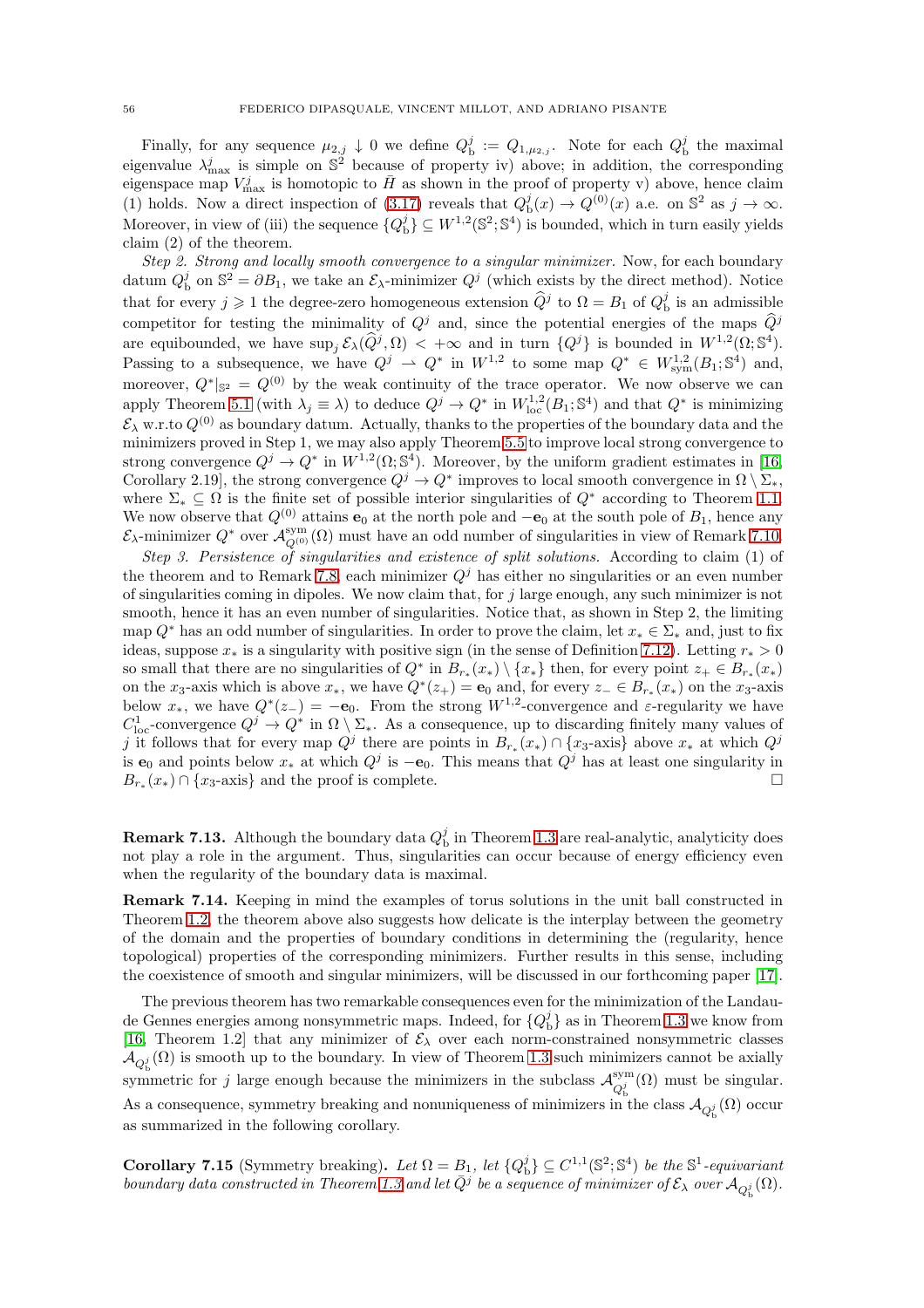Then, for every j large enough  $\overline{Q}^j$  is not  $\mathbb{S}^1$ -equivariant (i.e.,  $\overline{Q}^j$  belongs to  $\mathcal{A}_{Q_0^j}(\Omega) \setminus \mathcal{A}_{Q_0^j}^{\text{sym}}(\Omega)$ ). In particular  $R \cdot \bar{Q}^j(R^t)$  is a minimizer for each  $R \in \mathbb{S}^1$ , hence nonuniqueness of minimizers occurs.

The symmetry breaking phenomenon extends to the *Lyuksyutov regime* introduced in [\[16\]](#page-60-0), as made precise in the corollary below. Let us recall that without the norm constraint [\(1.8\)](#page-2-4) the relevant energy functional is

$$
\mathcal{F}_{\lambda,\mu}(Q) = \int_{\Omega} \frac{1}{2} |\nabla Q|^2 + \lambda W(Q) + \frac{\mu}{4} \left( 1 - |Q|^2 \right)^2 dx,
$$

where  $\lambda$  is defined after [\(1.9\)](#page-2-1),  $\mu := \frac{a^2}{L} > 0$ , and

$$
W(Q) = \frac{1}{4\sqrt{6}} |Q|^4 - \frac{1}{3} \text{tr}(Q^3) + \frac{1}{12\sqrt{6}}.
$$

The functional  $\mathcal{F}_{\lambda,\mu}$  is defined over  $W^{1,2}(\Omega;\mathcal{S}_0)$  and it reduces to  $\mathcal{E}_{\lambda}$  under the Lyuksyutov con-straint [\(1.8\)](#page-2-4) in view of the definition of  $\tilde{\beta}$  in [\(1.1\)](#page-1-2) (see also discussion in the introduction of [\[16\]](#page-60-0)). The Lyuksyutov regime considered in [\[16\]](#page-60-0) corresponds to

$$
\lambda = \text{const.}, \qquad \mu \to +\infty \,,
$$

where the energy minimization was performed under a fixed boundary datum  $Q_{\rm b} \in C^{1,1}(\partial\Omega;\mathbb{S}^4)$ . According to [\[16,](#page-60-0) Theorem 1.3], in the Lyuksyutov regime the minimizers of  $\mathcal{F}_{\lambda,\mu}$  over  $W^{1,2}_{Q_{\rm b}}(\Omega;\mathcal{S}_0)$ strongly converge in  $W^{1,2}$  to minimizers of  $\mathcal{E}_{\lambda}$  over  $\mathcal{A}_{Q_{\rm b}}(\Omega)$  which are smooth up to the boundary, as already recalled above. Since  $\mathbb{S}^1$ -equivariance would persist under strong convergence, we deduce that it eventually fails when it fails for the limiting map. Thus, Corollary [7.15](#page-55-0) immediately yields the following result.

<span id="page-56-0"></span>Corollary 7.16 (Symmetry breaking in the Lyuksyutov regime). Let  $\Omega = B_1$  and let  $\{Q_{b}^{j}\}\subseteq$  $C^{1,1}(\mathbb{S}^2;\mathbb{S}^4)$  be the sequence of  $\mathbb{S}^1$ -equivariant boundary data constructed in Theorem [1.3](#page-7-0) and let us fix j large enough such that Corollary [7.15](#page-55-0) holds. Then, for each  $\mu > 0$  large enough any minimizer  $\bar{Q}_{\mu}^j$  of  $\mathcal{F}_{\lambda,\mu}$  over  $W^{1,2}_{Q^j_\nu}$  $\mathcal{Q}_b^{\{1,2\}}(\Omega; \mathcal{S}_0)$  is not  $\mathbb{S}^1$ -equivariant.

Finally, we discuss general properties of singular minimizers under norm and symmetry constraints as those constructed in Theorem [1.3.](#page-7-0) We are now going to prove Theorem [1.5](#page-8-1) but we still need some preparation. Indeed, another important ingredient in the proof of Theorem [1.5](#page-8-1) is the following result which explains how biaxiality behaves near the singular points. The statement is an immediate consequence of the asymptotic analysis at isolated singularities from the previous section and the structure of tangent maps in [\(1.19\)](#page-3-5).

<span id="page-56-1"></span>**Proposition 7.17.** Let  $Q_{\lambda} \in \mathcal{A}_{Q_{\rm b}}^{\rm sym}(\Omega)$  be a minimizer of  $\mathcal{E}_{\lambda}$  over  $\mathcal{A}_{Q_{\rm b}}^{\rm sym}(\Omega)$  and let us fix  $x_0 \in$  $\text{Sing}(Q_\lambda)$  and  $r_0 > 0$  such that  $Q_\lambda \in C^\infty(B_{r_0}(x_0) \setminus \{x_0\})$ . Let  $Q^{(\alpha)}$  denote the corresponding tangent map at  $x_0$  and  $Q_\lambda^{x_0,r}(x) = Q_\lambda(x_0+rx)$  the rescaled maps, so that by Theorem [1.1](#page-3-3) we have  $Q_\lambda^{x_0,r} \to Q^{(\alpha)}$  in  $C^2(\overline{B_2} \setminus B_1)$  as  $r \to 0$ . Then for the biaxiality functions of the rescaled maps we have that  $\widetilde{\beta} \circ Q_{\lambda}^{x_0,r_j}$  smoothly converges to  $\widetilde{\beta} \circ Q^{(\alpha)}$  as  $j \to \infty$  in  $\overline{B_2} \setminus B_1$  along any sequence  $r_j \rightarrow 0$ . As a consequence, for any  $-1 < t < 1$ , there is a cylinder  $\mathcal{C}_t$  coaxial with the  $x_3$ -axis with the property that  $\{\tilde{\beta} \circ Q_{\lambda} = t\} \cap C_t$  is a smooth disc-type surface with a conical point at  $x_0$ .

<span id="page-56-2"></span>Remark 7.18. Notice that, due to the explicit formula [\(1.19\)](#page-3-5) for any minimizing tangent map, the function  $\beta = \beta \circ Q^{(\alpha)}$  is invariant under rotations around the  $x_3$ -axis, it is actually independent of  $\alpha$  and in spherical coordinates depends just on the colatitude  $\theta \in [0, \pi]$ . Indeed, an elementary calculation gives  $\beta(\theta) = -\frac{1}{2}\cos^3\theta + \frac{3}{2}\cos\theta$ , therefore all the values  $t \in (-1, 1)$  are regular. As a consequence, Proposition [7.17](#page-56-1) would hold even without uniqueness of the tangent map proved in the previous section.

Proof. The proof is elementary, so we only sketch the main idea. First we observe that in view of [\(1.19\)](#page-3-5) and Remark [7.18](#page-56-2) the level sets  $\{\widetilde{\beta} \circ Q^{(\alpha)} = t\}, t \in (-1, 1)$  fixed, are S<sup>1</sup>-invariant round cones with tip at  $x_0$  and opening angle  $\vartheta \in (0, \pi)$  depending on  $t \in (-1, 1)$ . As for the limit function all the values are regular (away from the origin), the same property holds for the biaxiality functions  $\widetilde{\beta} \circ Q_{\lambda}^{x_0,r_j}$  for  $j \geq j_0, j_0$  large enough, and indeed smooth convergence of the functions implies smooth convergence of the surfaces seen as graphs over a fixed annular region of the limiting cone. Choosing dyadic radii  $r_j = r_0 2^{-j}$  and undoing the scaling, we see that  $\{\beta \circ Q_\lambda = t\}$  is a smooth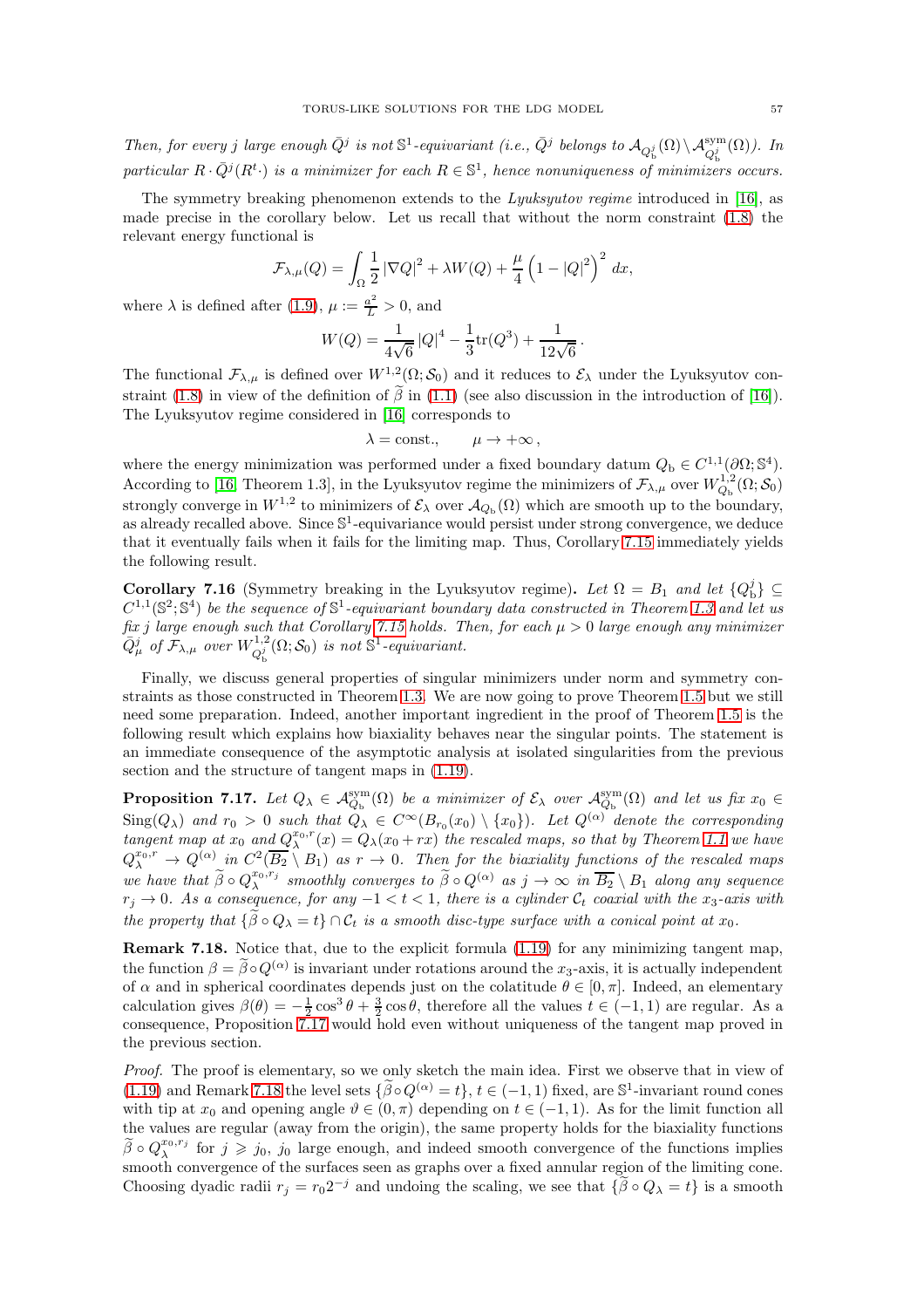disc-type surface (it is indeed the union of the rescaled annular graphs) with a conical point at  $x_0$ and having  $\{\widetilde{\beta} \circ Q^{(\alpha)} = t\}$  as tangent cone at it. Thus the conclusion follows in a small cylinder  $\mathcal{C}_t$  of radius  $r = r_0 2^{-j_0}$ of radius  $r = r_0 2^{-j_0}$ .

*Proof of Theorem [1.5.](#page-8-1)* Since  $Q_{\lambda}$  is equivariant, the function  $\beta$  is invariant under rotations around the x<sub>3</sub>-axis, therefore it is enough to work in the planar domain  $\mathcal{D}_{\Omega}^+$ , where  $\mathcal{D}_{\Omega}^+$  is as in [\(2.8\)](#page-12-4). The function  $\beta$  is real-analytic where  $Q_{\lambda}$  is; thus in particular  $\beta$  is real-analytic in  $\mathcal{D}_{\Omega}^{+}$ . Recall that  $Sing(Q_\lambda)$  is a finite set of isolated points on the  $x_3$ -axis. Then we infer from Sard's theorem for analytic functions [\[57\]](#page-62-3) that the set of singular values of  $\beta$  is finite on each compact set  $K \subseteq \mathcal{D}_{\Omega}^+$ (note that because of  $\mathbb{S}^1$ -invariance the critical values of  $\beta$  in  $\Omega$  are exactly those of the restriction to  $\mathcal{D}_{\Omega}^+$ ), hence all but at most countably many  $t \in [-1, \bar{\beta}]$  are regular values of  $\beta$  (note that  $\beta = \pm 1$ ) on the symmetry axis).

Suppose there is a sequence of distinct singular values  $\{\beta_n\} \subseteq [-1, \overline{\beta})$  accumulating at some  $-1 < \beta_* < \bar{\beta}$  with corresponding points  $\{x_n\} \subseteq \overline{\mathcal{D}_{\Omega}^+} \setminus \text{Sing}(Q_\lambda)$ . Passing to a subsequence we may assume  $x_n \to x_*$  and  $\nabla \beta(x_*) = 0$ . Since  $\beta(x_*) = \beta_* < \overline{\beta}$  we conclude that  $x_* \in \Omega$ . Note that  $x_* \notin \Omega \setminus \text{Sing}(Q_\lambda)$ , because otherwise  $\beta$  would have countably many distinct singular values in some closed ball  $B_r(x_*) \subseteq \Omega \setminus \text{Sing}(Q_\lambda)$ , which is impossible by Sard's Theorem. We are going to show that the last possible option, i.e.,  $x_* \in Sing(Q_\lambda)$ , is also impossible, therefore the critical values can accumulate only at  $\bar{\beta}$  or at  $-1$  as claimed. Indeed, assume the converse. Then there would be  $x_* \in \text{Sing}(Q_\lambda)$  and a (not relabeled) sequence  $x_n \to x_*$  such that  $\nabla \beta(x_n) = 0$  for all n. Applying Proposition [7.17](#page-56-1) with  $x_0 = x_*$ ,  $r_n = |x_n - x_*|$  and tangent map  $Q^{(\alpha)}$ , passing to a (not relabeled) subsequence we would have  $y_n = (x_n - x_*)/r_n \to y_* \in \partial B_1$  which is not on the vertical axis, because clearly  $\beta \circ Q^{(\alpha)}(y_*) = \beta_* \neq \pm 1$ , in contrast with Remark [2.9.](#page-12-3) On the other hand, the C<sup>1</sup>-convergence in Proposition [7.17](#page-56-1) yields  $\nabla(\widetilde{\beta} \circ Q^{(\alpha)})(y_*) = \lim_n \nabla(\widetilde{\beta} \circ Q^{x_0,r_n}_{\lambda})(y_n) = 0$  which is clearly false, since  $t = \beta_*$  (indeed every  $t \in (-1,1)$ ) is a regular value of  $\tilde{\beta} \circ Q^{(\alpha)}$  away from the origin in view of Remark [7.18.](#page-56-2)

Let  $t \in (-1, \bar{\beta})$  be a regular value of  $\beta$  and  $a \in Sing(Q_\lambda)$ . Then the biaxiality set  $\{\beta = t\} \cap \mathcal{D}^+_{\Omega}$ comes out from a tangent to a straight line by Proposition [7.17,](#page-56-1) it is contained in  $\mathcal{D}_{\Omega}^+$  by the definition of  $\bar{\beta}$  and it is a finite union of analytic connected arcs and, possibly, of finitely many disjoint analytic closed simple curves. Let C be a maximal arc in  $\{\beta = t\} \cap \mathcal{D}_{\Omega}^+$  originating from a. We want to show that it ends at another singular point  $a_1 \neq a$  of  $Q_\lambda$ , with opposite sign w.r.to a. Indeed, we observe that C cannot end on  $\partial \mathcal{D}_{\Omega}^+ \setminus \text{Sing}(Q_\lambda)$ , since either  $\beta > t$  or  $\beta = -1$  there. On the other hand, C cannot end at a point  $x_1$  in the interior of  $\mathcal{D}_{\Omega}^+$ , since here  $\beta$  is analytic and, with the aid of the implicit function theorem, we could continue  $\mathcal{C}$  a bit as a smooth arc across  $x_1$ , contradicting maximality. Thus,  $\mathcal C$  can only end on a singular point  $a_1$ , necessarily with opposite sign w.r.to a since t is a regular value of  $\beta$  (the sign of the normal derivative of  $\beta$  along the arc with respect to the outer normal of the enclosed region is constant, so the sign of the two endpoint singularities must be opposite). Rotating around the  $x_3$ -axis, we have topological axisymmetric spheres and, possibly, tori. Note that the topological axisymmetric spheres so determined have corners for any  $t \neq 0$  because of the asymptotically conical behavior in Proposition [7.17.](#page-56-1) In the special case  $t = 0$  is a regular value, then the set  $\{\beta = 0\}$  contains N smooth axisymmetric topological spheres.

Now, let  $\bar{\beta} \leq t < 1$  be a regular value of  $\beta$ . Arguing as in the proof of 1) in Theorem [7.4](#page-51-1) and in the above, we see that  $\{\beta = t\} \cap \mathcal{D}_{\Omega}^+$  looks like the disjoint union of finitely many of the followings: (a) arcs connecting singularities with opposite sign (as in the above); (b) arcs connecting boundary points; (c) arcs connecting singularities and boundary points; (d) points on the boundary; (e) simple closed curves. Therefore, rotating the planar section around the  $x_3$ -axis gives both 1) and 2).

Finally we now prove 3). In view of the information previously obtained, going down along the symmetry axis we have a first singularity  $a^+ \in \Omega$ , which is clearly positive because of  $(HP_1)$ , and which is the north pole of a sphere G contained inside the biaxial set  $\{ \beta = t_2 \}$ , whose south pole is a negative singularity  $a^-$ . Notice that this pair could be a dipole or not, if there are other singularities in between. In both cases there is a regular point  $\tilde{a}$  such that  $Q_{\lambda}(\tilde{a}) = -e_0$  and which is on the symmetry axis in between the two singularities (this is trivial if the two forms a dipole but also obvious if there is an extra singularity in between, choosing  $\tilde{a}$  sufficiently close and "on the negative side" of it) and therefore contained in the interior of the biaxial sphere S.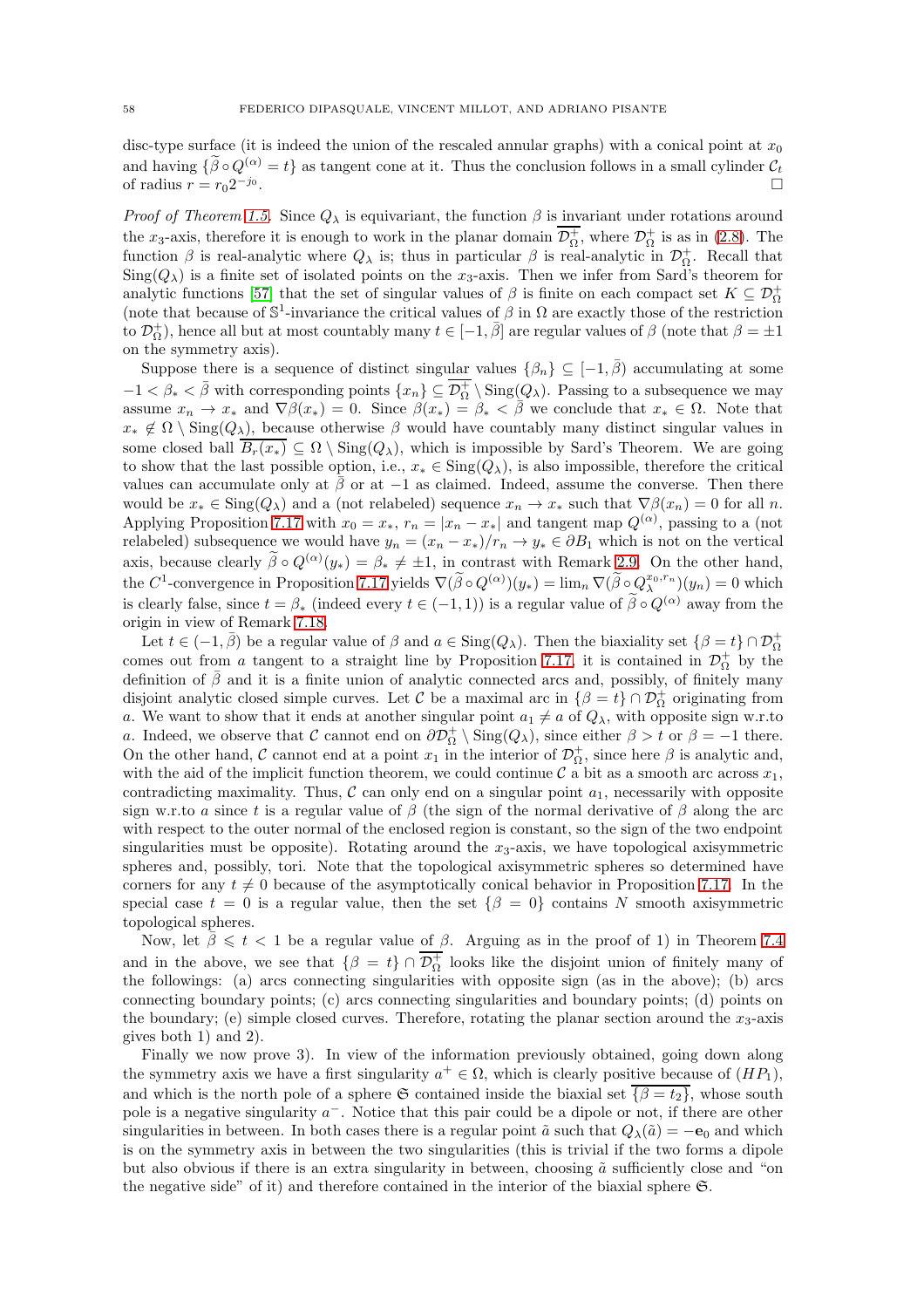Clearly,  $\mathfrak{S} \subseteq \overline{\{\beta \geqslant t_2\}}$  and  $\tilde{a} \in \{\beta \leqslant t_1\}$ , hence  $\mathfrak{S} \subseteq \overline{\{\beta \geqslant t_2\}} \subseteq \overline{\Omega} \setminus \{\beta \leqslant t_1\} \subseteq \mathbb{R}^3 \setminus \{\tilde{a}\},\$ therefore if  $\{\beta \geq t_2\}$  is contractible inside  $\overline{\Omega} \setminus \{\beta \leq t_1\}$  then  $\mathfrak{S}$  is contractible inside  $\mathbb{R}^3 \setminus \{\tilde{a}\}.$ However, the latter fact is clearly impossible by the following classical argument from degree theory, which gives the desired conclusion. Indeed, since  $\mathfrak S$  is topologically a sphere we have a bi-Lipschitz embedding  $\varphi : \mathbb{S}^2 \to \mathfrak{S} \subseteq \overline{\{\beta \geq t_2\}}$  and of course  $\tilde{a} \notin \mathfrak{S}$  by construction. If  $\mathcal{O} \subseteq \Omega$  is the region enclosed by G, then for  $r > 0$  small enough we have  $\tilde{a} \in \overline{B_r(\tilde{a})} \subseteq \mathcal{O}$ , hence the map  $\Phi : \mathbb{S}^2 \to \mathbb{S}^2$ given by

$$
\Phi(y) = \Pi_{\tilde{a}} \circ \varphi(y) = \frac{\varphi(y) - \tilde{a}}{|\varphi(y) - \tilde{a}|}
$$

is well-defined and by Stokes theorem  $\deg(\Phi, \mathbb{S}^2) = \deg(\Pi_{\tilde{a}}, \mathfrak{S}) = \deg(\Pi, \partial B_r(\tilde{a})) = 1$ . Now, for the sake of a contradiction, assume that  $\{\beta \geq t_2\}$  is contractible in  $\Omega \setminus \{\beta \leq t_1\}$ . Thus, there exists a homotopy  $H : (\Omega \setminus {\beta \leq t_1}) \times [0,1] \to \Omega \setminus {\beta \leq t_1}$  so that  $H(\cdot,0)|_{\{\beta \geq t_2\}} = \text{Id},$  $H(\cdot,1)|_{\{\beta\geqslant t_2\}} = \text{const.}$  Considering the induced continuous map  $G: \mathbb{S}^2 \times [0,1] \to \mathbb{S}^2$  defined by

$$
G(y,s) = \frac{H(\Phi(y),s) - \tilde{a}}{|H(\Phi(y),s) - \tilde{a}|},
$$

we have deg  $G(\cdot, 1) = \text{deg const} = 0$  while  $\text{deg } G(\cdot, 0) = \text{deg } \Phi = 1$ , which contradicts the invariance of the degree under homotopy. of the degree under homotopy.

Remark 7.19. Split minimizers are somewhat analogues of the so-called split core solutions found numerically in [\[19\]](#page-60-11). Also split core solutions contain pairs of special points but these are *isotropic* points (i.e., points at which  $Q = 0$ ) rather than singularities, and because of axial symmetry they still bound a segment of negative uniaxiality. In fact, singularities are impossible in the framework of [\[19\]](#page-60-11) since there is no norm-constraint there. Conversely, isotropic points are impossibile here, because of the norm constraint. It is natural to conjecture that the norm constraint turns isotropic points into singularities. Arguments in [\[17\]](#page-60-2) will provide more evidence for this. For all these reasons, we preferred to give these singular solutions a still evocative but slightly different name.

Remark 7.20. As stated in the previous theorem, the presence of tori in the biaxial sets of split minimizers is not excluded. The difference with the smooth case is that, according to Corollary [7.5,](#page-52-1) tori must be contained in the biaxiality surfaces of smooth solutions, at least for levels of biaxiality lower than β. For singular minimizers this is not yet clear, because we are not able at present to describe the topological structure of a singular configuration near each dipole and consequently to understand its relation with the topological properties of the boundary data.

<span id="page-58-1"></span>Remark 7.21. Further, numerics from [\[36\]](#page-61-15) and [\[37\]](#page-61-14) suggest these singular solutions are not minimizing deep in the nematic phase, at least in the ball under homeotropic boundary condition, where energy minimizing configurations should be smooth with torus-like structure. However, as commented in the final subsection of the paper, the coexistence of smooth and singular minimizers in such model case has been proved in the recent remarkable paper [\[60\]](#page-62-0) in the smaller class of  $O(2) \times \mathbb{Z}_2$ -equivariant configurations. As we will discuss in [\[17\]](#page-60-2) in the context of  $\mathbb{S}^1$ -equivariant minimizers under radial anchoring, this coexistence can occur but it depends in a subtle way on the geometry of the domain  $\Omega$  and it may be lost for suitable deformations of the ball for which energy minimizing configurations turn out to be necessarily minimizing torus solution in the sense of Definition [7.6](#page-52-0) or minimizing split solutions in the sense of Definition [7.11.](#page-53-1)

<span id="page-58-0"></span>7.3. Concluding remarks. Many results of this paper, in particular Theorem [1.1,](#page-3-3) Theorem [1.4,](#page-8-0) Theorem [1.2](#page-6-0) and Theorem [3.19,](#page-23-0) are much improved versions of results proven for the first time in the Ph.D. thesis of the first author [\[15\]](#page-60-20), where the concepts of torus solution and split minimizer have been firstly formalized, at the least to the best of our knowledge. Theorem [1.4](#page-8-0) and Theo-rem [1.5](#page-8-1) are the first results in literature describing the topology of  $\mathbb{S}^1$ -equivariant (LdG) minimizers in such detail and, at the same time, in such generality.

However, as already remarked in the Introduction, apparently similar and somewhat related results very recently appeared in the interesting paper [\[60\]](#page-62-0), where the minimization problem of the energy functional [\(1.9\)](#page-2-1) in a symmetric class of competitors is considered, and here we want to comment a bit on the differences between our work and [\[60\]](#page-62-0).

First of all, as we already mentioned in the Introduction, the analysis in [\[60\]](#page-62-0) is restricted to the case when the domain is the unit ball  $\Omega = B_1$  and the boundary condition is always the constant norm hedgehog  $\overline{H}$  given by [\(1.24\)](#page-5-1). In addition, the class of Q-tensor fields considered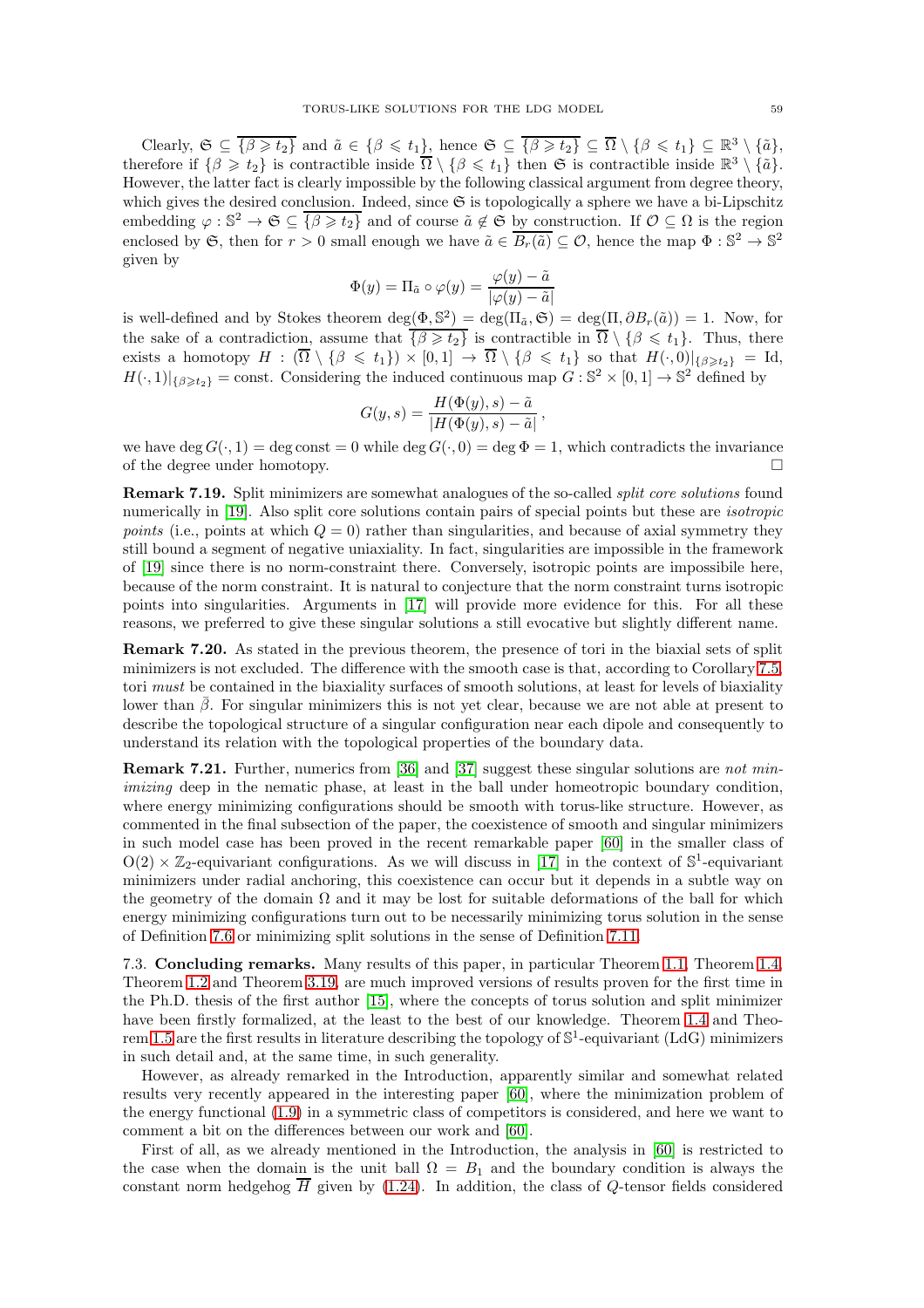in [\[60\]](#page-62-0) is strictly smaller than  $\mathcal{A}_{\overline{H}}^{\text{sym}}$  $\frac{\text{sym}}{H}(B_1)$ , because instead of considering arbitrary  $\mathbb{S}^1$ -equivariant configurations the author restricts to the smaller class of  $O(2) \times \mathbb{Z}_2$ -equivariant configurations. More explicitly, in [\[60\]](#page-62-0) the author considers maps Q that in cylindrical coordinates  $(r, \phi, z) \in B_1$ can be equivalently written as

$$
Q(r, \phi, z) = (f_0(r, z)), f_1(r, z)e^{i\phi}, f_2(r, z)e^{i2\phi}), \qquad (r \cos \phi, r \sin \phi, z) \in B_1,
$$
 (7.5)

using the identification of  $\mathcal{S}_0$  with  $\mathbb{R} \oplus \mathbb{C} \oplus \mathbb{C}$  instead of a reference moving frame adopted there. It is assumed that  $f_i \in \mathbb{R}$  for  $j = 0, 1, 2$ , to entail O(2)-equivariance, so that the admissible space of tensor at each point is only a two dimensional sphere, i.e.,  $f(r, z) \in \mathbb{S}^2$  and  $Q(\cdot, \cdot, \phi) \in \mathbb{S}^2_{\phi} \subseteq \mathbb{S}^4$ . In addition each  $f_i$  is also assumed to be even/odd symmetric in the  $x_3$  variable, more precisely  $f_j(r, -z) = (-1)^j \tilde{f}_j(r, z)$  for each  $j = 0, 1, 2$ , which amounts to the Z<sub>2</sub>-equivariance with respect to the reflection across the plane  $\{x_3 = 0\}$ . In this restricted class the author performs a clever parametrized constrained minimization which yields in the limit coexistence of "torus" and "split" minimizers of the unconstrained minimization problem in the  $O(2) \times \mathbb{Z}_2$ -equivariant class having the same energy.

In essence, both the minimizers in [\[60\]](#page-62-0) are smooth near the origin, and the different behavior depends essentially on the possible values  $Q_\lambda(0) = \pm \mathbf{e}_0$ . Since the extra  $\mathbb{Z}_2$ -symmetry forces the singular set to be symmetric as well, in agreement with Remark [7.8,](#page-53-4) the number of singularities in the upper half space is shown to be even (possibly zero) if  $Q_{\lambda}(0) = e_0$  or odd in the opposite case  $Q_{\lambda}(0) = -e_0$ . In the former case, Z<sub>2</sub>-symmetry is cleverly used to deduce the existence of a negative uniaxial ring on the symmetry plane  $\{x_3 = 0\}$ , surrounded by a coaxial thin solid torus of biaxial tensors. In the latter case instead, a vertical segment of negative uniaxiality containing the origin with a pair of singularities at the endpoint is shown to exist, surrounded by a thin neighborhood of biaxial phase. These conclusions, as well as further interesting results concerning the behavior of the eigenvalues and the eigenframes in these neighborhoods, depend in a crucial way on the  $O(2)$ -equivariance. Indeed, compared to our setting,  $O(2)$ -equivariance allows to conclude that the vector field  $e_{\phi}(x) = (-\sin \phi, \cos \phi, 0)$  is an eigenvector of any O(2)-equivariant Q-tensor at any point. In turn this allows to write the corresponding eigenvalue  $Qe_{\phi} \cdot e_{\phi}$  as a linear combination of the entries of  $Q$ , to give manageable formulas for the remaining ones and to deduce ordering properties between the eigenvalues which are crucial when discussing the behavior of the eigenframe mentioned above. It would be very interesting to extend these conclusions to the full  $\mathbb{S}^1$ -equivariant context, in which a better understanding of the behavior of the eigenframe near the uniaxial sets would be highly desirable.

Also the explicit boundary datum plays a major role in [\[60\]](#page-62-0), in combination with the  $O(2)$ equivariance and at least in two respects. Firstly, it allows to deduce by the maximum principle that  $f_2 > 0$  in the interior and  $f_1 \geq 0$  for  $x_3 \geq 0$  from the same properties on the boundary, useful sign properties which are crucial to prove that the uniaxial sets mentioned above are surrounded by the biaxial phase. The second fundamental aspect in which it enters concerns the discussion of the regularity theory in [\[60\]](#page-62-0), where through an a priori energy upper bound on the minimizers it allows to exclude a priori (and not by any stability analysis, as done here in Sec. [4\)](#page-24-0) the presence of linearly full harmonic spheres as tangent map, therefore no classification as the one in Sec. [3](#page-14-0) is needed. As a result, the possible tangent maps at isolated singularities are still of the form [\(1.19\)](#page-3-5), with the further restriction  $\alpha = 0$  in the upper half space and  $\alpha = \pi$  otherwise, due to  $O(2)$ -equivariance and the sign condition on  $f_1$  mentioned above.

Concerning qualitative properties of the minimizers in [\[60\]](#page-62-0), these seems to be somehow weaker counterparts of the ones in Theorem [1.4](#page-8-0) and [1.5](#page-8-1) above. Clearly the minimizers in the restricted class described above are critical point of the energy functional [\(1.9\)](#page-2-1) as those in the class  $\mathcal{A}_{Q_{\rm b}}^{\rm sym}(B_1)$ by a symmetric criticality principle as the one in Sec. [6,](#page-33-0) although their energy minimality in the class  $\mathcal{A}_{\overline{H}}^{\text{sym}}$  $\frac{\text{sym}}{H}(B_1)$  remains unclear. On the other hand, the fundamental difference between our definition of torus solution (and, in turn, of split minimizer) and the corresponding one in [\[60\]](#page-62-0) is the full regularity assumption we make in Definition [7.6](#page-52-0) (and in turn its violation in Definition [7.11\)](#page-53-1) and which is absent in [\[60\]](#page-62-0). Indeed, as already recalled above, torus solutions as constructed in [\[60\]](#page-62-0) may have singularities (although when they are smooth then they satisfy our Definition [7.6](#page-52-0) in view of Corollary [7.5\)](#page-52-1); more precisely, they may have a finite number of dipoles (in our sense) in each half-space. As a consequence of regularity, in our case the linking property of the negative uniaxial ring with the positive uniaxial region made up by the boundary and the  $x_3$ -axis holds and is actually encoded in Definition [7.6.](#page-52-0) On the other hand, without assuming regularity it unclear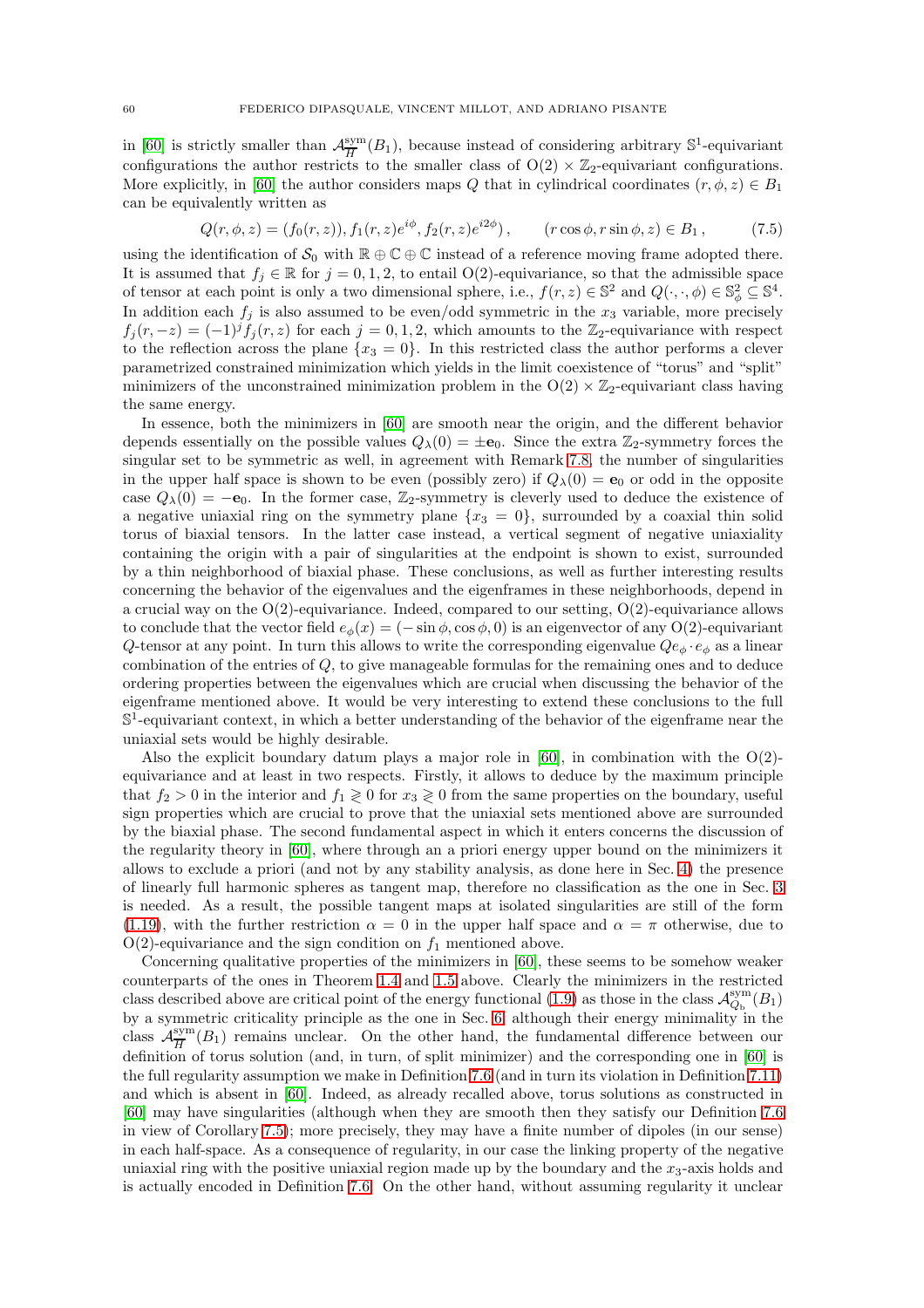whether the linking property or some weaker counterpart of it still holds when a negative uniaxial ring is present. This is quite undesirable, since the linking property seems to be the most striking feature of biaxial torus solutions according to numerical simulations, leading to a foliation of the domain in tori corresponding to the level sets of the (signed) biaxiality parameter.

Without further regularity information, the most intriguing conclusion of [\[60\]](#page-62-0), the coexistence of a torus and a split minimizer, should be reinterpreted in the weaker sense of "coexistence of two minimizers among  $O(2) \times \mathbb{Z}_2$ -equivariant configurations with a different number of singularities". In the full  $\mathbb{S}^1$ -equivariant class, but for well-chosen domains and boundary conditions (allowing also for the stronger conclusion that one of the two must be a torus solution), this fact was already proven by the first author in [\[15,](#page-60-20) Theorem 8.9]. Anyway, even if weakened and even if valid only in a restricted class, the conclusion of [\[60\]](#page-62-0) remains very interesting because no rigorous result was previously known for the ball with the constant norm hedgehog on the boundary, which is by far the most interesting and representative case considered in literature. Inevitably, comparison with [\[60\]](#page-62-0) puts in even more evidence the interest of Theorem [1.2](#page-6-0) and Theorem [1.3,](#page-7-0) since we not only proved that torus solutions and split solutions in the ball do exist but also that there are fairly natural boundary conditions with respect to which they are the *only* minimizers in the full  $\mathbb{S}^1$ -equivariant class. Furthermore, in analogy with the results announced in Remark [7.21,](#page-58-1) in our companion paper [\[17\]](#page-60-2) we will elaborate more on this theme and we will show how singular and smooth solutions for the Euler-Lagrange equations do appear simultaneously as minimizers among  $\mathbb{S}^1$ -equivariant maps in a nematic droplet for suitable deformations of the radial anchoring as boundary data.

#### <span id="page-60-1"></span>**REFERENCES**

- <span id="page-60-3"></span>[1] S. ALAMA, L. BRONSARD, X. LAMY : Spherical particle in a nematic liquid crystal under an external field: the Saturn ring regime. J. Nonlinear Sci. 28 (2018), 1443-1465.
- <span id="page-60-4"></span>[2] S. Alama, L. Bronsard, D. Golovaty, X. Lamy : Saturn ring defect around a spherical particle immersed in nematic liquid crystal. [arXiv:2004.04973](http://arxiv.org/abs/2004.04973) [math.AP] (2020).
- <span id="page-60-13"></span>[3] F. J. ALMGREN, E. H. LIEB : Singularities of energy minimizing maps from the ball to the sphere: examples,  $counter examples, and bounds. Ann. of Math. (2) 128 (1988), 483-530.$
- <span id="page-60-7"></span>[4] P. BAIRD, J. C. WOOD: Harmonic morphisms between Riemannian Manifolds. (London Mathematical Society Monographs: New Series 29) Oxford University Press, 2003.
- <span id="page-60-14"></span>[5] R. BENEDETTI, R. FRIGERIO, R. GHILONI : The topology of Helmholtz domains. Expo. Math. 30 (2012), 319-375.
- <span id="page-60-15"></span>[6] J. BOLTON, L. M. WOODWARD : *Higher singularities and the twistor fibration*  $\pi : \mathbb{C}P^3 \to \mathbb{S}^4$ . Geom. Dedicata 80 (2000), 231-246.
- <span id="page-60-16"></span>[7] J. BOLTON, L. M. WOODWARD : Linearly full harmonic 2-spheres in  $\mathbb{S}^4$  of area  $20\pi$ . Internat. J. Math. (5) 12 (2001), 535-553.
- <span id="page-60-17"></span>[8] J. BOLTON, L. M. WOODWARD : The space of harmonic two-spheres in the unit four-sphere. Tohoku Math. J. (2) 58 (2006), 231-236.
- <span id="page-60-6"></span>[9] R. Bryant : Conformal and minimal immersions of compact surfaces into the 4-sphere. J. Differential Geom. 17 (1982), 455-473.
- <span id="page-60-19"></span><span id="page-60-5"></span>[10] H. Brezis, J. M. Coron, E. H. Lieb : Harmonic maps with defects. Comm. Math. Phys. 107 (1986), 649-705.
- <span id="page-60-9"></span>[11] E. Calabi : Minimal immersions of surfaces in Euclidean spheres. J. Differential Geom. 1 (1967), 111-125.
- [12] G. Canevari : Line defects in the small elastic constant limit of a three-dimensional Landau-de Gennes model, Arch. Rational Mech. Anal. 223 (2017), 591–676.
- <span id="page-60-10"></span>[13] G. Canevari, G. Orlandi : Topological singular set of vector-valued maps, II: Γ-convergence for Ginzburg-Landau type functionals, preprint [arXiv:2003.01354](http://arxiv.org/abs/2003.01354) (2020).
- <span id="page-60-12"></span>[14] G. DE Luca, A. D. Rey : Ringlike cores of cylindrically confined defects. J. Chem. Phys. 126(9) (2007), 104902.
- <span id="page-60-20"></span>[15] F. DIPASQUALE: Variational methods in the Landau-de Gennes theory of liquid crystals. Ph.D. thesis, Sapienza  $-$  Università di Roma,<http://hdl.handle.net/11573/1234866> (Feb. 2019).
- <span id="page-60-0"></span>[16] F. DIPASQUALE, V. MILLOT, A. PISANTE: Torus-like solutions for the Landau-de Gennes model. Part I: Lyuksyutov regime. To appear in Arch. Rational Mech. Anal. DOI: 10.1007/s00205-020-01582-8. [arXiv:1912.12160](http://arxiv.org/abs/1912.12160) (math.ap).
- <span id="page-60-2"></span>[17] F. DIPASQUALE, V. MILLOT, A. PISANTE : Torus-like solutions for the Landau-de Gennes model. Part III: torus solutions vs split solutions. In preparation.
- <span id="page-60-8"></span>[18] H. L. FAWLEY : Twistor theory of immersions of surfaces in four-dimensional spheres and hyperbolic spaces. Thesis, University of Duhram, U.K., 1997.
- <span id="page-60-11"></span>[19] E. C. GARTLAND JR., S. MKADDEM : Fine structure of defects in radial nematic droplets. Phys. Rev. E  $62$ (2000), 6694-6705.
- <span id="page-60-18"></span>[20] A. GASTEL : Regularity theory for minimizing equivariant (p-)harmonic mappings. Calc. Var. Partial Differential Equations 6 (1998), 329-367.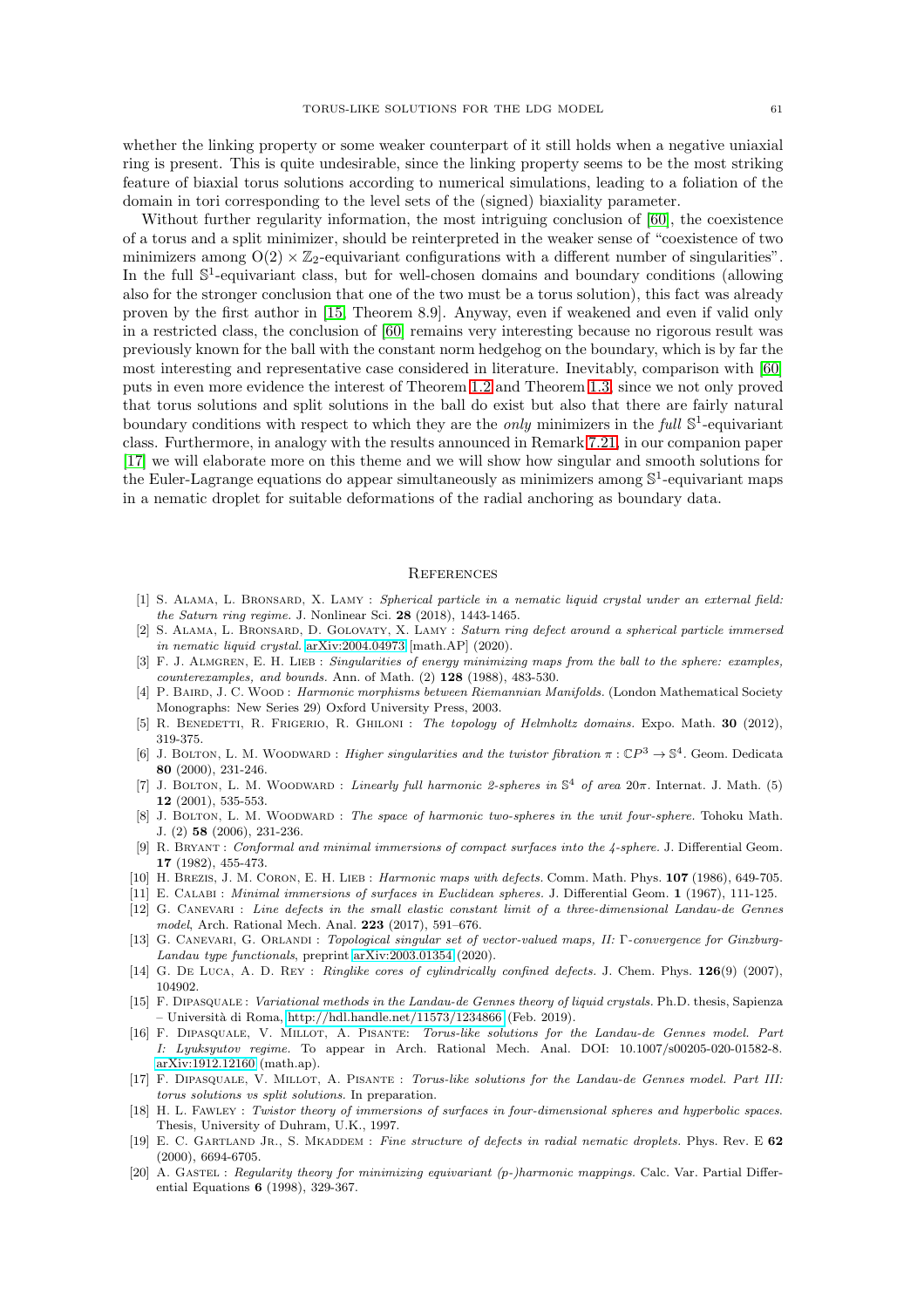- <span id="page-61-23"></span>[21] M. GIAQUINTA, L. MARTINAZZI : An introduction to the regularity theory for elliptic systems harmonic maps and minimal graphs. Lecture Notes. Scuola Normale Superiore di Pisa (New Series) 11, Edizioni della Normale, Pisa (2012).
- [22] D. GILBARG, N.S. TRUDINGER : Elliptic Partial Differential Equations of Second Order. Classics in Mathematics, Springer-Verlag, Berlin (2001).
- <span id="page-61-20"></span><span id="page-61-18"></span>[23] R. HARDT, F. H. LIN: A remark on  $H^1$ -mappings. Manuscripta Math. 56 (1986), 1-10.
- [24] R. HARDT, D. KINDERLEHRER, F. H. LIN : The Variety of Configurations of Static Liquid Crystals. In: Variational Methods: Proceedings of a Conference Paris, June 1988. Ed. by H. Berestycki, J. M. Coron, and I. Ekeland. Birkhäuser Boston, 1990, pp. 115-131.
- <span id="page-61-19"></span>[25] R. HARDT, F.H. LIN, C.C. POON : Axially symmetric harmonic maps minimizing a relaxed energy. Comm. Pure Appl. Math. 45 (1992), 417-459.
- <span id="page-61-34"></span><span id="page-61-25"></span>[26] A. HATCHER : Algebraic Topology. Cambridge University Press, 2002.
- [27] F. HÉLEIN : Constant Mean Curvature Surfaces, Harmonic Maps and Integrable Systems. Lectures in Mathematics: ETH Zürich. Birkäuser Basel, 2001.
- <span id="page-61-22"></span>[28] P. Hornung, R. Moser : Existence of equivariant biharmonic maps. Internat. Math. Res. Notices (8) 2016 (2016), 2397-2422.
- <span id="page-61-17"></span>[29] Y. Hu, T. Qu, P. Zhang : On the Disclination Lines of Nematic Liquid Crystals. Commun. Comp. Phys. 19(2) (2016), 354-379.
- <span id="page-61-29"></span>[30] R. Ignat, L. Nguyen, V. Slastikov, A. Zarnescu : Stability of the melting hedgehog in the Landau-de Gennes theory of nematic liquid crystals. Arch. Ration. Mech. Anal. **215** (2015), 633-673.
- <span id="page-61-30"></span>[31] R. IGNAT, L. NGUYEN, V. SLASTIKOV, A. ZARNESCU : On the uniqueness of minimizers of Ginzburg-Landau energy functionals. Ann. Sci. Éc. Norm. Supér.  $(4)$  53  $(2020)$ , 589-613.
- <span id="page-61-1"></span>[32] R. IGNAT, L. NGUYEN, V. SLASTIKOV, A. ZARNESCU : Instability of point defects in a two-dimensional nematic liquid crystal model. Ann. Inst. H. Poincaré Anal. Nonlinéare  $33$  (2016), 1131-1152.
- <span id="page-61-2"></span>[33] R. IGNAT, L. NGUYEN, V. SLASTIKOV, A. ZARNESCU : Stability of point defects of degree  $\pm \frac{1}{2}$  in a twodimensional nematic liquid crystal model. Calc. Var. Partial Differential Equations 55 (2016), 55-119.
- <span id="page-61-3"></span>[34] R. IGNAT, L. NGUYEN, V. SLASTIKOV, A. ZARNESCU : Symmetry and multiplicity of solutions in a twodimensional Landau-de Gennes model for liquid crystals. Arch. Ration. Mech. Anal. 237 (2020), 1421-1473.
- <span id="page-61-15"></span><span id="page-61-12"></span>[35] M. KLEMAN : *Defects in liquid crystals.* Rep. Progr. Phys. **52** (1989), 555-654.
- <span id="page-61-14"></span>[36] S. KRALJ, E. G. VIRGA : Universal fine structure of nematic hedgehogs. J. Phys. A 34 (2001), 829-838.
- <span id="page-61-16"></span>[37] S. KRALJ, E. G. VIRGA, S. ŽUMER : Biaxial torus around nematic point defects. Phys. Rev. E 60 (1999), 1858-1866.
- [38] O. LAVRENTOVICH, P. PASINI, C. ZANNONI, S. ZUMER (EDS.) : Defects in Liquid Crystals: Computer Simulations, Theory and Experiments. Nato Science Series II. Proceedings of the Nato advanced research workshop, Erice 19-23 september 2000. Springer, 2012.
- <span id="page-61-9"></span>[39] H. B. Lawson : Surfaces minimales et la construction de Calabi-Penrose. Seminar Bourbaki, Vol. 1983/84. Astérisque No. 121-122 (1985), 197-211.
- <span id="page-61-26"></span><span id="page-61-21"></span>[40] L. Lemaire : Applications harmoniques de surfaces Riemanniennes. J. Differential Geom. 13 (1978), 51-78.
- [41] L. LEMAIRE, J. C. WOOD : Jacobi fields along harmonic 2-spheres in 3- and 4-spheres are not all integrable. Tohoku Math. J. 61 (2009), 165-204.
- <span id="page-61-27"></span>[42] F. H. Lin, C. Y. Wang : Stable Stationary Harmonic Maps to Spheres. Acta Math. Sin. (Engl. Ser.) 22 (2006), 319-330.
- <span id="page-61-31"></span><span id="page-61-28"></span>[43] F. H. LIN, C. Y. WANG : The analysis of harmonic maps and their heat flows. World Scientific, 2008.
- [44] S. Luckhaus : Partial Holder Continuity for Minima of Certain Energies among Maps into a Riemannian Manifold. Indiana Univ. Math. J. 37 (1988), 349-367.
- <span id="page-61-0"></span>[45] I. F. Lyuksyutov : Topological instability of singularities at small distances in nematics. Zh. Eksp. Teor. Fiz 75 (1978), 358-360.
- <span id="page-61-24"></span>[46] C. B. MORREY, JR. : Multiple integrals in the calculus of variations. Springer Science & Business Media, 1966.
- <span id="page-61-32"></span><span id="page-61-11"></span>[47] R. S. PALAIS : The principle of symmetric criticality. Comm. Math. Phys. 69 (1979), 19-30.
- [48] E. Penzenstadler, H.-R. Trebin : Fine structure of point defects and soliton decay in nematic liquid crystals. J. Phys. France 50, (1989), 1027-1040.
- <span id="page-61-5"></span><span id="page-61-4"></span>[49] R. SCHOEN, K. UHLENBECK : A regularity theory for harmonic maps. J. Differential Geom. 17 (1982), 307-335.
- [50] R. SCHOEN, K. UHLENBECK : Boundary regularity and the Dirichlet problem for harmonic maps. J. Differential Geom. 18 (1983), 253-268.
- <span id="page-61-6"></span>[51] R. SCHOEN, K. UHLENBECK : Regularity of minimizing harmonic maps into the sphere. Invent. Math. 78 (1984), 89-100.
- <span id="page-61-10"></span>[52] N. SCHOPOHL, T. SLUCKING : Defect core structure in nematic liquid crystals. Phys. Rev. Lett.  $59(22)$  (1987), 2582-2585.
- <span id="page-61-7"></span>[53] L. Simon : Asymptotics for a class of non-linear evolution equations, with applications to geometric problems. Ann. of Math. 118 (1983), 525-572.
- <span id="page-61-33"></span>[54] L. Simon : Isolated singularities of extrema of geometric variational problems. Harmonic mappings and minimal immersions. (Montecatini, 1984), Lecture Notes in Math., 1161, 206-277. Springer, Berlin, 1985.
- <span id="page-61-8"></span>[55] L. SIMON : Theorems on Regularity and Singularity of Energy Minimizing Maps. Lectures in Mathematics: ETH Zürich. Birkhäuser Basel, 2012.
- <span id="page-61-13"></span>[56] A. SONNET, A. KILLIAN, S. HESS : Alignment tensor vs director: Description of defects in nematic liquid crystals. Phys. Rev. E 52(1) (1995), 718-722.